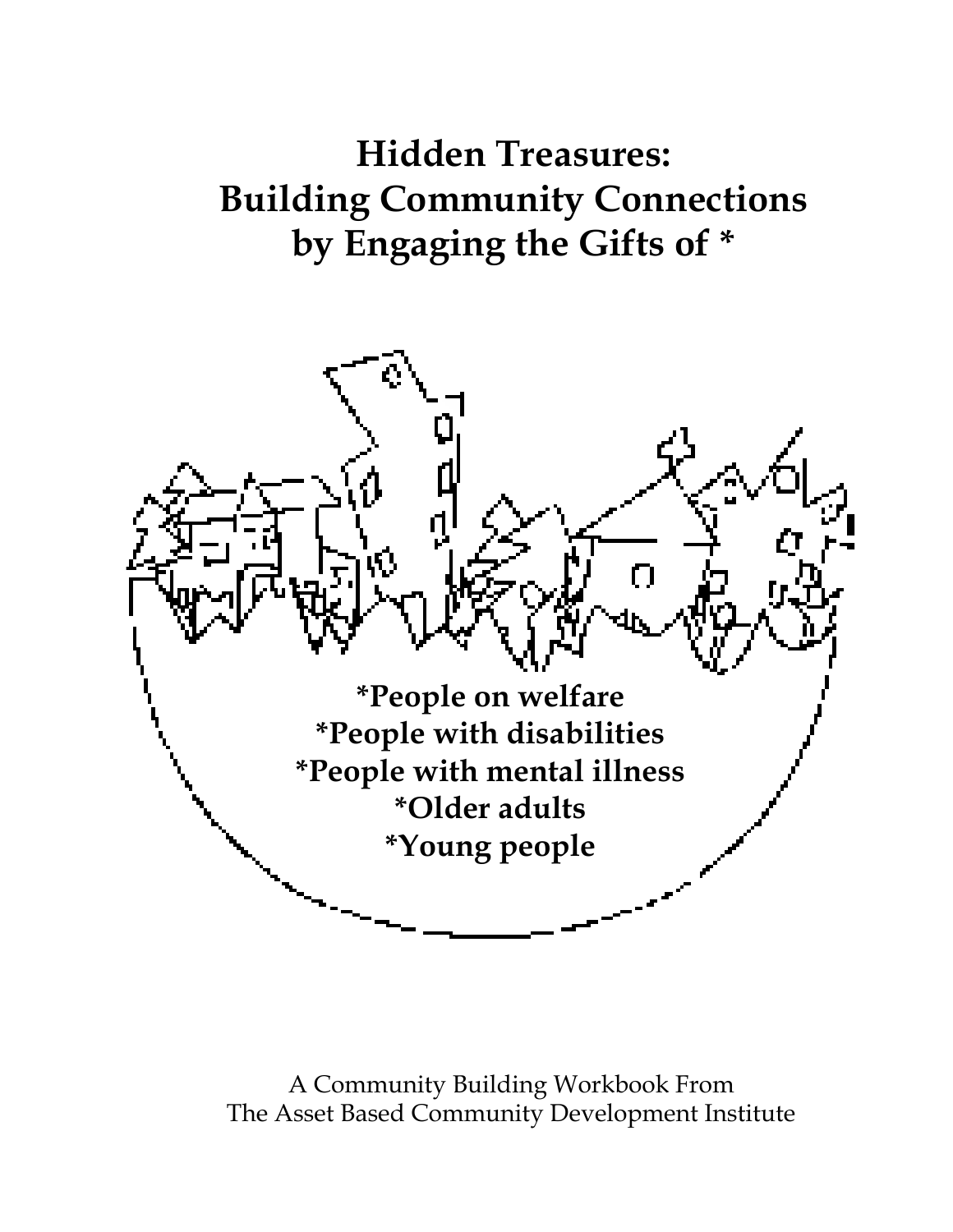### **Hidden Treasures: Building Community Connections by Engaging the Gifts of \***

- \* People on welfare
- \* People with disabilities
- \* People with mental illness
- \* Older adults
- \* Young people

A Community Building Workbook from the Asset Based Community Development Institute School of Education and Social Policy Northwestern University 2120 S. Campus Drive, Evanston, IL 60208-4100

John P. Kretzmann and John L. McKnight, Co-Directors

Written by: Susan A. Rans

Mike Green, Research Associate

Primary funding support from the J.M. Kaplan Fund and the Self Family Foundation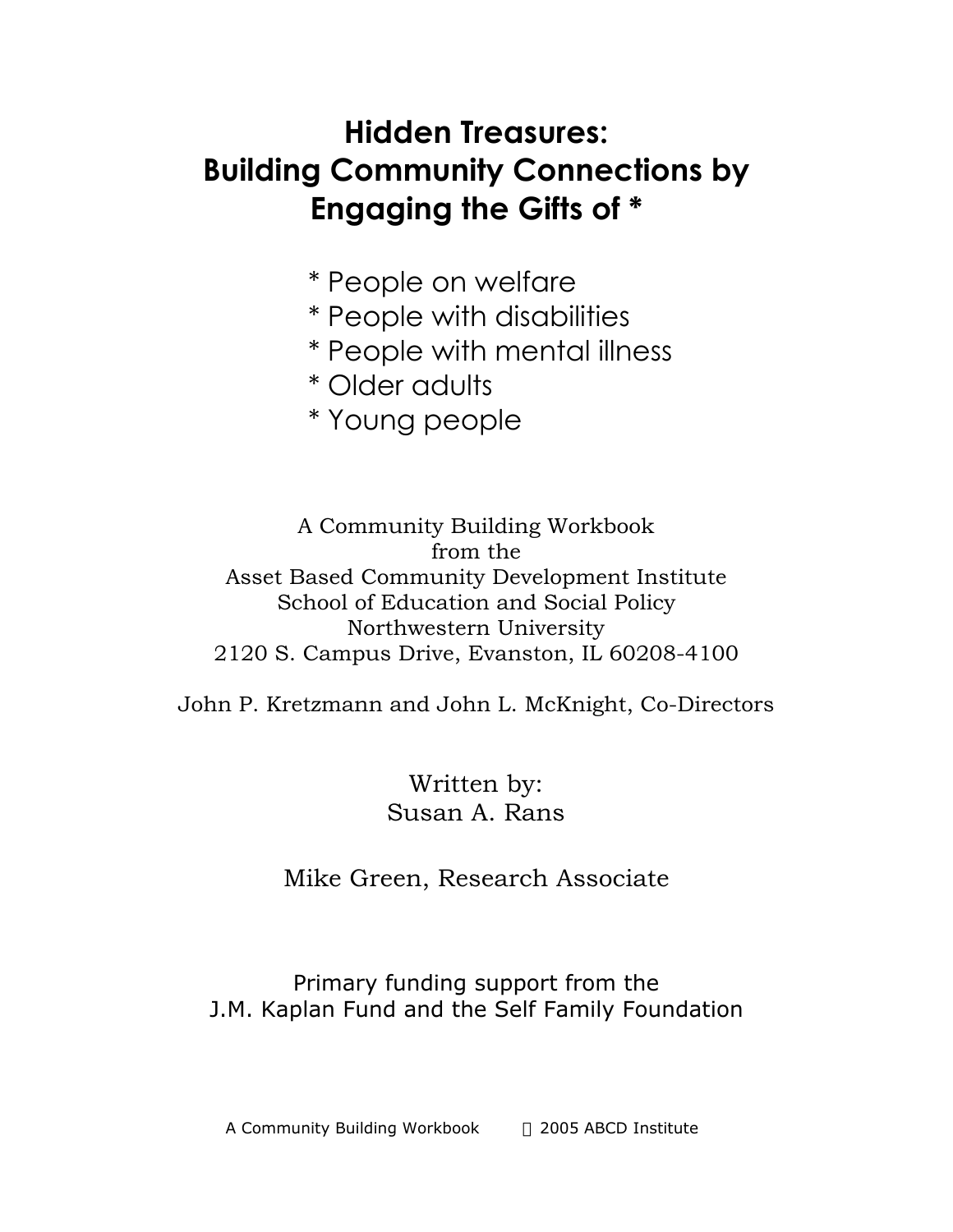### **ACKNOWLEDGEMENTS**

**Taking this journey was one of the most powerful experiences of my life and I'd like to thank my traveling companions and those we met along the way: Sarah Dobrowolski, for being such a great sounding board; Mike Green, for all of his wisdom and experience, and his belief in the gift of connecting; all of the amazing Connectors who gave their time, shared their communities and told their stories to us—I hope I've done them justice.**

**And, as always, thanks to John McKnight and Jody Kretzmann for providing the roadmap.**

**SAR**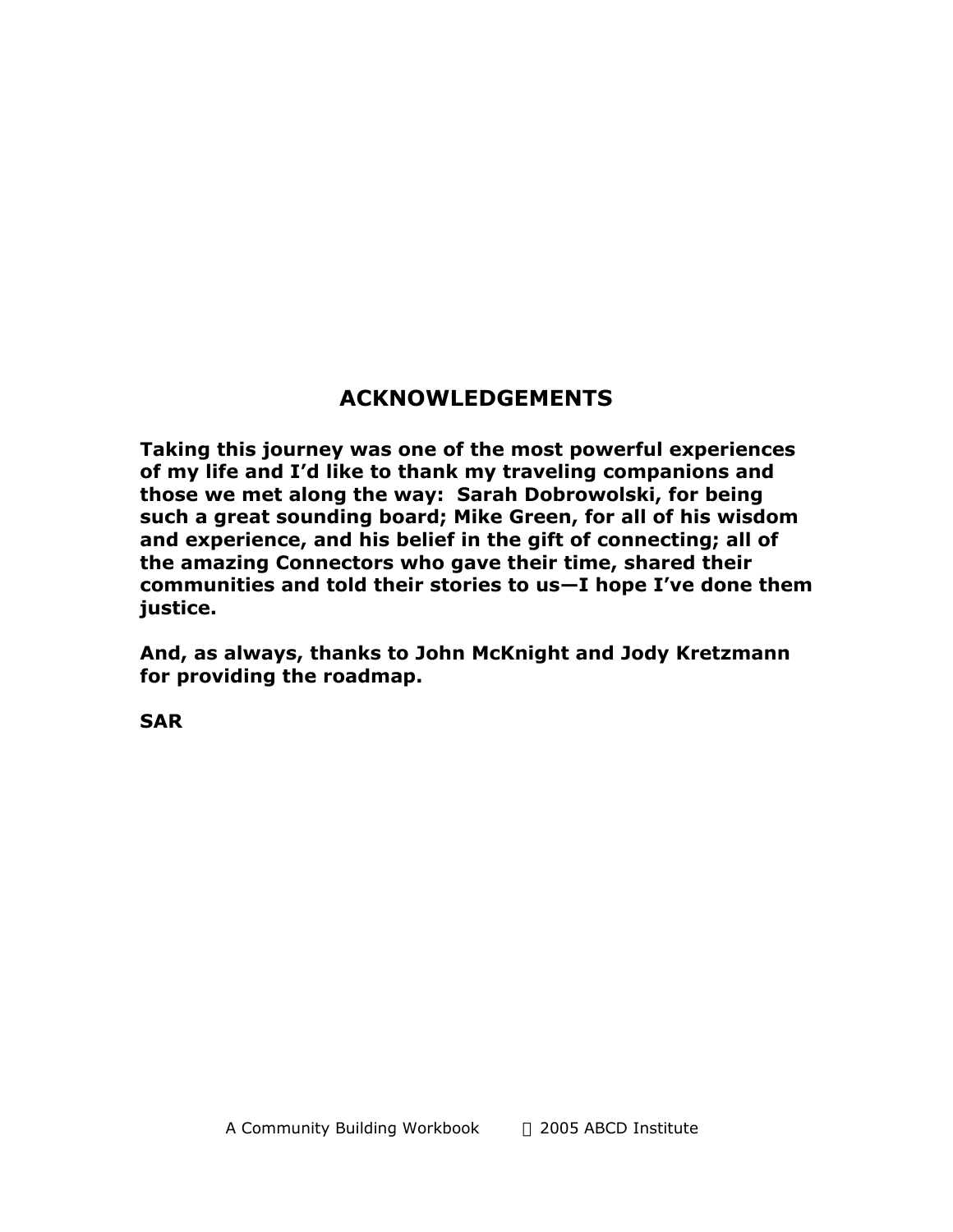### **Introduction: Connecting Everybody**

*"Our purpose is not to help people. Our purpose is to build a different kind of neighborhood for us all."*

It almost doesn't matter who said this; it could have been said by any of the organizations whose stories are collected here. In fact, a version of it was said by almost everyone who was interviewed. At core, a deeply connected community--a community in which every member is valued and challenged to contribute--is a strong and healthy community.

But a collection of powerful forces stand in the way of connected community. Many members of any community are moved to its edges by a series of disconnecting labels—too old, too young, too poor, mentally or physically disabled, mentally ill. Not only do these labels serve to separate those labeled from the center of community life, but systems of service professing to "help" tend instead to further isolate them.

### **The Walls**

The process of marginalization begins early, often with a diagnosis that carries a label. Once a person is labeled autistic, or bipolar, or "atrisk", they are surrounded with professional services to help, protect, or fix them. Although well-meaning, these services and the professionals who provide them build walls that disconnect the labeled people from community life. Sometimes, those walls are physical—group homes and halfway houses. In other cases, the walls are walls of perception, but no less real—police targeting young people, poor people shunned by wealthier neighbors. Still other walls are walls of mobility—lack of transportation for seniors or people with disabilities that keep them from participating in community life.

When people are kept behind the walls of service, perception or mobility, they become invisible to their neighbors. They become strangers in the midst of community. Too often, people of good will find themselves at a loss when they think about these strangers. Too often, the service providers in a community strengthen the walls and raise barriers to participation for those they purport to serve. Too often, lack of knowledge on the part of well-intentioned neighbors leads to further isolation for those outside the center of community.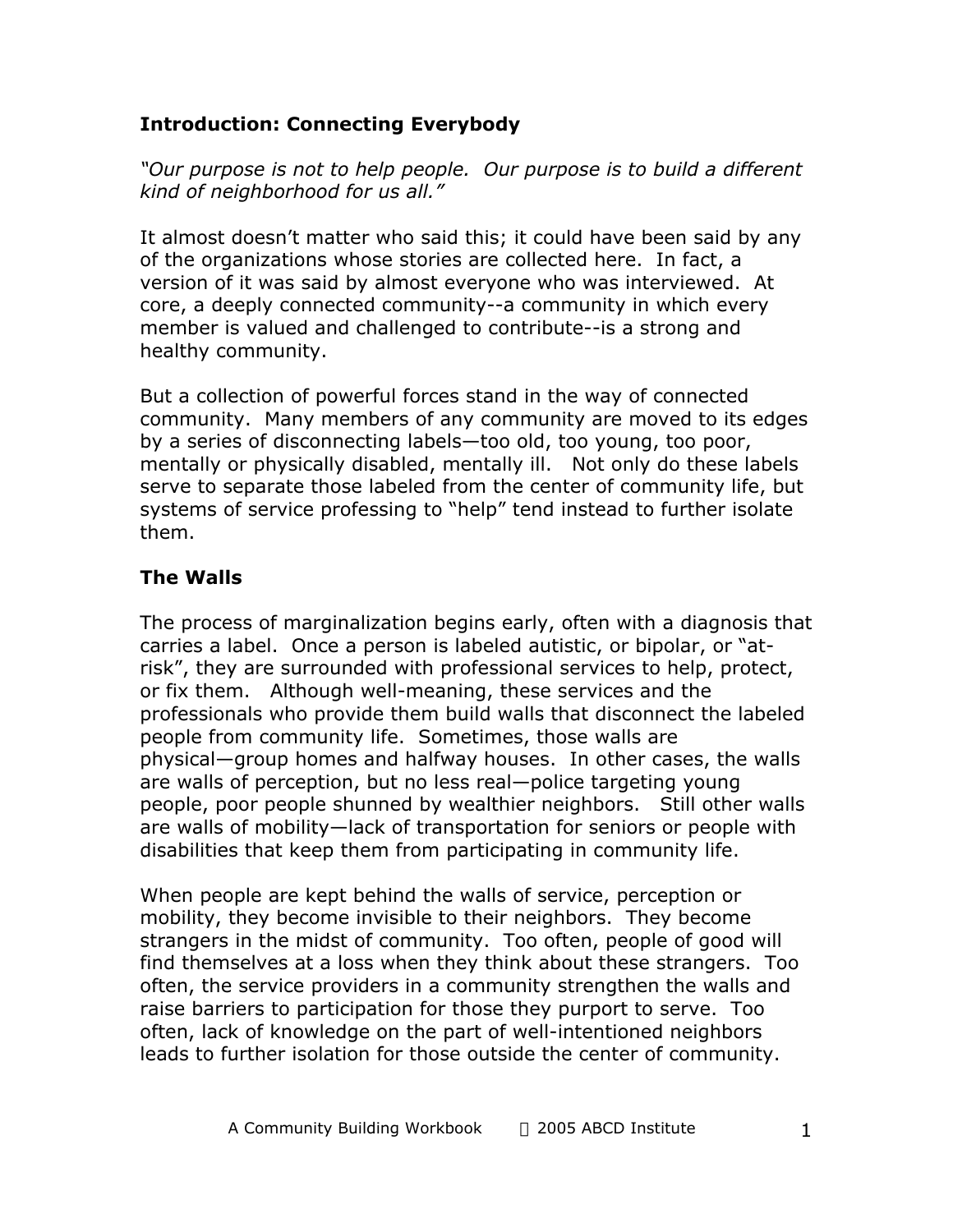Keeping 'labeled people' behind walls of service, perception or mobility never allows them to contribute to community, to bring the gifts they have into the center of community life. And community suffers as a result. So, the challenge to those who care about community is to find ways to reconnect the disconnected. As the opening quote makes clear, this undertaking is not about "helping" the disconnected. Instead, it is about building strong communities that draw from the gifts and talents of every member.

### **Why Build Community?**

Much has been made of the threats to community life in today's busy, impersonal world. We have been warned about the increasing isolation, disconnection and passivity of civic life. We have also been bombarded with images and stereotypes of failed communities, impoverished places, dangerous places, places without hope. If these two jeremiads are combined, it would seem the future looks awfully bleak for our communities.

But the overwhelming evidence of the stories collected here and of the hundreds of other community efforts we have encountered since 1993 is that strong communities exist everywhere. They come in all shapes and sizes, all economic levels, urban and rural—but they share in common one important understanding: they are possessed of many **assets**, which, once mobilized and connected, can make great contributions.

**Asset-based community development** begins with the assumption that successful community building involves rediscovering and mobilizing resources already present in any community:

- o The skills and resources of its *individuals*,
- o The power of voluntary *associations*, achieved through *building relationships*
- o The assets present in the array of *local institutions,* the *physical infrastructure* of the community and the *local economy.*

Another way of saying this is: successful community development is *asset-based, internally-focused, and relationship-driven.* Although some resources from outside the community are often needed, the key to lasting solutions comes from within. The gifts and skills of residents and the assets of the physical community are always the starting place. No plan, solution or organization from outside the community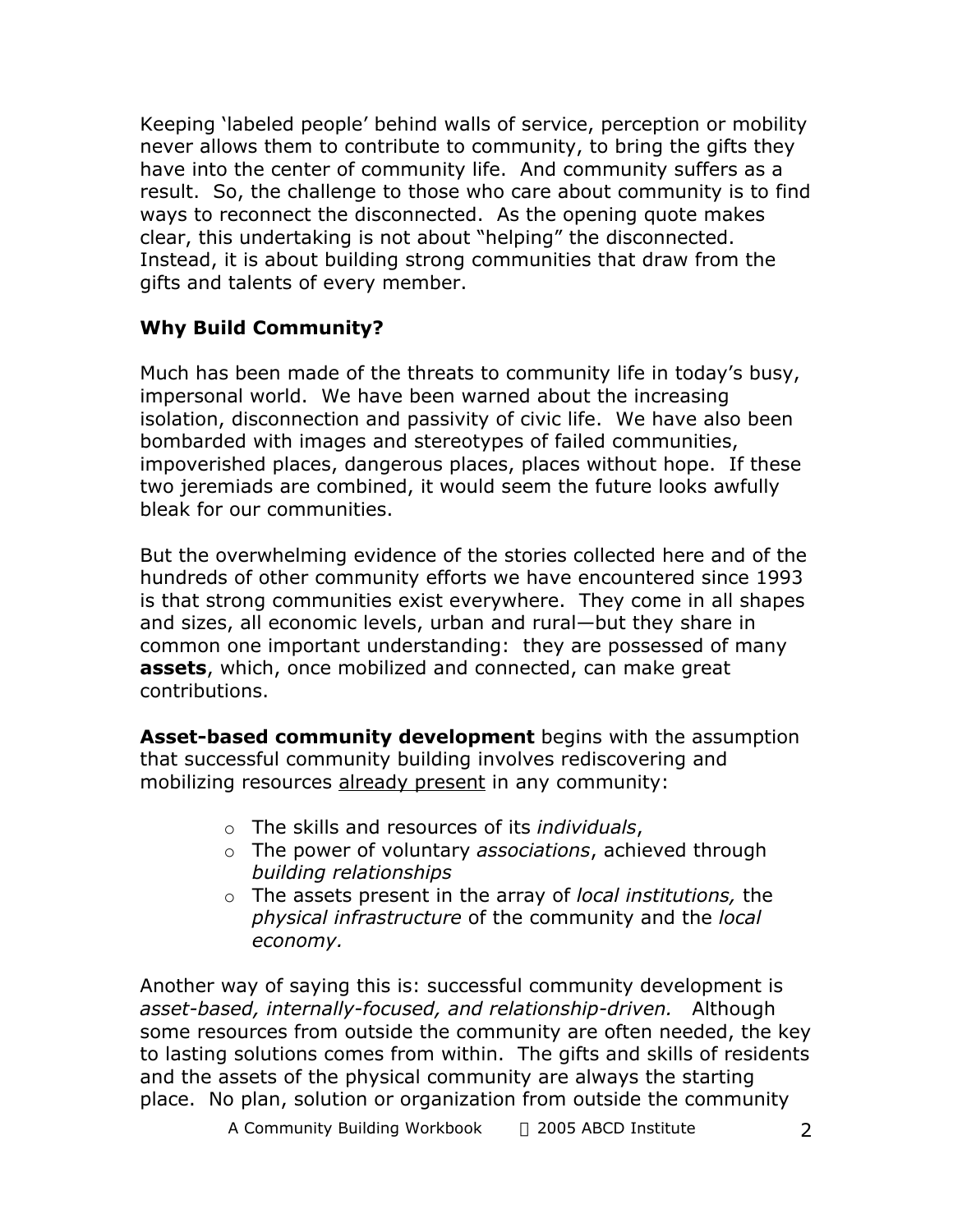can duplicate what is already there. Over time, some simple but powerful tools have been developed to aid this rediscovery and mobilization, tools that have emerged from practical experience.

All communities are first composed of *individuals*, each of which has gifts she or he brings to the group. The best and most creative communities are aware of these gifts and provide opportunities for them to be given. But simply discovering and inventorying individual gifts is not enough. Asset-based community development is about finding ways in which to create connections between gifted individuals. Making these connections, *building relationships*, is the heart and soul of community building and the subject of this book.

Individuals who share common interests and goals form *associations*. Garden clubs, fraternal organizations, bowling leagues, book clubs, church groups: each brings individuals into association. Connecting individuals who have formerly been isolated to others who share their interests through community associations is the way to build longlasting, multi-faceted relationships where none previously existed. Many of the communities described in this book have undertaken projects to make these connections.

All communities, no matter how poor, have within them a series of *institutions* that can support the gifted individuals and powerful associations found there. Asset-based community development involves local institutions in the process of community-building. Parks, schools, libraries, churches, businesses—all have a role to play. They can be involved with the local community as property owners, gathering centers, economic entities and incubators for community leadership.

Other assets include the *physical environment* of a community, its greenspaces, transportation centers and gathering places. And the *local economy* is an asset to be harnessed to build wealth and distribute benefits. Taken together, all of the assets listed provide strong bedrock upon which any community can build.

So, quite simply, finding and connecting existing assets is the most important work a community can do. And the more assets that are connected and mobilized, the stronger a community becomes. No one can be left out of the process if it is to succeed. Everyone and everything must be included.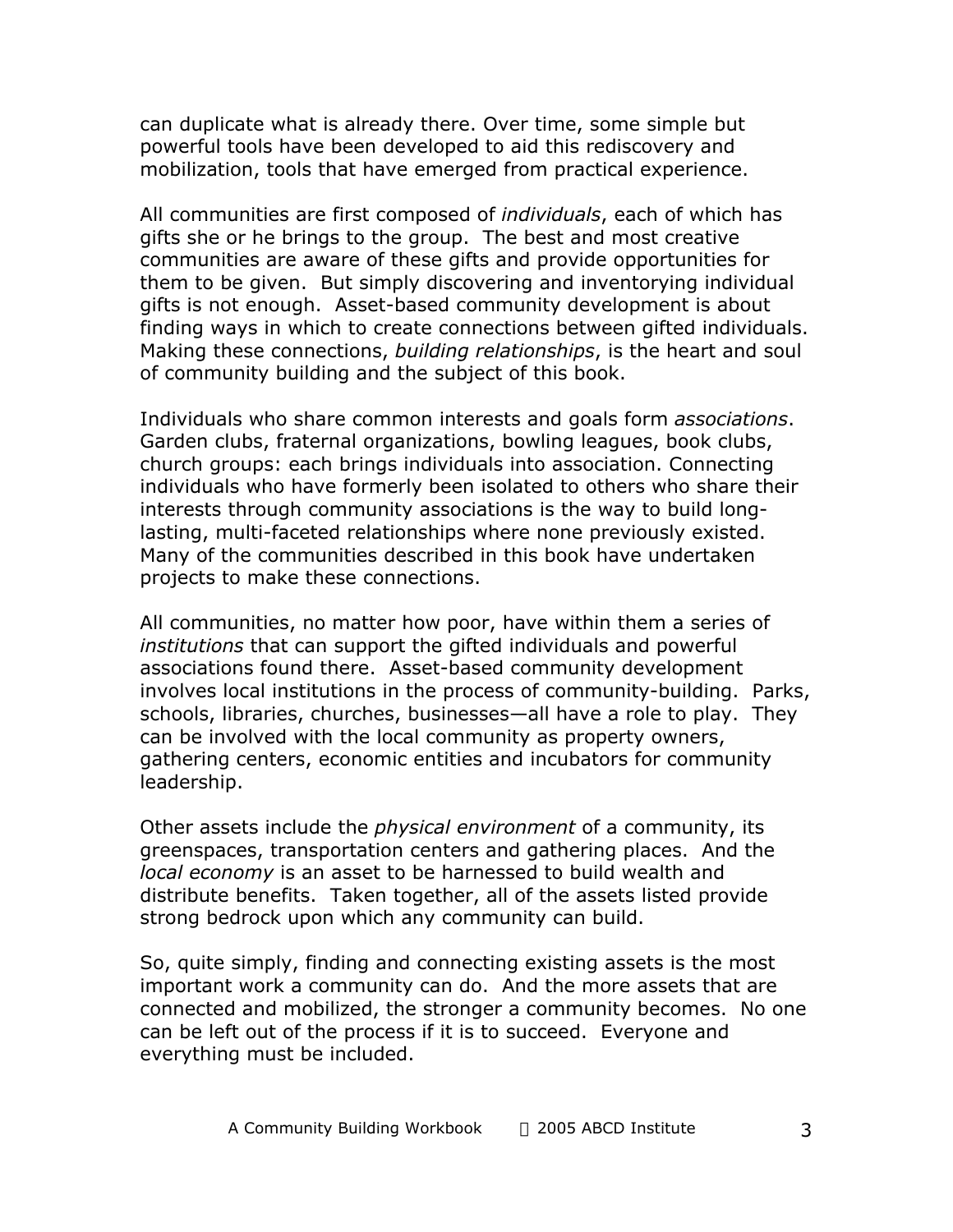### **Reconnecting**

If you believe, as we do, that connecting and mobilizing existing assets is essential for building strong communities, and if there are labeled people in your community that are isolated by the walls built by those labels, what needs to happen?

**Those who are marginalized need to be reconnected**. Sounds simple, but of course it is not.

The stories collected in this book are stories of successful reconnections of a variety of labeled people undertaken in a variety of communities by a variety of different organizations and agencies. But we think they share **three very important things** in common.

- o First, they all center on identifying the **gifts and dreams** of each individual isolated person. They do not center on the person's needs. Following from this, there are no cookie-cutter approaches in any of these stories. Each person is seen as unique and gifted.
- $\circ$  Second, all of these stories show the importance what we call **"citizen space"**. Citizen space is the home of connections and associations. It is where neighbors interact and cooperate. Agencies and governments can and do initiate connection efforts, but the connections always exist in citizen space.
- o **Connectors** are key to this process.

### **Connectors Connect**

What makes someone a Connector? The first—and most obvious--criterion is that Connectors know lots of people. They are the kinds of people who know everyone. All of us know someone like this. But I don't think that we spend a lot of time thinking about the importance of these kinds of people. I'm not sure that most of us really believe that the kind of person who knows everyone really knows everyone. But they do.

--Malcolm Gladwell, *The Tipping Point: How Little Things Can Make A Big Difference*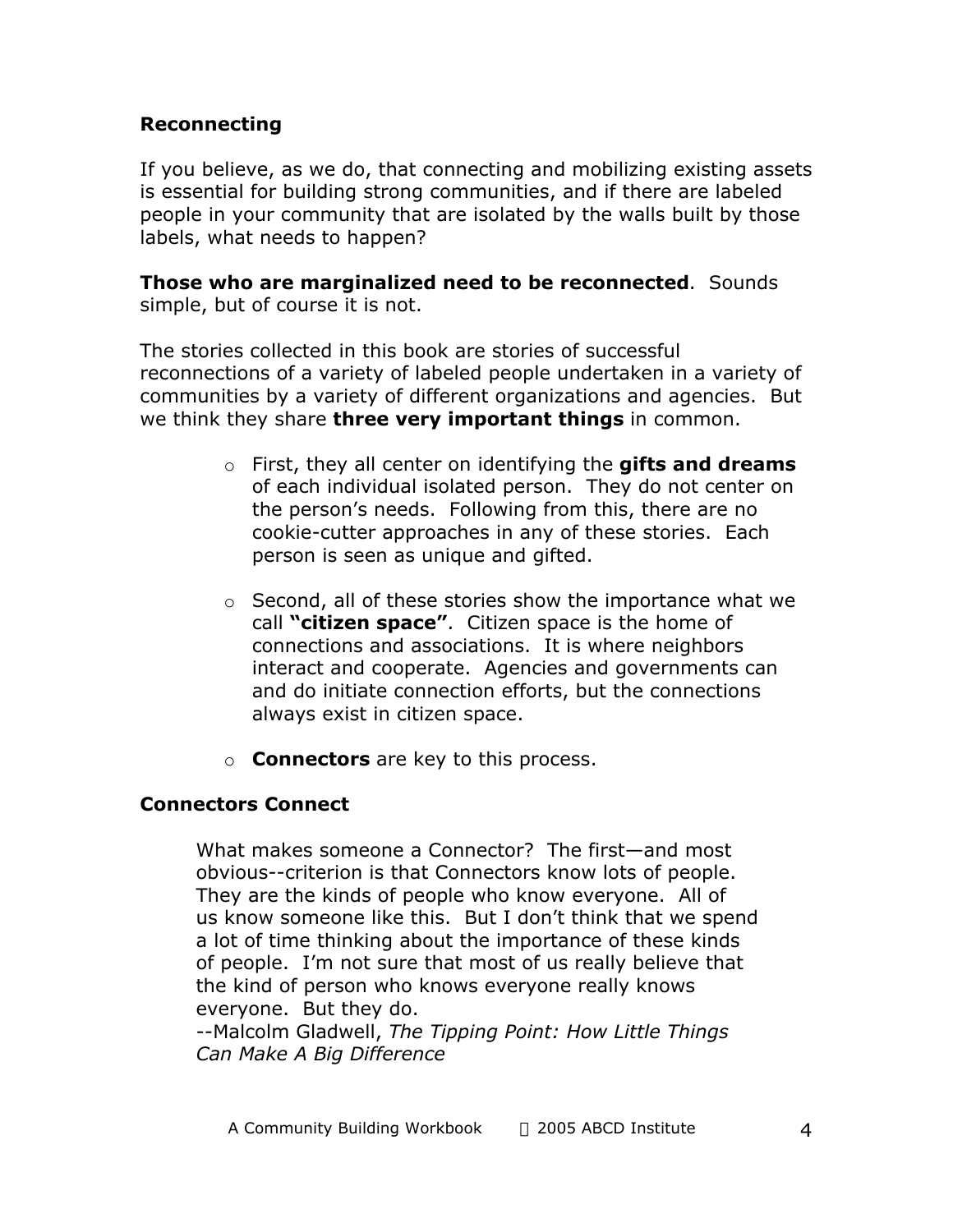All of us do know someone like this. And most of us don't often think about their importance. But to build a strong community by connecting everybody, the Connector becomes a central figure. In each of the stories collected here, a Connector or Connectors are showcased. We have come to believe that the project of reconnecting community needs Connectors as a kind of job description: 'Wanted for project to create a strong community—someone who knows everybody and is willing and able to make connections between people who might otherwise remain isolated from each other. Job requires an open mind, a big heart and a great delight in seeing people connect. Large Rolodex or PDA list a necessity.'

Unfortunately, that job category really doesn't exist. It would be hard to get a grant to hire a Connector. As we did the interviews for this book, the people we interviewed were often surprised and overjoyed to discover other people existed that made connections like they did. Maybe, if this book reaches one of Malcolm Gladwell's tipping points, there will one day be a big Connectors Conference. And the Connectors from communities all over the world could meet each other and share stories. But until that day, we hope to outline a few talents and activities for successful Connectors here, as well a post a few warnings from experienced Connectors about what could cause connections to fail.

### **Participation**

So, what follows is a group of participation stories—stories that contain important lessons. They tell of communities that have found powerful ways to include the individual gifts of members who have been labeled and isolated. They tell of communities that have inventoried their associations and found ways in which formerly isolated people can participate in them. They tell of people labeled old, poor, mentally ill, disabled, young thugs who have become connected citizens. And finally they tell of those extraordinary people who know everyone—Connectors.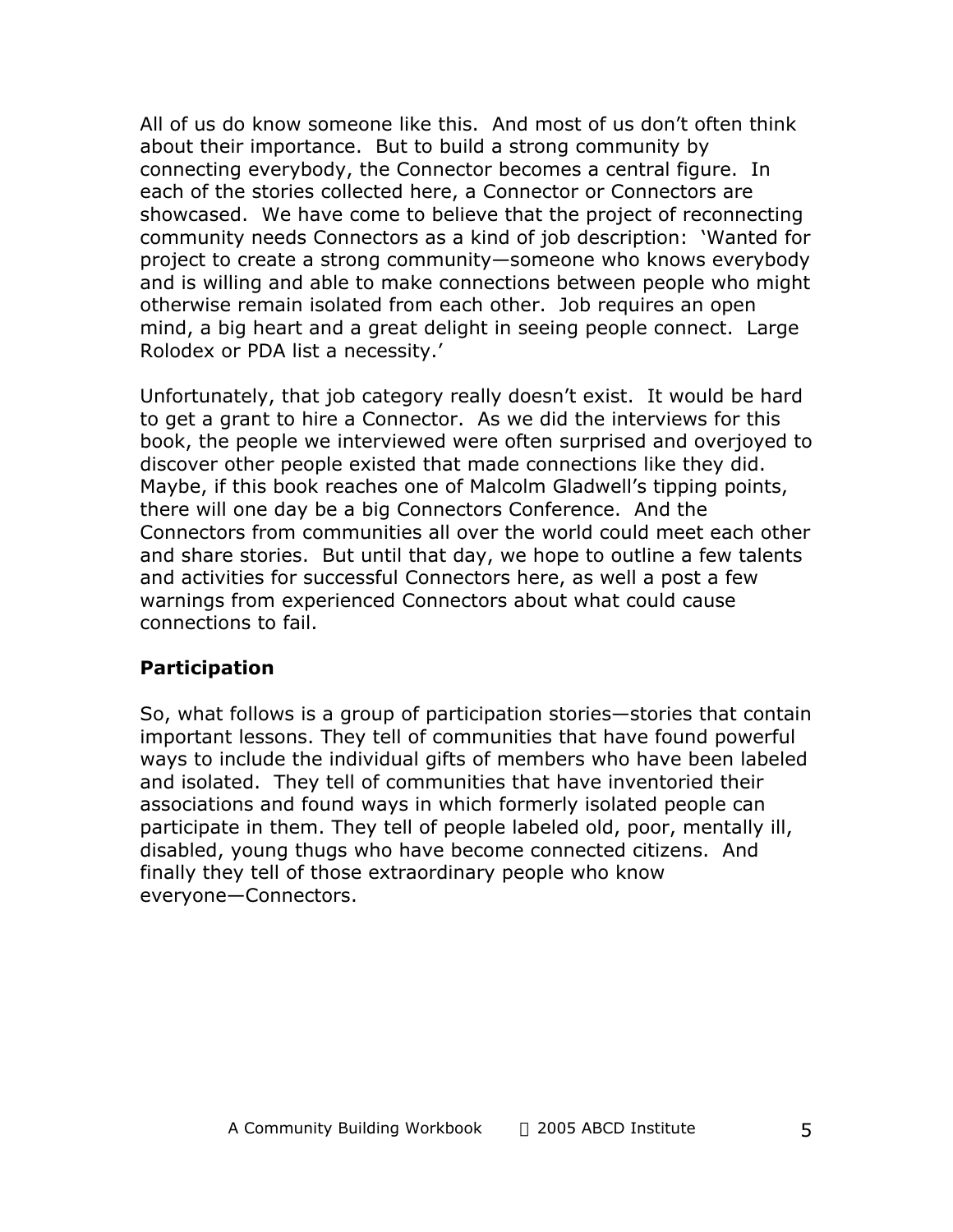#### **How to Read this Book**

Seven short **Stories** follow. Each story highlights some of the questions asked, methods used and results attained by the community connection effort and Connectors profiled there. In addition, almost every story concerns making connections with a different labeled group. None of these stories should be seen as pointing to a "one-sizefits-all" method for others to follow.

Instead, the stories should be read as sources of insight and challenge, as examples of the ways in which connection can be made and maintained. They highlight the particular challenges encountered and try to provide suggestions, but they show that each connection is as unique as the gifted people that make them.

The Stories section is followed by a section called **The Most Important Stuff,** which makes some general conclusions that can be drawn from the highly unique stories. By highlighting the connections between the stories and by lifting up the work of Connectors, this section hopes to present a framework for the reader to use when considering a community connection effort.

At the end of the book, the reader will find an assortment of **tools** used by the organizations in the stories. These tools include philosophical reflections, survey instruments, mission statements, capacity inventories and group process tools. This mixture of material is meant to reflect the incredible variety of ways in which Connectors can and do approach the work of community building.

Finally, the book ends with an extensive **Resource** section. Names, addresses, phone numbers, websites as well as books and articles are included. All of the included storytellers are listed, as well as groups and organizations that can be contacted for further information. Sharing stories and information can build bridges between connecting groups and Connectors. It is hoped that this book will provide inspirations and practical information for those interested in connecting everybody.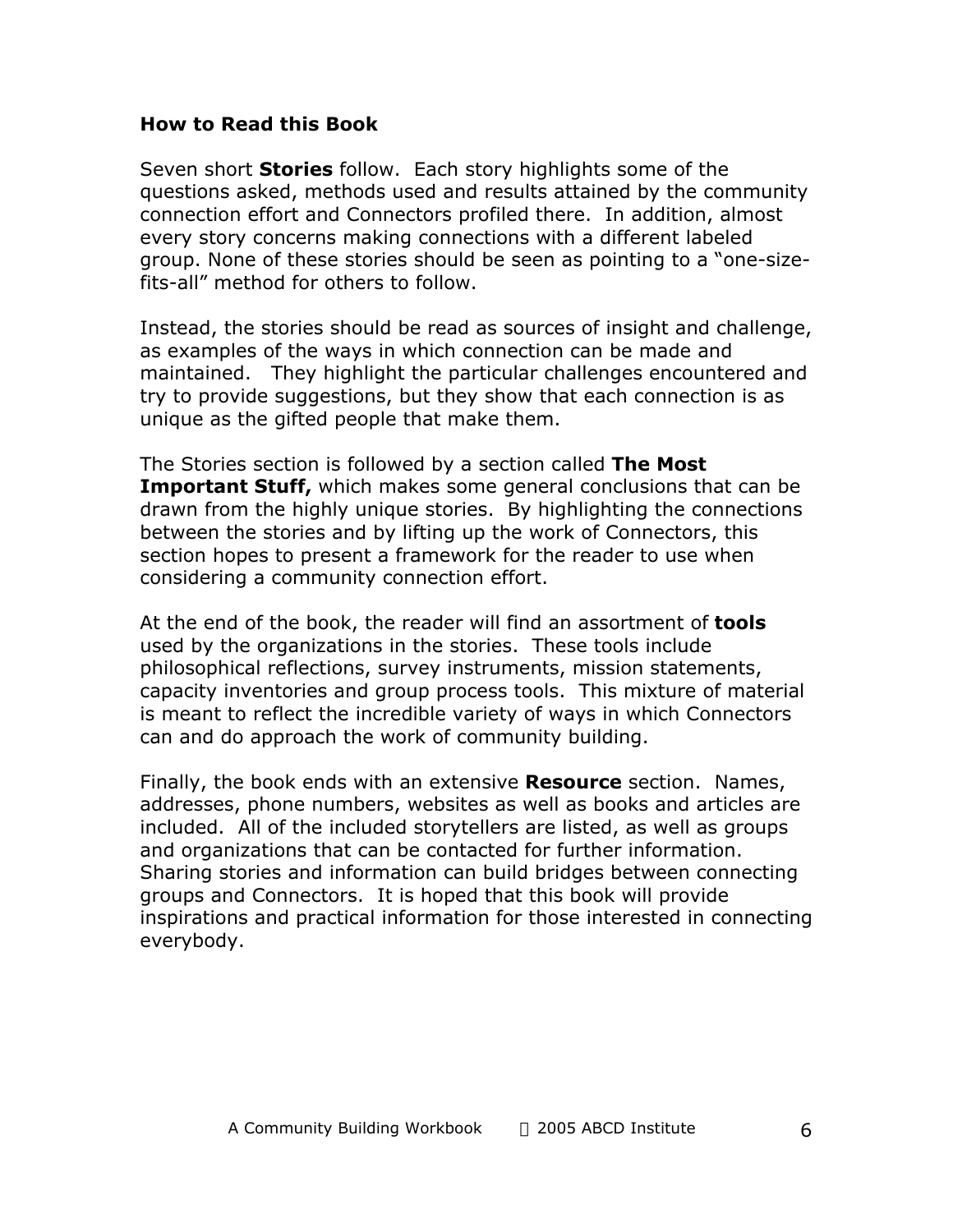# Beyond Welfare **Ames, Iowa**

# *Money, Friends and Meaning*

A Community Building Workbook @ 2005 ABCD Institute 7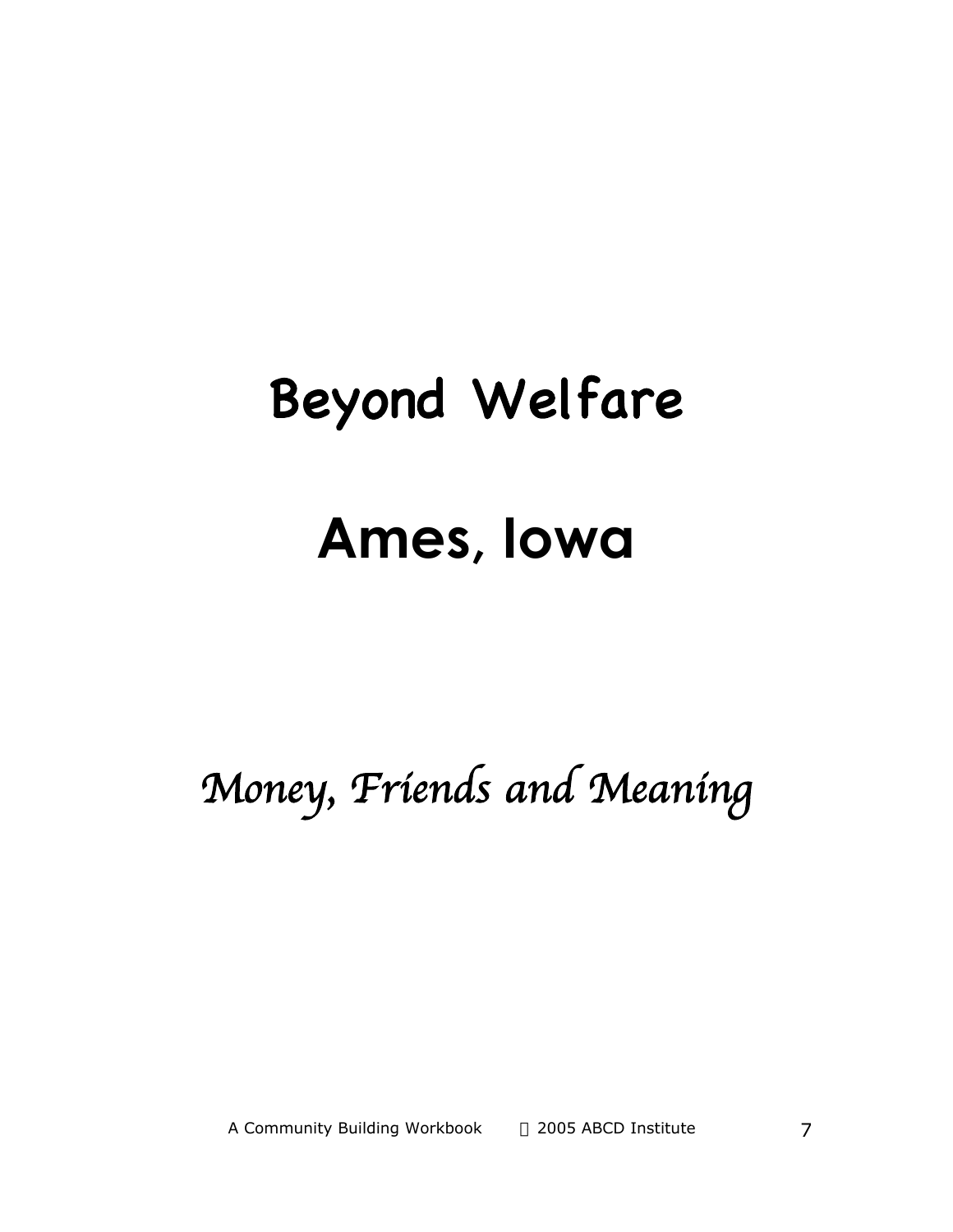### **Beyond Welfare Ames, Iowa**

### **Money, Friends and Meaning**

Story County, Iowa has a population of just over 74,000, with the majority of those folks living in Ames, the county seat and home of Iowa State University. Less than 2% of those residents are people of color. There are 8,336 households in the county with incomes under \$25,000. Nothing about those statistics stands out at first glance; Central Iowa is a mostly white place, and rural poverty is often hidden behind that homogeneity. But Story County is also home to a gathering of citizens who call themselves Beyond Welfare, an organization that brings down the walls between the hidden poor and the rest of the community.

Beyond Welfare states its goal simply: eliminate poverty in Story County by 2020. Ambitious? Maybe. But the manner in which Beyond Welfare is moving toward that goal makes its attainment seem possible. To eliminate poverty, Beyond Welfare is reweaving community; promoting a connected life filled with enough money, friends and meaning for all.

The Beyond Welfare folks call that their mantra—"we all need money, friends, and meaning". But the inclusive implication of that mantra is startling. Poverty of life and experience can beset those who have enough money, but little meaning and few friends. So, there is something for everyone in the community built by Beyond Welfare.

### **"Everything We Do Is Intentional"**

The founders of Beyond Welfare (BW) have thought long and hard about everything they do. There is a language and process that determines all of their actions. For example, the service-based language of "client" and "provider" has been replaced by the much more inclusive language of "participant" and "ally". Becoming part of Beyond Welfare requires the same process for everyone, regardless of role or income.

The BW folks are careful never to stray too far from the citizencentered heart of the endeavor. The very small BW staff is committed to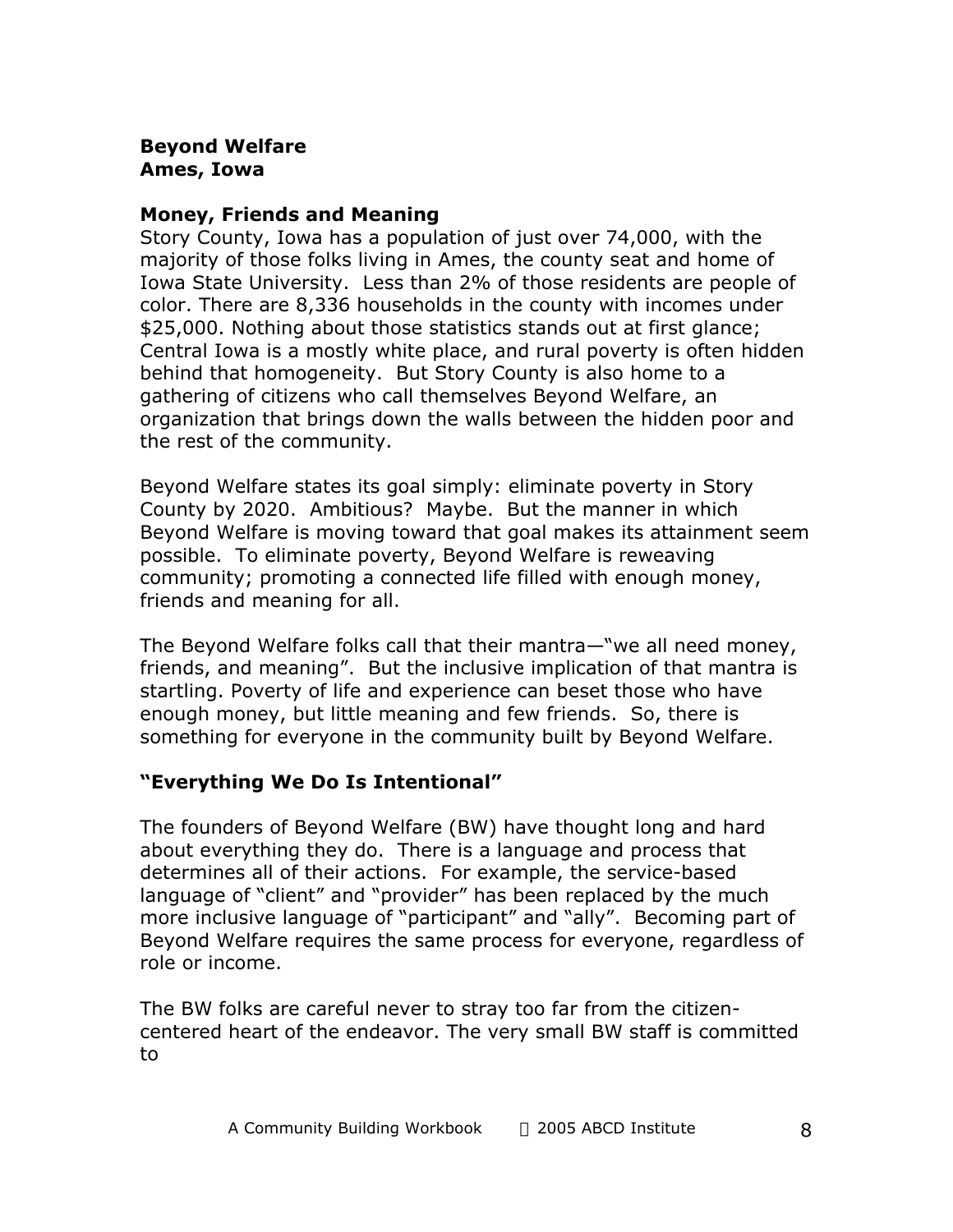"…community engagement to build the capacity of ordinary unpaid community members to be involved in making Story County a safer, friendlier, and more supportive community for *all* its members. By engaging "consumers" and the community at large in this way, we strive to build a countywide community where all of us have enough money, healthy relationships, and a sense of purpose and meaning.

At the same time we are facilitating relationships that assist and support individual families, we are building a constituency of caring for the concerns of families at risk due to poverty and the harms associated with insufficient income, a constituency for changing attitudes, human service practice, and policies." (What Beyond Welfare Does, Lois Smidt and Scott Miller)

BW is also governed by a local community-lead Board of Directors, constituted by at least 51% members who have been or are currently marginalized by poverty.

### **Based in Experience**

In many ways, Beyond Welfare is the creation of the personal experience of Lois Smidt, BW co-founder, connector and guiding light. Having spent several years on welfare in the 90's, Lois is keenly aware of the struggles and pitfalls of trying to raise a family in poverty. Isolation, suppressed anger, stereotypes—all seem to get in the way of even the most determined attempt to overcome them. "Although I certainly had many supportive relationships in my life by this time, as well as community involvement and support, I was still bombarded with patterns of worthlessness and helplessness that were reinforced by reliance on public assistance and the attitudes projected by human service providers and the general public," she says.

Two experiences while on welfare profoundly affected her ability to leave it: one, with a Family Development Specialist from Mid-Iowa Community Action (MICA) and the other as a member of an artist's collective of women.

The attitude of MICA and its workers was one of respect and one that stressed Lois' strengths. No experience she previously had with the service industry came close to providing this. In addition, Cindy, the specialist, provided unwavering respect and support to Lois and her family. "It was the knowledge that there was another human being, particularly one who worked for an agency funded by government,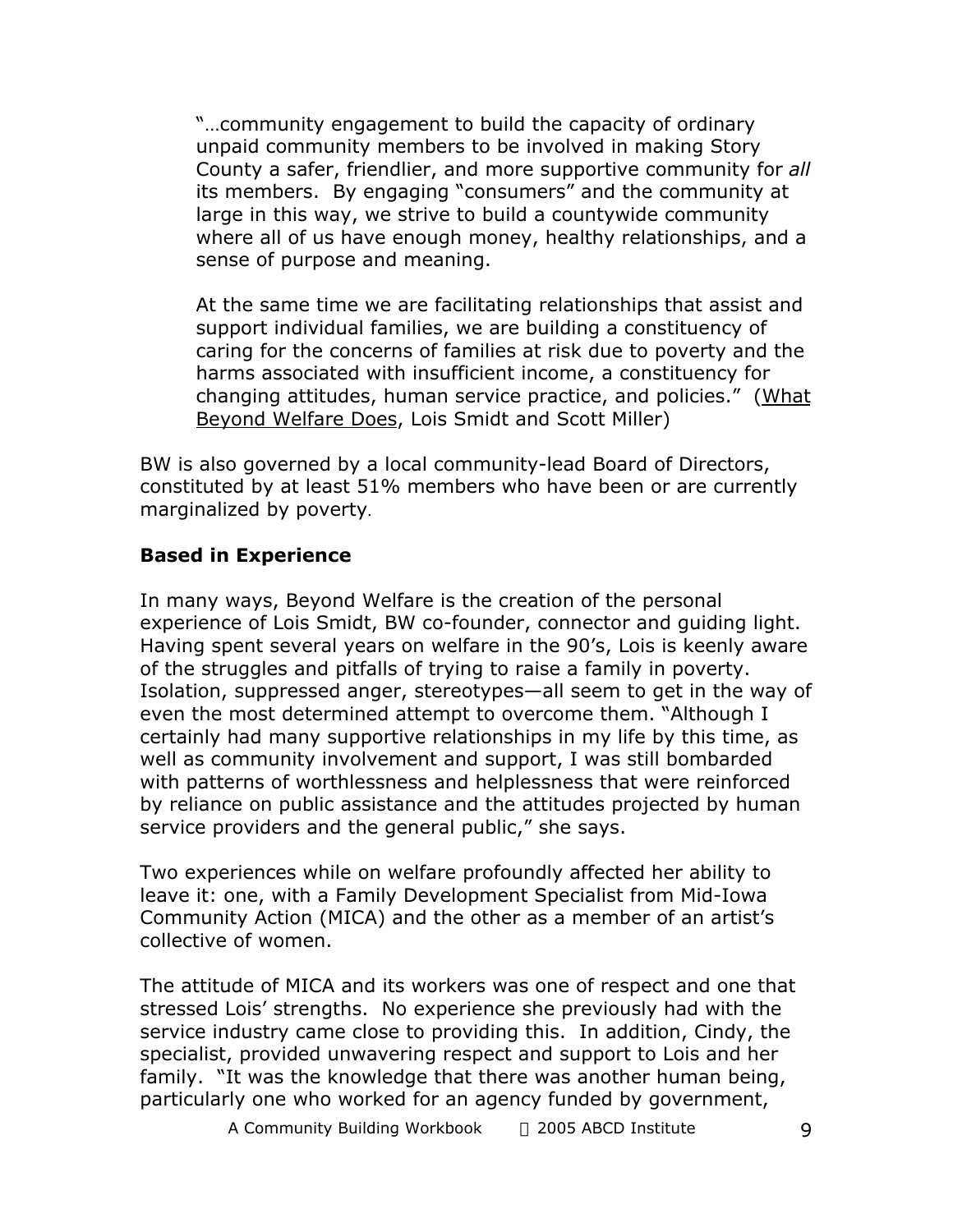who was deeply interested in my development and held forth her belief in my capacity most profoundly. This provided for me feelings of worth, value, safety, and competence that had yet to be paralleled," says Lois.

Similarly, when she attended a workshop for No Limits for Women in the Arts, Lois found a creative and supportive environment that crossed race and class lines. She soon began a local support group for women artists as a part of No Limits. "I built relationships with women across class and race lines that fundamentally contradicted the feelings of worthlessness, helplessness, and discouragement that are reinforced by living on welfare," she says. "I was supported and propelled into leadership. This required that I give up internalized patterns of insignificance that fuel social stereotypes about welfare moms. For two years I met with women twice a month to ask each other questions such as – 'What is your biggest vision for your art and your life? What is your next step? What is in your way? What support do you need to make sure you don't stop?' These questions were asked in the context of intentional listening and unconditional belief in our intelligence to figure things out." (This experience is echoed today in the BW practice of imagining **"dream paths"**, in which participants articulate their dreams and the group brainstorms and supports a path to their realization.)

These two ideas—that relationships are essential and that respectful supportive connections can cross barriers and build leadership—became cornerstones of Lois' work and that of BW. She later encountered the concepts of Co-Counseling, or Re-Evaluation Counseling (RC), that provided her with tools and exercises that support her vision. The tools and principles of co-counseling aim to break down the barriers caused by race and class by engaging in the tough work of one-to-one listening and support.

### **The Train and the Brakes**

Scott Miller came to MICA by a circuitous route. His privileged background had done little to prepare him for a bout of depression in his first year of college, and that experience led him to think about the relationship between mental health and connected life. He was drawn to community organizing, and found he had a special skill at initiating projects and finding creative ways to fund them.

MICA's Family Development concept, a program that went into homes with families, and assisted them to write action contracts to get out of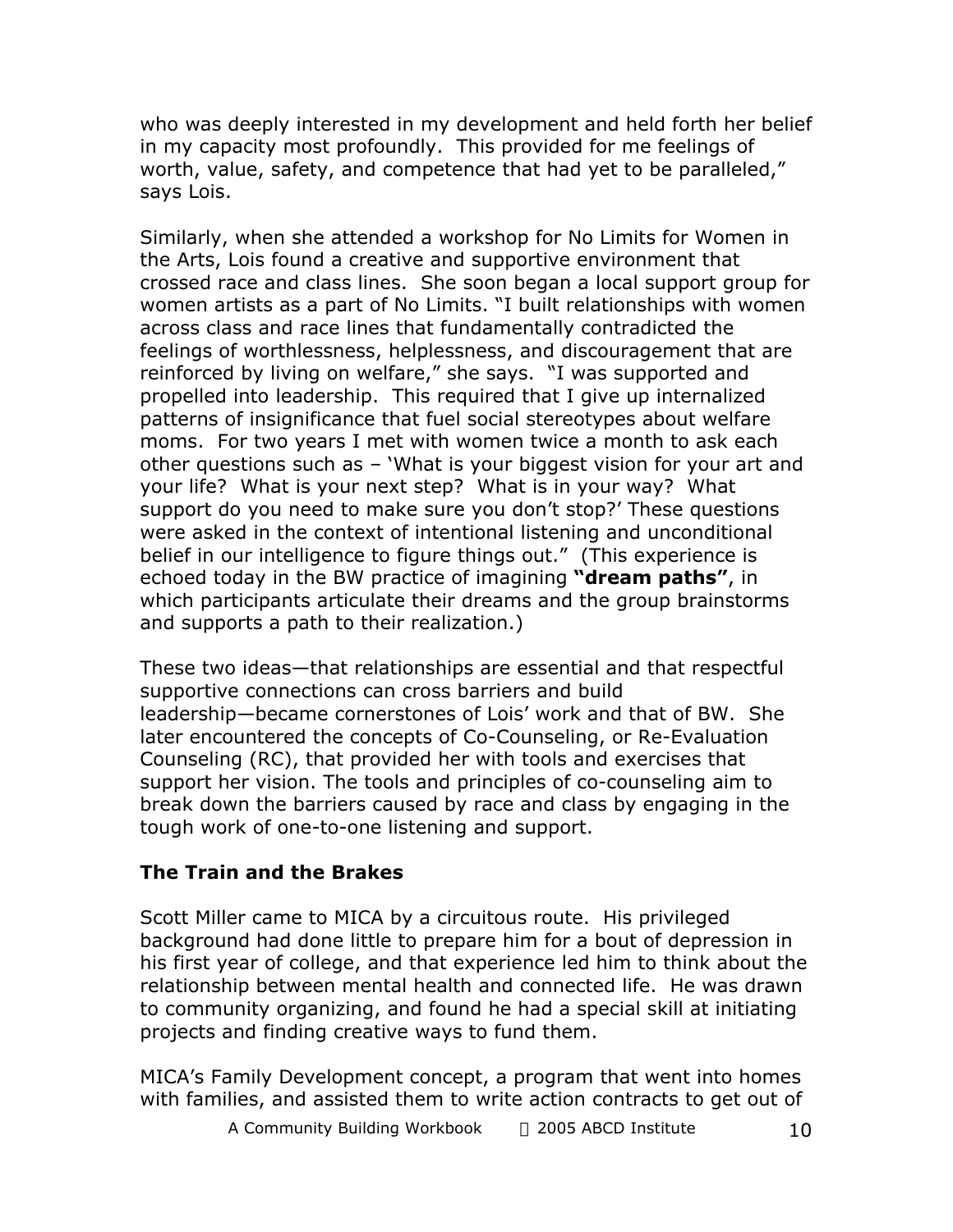poverty, was radical for the social service world; Scott came to work there because of it. This was how he met Lois, who had gone to work at MICA as a Family Development Specialist with the hope of extending the same strength-based support she had received. They saw gifts in each other that would support their dreams.

Scott saw that the welfare world was changing, and he felt a new approach was needed. "TANF was coming down the pike—this was 1996. So we said why don't we try something that builds relationships to try to eliminate poverty?" says Scott. And ultimately, Beyond Welfare was born.

"Scott and I laugh about that. Our relationship, too, is grounded in reciprocity. Scott is a great visionary and initiator. I am very interested in processes that support and sustain relationships over time. We say he's the train and I'm the brakes," says Lois.

### **Relationships, Reciprocity and Leadership Development**

In brief, here's how Beyond Welfare works. To become a **participant**, the head(s) of household is interviewed. This process welcomes participants into community, assists them in identifying their strengths as well as challenges, and introduces them to the values of relationship, reciprocity and leadership development that infuse everything that BW does.

Allies are also recruited, trained and supported for intentional friendships with BW participants that are based on common interests. The safety and stability, self-sufficiency, and well-being of the BW participant family remain at the center of these relationships. BW assists families that are particularly isolated in enlisting a **Circle of Support**, a group of 3-4 volunteers that meets monthly to understand and support the goals of the family.

On Thursday nights, BW hosts the **Community Leadership Team**, with a community meal followed by a meeting that focuses alternately on interdependent self-sufficiency and advocacy issues. On Thursdays, participants, family partners and allies all work together to support individual members' goals as well as group advocacy efforts. The value of the Thursday night meeting cannot be overstated; the coming-together of the entire community to share a meal and the joys and pains of the week has a ceremonial, if not liturgical feel to it. It is here that the tools adapted from Re-Evaluation Co-Counseling are used regularly.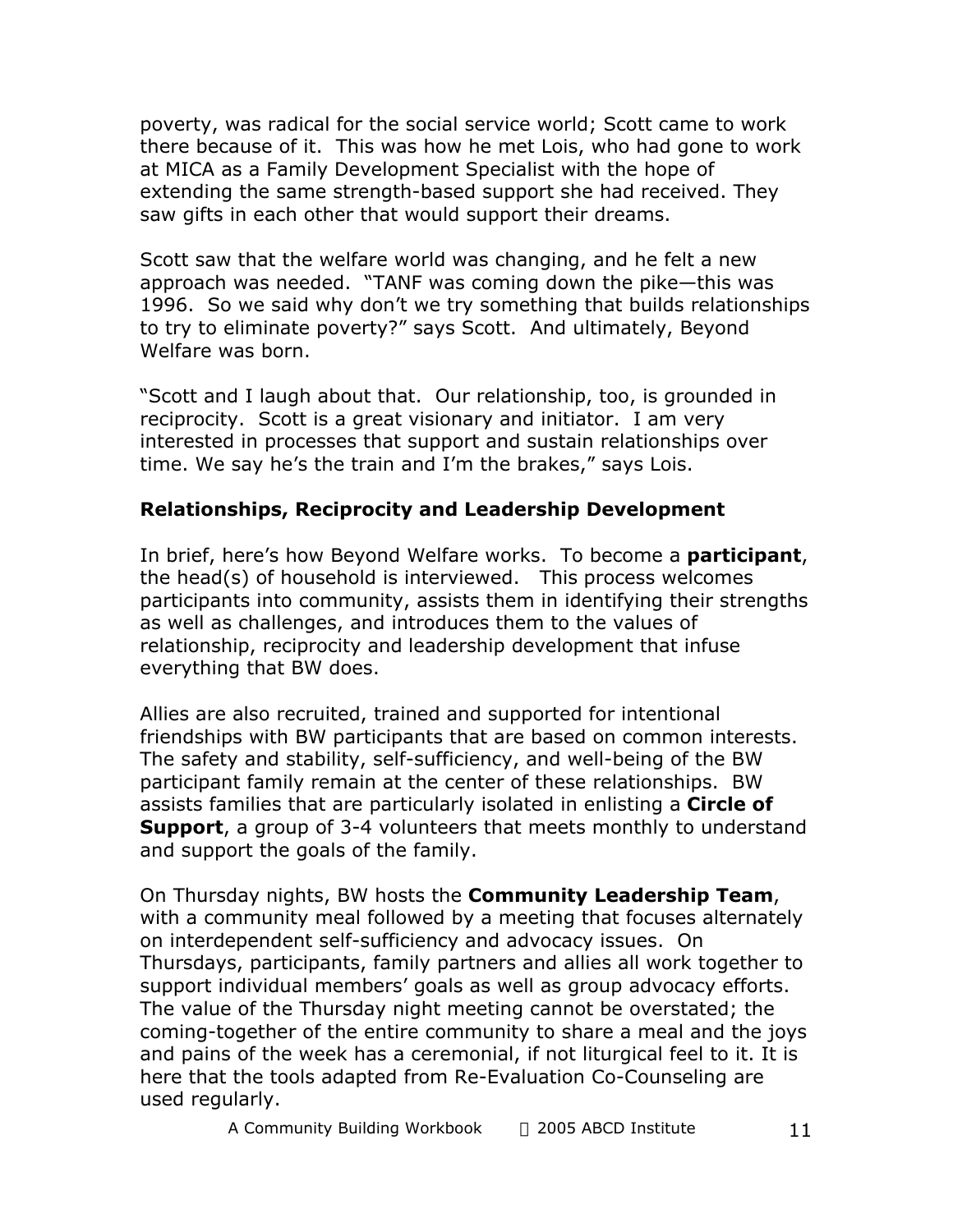"Everything we do is intentional," says Lois. "It all serves to build reciprocal, supportive relationships."

### **Removing Obstacles**

BW also understands that families in poverty have obstacles that range from employment difficulties to transportation. "There are real barriers that have to be removed for people in poverty to succeed; having a car is huge, for example," says Lois. BW provides programs to address these specific issues, but all of them have reciprocal relationships at their core.

- o BW works with individual families on GED, job readiness, placement, and retention, as well as with employers to help pave the way for hiring of participants. BW also maintains a computer lab, in partnership with local faith organizations, for development of computer skills. This lab is entirely staffed by volunteers, community members at large as well as BW participants.
- o **Wheels to Work**, a car donation program, engages the broader community in a concrete, meaningful way (they can donate their cars), as well as meeting a concrete need identified by participant families. Cars are provided to participants who agree to reciprocate by volunteering in other community endeavors.
- o BW staff also trains Family Partners in budgeting, finance and EITC to support their participant families in maximizing their opportunities and potential.

### **Allies**

As BW developed, it attracted a core group of people for whom the idea of building relationships to eliminate poverty made sense. One of them, Terry Pickett, speaks eloquently about his role as a Family Partner. "I now lead a much richer social life. I have a more interesting and challenging social group and I am engaged in my community in much richer ways than the average middle class white male."

Terry, once a communications professor at ISU, is now a business consultant. About three years ago he made a commitment to semiretire in order to spend about half of his time "in the community". "I wanted to do the work, not be a facilitator, which is what I do for a living. I wanted to give back to those who were on the margins." He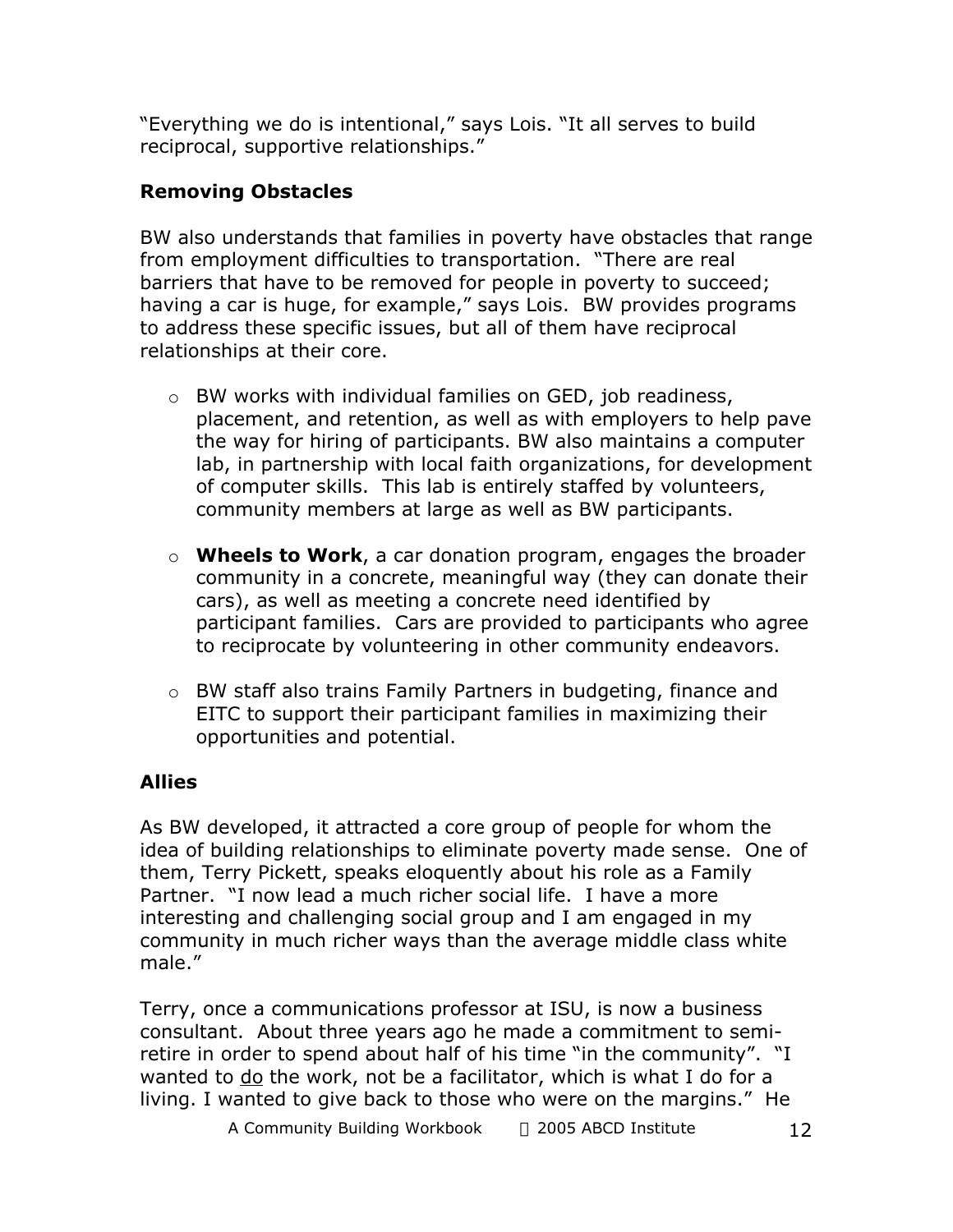has been deeply involved in BW for three years, including as a member of its board.

Terry has written a piece for BW called "The Evolution of Helping", in which he tries to unpack what it is he can bring. "I won't deny my competency—I do know things that they would benefit from knowing: how to do long-range planning, how to arrange my finances." But it is about the relationship, according to Terry. And not just for the participant. "I have needs I am bringing to the relationship, too. Not around money, but around friendship. On a personal level, the relationships I have in this community (as opposed to my neighborhood, where everyone is like me) are much more vulnerable which makes them much more relaxing. I don't have to be competent at everything. And that's affected my other relationships as well."

\* Steve Ainger is the current board chair, and the BW researcher. As a Political Scientist at ISU, he has the tools to produce data about BW that is necessary for foundations and other outside agencies. Personally, Steve says, "These are all my friends now. I could move, take another job, but how could I take Beyond Welfare with me?" He says that lots of theoretical literature talks about transformative, reciprocal relationship building as essential to community, but "Beyond Welfare walks the talk."

As Pastor of Collegiate Presbyterian Church, Vicky Curtiss serves as host to the Thursday night BW gatherings. She describes her calling to social justice as beginning in her rural childhood, and carrying into her church during the sixties when she was in high school. When she grew up and discovered that not all churches had stressed the same kind of commitment to justice, she set out to try to change that.

\*

That effort led to frustration, mostly, until she began to work with BW "because they deal with the whole person and they focus on the importance of relationships." She stressed the importance of the system approach to poverty: "It's not just about money; it understands the importance of support."

She is an ally on a Circle of Support Partner to an undocumented Guatemalan woman who has "all the issues around being undocumented in this climate". She admires her participant's resourcefulness even while she gets frustrated with recurring problems. "I like BW because we are in it for the long haul. I like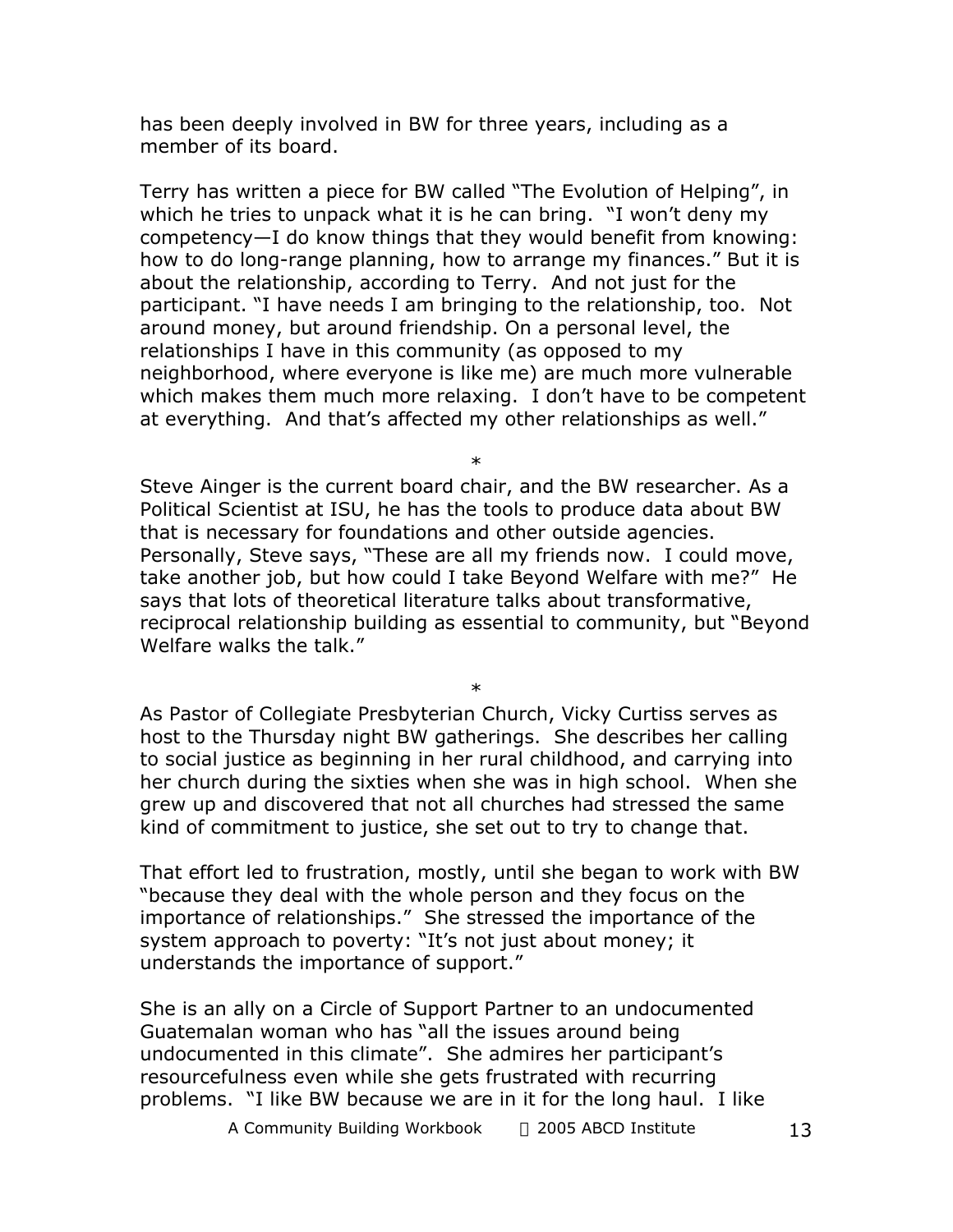being around people who think they can eliminate poverty. And the great thing is that whatever skill is brought forward, there's always someone who needs it—participants or partners. We all gain from each other's knowledge. I really like the reciprocity."

### **Participants**

Liz is a single mom with a teenage son. She lives on the outskirts of Ames with her mother who has Alzheimer's and requires constant care. Liz cares for her mom even though she has little money, because she is a Korean adoptee, and she credits her mom with sacrificing for her and saving her life. To pay for the care and medication needed by her mom, Liz works two restaurant jobs, often double shifts. "Some months the cost of her care is more than I make; some months we do OK," she says. "But I'd never make it if it weren't for the car."

Liz has a 1992 Nissan Sentra hatchback wagon, big enough to fold her mom's wheelchair into. The car was donated to her through BW's "Wheels to Work" program. "Without a car I had to take her on the bus to adult day care, then take the bus back to my job. That took two hours." Wheels to Work cars are not free; participants have to pay for insurance and upkeep, and they have to agree not to let anyone else borrow the car until they have had it for two years. They also have to reciprocate, a key element in BW's philosophy. "I only pay \$5 a month for the car, but I sign a paper saying I'll contribute so many hours in return." So Liz volunteers at a church child care center, tending to kids while their moms learn English. " I love kids," she says. "I look forward to that time so much." The moms are Korean, Chinese, Latino and Turkish. "Because I'm Korean, it's easy for them to trust me."

Liz provides support to many in return for the support she is given. She finds time to take two neighbors without cars to the store to shop for groceries. "We fill up the back of that car with food. I think they picked that car just for me, so I could fit all that stuff in."

Transportation is important to folks. Liz thinks. "I do know people without a home, but cars are a biggie. I know a mom who pulled her kids out of Head Start—she couldn't keep spending two hours a day on the bus, getting up at 5 AM to get the right bus, just to get her kids to school."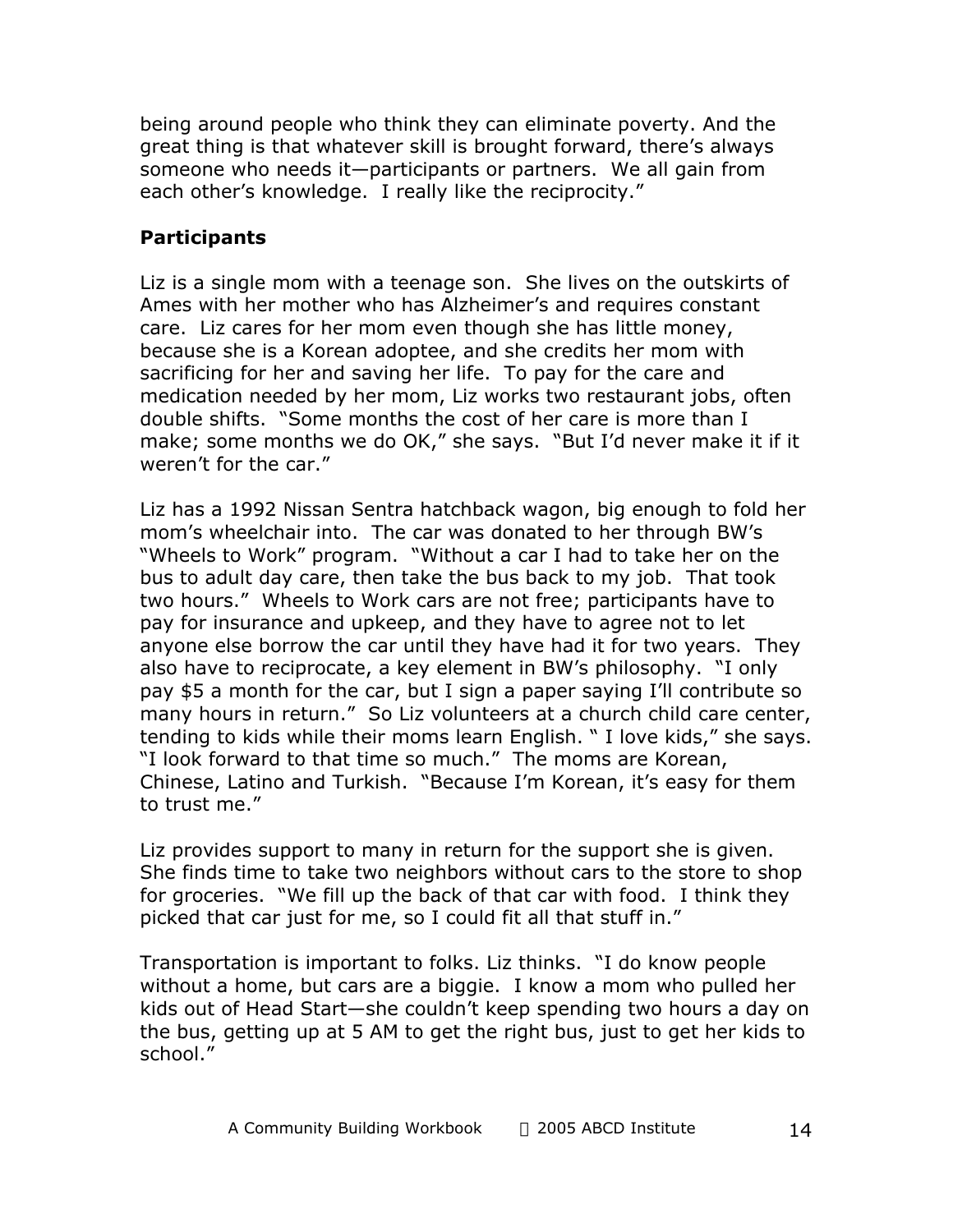Liz's Circle of Support assists her with her many responsibilities. One member helps with her financial planning, helping her keep a budget and make out her checks for her bills every month. "She tells me not to give my money away—I'm always giving it away to friends and family who need it. She also keeps me from the pay loan store in the bad months."

"My mom's medication costs \$600 a month, so most of what I make goes to care for her. Some people ask me, 'Don't you get depressed? Don't you get down?' But I don't. I just keep going. My faith helps me, and my Circle of Support is there."

\*

**A Thursday Night Meeting**

Preceding the actual meeting is a communal supper. Prepared and served by BW participants and allies, the meal serves as a kind of ritual that calls the community together. Of course, it is very hard to tell who's who and that's the point. Lots of little kids are carefully watched by a bunch of teens; greetings and hugs all around; that church-basement-fellowship feeling abounds. Everyone greeted Lois upon entry—there was a sense that the proceedings could now begin.

Upstairs, the meeting took place in a large room, with chairs in a circle. Probably 30 or so folks participated, the kids stayed in another room with folks to care for them and keep an eye on them. Having time away from the kids was clearly relaxing for their parents, and that made the meeting a comfortable space.

Lois opened the meeting, reminding everyone of the rules of the meeting: confidentiality, safe space, support, listening. Then the room was circled twice: once for celebrations and once for concerns. Listening to the positives and the troubles made it a bit clearer who was who in the room, but by that time it really didn't make a difference. And the powerful honesty displayed by all who spoke was striking. Little victories brought genuine joy, and thorny problems or worries were discussed, with volunteered assistance often being the result.

As part of the meeting, everyone did a 'listening pair', a period of focused, non-judgmental listening between two people. (See Tools section for more on Listening Pairs.) Then, information was exchanged in a bulletin board format and the meeting ended with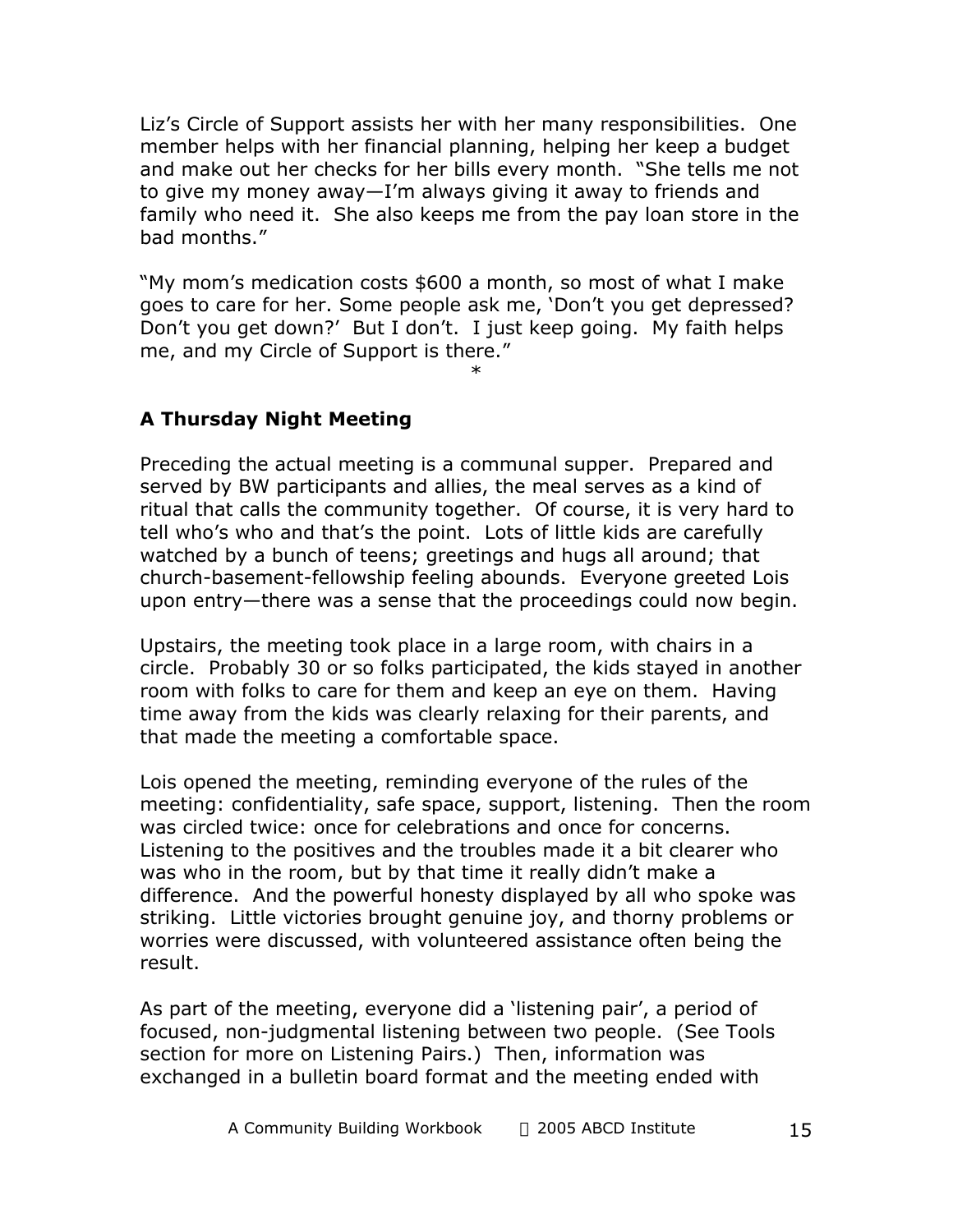Appreciations, a time when each person was asked to appreciate the person next to them.

Lois made it clear that some form of all of these things happen at each meeting. The ritualized nature of the whole thing is meant to be safe and comforting, so that trust can increase and become the norm. Thursday nights are central for most people, like a weekly gathering of friends that provides support, relief and safety.

\*

### **Noumoua**

During the meeting, one person was articulate and passionate, and seemed extremely connected to the entire BW vision. Her name was Noumoua. She is Hmong, but her name is French. "It means 'No More'; I was the last of nine children." She is 21, and she has been involved with BW for two years. She came to Ames from California originally to help a friend living with mental illness. She soon found herself with a small child and no resources. "No one ever prepares for poverty," she says. "No one ever thinks they could be homeless one day." She saw a pamphlet for BW at a laundromat; she was skeptical.

"It said they help with job counseling and emotional support and finances and that you could get a car, and I thought 'It's a cult'." But, it was a cult with a car program, so she took her doubts and went to a meeting. And everything about Beyond Welfare made sense to her. "It's the support you get, the friends you make, being intentional about it. We've carved this place in our lives on Thursday nights for BW. The first night when I heard the rules, I thought 'this just makes sense'."

So she got a Circle of Support and got a car and decided it might not be a cult. "At my first session with my Circle of Support, I was shocked. No one had ever asked me 'what are your dreams?' And at the time, my dream was to pay my bills, keep gas in my car, keep my daughter, find a job. I didn't even realize I had stopped dreaming."

She had never finished high school in California; she was two classes shy. Within one month, she received her high school diploma. That was March of 2002. Today, she is a full-time student, working on a degree in technical writing and communications. She plans on graduate school, "possibly law school if I want to really get suicidal."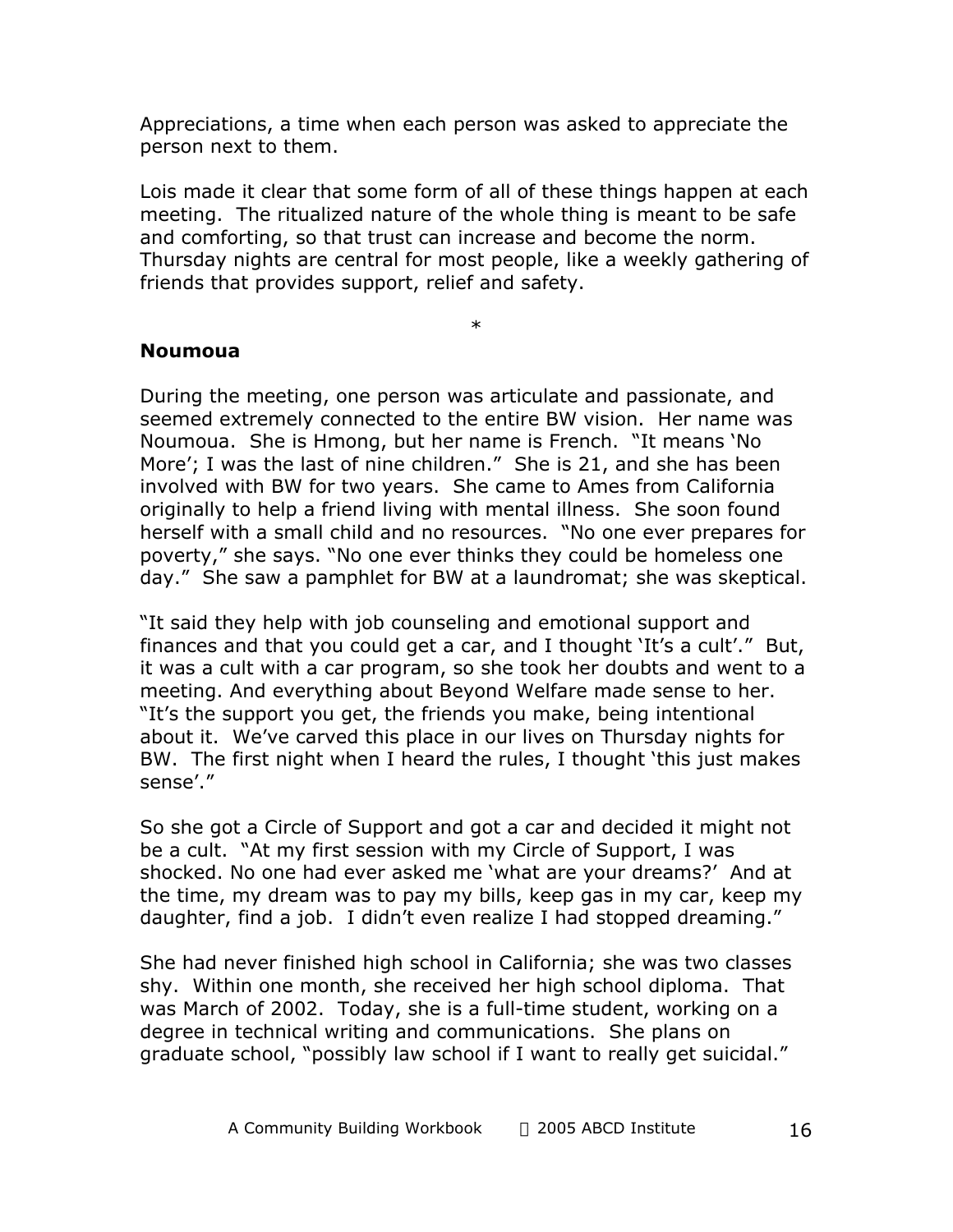"I feel like it wasn't an accident that I am here, and I want to spread the message of BW everywhere, to the world. I want to take it to a Third World country, to take my gifts to Asia where my roots are. I feel like I am here for a reason."

"I'm a pretty big advocate," she adds.

"You know, somebody's story needs to be told. I wasn't really keen on being a poster child for poverty, but it just worked out that way. I just happen to have a gift for public speaking, for expressing a story."

She sees it as a commitment to her daughter, a daughter she almost gave up for adoption. "Now, I'm doing this for her. To make this a better place for her." She credits her Circle of Support with helping her leave the mentality of poverty. And she describes the circle as "a big bulls-eye with you in the middle", constantly changing roles but always there. "Just like life." It was making a connection with people, as she never had a nuclear family's support, and "it was having safe people to come around my daughter."

Noumoua is fiercely protective of her daughter, having felt what lack of protection can be like. "It's important to me. She doesn't have to be the adult in this relationship." Lois and Matt, another BW ally, are her daughter's godparents. "Single parents don't have the luxury of not planning in case something goes wrong. I know she will be brought up well if something happens."

"But that is what Beyond Welfare has done for me, helped me be someone who has plans for her life, for her daughter, for school. It isn't perfect; sometimes we have to call each other out when stuff is going on. But I am comfortable with that; I am comfortable with expressing my feelings now."

Her daughter came into the room, and they embraced and laughed. Noumoua is a young woman who found her voice, her support, and a meaning for her life. Money, friends and meaning.

\*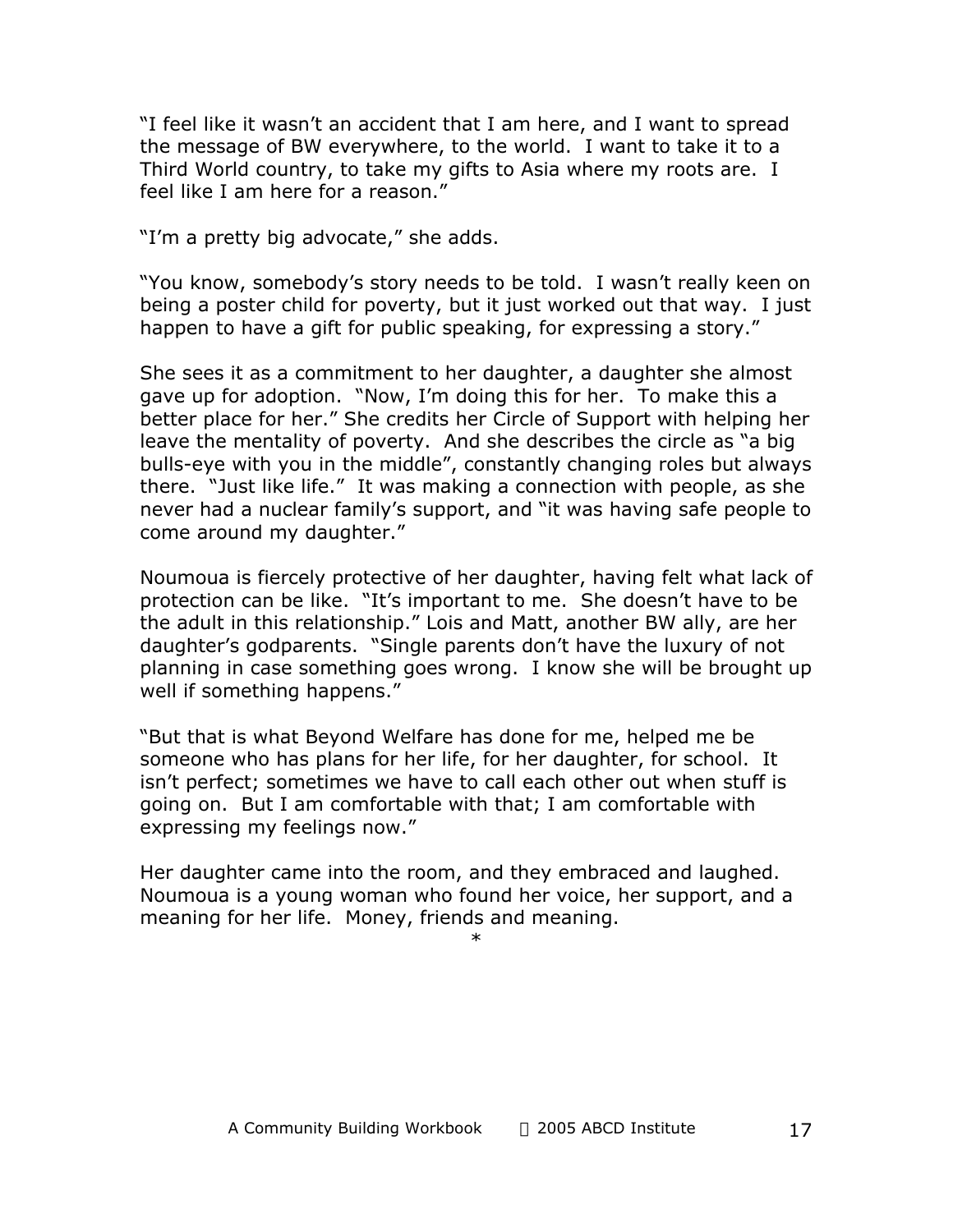### **'The Three Things': Beyond Welfare**

**Gifts and Dreams:** Supporting and articulating the dreams of every participant is at the heart of Beyond Welfare's practice. Beyond Welfare is very specific, almost liturgical, about this. Using dream paths, the Thursday meetings, Circles of Support, Family partners, listening pairs—all keep the focus on individual capacities and dreams.

**Citizens Space:** Beyond Welfare is, at its core, citizencentered. It is very careful to maintain this commitment in all things. The "boundary" between citizens' space and social service is fiercely guarded.

**Connectors:** Lois Smidt, although a peerless connector, has created an environment in which everyone connects and in which connections are the currency of building strong communities.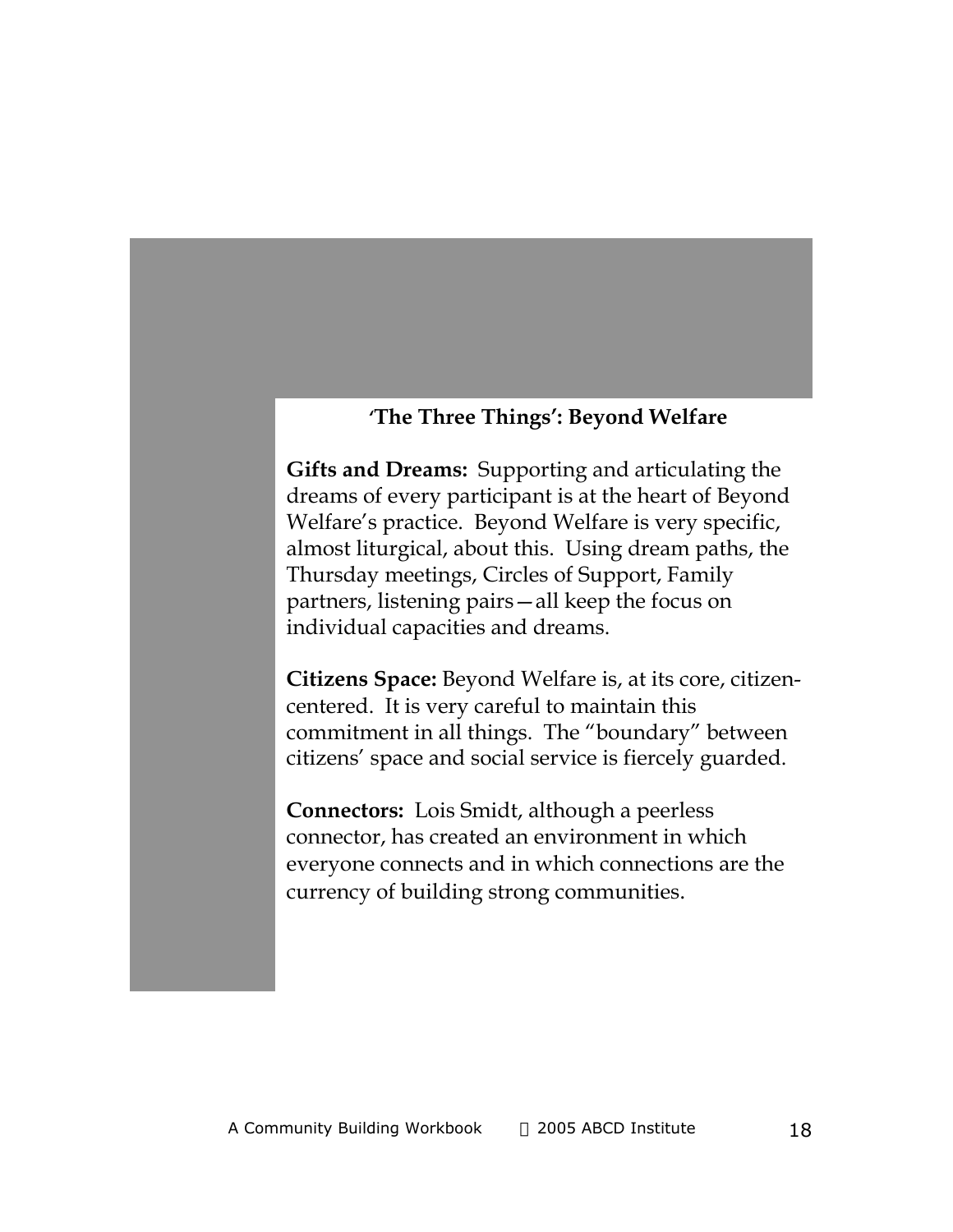### **Additional Lessons Learned from Beyond Welfare:**

- o Everything done by Beyond Welfare is an **intentional discipline;** complete involvement is a serious commitment. Also, membership in Beyond Welfare is explicit; there is a sense of belonging to something. The payoff is tremendous transformation for all.
- o Beyond Welfare comfortably and self-consciously **uses and improvises from other programs and practices**, especially co-counseling, but also 12-step programs.
- o BW **takes marginalization seriously**—Lois, a former welfare recipient, and Scott, someone who had experienced depression, used these experiences as a touchstone in every part of Beyond Welfare.
- o Beyond Welfare is very **specific about its goal** (ending poverty) **and its objectives** (money, friends, and meaning).
- o All of this specificity makes the Beyond Welfare program **transportable** to other communities and **teachable.**

An important footnote: Interest in Beyond Welfare has brought about the institution of a Beyond Welfare Training component, and that component is being led by Lois Smidt. She is traveling to other states now, and is in less day-to-day contact. Lois is no longer the Connector—she creates the context for connecting, as the organizer and teacher, but the work of connecting is shared by other Beyond Welfare members.

In addition, Beyond Welfare is expanding to Des Moines, a much larger community than Ames and the state capitol. Significant funding support and institutional buy-in from the Des Moines school system has encouraged this expansion. Scott Miller is excited about the possible opportunities involved in this new project, but knows they will be challenged by it.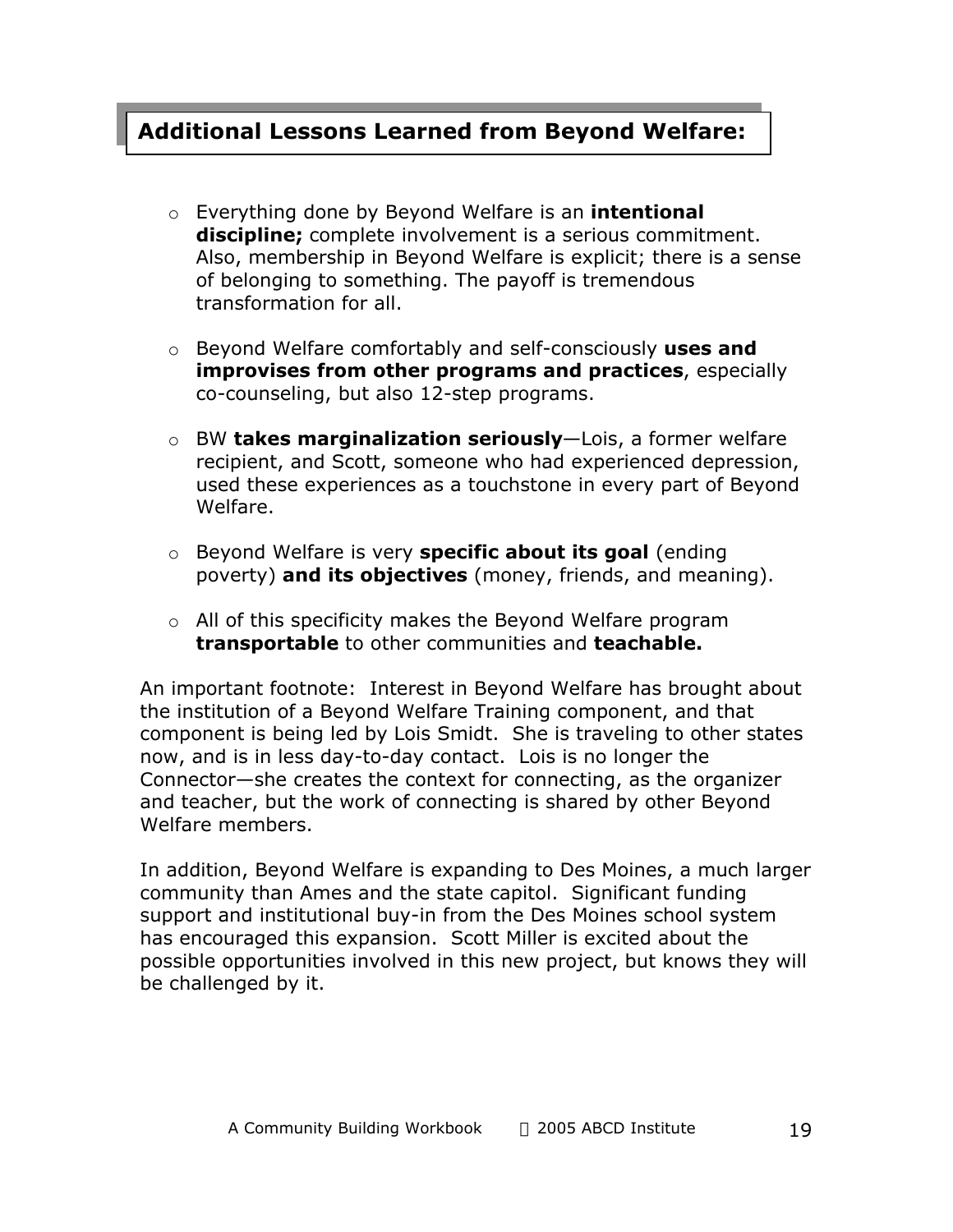### Dudley Street Neighborhood Association

### **Boston, MA**

*A Story within a Story*

A Community Building Workbook @ 2005 ABCD Institute 20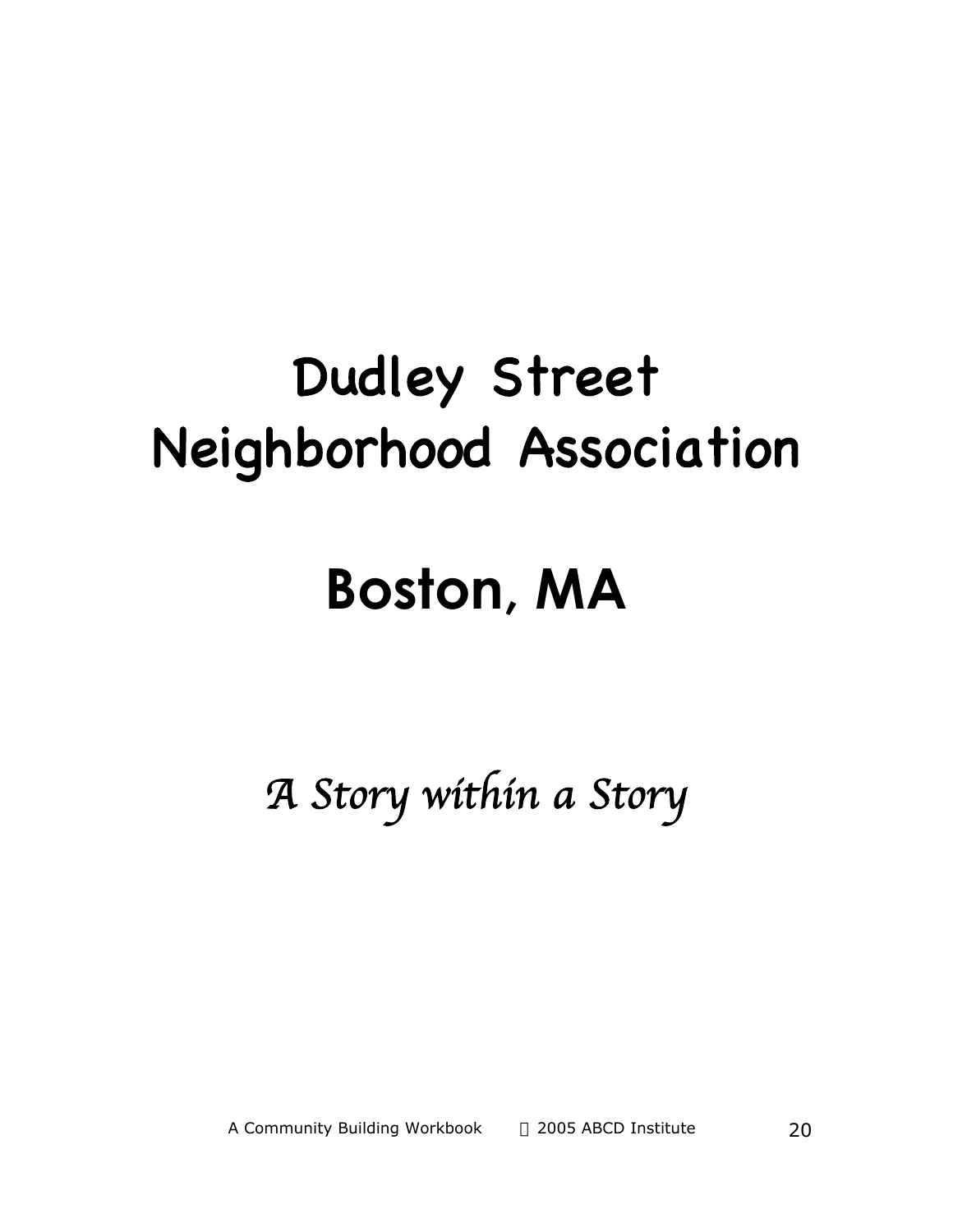### **Dudley Street Neighborhood Initiative (DSNI) Boston, MA**

### **A Story Within A Story**

One of the most inspiring and well-documented stories of neighborhood empowerment is that of the Dudley Street Neighborhood Initiative. Not only can you find the DSNI story well-told in a book (*Streets of Hope: The Fall and Rise of an Urban Neighborhood* by Peter Medoff and Holly Sklar (South End Press, 1994)), but an awardwinning video, "Holding Ground" is also available. Anyone who has seen this video is familiar with the individuals who have played a significant role in the rebuilding of the Dudley community over the last twenty years. And the struggles and successes of DSNI have not only provided a framework for other communities around the world, but they have given rise to a whole new category of funding—the "comprehensive community initiative".

The DSNI story will not be retold here; the sources cited above have done an excellent job already. But throughout the DSNI story, one theme ran in the background: that of the conscious and on-going effort to include young people at all levels of participation in the 'rebirth of Dudley Street'. Because connecting young people is sometimes overlooked or considered too difficult an undertaking for neighborhood groups, it is important to revisit that aspect of the DSNI story.

### **Youth and Stereotypes**

We too seldom regard young people as gifted members of community. We use platitudes describing them as "leaders of tomorrow", but forget to consider them "contributors of today". Left unchecked, the marginalizing of youth reaches its logical conclusion with many young people entering the juvenile justice system.

This trend is intensified in low-income communities of color. The automatic assumption of the media is that all young men of color are gangbangers, that all young girls of color are soon to be welfare moms, and that they are both dangerous by definition. These images of youth can also affect their closest neighbors. Coupled with the sometimes mysterious nature of all teenagers, these stereotypes can cause well-intentioned neighborhood groups to 'target the problems' of young people instead of inviting them into the center of community.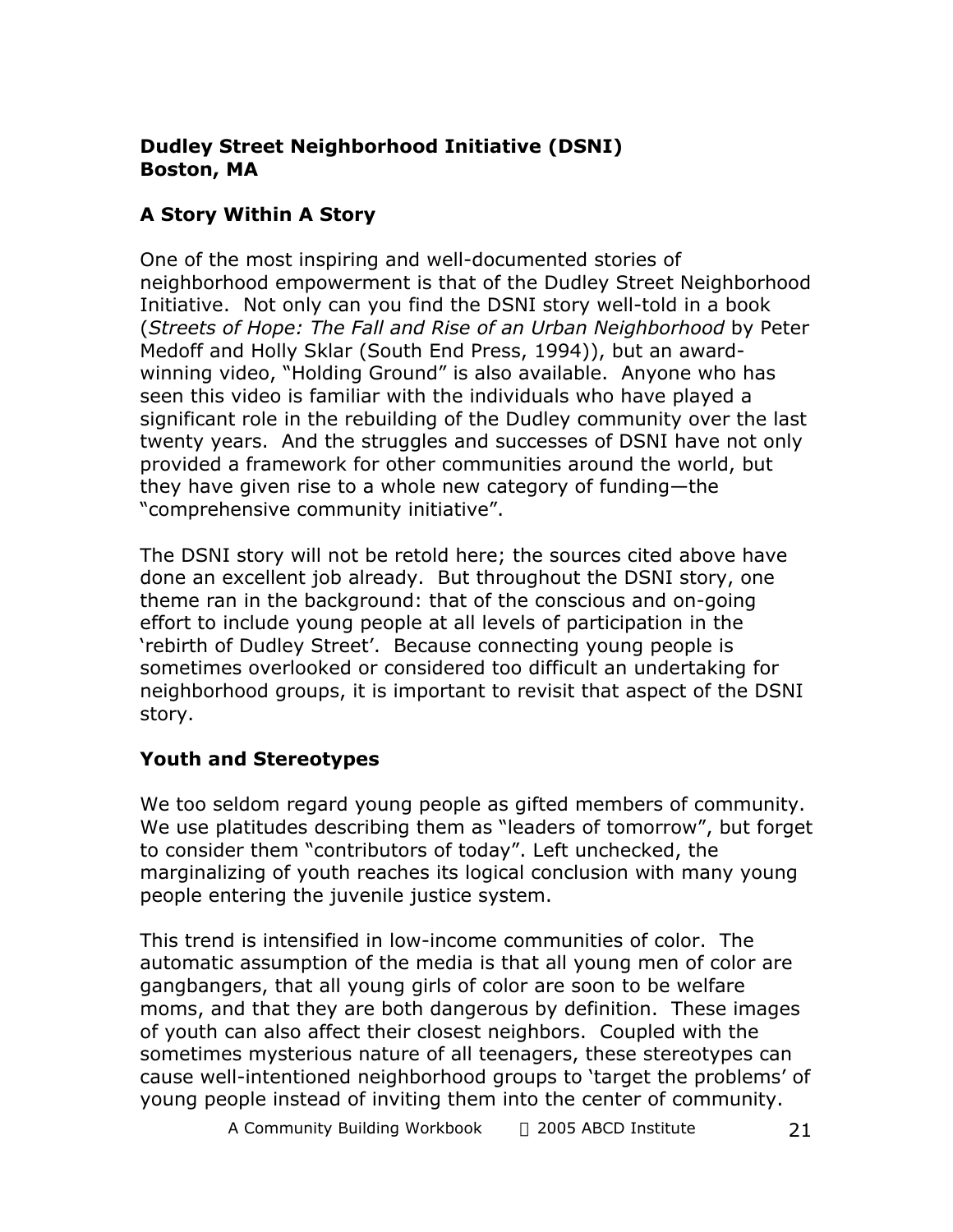In this way, youth are "labeled people" just as surely as a person with disabilities or those living with mental illness.

### **Youth Organizing**

That being said, some neighborhood organizations across the country have become involved in an effort to organize youth. Many have hired youth organizers, to work with young people to identify their own action agendas. Others have started youth advisory boards. In a few places, youth have come together to start organizations of their own.

Youth organizing does encounter challenges that differ from those of other organizing campaigns. The membership and leadership of youth organizations change rapidly. The endless meetings and slow basebuilding work required of organizers can be hard on young attention spans. Funding is hard to come by.

But the benefits are many, both for neighborhoods and for organizations. Young people bring new energy and creativity to the search for solutions to problems. They can hold particular institutions—the juvenile justice system, schools and child welfare agencies come to mind—accountable to the constituency those institutions are designed to serve. And youth organizing builds democratic, civic participation. Communities benefit as new leaders emerge.

DSNI has been part of this larger movement for its twenty years. And during that time, something inevitable has happened: young people have grown up.

### **"Half My Life"**

In the video "Holding Ground", there is a scene in which the first young people's group introduces itself to the Board of Directors of DSNI. A young man identifies himself: "My name is Jason Webb, and I am 14 years old. I have been involved in DSNI for half my life."

Everyone laughs at this moment, both on screen and off. But for Jason Webb, being involved in his community since he can remember has had a profound affect on his life. He grew up always wanting to become a DSNI organizer. By the time he was 14, he'd already been given an award by his neighbors for Community Service. DSNI helped him go to college.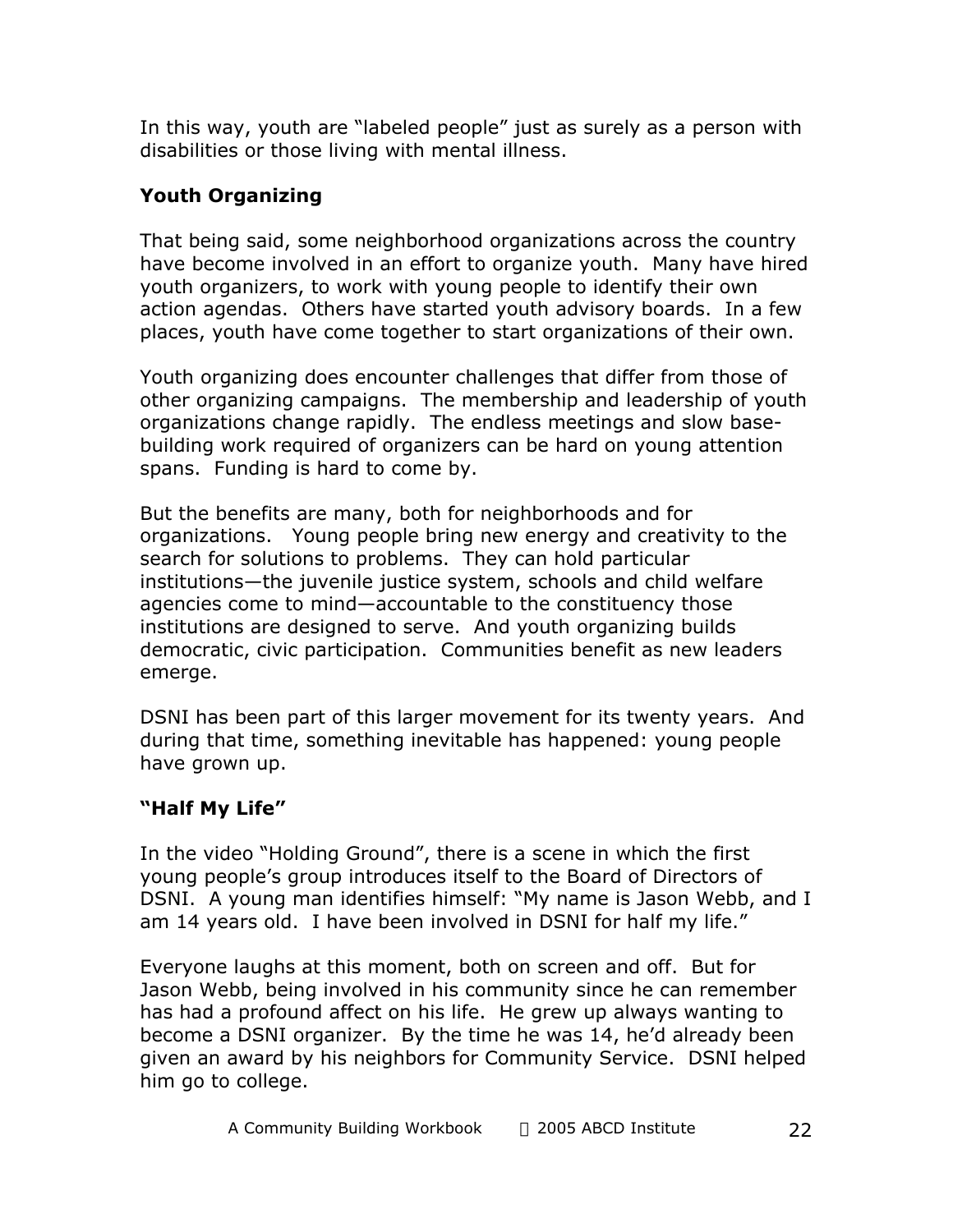Similarly, the Barros family plays a central role in the DSNI story. From the first marches to close the illegal dumping stations that were poisoning the community, to the election of 17 year-old John Barros as the first young person on the DSNI Board in 1991, the family is deeply involved in the community. The last we know of John Barros in both versions of the story is that he is accepted to and leaves to attend Dartmouth College.

Young men from the streets of Roxbury don't have stories like Jason's and John's, or so we are led to believe. But today, John Barros is the Executive Director of the Dudley Street Neighborhood Initiative and Jason Webb is the Community Development Organizer.

#### **"Are Young People Involved?"**

Recent conversations with John Barros and Ros Everdell, longtime DSNI organizer, filled in the details of twenty years. Although no one model of youth involvement has dominated in DSNI, valuing youth involvement has always been central to every activity. "That's one of the ways we evaluate effectiveness of anything we do," says Ros. "Are young people involved? If they aren't, then there is something wrong."

As young people have changed over the years, so have the ways in which they are connected to DSNI. Some times the DSNI youth have wanted a peer group within the larger organization, one that conceives of its own actions and agendas and carries them out. Other times, young people have been integrated into all of the activities of DSNI, taking leadership roles in the various committees and working groups. According to John, there is no one way, or best way, to involve youth: "We don't include youth; we include all. This is the core of what we do, not just a program." Every DSNI activity or group values highly youth engagement. It is in the water.

Similarly, there was never a conscious 'program' to include young people. DSNI, as an organization, is very mindful of the 'clash of two models' about youth development--services to clients vs. organizing community members. The earliest youth-oriented activity of DSNI brought young people right into the community planning process. The Young Architects and Planners activity recounted in *Streets of Hope* provided local young people with a chance to design their own community center, with the help of some local architects. As Ros said then, "The young people in the neighborhood are really the ones who are going to live this revitalization much more than the adults who are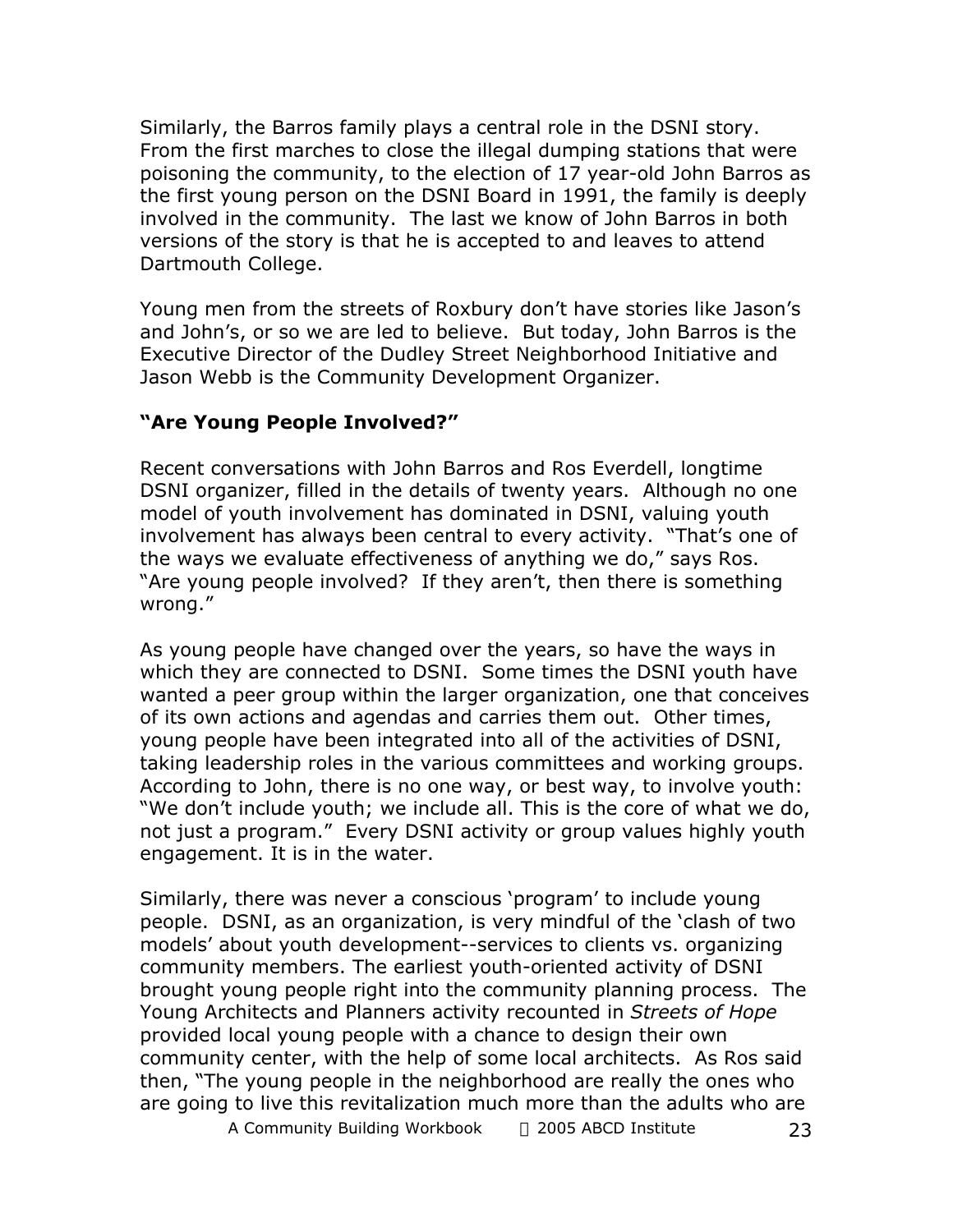currently planning it….From one generation to another you have a sense that 'This is my community, I can make a difference and we have power.'" (*Streets of Hope*, pg. 221)

Today, a DSNI goal is to create 'successors' who will lead the organization and the community. "Young people grow older," Ros Everdell said, "So youth development is always 'a pipeline of activists', young people connecting to other young people." DSNI has established some programs to create and maintain this pipeline. Every summer there is a youth leadership camp; college graduates are mentors to high school students who want to go to college; recent college grads from the neighborhood are linked to high school kids from the neighborhood to guide them towards college.

In addition, DSNI has been thinking recently about how to work with kids who are not identified by the system as being in crisis. "We want to connect to less visible kids who are in danger of drifting out of community life," says Ros.

### **Everybody's Job**

It is the job of all DSNI organizers, staff and members to be concerned with youth participation. "Every issue is an opportunity to involve young people," says Ros. So, there are no youth organizers at DSNI. In a sense every organizer is a youth organizer, as one test for any issue campaign is youth involvement.

Many DSNI members say that having youth organizers only working with youth can narrow the opportunity for relationships with youth and makes youth involvement unnatural. There are natural times for youth programs--like college mentoring or summer leadership or summer jobs. But at these times, adults and youth work together in a way appropriate to address the issue.

In a very organic yet self-conscious way, DSNI has continually brought young people into the center of the project of rebuilding and claiming their neighborhood over the course of twenty years. And, also in an organic way, those young people have grown into adults. These new adults are also committed to their neighborhood and to bringing young people into the center of its life.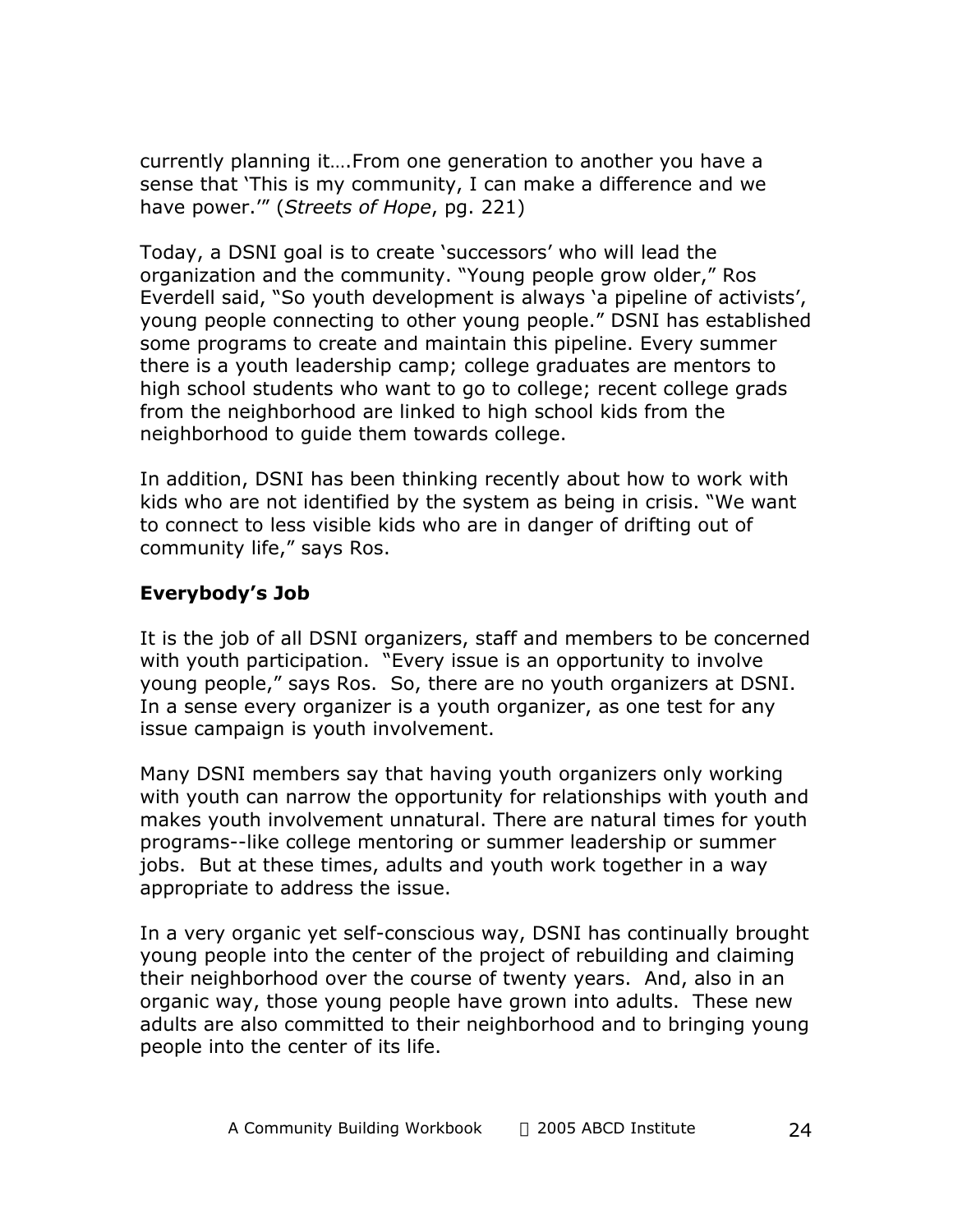### **'The Three Things': DSNI**

**Gifts and Dreams:** DSNI focuses on the dreams of Dudley Street residents and the gifts they can bring to community building in every aspect of its work. No action on an immediate issue takes place without launching a 'visioning' session, asking participants what they see in five or ten years now that the particular issue has been won. The focus on youth connected to everything is an extension of this commitment.

**Citizens (Residents) Space:** Again, control of planning and community building by citizens is at the heart of everything DSNI does. A place, a space, for residents to dream, plan, organize and make decisions together.

**Connectors:** Moving back and forth between youth organizing and intergenerational organizing has served DSNI and the Dudley Street community well. Including young people is not a programmatic effort so much as a reality realized everyday. DSNI sees the connection of young people as an aspect of doing what it takes to build a strong community.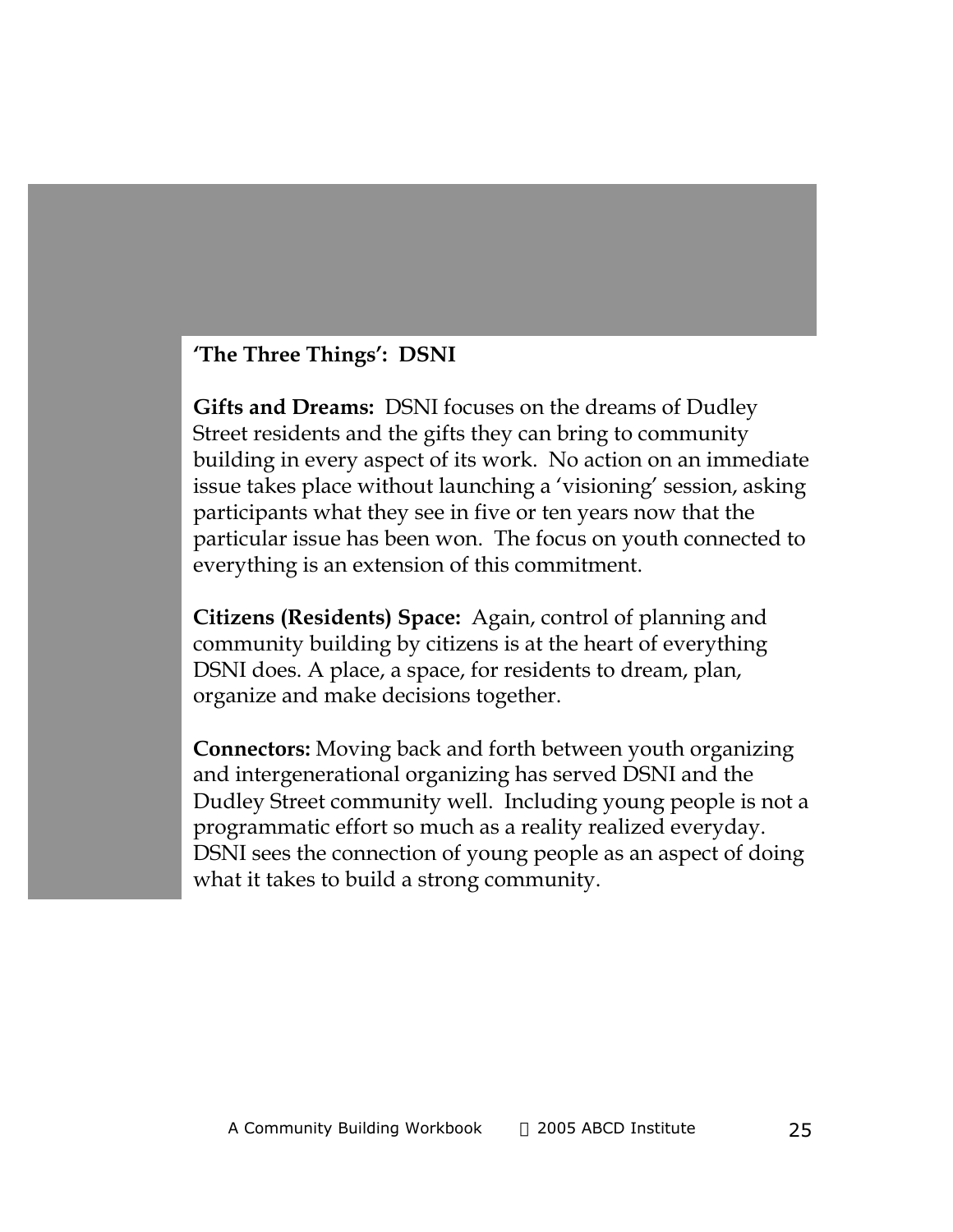### **Additional Lessons Learned from DSNI**

- o Young people need to be **included in community planning** efforts at every level. It will become their community.
- o The key to engaging young people is **talking and listening**.
- o Relationships are best built when the scale of the group or projects are doable (**small)**; larger projects can become too focused on results rather than "a pipeline for participation".
- o **Peer-to-peer groups** are sometimes useful for young people. But they should not be the only way youth are involved in neighborhood efforts. Youth benefit from developing their own opportunities and voices but they need to be integrated in the broader neighborhood effort.
- o There needs to be **structured** youth leadership. For example, DSNI added youth seats on the Board of Directors and lowered the voting age to 15.
- o Youth participation cannot grow unless the neighborhood effort is **rooted** in the empowerment of all residents.
- o Opening the door to youth and creating an atmosphere of **respect, safety and caring** will bring in youth.
- o Youth should be the ones to mobilize and speak on their own behalf **with the support** of caring and committed adults.
- o Youth development and community building are not quick fixes but an **ongoing process** that spans the generations.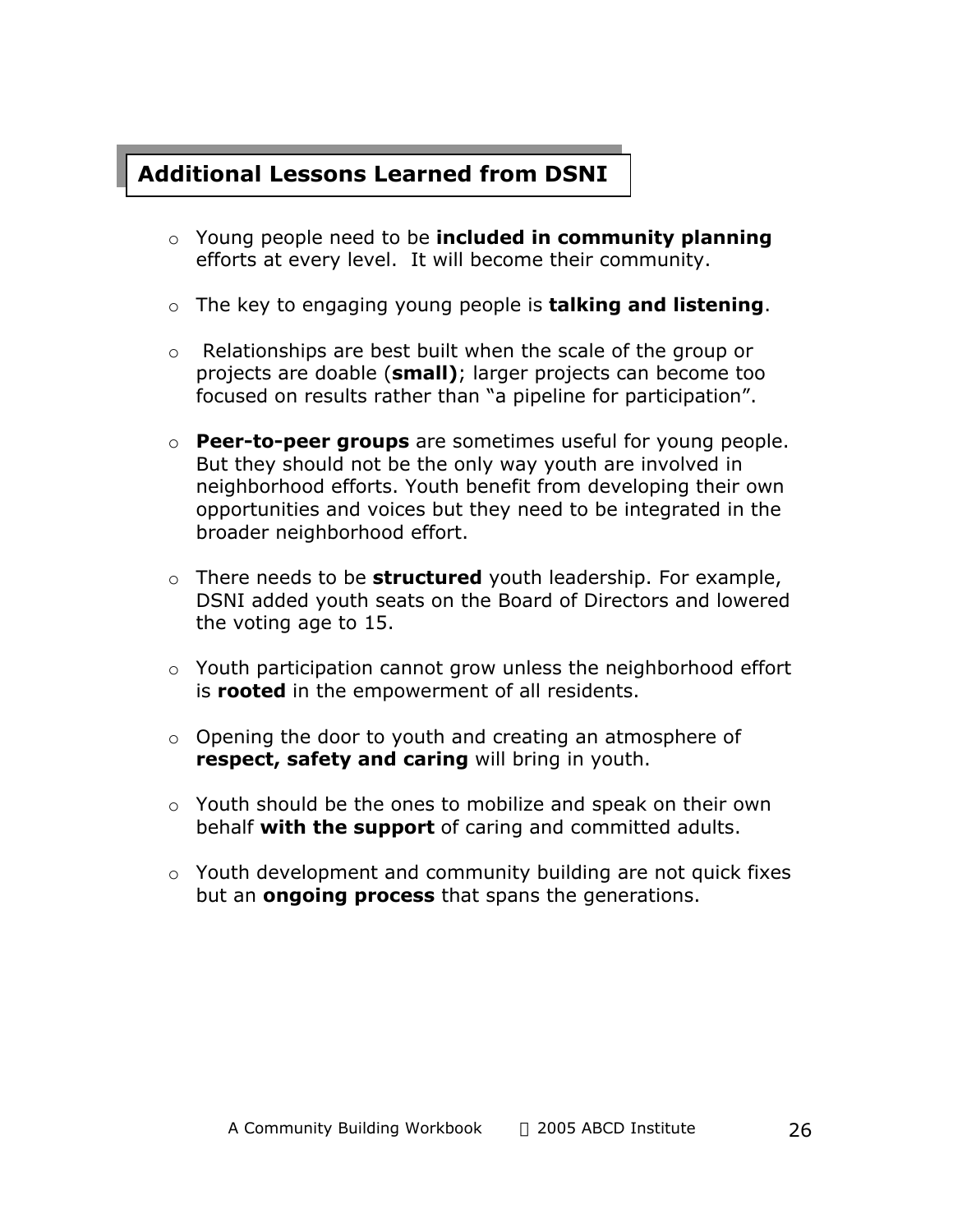## Project Friendship **Prince George, BC**

*Bridging the Gap*

A Community Building Workbook @ 2005 ABCD Institute 27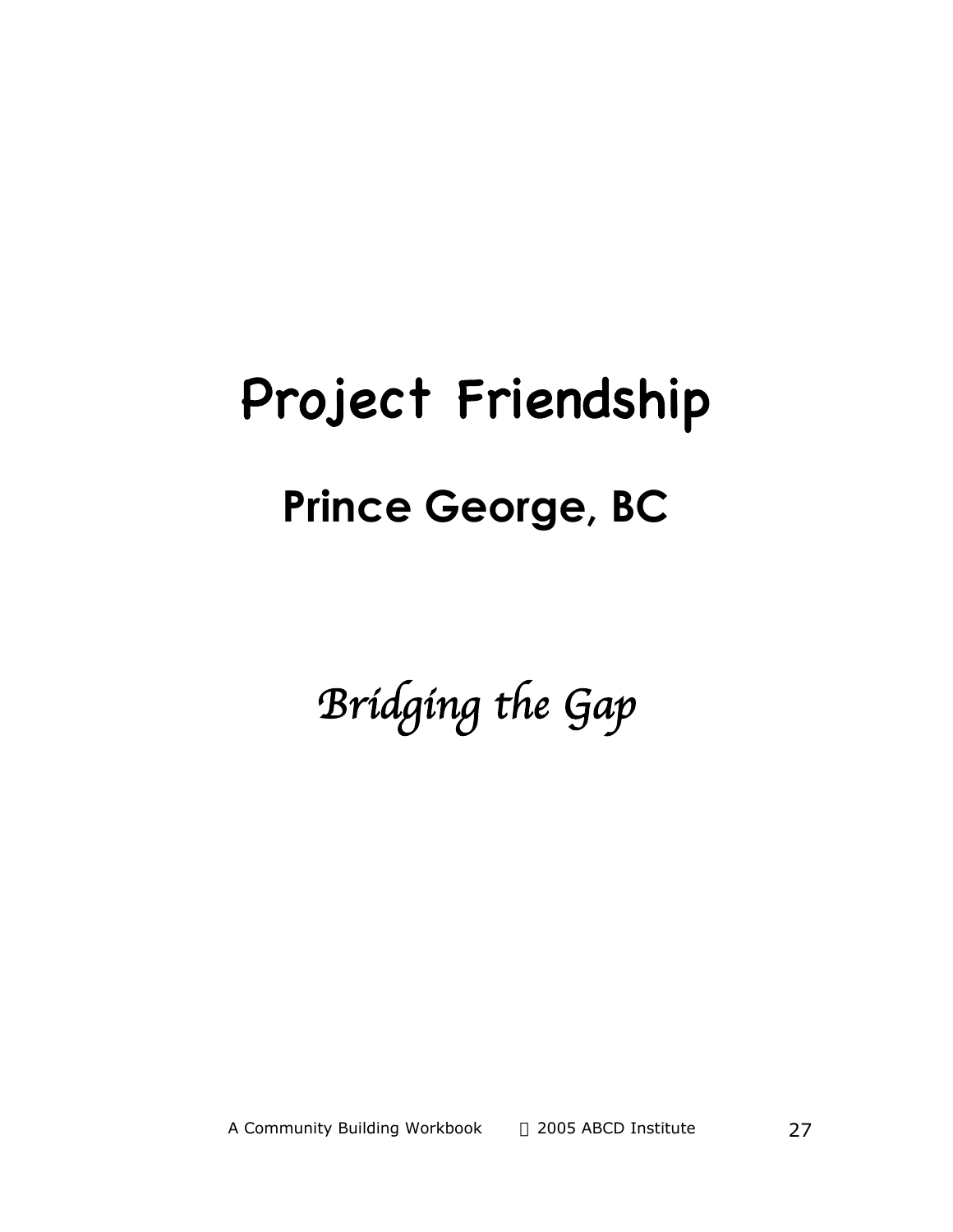### **Project Friendship Prince George, BC**

### **Bridging the Gap**

In the city of Prince George, British Columbia, a visitor will quickly notice something quite unusual. No matter where one goes—to a restaurant, to church, into local schools—people with disabilities are involved there. They are members of local clubs and organizations; they sing in church choirs; they are part of the local arts scene. That this experience is so striking says a great deal about the ways in which people with disabilities are kept out of sight in most communities. They live behind walls of service, in institutions and group homes. In Prince George, those walls seem to have disappeared.

Prince George did not become this inclusive by accident—inclusiveness is the result of over a decade of intentional connections undertaken by a group of citizens known as Project Friendship and their remarkable connector, Sandra Nahornoff.

### **Some History**

Project Friendship emerged from a project undertaken by AiMHi, the Prince George Association for People with Mental Handicaps in 1987. Using the work done by John McKnight, and with his assistance, AiMHi set out to try to establish a community building effort. A group of citizens was established, led by a local television personality, Bob Harkins. That group committed itself to "breaking down walls of isolation around people with mental handicaps" by connecting them to existing community associations. Within a year of its inception, the group had made the acquaintance of five people with disabilities referred by AiMHi. They used their own community connections to introduce those five people to others who shared their interests.

Sandra Nahornoff was hired to coordinate the efforts of the yetunnamed citizens committee in 1989; Bob Harkins was doing a wonderful job bringing prominent citizens into the effort, but he needed support with the details of the connections and with the next phase of the work. The first thing Sandra did was establish the Project Friendship Society as a non-profit society, and established the loose committee as a Board of Directors. Funding could then flow to the project directly.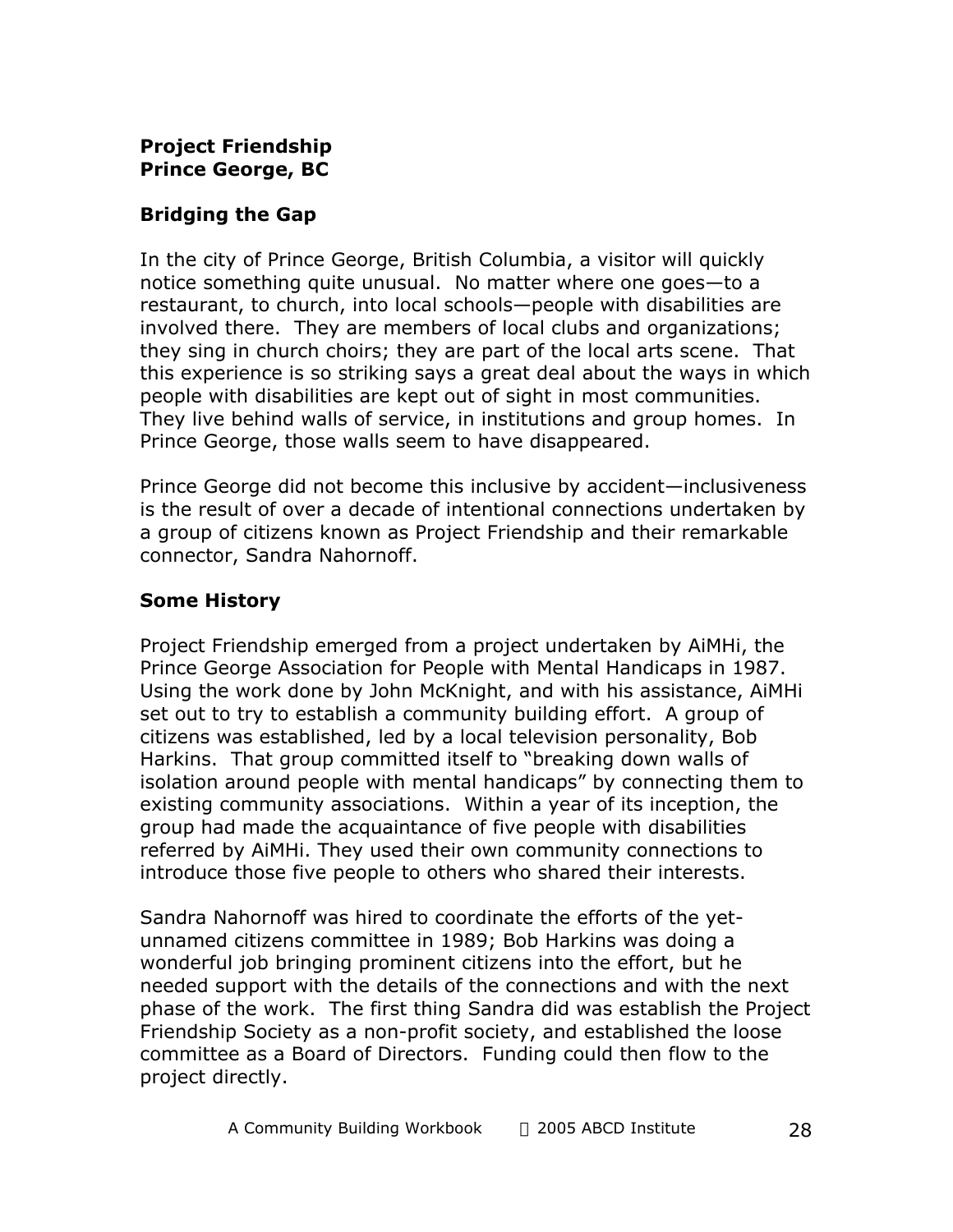In 1990, John McKnight visited Prince George to work with Sandra. "John said that Project Friendship was meant to bridge the gap between people behind walls of service and the community," she says. "So I knew I had to stir the pot in the community to bridge the gap."

### **A Strong Community**

The Project Friendship Society encourages the citizens of Prince George "to open their hearts and find ways to welcome isolated people with special needs into the community through local interest groups and associations." It works to establish community connections for labeled people, connections based on their abilities, not their disabilities. These connections provide opportunities for true friendships to develop, and Project Friendship seeks to nurture these relationships for the benefit of the community.

"We are committed to building a stronger, more diverse community, a community that extends hospitality and welcomes the contribution of everyone," says Sandra. "A strong community is where everyone contributes: young, old, disabled or otherwise. Participation creates a happier, healthier, more productive community."

Usually, a person is referred to Project Friendship by a social service agency or provider. That person may reside with his or her family, or may be a resident of a group home. Either way, Sandra visits with the person and the folks who know that person well to discuss his or her interests and dreams. Everyone brainstorms about possible connections—perhaps to people who love to fish, or sing; or to a business that sells flowers, or fixes appliances; or to fans of the local hockey team.

That information is then used to find a community connection for the person referred. Two resources are used to provide possible connections. One is the Project Friendship Board of Directors, a group of connected citizens, people who "know everybody and everything happening in Prince George." The importance of that group can't be overestimated. They provide a "network", not unlike those used by professional groups or college alumni to assist in job searches. They bridge gaps for isolated neighbors instead.

The second resource is a truly impressive outgrowth of ten years of work.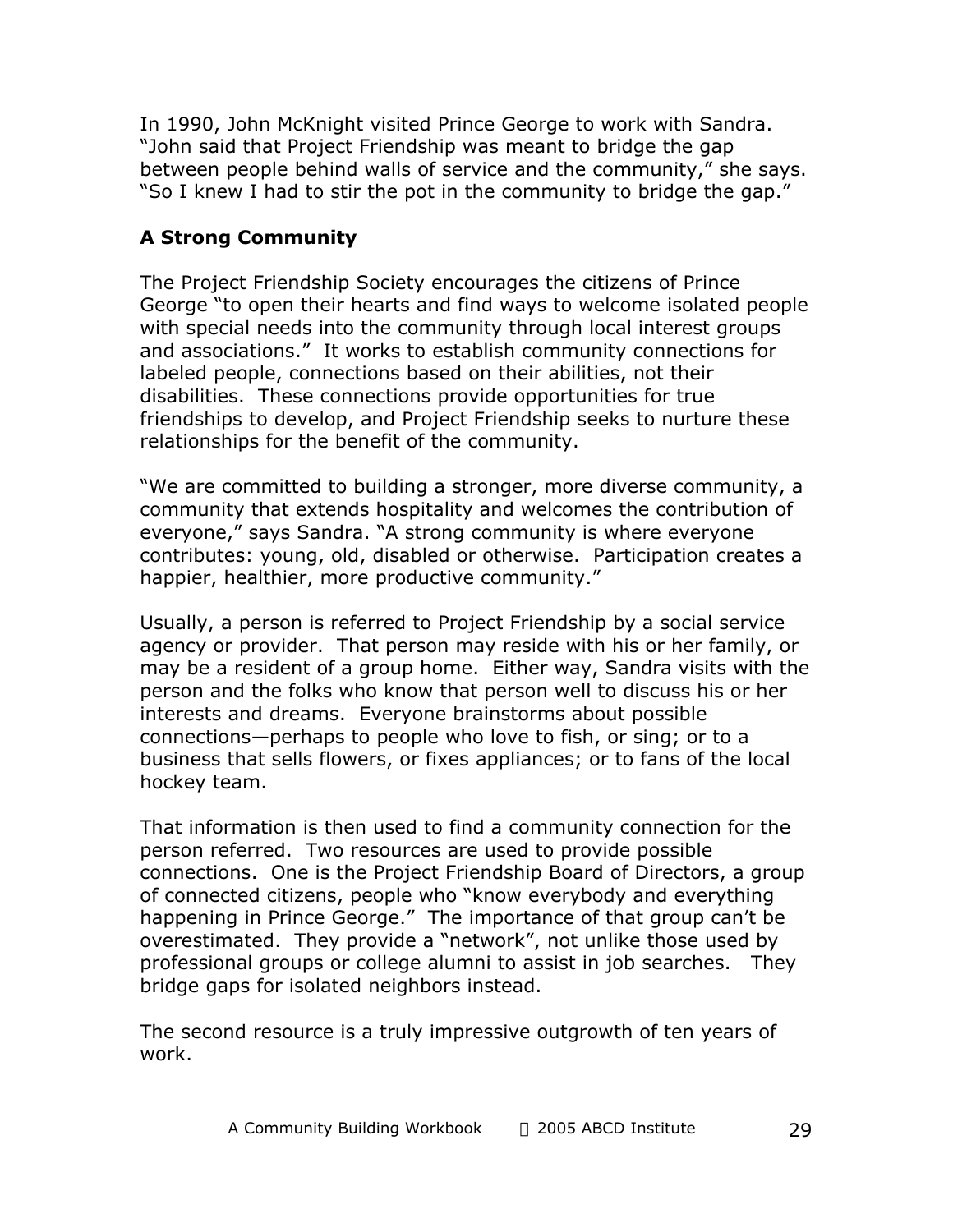### **The** *Prince George Connector*

When Sandra began, she and the Board brainstormed a list of about 300 clubs and associations in Prince George. But she knew that was just scratching the surface, so over time and with the help of others she gathered the names, locations and contact information for over 1000 local groups, gatherings of citizens brought together by common interest. Aware that this trove of information shouldn't be kept inhouse, Sandra and Project friendship began to publish the list in 1995.

Today, the *Prince George Connector* is over 200 pages long, filled with listings of groups, descriptions of their activities and meeting times. It also contains stories of successful community connections for people with disabilities, photos and essays. Over 300 copies at \$15 each are sold every year at locations throughout Prince George. All the information contained in the *Connector* is also available on-line at projectfriendship.com.

It took awhile to figure out how to use the inventory. "To this day, I'm not sure I use it to the fullest, but the gears have shifted," says Sandra. By the second year, when Sandra and her assistant updated the first edition, she was able to use the act of gathering the information to approach local clubs about connecting with someone. "We talk with them about making their meetings accessible to people with disabilities as well." The inventory has become the tool for engaging the community, so much so that one assistant Sandra hired to help her ran into an interesting problem. "She never got the book done—she spent all her time talking to clubs about how they should welcome people with disabilities. But that is what the inventory is about."

#### **Stories of Connection**

Once a connection is proposed, Project Friendship staff contact the individual or group and try to establish who that group's "connector" might be. "In each group there is usually at least one person who welcomes and orientates new members, so we contact them and let them know we are aware of a person who shares similar interests," says Sandra. "Once a connector is found, a meeting is set up and we ask for their help in planning the connection."

The most critical part of the planning is often transportation, a lesson learned quickly in any connection work. A person can't participate if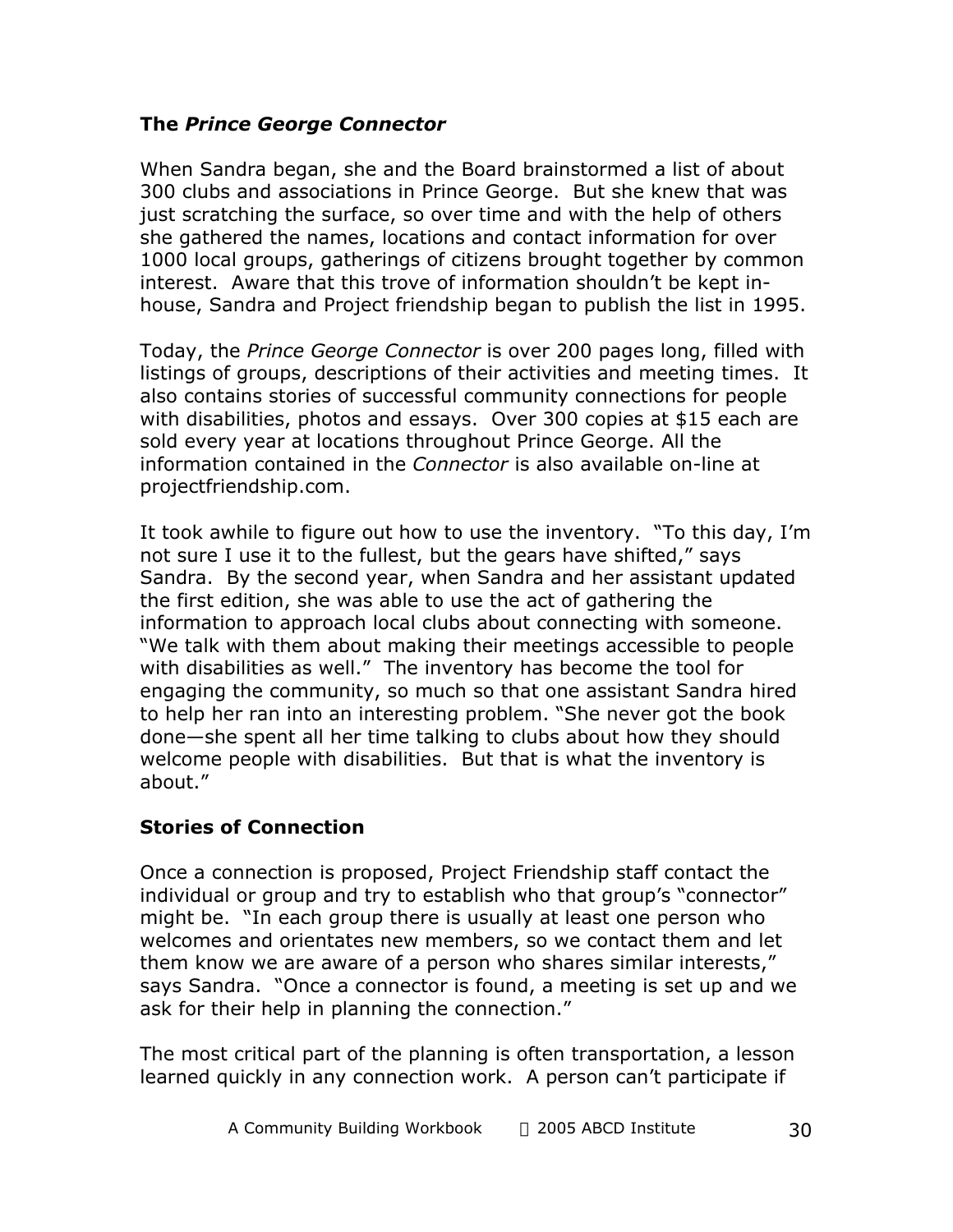they can't be present. Pick-ups and drop-offs are arranged, and are sometimes hard to guarantee.

Once a connection is in place, Project Friendship tries to nurture the connection, checking in regularly at first to see how things are going and to see if the connection needs any further support. Once it is going well, Sandra and her staff host semi-annual "socials" and keep an informal contact going, but the group carries on as always, with a new member.

Stories abound, what follows are two written by Sandra.

### **Mary**

"Connections vary the same as people and their interests vary. One of our first connections was for Mary. She was a champion hugger; you could run into Mary anywhere and she would give you a great big smile and squeeze you with the warmest of hugs. It didn't matter how frustrated you were with life, or what kind of a day you were having, all would be forgotten with a smile and a hug from Mary.

Mary was intellectually disabled—she couldn't cross the street on her own, speak more than a few words, nor could she live independently. When her parents died, she was placed in a group home where three fellows had been placed following institutional release. Due to their extreme behaviors, Mary would be kept in her room unless a caregiver was there with her.

Mary was originally connected with Art Knapp Flowerland, as she loved flowers. The Van Hage brothers, friends of Bob Harkins, welcomed Mary who would visit and help clean the flowers on Thursdays. She would return home with [me] as she could not go back to her own home until 3 PM when enough staff was on to provide for her. I became familiar with Mary's gifts and abilities. She loved to share food, and was great help preparing lunch. She was always the first to initiate the clean up, and she expected everyone to help. Mary loved to visit with [my] daughter Morgan. We found that Mary was creative and loved to color.

Mary was connected at the daycare at the local college. There are not too many children between the ages of three and five who don't need constant hugs, and we had a champion hugger. The staff appreciated Mary because she was great at helping prepare and clean up lunch. The children loved Mary because it's a very special adult who will take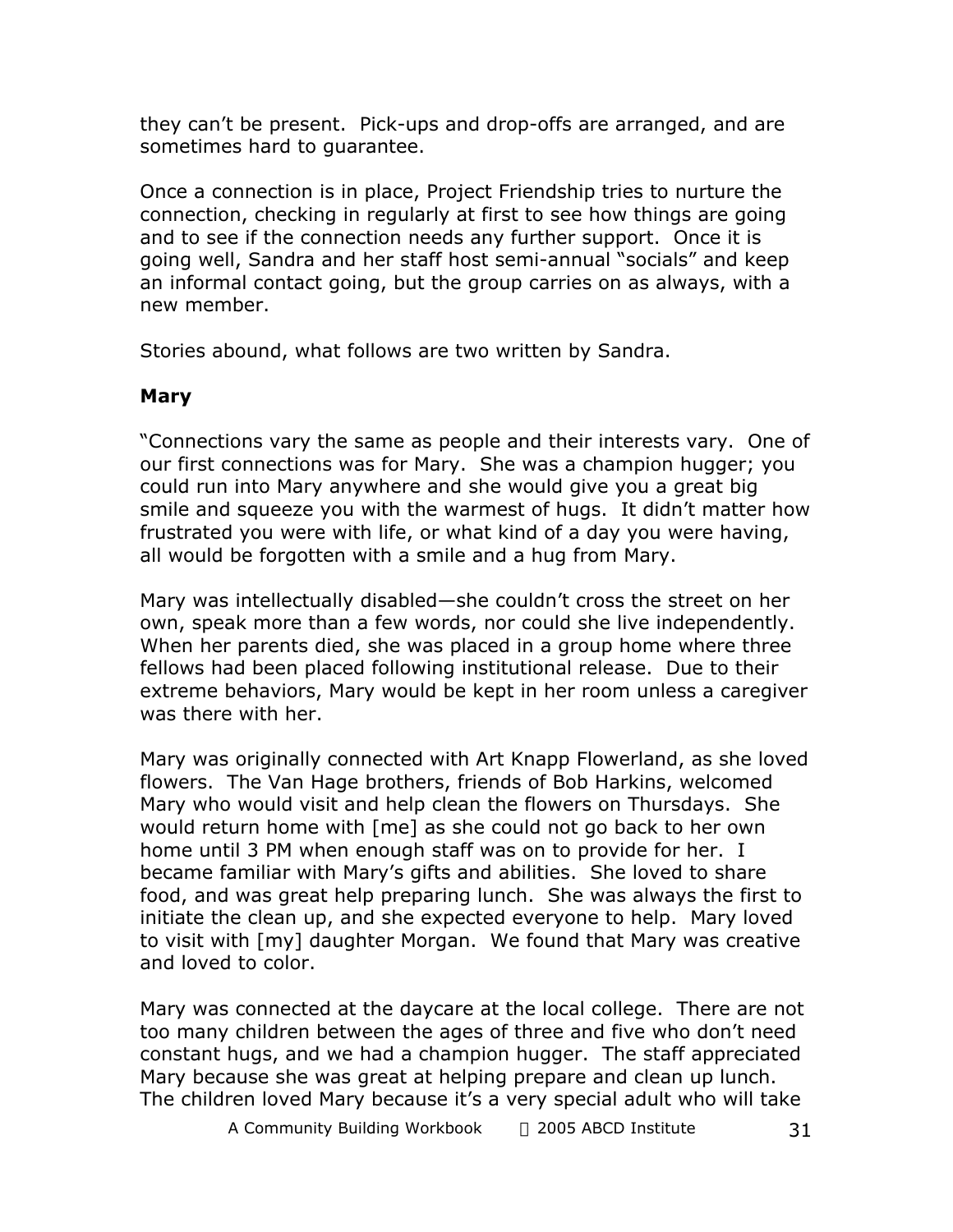time to color and play with them. Her visits to the daycare went from a couple of hours a week to everyday.

Mary passed away in 1993. Nearly two hundred people attended her funeral. They came to celebrate Mary's life and share stories about how Mary, who had been born mentally handicapped, non-verbal, and dependent on others, had touched so may lives.

If Mary had been removed from community and closeted away to keep her safe, she would never have been able to give our community her gift of happiness, one that she gave so freely. Giving her the opportunity to contribute her abilities truly touched the People of Prince George and helped to make our community stronger."

### **Tom**

"When Tom moved to Prince George to be closer to services, the family he lived with abused him. As a result, services virtually institutionalized him with 24 hour care and protection. He became isolated and lonely, and was finally referred to Project Friendship. Tom has Down's syndrome, he speaks very little, and can't go out without support. We found out that Tom enjoyed attending church when he first moved to Prince George. Lance Morgan, the vice president of Project friendship and pastor of First Baptist Church agreed to connect Tom with his ministry. Lance introduced Tom to a young couple, who agreed to take him to Sunday services. Tom loved going.

Unfortunately, Tom's caregivers, who worked Sundays, told the couple they weren't needed and that Tom would go to their church with them. This didn't last, as staff turnover is high. The caregivers moved on, and Tom became isolated again. So, with a little persuasion, we arranged to have Tom dropped off at First Baptist Church on his own, and picked up following the service.

This started some thirteen years ago. From the first day, people recognized Tom as a friend of Lance's and the young couple, and they welcomed him. Tom started volunteering at the church as a greeter on Sundays, and over the years he volunteered more. He folds bulletins on Fridays, which he occasionally hands out on Sundays, and he cleans the sanctuary on Mondays. Tom has developed many friends at the church, and he is no longer lonely or isolated. He is now safe in the community; the members of his church are his greatest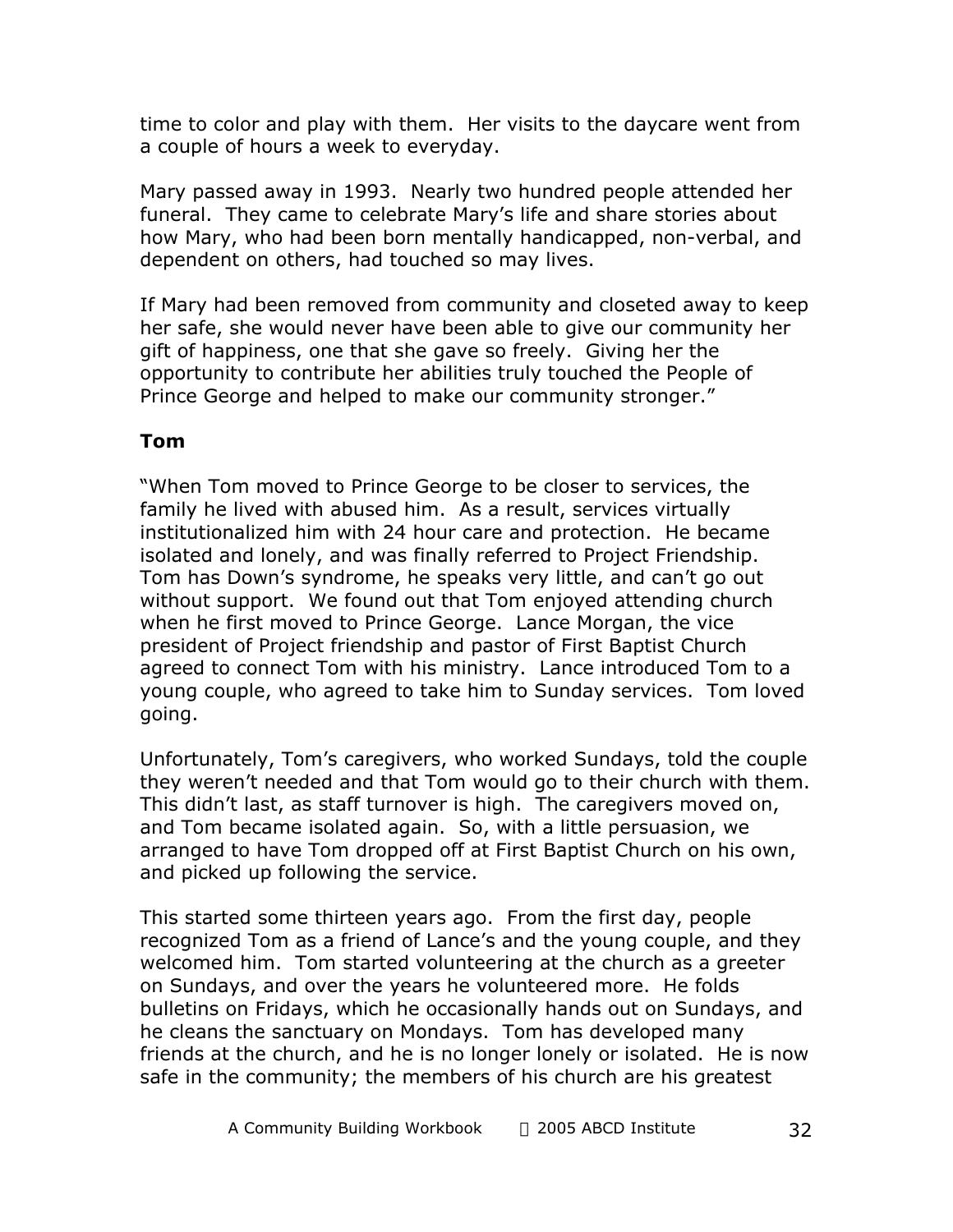protection from being abused or institutionalized. Tom is a valued member of our community."

### **Possible Pitfalls**

Since Project Friendship has been operating for thirteen years, and has over 100 current connections like those describe above that it has maintained, it has learned a thing or two about what works. Sandra outlined a few mistakes Project Friendship has made, and some problems it has yet to resolve.

### **The Walls of Service**

Dealing with the service providers has always been a delicate operation. Sandra talked about how Project Friendship evolved, how "we made it up as we went along." She described the unique nature of meeting with staff at group homes. "Sometimes these folks are the only ones who know them. So I sit there and one will say 'Oh, he loves hockey.' And the other will say 'No, he hates hockey, I took him to a hockey game once.' I sit there and I smile because I know what's happening. The one who took him to the hockey game and he loved it also loved hockey."

"I try to create a team. After all, they referred this person. They have to be part of the work we do." She complained that Canadian Mental Health is notorious for making a referral, then closing the file. She told the story of Ilse, who was suicidal. When Sandra went to CMH, they said they no longer had any responsibility for her. "I said 'Oh yes you do. We're not qualified to deal with someone who is suicidal—that's why she ended with you in the first place.' We stayed with her day and night. Lois, my assistant, did suicide watch, brought her home. That first year was tough, but she is fine now. She's at the library, reading to kids, all sorts of things. But CMH just made a referral and that was it."

She also stated that Project Friendship was not interested in "citizen advocacy"; bringing the community to the group home. With the exception of transportation arrangements—club members would pick people up at the group home—Project Friendship is always about "coming out from behind the walls of service". "Our focus is never on what is wrong with the person," she says. "If [the community members] walk right into the place and see all these people with disabilities, they will never focus on Jim, John, whatever… who he is inside or what he can contribute."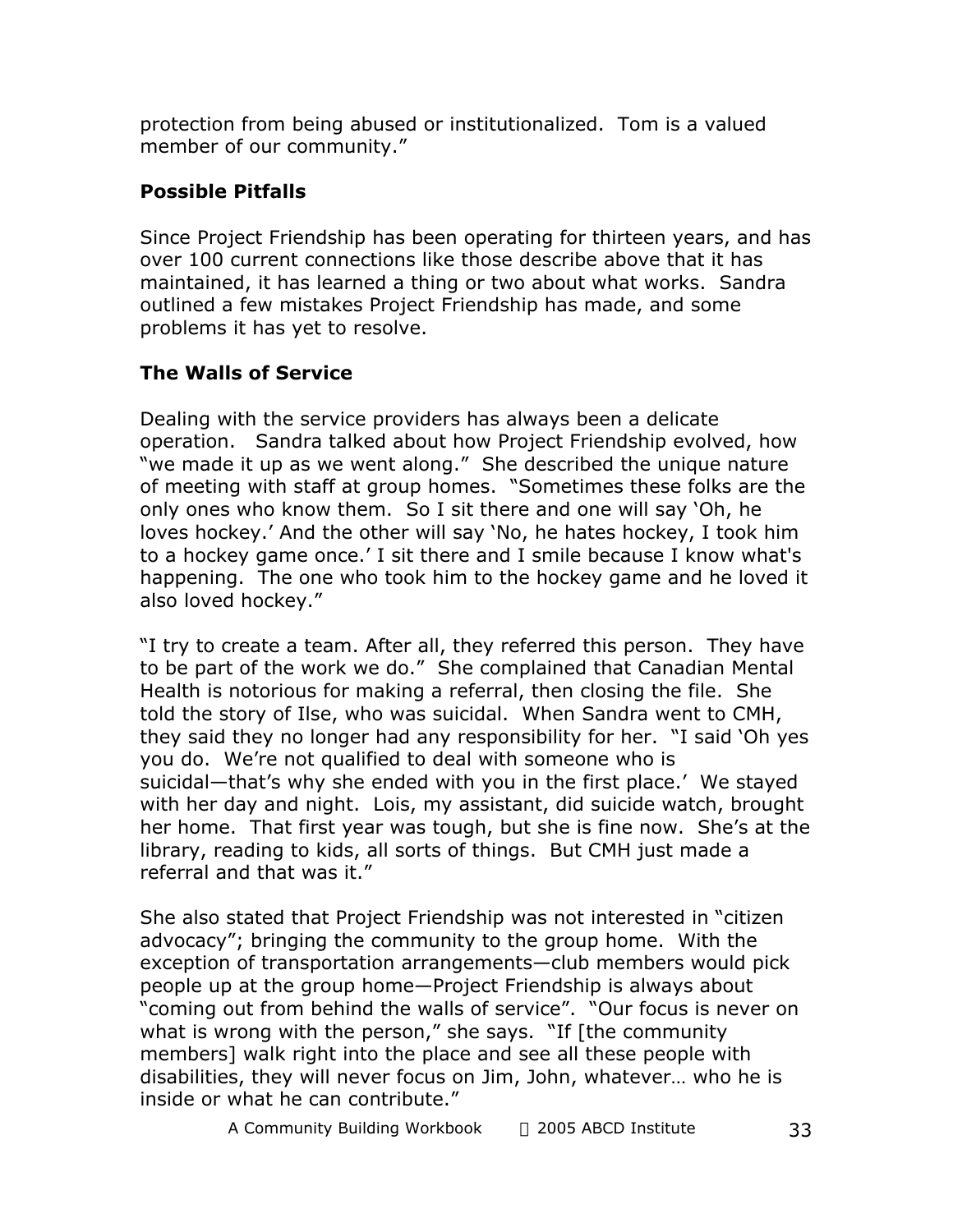## **Funding**

Project Friendship is funded by gaming revenue in Prince George. Under Canadian Law, bingo licenses are granted to NFP's for fundraising. AiMHi contributed its bingo money to start-up Project Friendship. But, explained Sandra, because of a bureaucratic divide between people born with disabilities and people who acquire them through injury, she could only use AiMHi money for connecting people born with disabilities. Once Project Friendship incorporated as a registered charity and got its own Board, it also got its own bingo license.

"We were no longer under the wing of AiMHi, but it also meant we had to do our own administration. So it got harder, but we were freer to do whatever we felt that was needed. Soon the word got out, and people came to us from all over the community. We could help anybody and everybody."

Mentally ill, intellectually disabled, physically disabled, "dually diagnosed" people---these are the major categories that Project Friendship connections fall into. "We have only rejected one person in twelve years." And even if a person doesn't fall into these categories, perhaps an elderly person whose partner had died, Sandra always takes time to talk to them. "Maybe I go over the Prince George Connector with them, try to get to see the opportunities there are to connect with the community."

But the pitfall of this freedom is the trapdoor of fundraising. Bingo can't fund it all, and recently the regulations were changed, requiring gaming funds to be matched. "When that happened," she says, "We almost lost our whole focus as an organization."

"We made some mistakes. We tried to keep [the number of service providers on the Board] to only one liaison from AiMHi. But when Bob Harkin passed away, the executive director of AiMHi joined. Now there were two. And they brought a friend, who worked with ADHD children, and whose focus was to fix people. Now there were three, and they began to take over. We were losing our community members too. Suddenly they are half the table. Then, the funding crisis came."

The service providers saw the solution as becoming a service agency, qualifying Project Friendship for other federal funds. This caused the Board Chair to resign. Sandra began to think about quitting. But the focus of the new board was on fixing Project Friendship, not on raising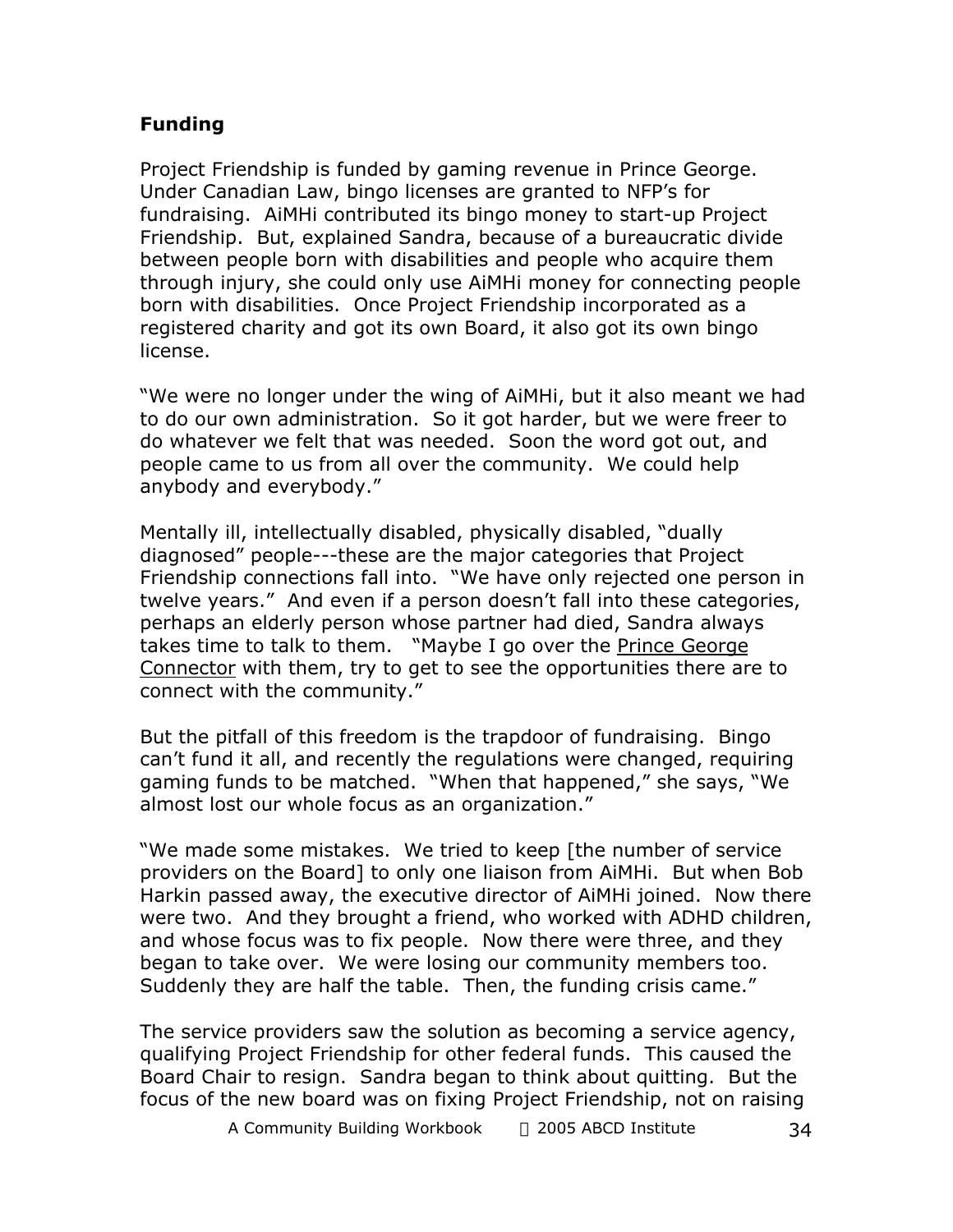money. The Gaming Board gave them a Sept. 2003 deadline to find other funds. Tellingly but miraculously, they all quit. And the community came back, circled Project Friendship and rescued the work.

"But we learned that our funding has to come from the community and it has to be generic and it can't have strings attached. Otherwise, you are forced to label people."

## **Segregation**

Another pitfall is "volunteer hours" as a funding category. Project Friendship could get more money if it counted hours of volunteers. But calling connected friends 'volunteers' is another category that undermines connection to community. "Mary from the Doll Club did not 'volunteer' to spend time with Lorena. They shared their love of dolls. There is a big difference."

Volunteering does happen at Project Friendship in some instances, however. "Jimmy loved to sing, and he sang beautifully. But no choir in Prince George would take him because he is autistic. They said he couldn't read music and had no choir experience." So, she got a musician to volunteer her services, and she got a church to volunteer its space. "And we put an ad in the paper and started our own choir. It's a mixed choir, but there are a lot of people with disabilities in it."

A similar situation emerged with local artists. Sandra, and accomplished artist, is president of the local artists' co-op, and she had to struggle with her colleagues to convince them to hold art classes for folks who loved art. "AiMHi had sent a whole slew of folks to the gallery before, and it was a disaster," she said. "I said 'No. This is different. These will be people who love art. They will come with a portfolio. They won't just be sent on a field trip.'" Finally, the art classes began. But, they are segregated.

"There is not enough space for a mixed group. But it has been an incredible group. These people are now known as artists in the community, not as people with disabilities. It worked in a round about weird way, because people don't see them in a segregated group—they see their art."

They also formed a theater group for the same reason. But Sandra was quick to point out the community relationship in these projects: "Now understand: the choir is part of the First Baptist Church, the art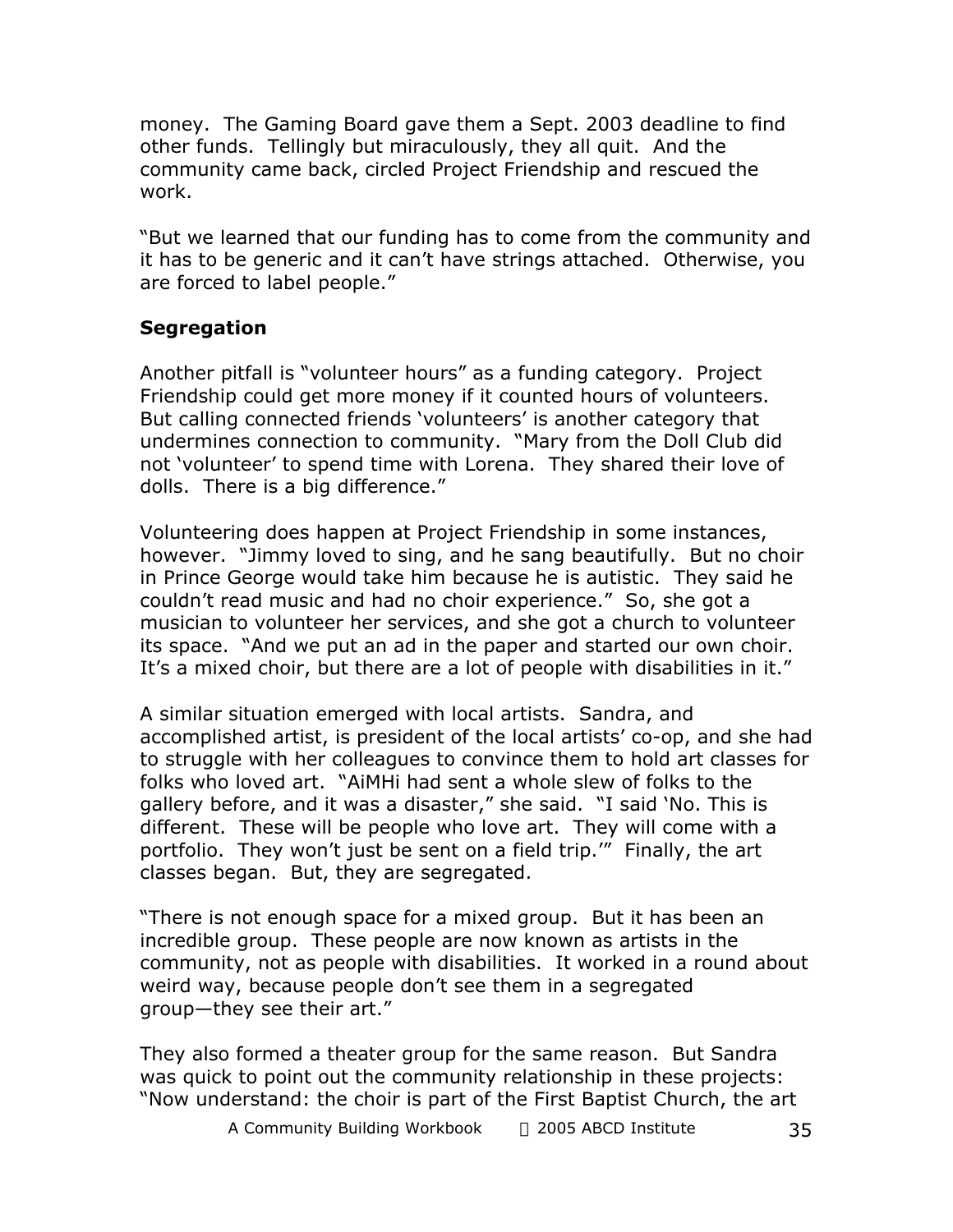class is within the Artists Co-op and the theater group is part of the Serious Moonlight Productions Theater company, a professional theater in town. They are their own group within them—they are called the No Name Brand Theater Company, but they are members of Serious Moonlight."

All of the 'professionals' in these arrangements are counted as volunteer hours, which count as a match in the gaming funds.

## **Failed Connections?**

But what if things don't work? Sandra talked about the socials, held twice a year. She uses those as informal ways to check up. "If things are going well, there's no reason for me to visit. If I did, like if I visited Tom at the church, it would feel too much like a service agency, like I was checking up. But the social gives us a chance to find out without checking up." Invitations are sent and follow-up calls are made; often, all the information needed is revealed in that process.

If it isn't working, she can try another connection. She can try to help figure out a strategy. But she cautions "All of these things are living—that's how I describe them. They are living connections and like all living things, they change."

Often, the service mentality regarding connection is overly protective. They do security checks, police checks. They gather data before they will make a connection or allow one to be made. Sandra noted that they had had one situation that involved sexual abuse, but it was a situation in which a security check would have never found it. She added that the biggest safeguard against this reoccurring is connecting with associations, not individuals, whenever possible. "There is safety in numbers in a group, and even more, you find your own friends within any group."

On the other side, there has only been one situation where the person connected was too scary or violent to be connected. And that was the fault of the institution he was in, which wanted him connected before he was really ready. Sandra realized through this experience that she needed to be more assertive in the interview process. "Just because the CMH has in a person's service plan that they are to be referred to Project Friendship doesn't mean that they should be and I need to be very specific about that."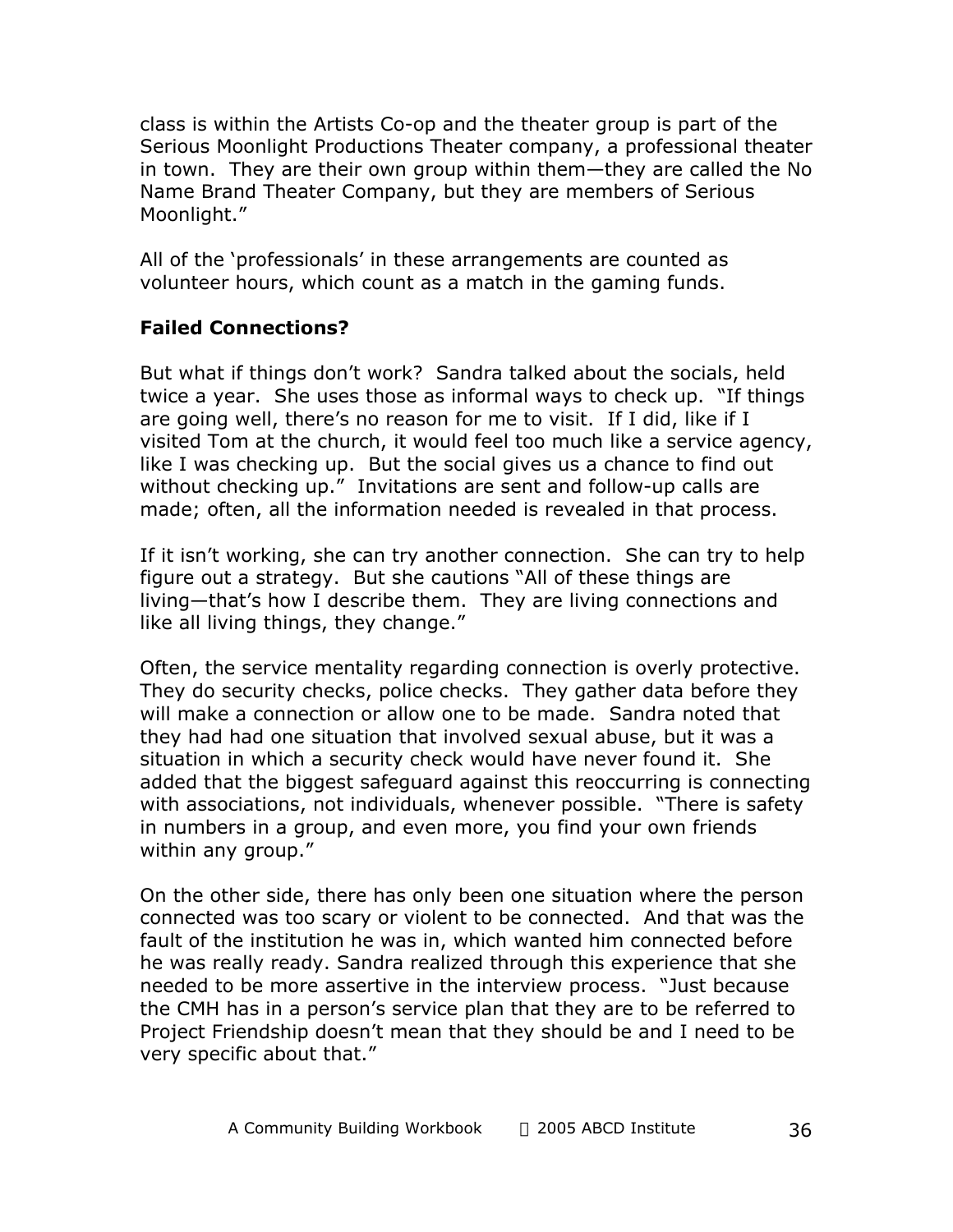#### **Language**

Sandra tells a story about her own struggle with language. "When I first came into this, I knew nothing. I'd never met anyone with a disability. When John talked about 'labeled people', I didn't know what he meant. And the service providers—they told me Mary had 'inappropriate behaviors'. What is that? Turns out they meant that she was 38 years old and carried around a coloring book. To an artist, that's not inappropriate! It was so weird for me to hear these languages."

"Least offensive for me is 'people with special needs' because for me, we all have special needs," she says. "But, when I meet people to talk about someone, I say 'I know a person who shares your interest.' Shared interest is a way to bridge the gap. 'Creating opportunities for friendship to develop' is the Mission Statement of Project Friendship."

She then told the story of Philip. He was amazingly talented with electronics. She had asked him what his dream was and he said he wanted to go to electronics school. When she asked why he hadn't gone, he answered 'I'm retarded'. "Here was a man who could take scraps from his father's repair shop and make new alarm clocks or whatever out of them. He could go to electronics school."

So she went to the college electronics department; she knew the department chair. She told him she had a very talented friend who always wanted to go to electronics school. The professor said to bring him by.

When they walked in, the professor took one look and said, "You want the room next door." The job-training center was next door. "I said, 'No, this is the man I told you about who is so talented with electronics.' He looked at Philip and said 'Oh.'" So, he had the lab set up with devices for his students, and he took Philip around the room, asking him to identify things. No matter what it was, Philip could not only identify it, but say what it was used for, and if it was the most current design.

They gave Philip his own workstation, and he got to sit in on all the classes and help students who needed help. "But he never would've been allowed to show what he knew if anyone had said, 'Of course, he's retarded.'"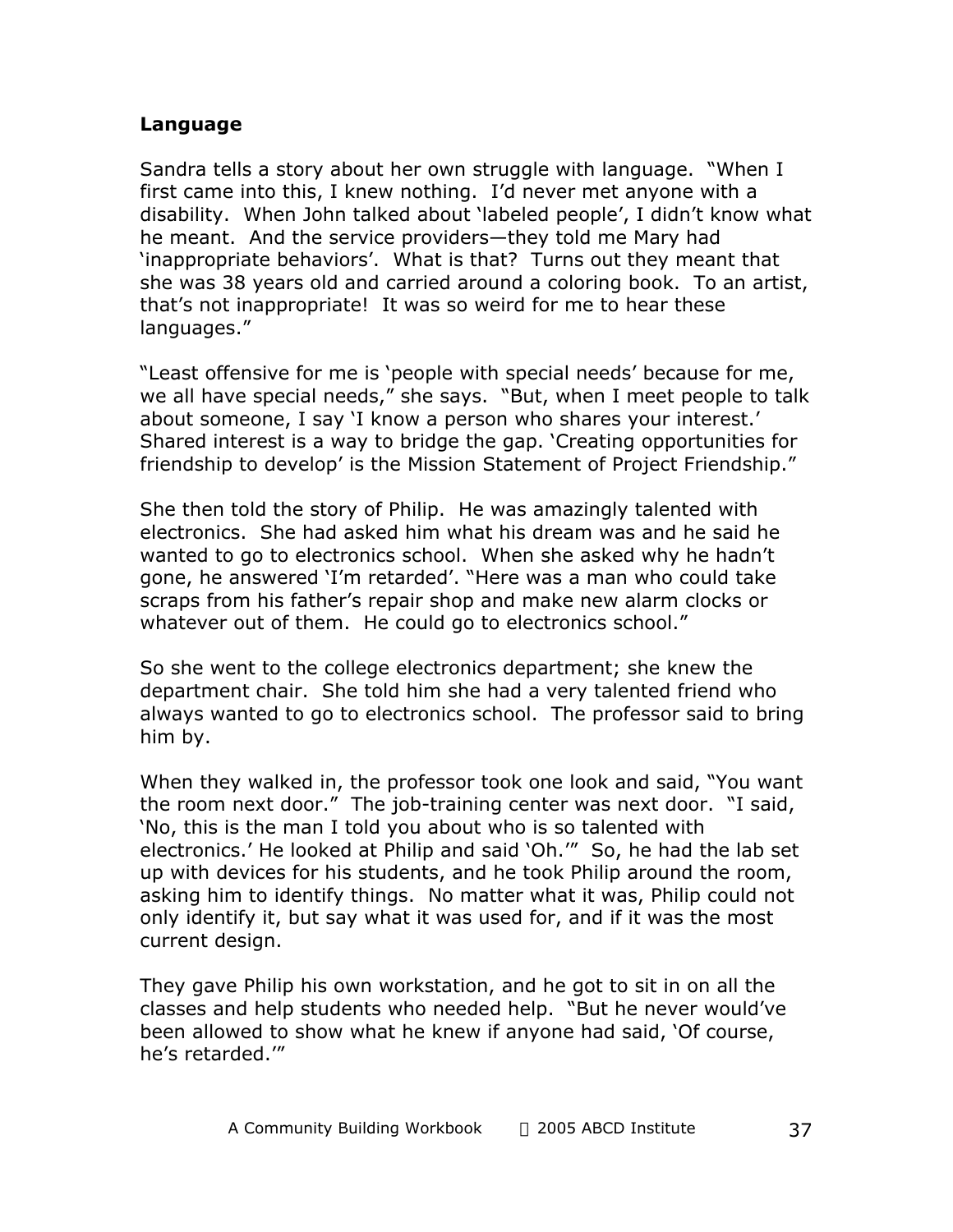"I will tell people that they are 'awesome' at this or that. I use supportive language. I can help them get over little hurdles—they may be in a wheelchair and I need to say that to make sure it is accessible. And that may be a problem. But we can overcome it. But we can never overcome it if we can't get in the door. And you'll never get in the door if you say 'I know a person, of course he's schizophrenic, but you should meet him.'"

## **The Future**

Project Friendship is hoping to start an education program that would develop a curriculum that can be used in  $5<sup>th</sup>$  grade classes "that would involve children playing games and doing things to discover gifts," say Sandra. "So, we can start the concept of community building in school; that you have a gift that you must contribute when you grow up."

There would also be a high school component that would use the requirement for 'community volunteering' as a connecting strategy. "Instead of having high school kids 'spending time with disabled people', I'll bring them on, but they have to connect a disabled person to the community," she says. "They'd have to find out their interests, talk to people, and make a connection. So, when they leave, the person is connected and the connection goes on."

Sandra laments that she is doing more fundraising and proposal writing and less connecting, and she worries about keeping up the pace at which she is working. But her Board is now taking some of this workload off of Sandra.

"But we all understand that this is all about connections. Without connections we don't need funding."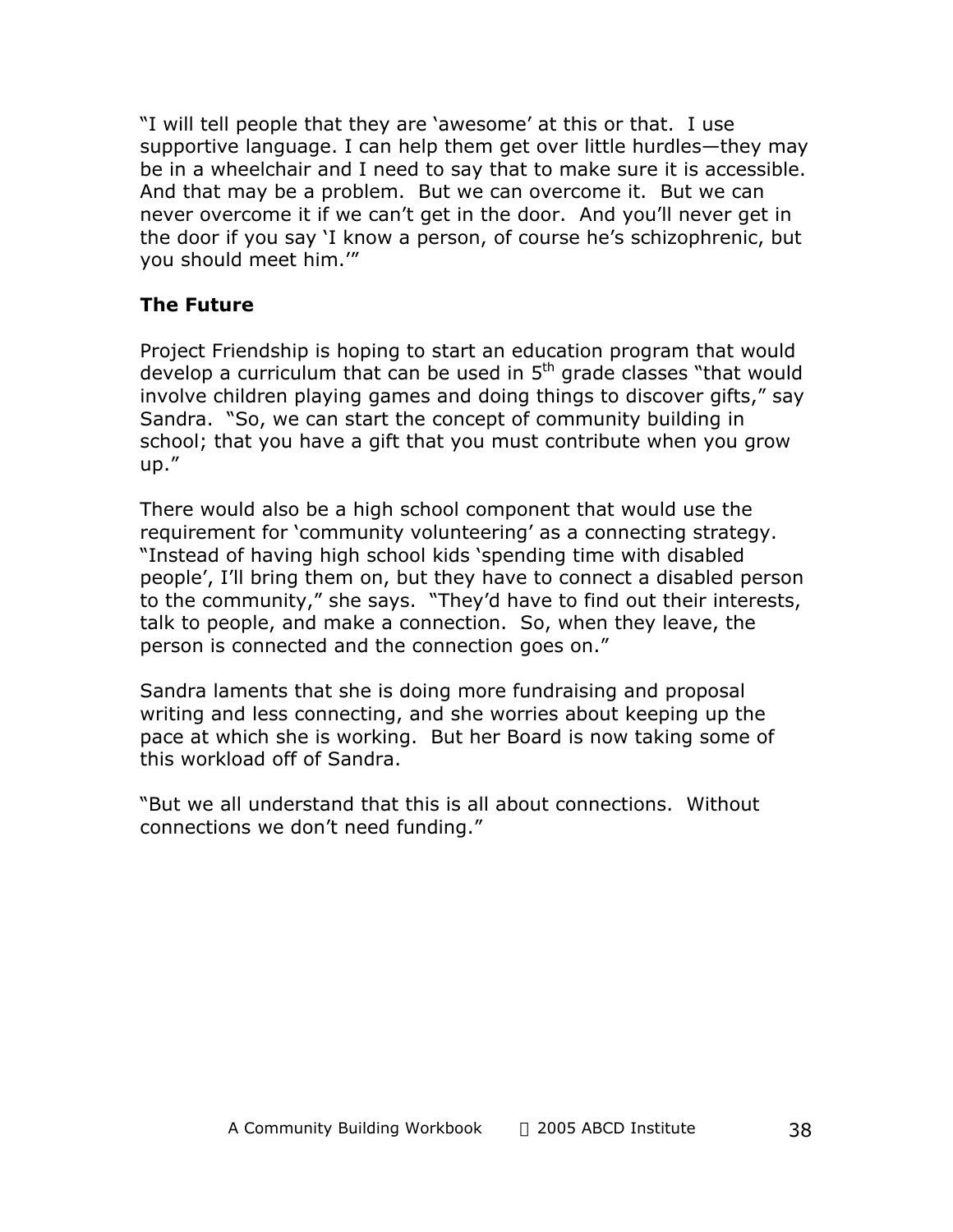## **'The Three Things': Project Friendship**

**Gifts and Dreams:** Listening closely to isolated people and those who know them well is how the folks of Project Friendship begin the process of community connection. Sandra was very clear to distinguish this process from a "field trip" type of approach to people with disabilities.

**Citizens Space:** A special citizen effort is necessary to open community life to isolated people. A core group of connected citizens, like those of Project Friendship, reach out and open the doors to community, guiding the labeled people to places where they can contribute their gifts.

**Connectors:** Everyone in Project Friendship is involved in connecting. The traditional board/staff distinctions don't serve them very well. The members of the board are on the board because they are well-connected citizens; Sandra Nahornoff and her staff do the legwork for each connection, but work in constant relationship to the board. In addition, the friends, family and caregivers of the labeled person are also active in the connection.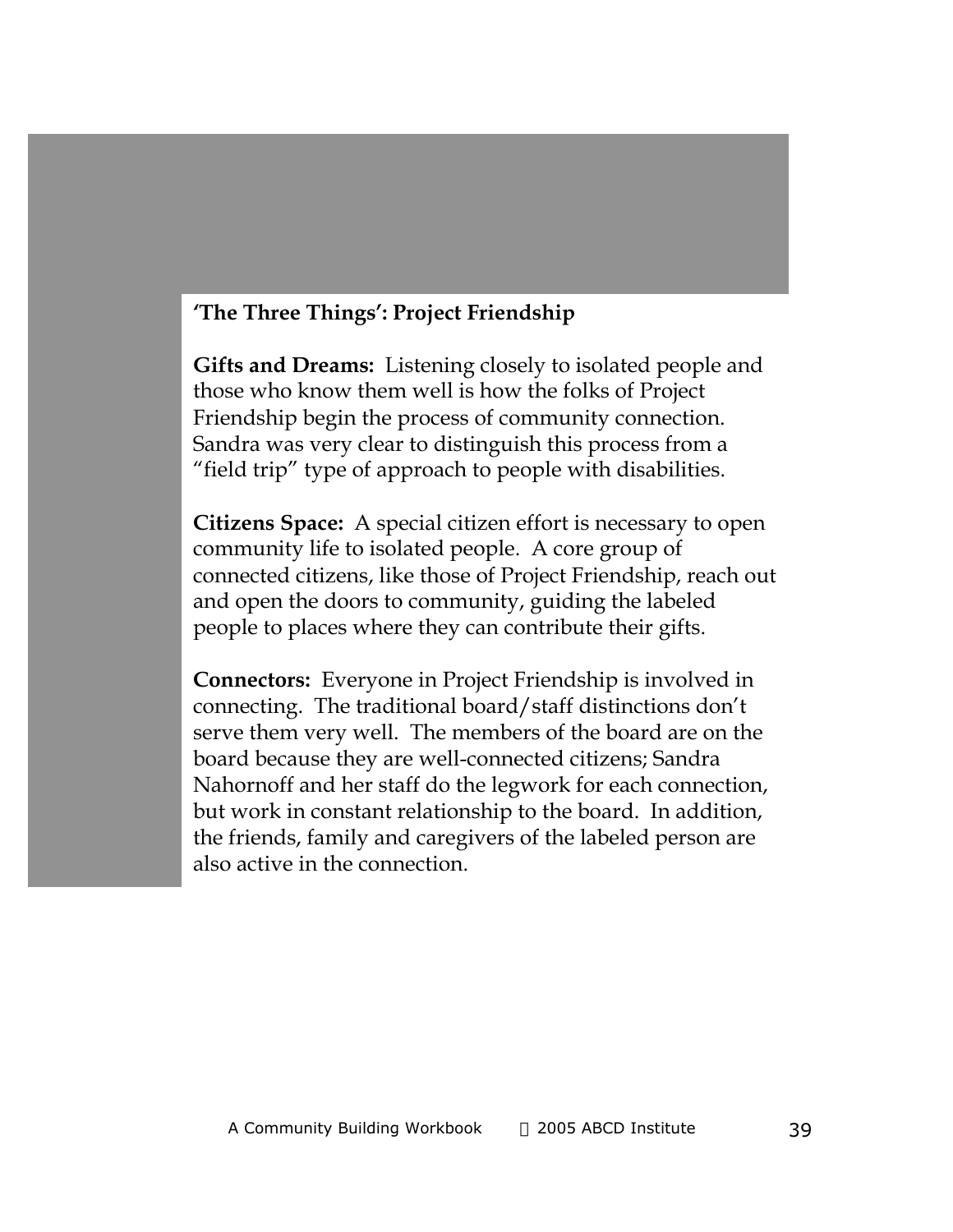## **Additional Lessons Learned from Project Friendship**

- o **Connections should be made to groups**, not to individuals. No one can mandate a friendship, but most people can find a friend within a group. The person becomes part of the rich web of associational life. In addition, the group absorbs the connection—the formerly isolated person becomes a member, not a good deed. Finally, there is safety and permanence in numbers. Members come and go, but groups carry on. It is best that only one special needs person be connected with a group. Otherwise they become known as the disability group instead of Tom or Mary.
- o **Collecting information about local associations serves several purposes.** Initially, the listing serves as a touchstone for possible connections. But the *Prince George Connector* is much more than that to the city of Prince George. It is matter of civic pride—the Connector is the result of community participation. It is also a public relations tool and a source of funding for Project Friendship.
- o **Preserving the boundary between human services and community connections is essential.** When this boundary blurred during a funding crisis, Project Friendship almost folded.
- o **Language is important.** Project Friendship is "a group of citizens personally involved in building a stronger community" (Ibid.). Special care must be taken to avoid the language of the human service system for the distinction to be clear.
- o **Categorical funding undermines citizen-centered initiatives.** Such funding reintroduces labels and limits. Also, matching grants often lead to labeling involved citizens as "volunteers".
- o **Chasing funding is a landmine.** Connectors should be connecting, not chasing their salaries. Although this issue faces many non-profit organizations, it is especially difficult for a citizen-centered initiative like Project Friendship.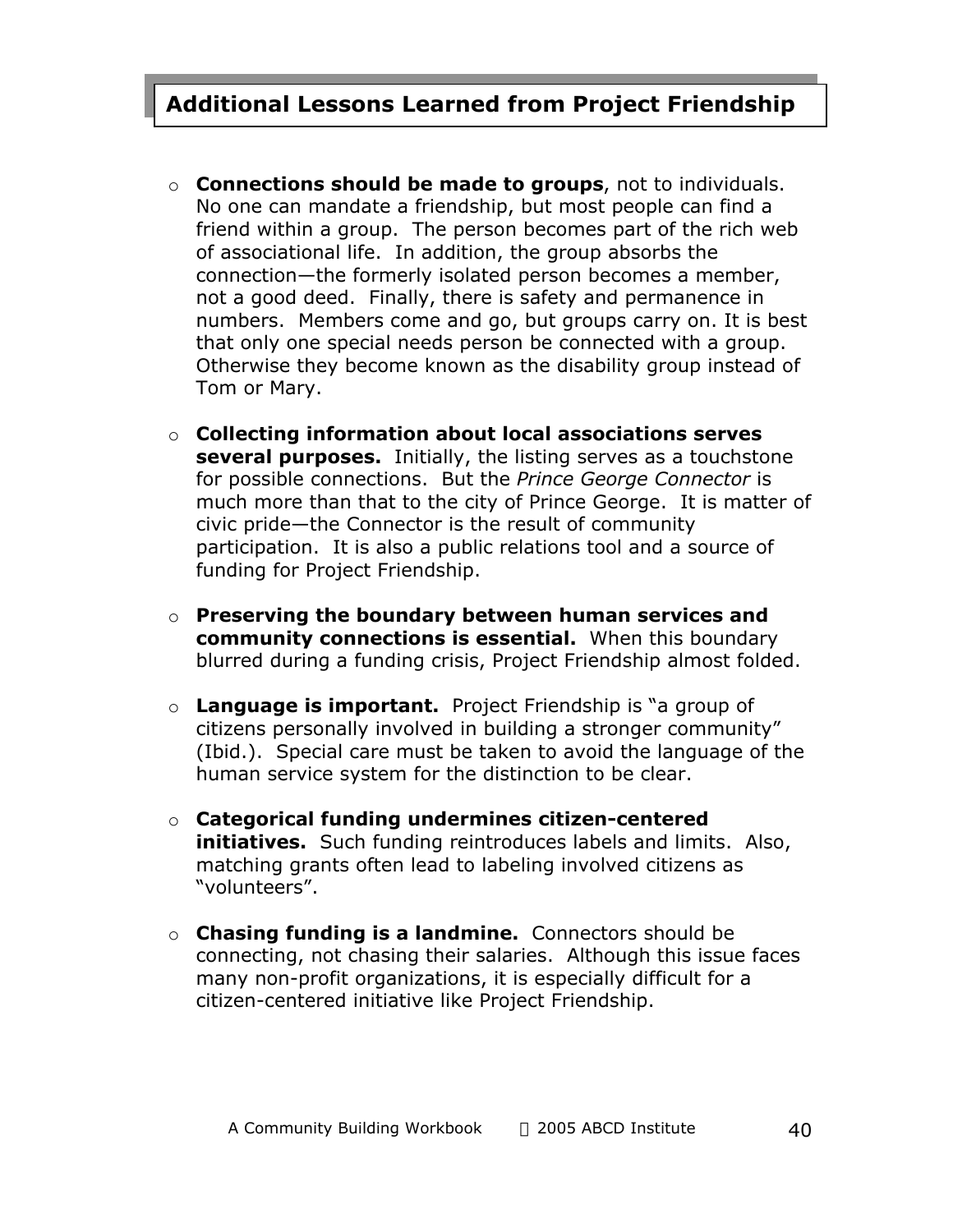## Logan Square Neighborhood Association (LSNA)

# **Chicago, IL**

*A Large Heart*

A Community Building Workbook @ 2005 ABCD Institute 41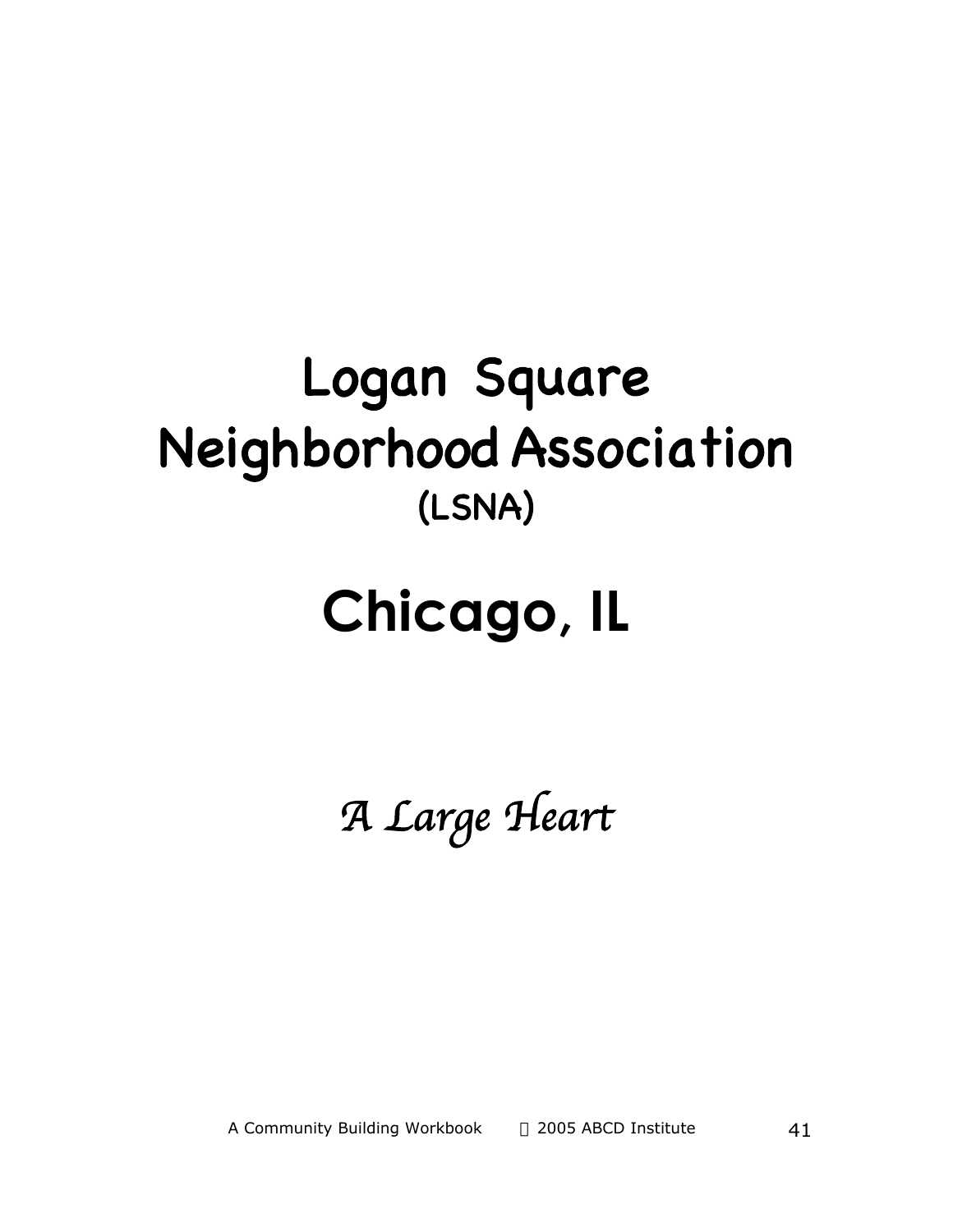#### **Rosita De La Rosa Logan Square Neighborhood Association**

## **"A Large Heart"**

One of the earliest connection projects was the Community Building Project of the Logan Square Neighborhood Association. For a period of time in the 90's, LSNA, a multi-issue community organization in Chicago's Logan Square neighborhood, worked to bring the "strangers" in Logan Square into community life. The strangers they referred to were living in the group homes for those labeled developmentally disabled.

LSNA, a powerful community organization dedicated to confronting those in power, mobilizing citizens to action and winning victories, is extremely skilled in the techniques of community organizing. But, the work of community building also required an inclination to include everyone and a broad knowledge of the community, along with a sincere joy in being with people.

Often, organizing and community building are not mentioned in the same sentence (or the same room). But at base, the tools of community organizing are connecting tools: one-on-one conversations, relationships built over time, building strength through numbers. So there is an affinity between the organizer and the connector as described in the Introduction.

The LSNA Community Building work required such an organizer/connector with deep roots in the neighborhood. So, LSNA hired a local resident that fit the description, Rosita De La Rosa.

The results of the Community Building Project have been recounted in many ABCD publications, and the lessons learned there are at the core of ABCD work. Over time, funding for the Project disappeared, and LSNA went on to other community issues and undertakings. But Rosita De La Rosa has remained on the staff there. She now organizes Logan Square seniors, and also is the LSNA liaison to community arts initiatives and local artists.

What makes a connector and how does connecting become part of everyday work and interaction? There is no better person to help answer these questions, so we asked Rosita to talk about what she is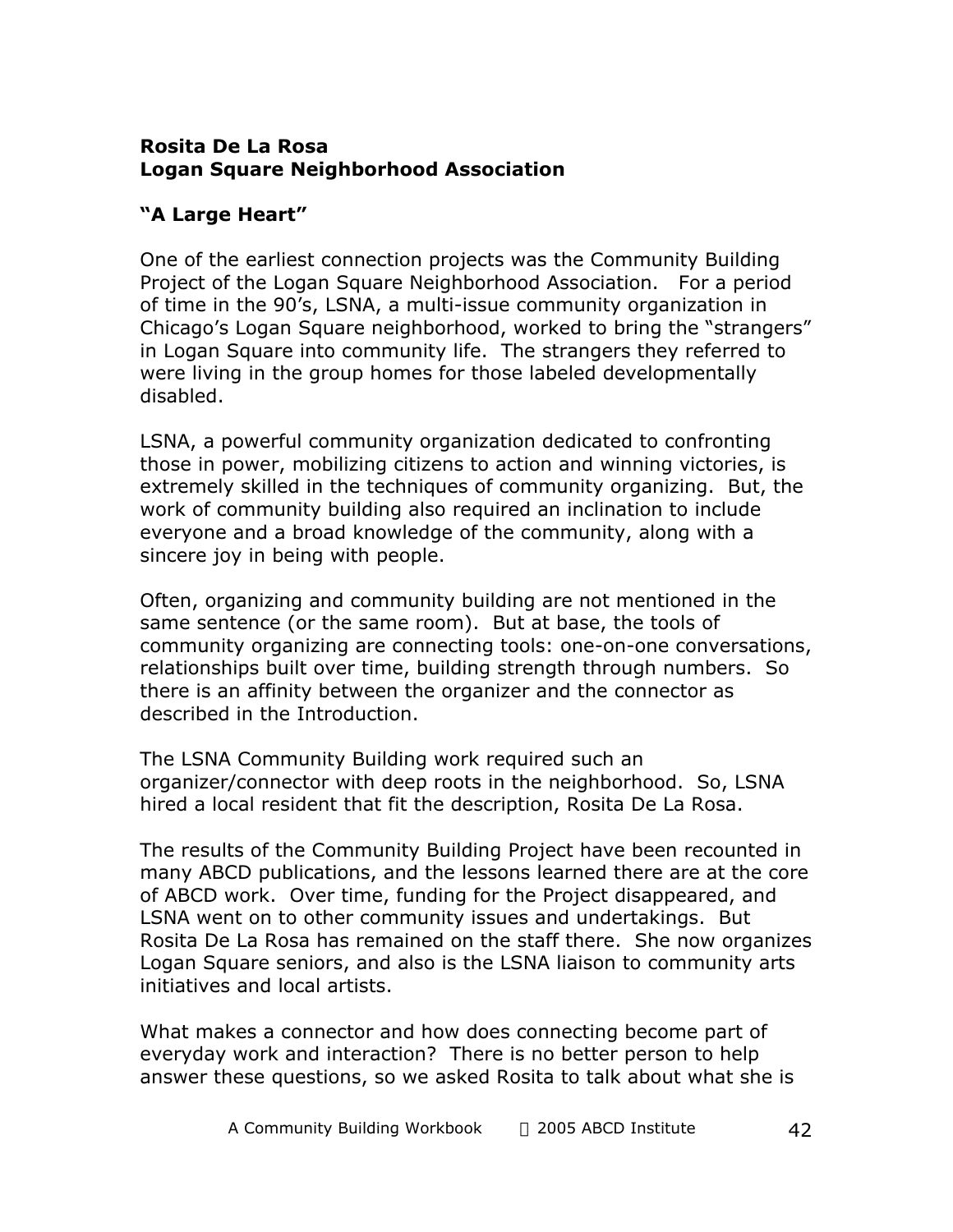doing now and how she sees it being related to her connecting work and her identity as a connector.

## **Connecting**

Rosita says she is always connecting, "Very intentionally, without anybody ever knowing about it. Especially where there are kids who have to do community service for school, or people who live alone and have trouble in the heat or the cold—I'm always asking them to look out for each other without them really knowing it."

She says she has always looked for ways to develop relationships. "I used to spend time out in front of my house cleaning up, and people would see me and come out and clean up too. And we'd start a conversation. Or, when my daughter was a baby, I'd take her with me, and everyone would be drawn to her, and I'd start finding out about them. You do whatever it takes to build a relationship with everybody you meet, because it is so important. That person may have a story to share, a history to share, some experience to share, or resources. I can't help it, I think about it all the time. My brain works this way."

"I have relationships galore," she goes on. "I have friends, acquaintances, neighbors, co-workers, family members—they are all in different categories but I utilize them in everything I do. And I try to be honest with them, I don't take advantage. I keep them in mind and share anything I can with them."

Because LSNA is a multi-issue organization, Rosita is always trying to find a person's interest and connect it to the work of LSNA. "I do my one-on-one, and I try to find out what is their passion, and I try to connect them to the group of neighbors who share that passion."

Rosita stressed the idea that the basic organizing tool of the one-onone is also a critical component of connecting. She gets people to open up by opening up herself, by asking about their concerns, and by praising their gifts. In the outline of a one-on-one, Saul Alinsky advocated doing much the same.

She says that connecting is more in-depth, however, "because of the personal aspect." It requires a deep knowledge of interests and skills, where organizing is to create a group that will then together decide on how to act. "Connecting also requires thinking about an introduction, how you would interest one person in another. You have to think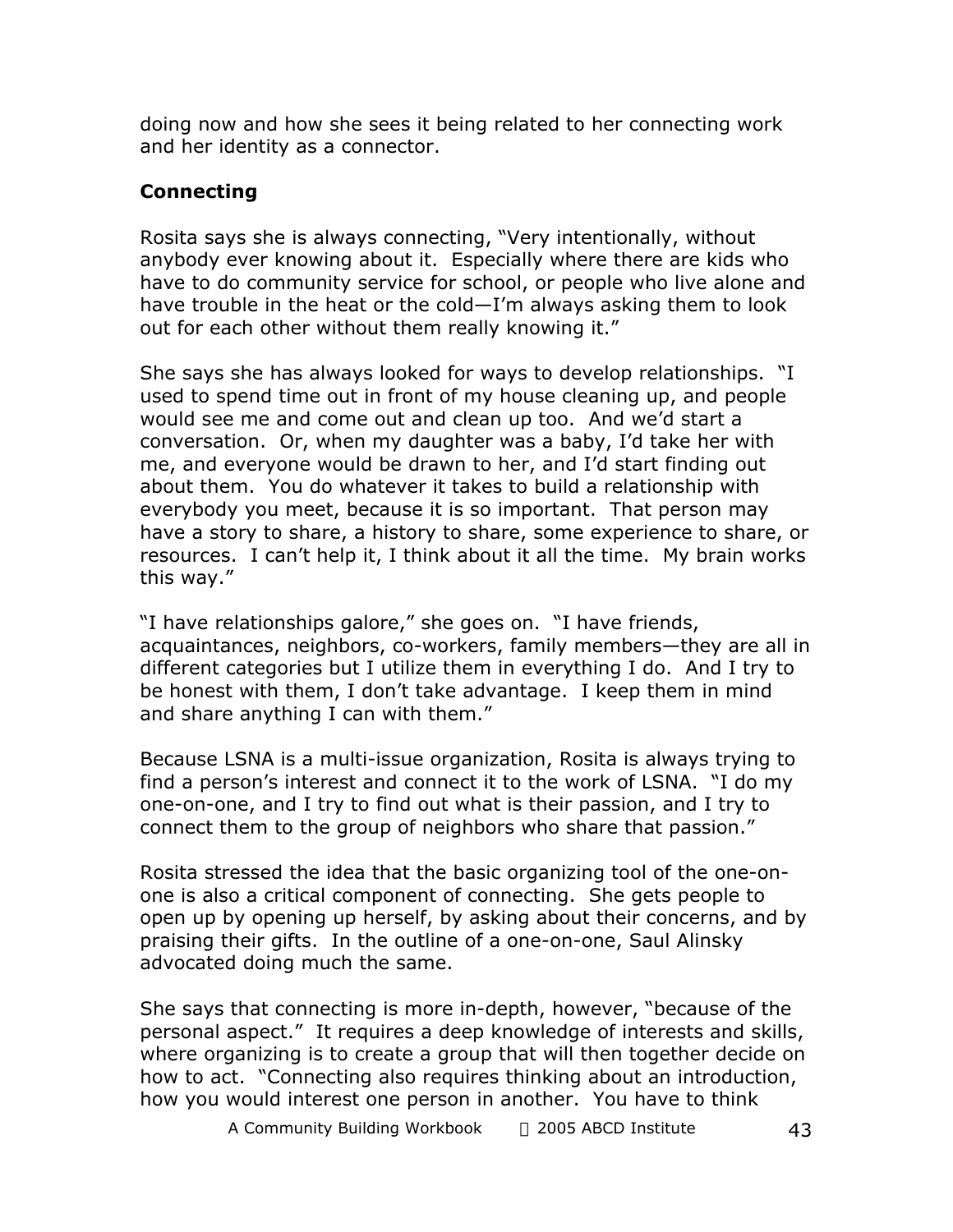about that too." She then went into a long story about getting a call from a tribune reporter looking to interview a Latina senior, who had to be over ninety, for an article about each decade of age. Rosita had to interview the reporter, Lisa, to discover something about her that she could use to get Antonia, and a 90 year-old senior she knew, to want to consent to an interview. Next, she had to talk to Antonia three times, plant the idea, follow-up, deal with her fears of being in the paper. Then she had to make the introduction. The article came out wonderfully, but "it was a lot of work for me!"

That's the difference between connecting and organizing, for Rosita. "They are very different to me. Connecting is a personal relationship."

Rosita is never far from her Franklin Covey organizer. She had two sections for contacts, and then she had several additional pages she had made and copied that had all the pastors in Logan Square, all the soccer league presidents, all the LSNA Board members etc. "My daughter laughs. She says I would die without this. I don't know what I'd do if I lost it. I carry it with me everywhere."

When asked 'what makes a good connector', Rosita didn't hesitate. "Heart," she said. "It has to be someone with a large heart that genuinely cares about making a better world."

She talked about being motivated by her child to make a better neighborhood. She talked about making friends, using her friends to help in this work, being very intentional and being resourceful, but the most important component, she stressed, is the "large heart".

#### **Expanding the Connections**

Rosita has been informally keeping the kind of association lists that were part of the Community Building project. "We are kind of a community 411; people call us all the time and ask for phone numbers. Those phone calls are always referred to me." Recently, because of a comprehensive community initiative funded by LISC/Chicago and the MacArthur Foundation, there is a pool of money available for new LSNA projects. "I want to put out a new directory, one that includes everything that is now in two big boxes on the floor behind my desk. I'm gathering new information now, and I hope to include a section on Logan Square businesses."

Long-time Logan Square businesses are struggling now that the community has become surrounded by 'big box' districts. "Our local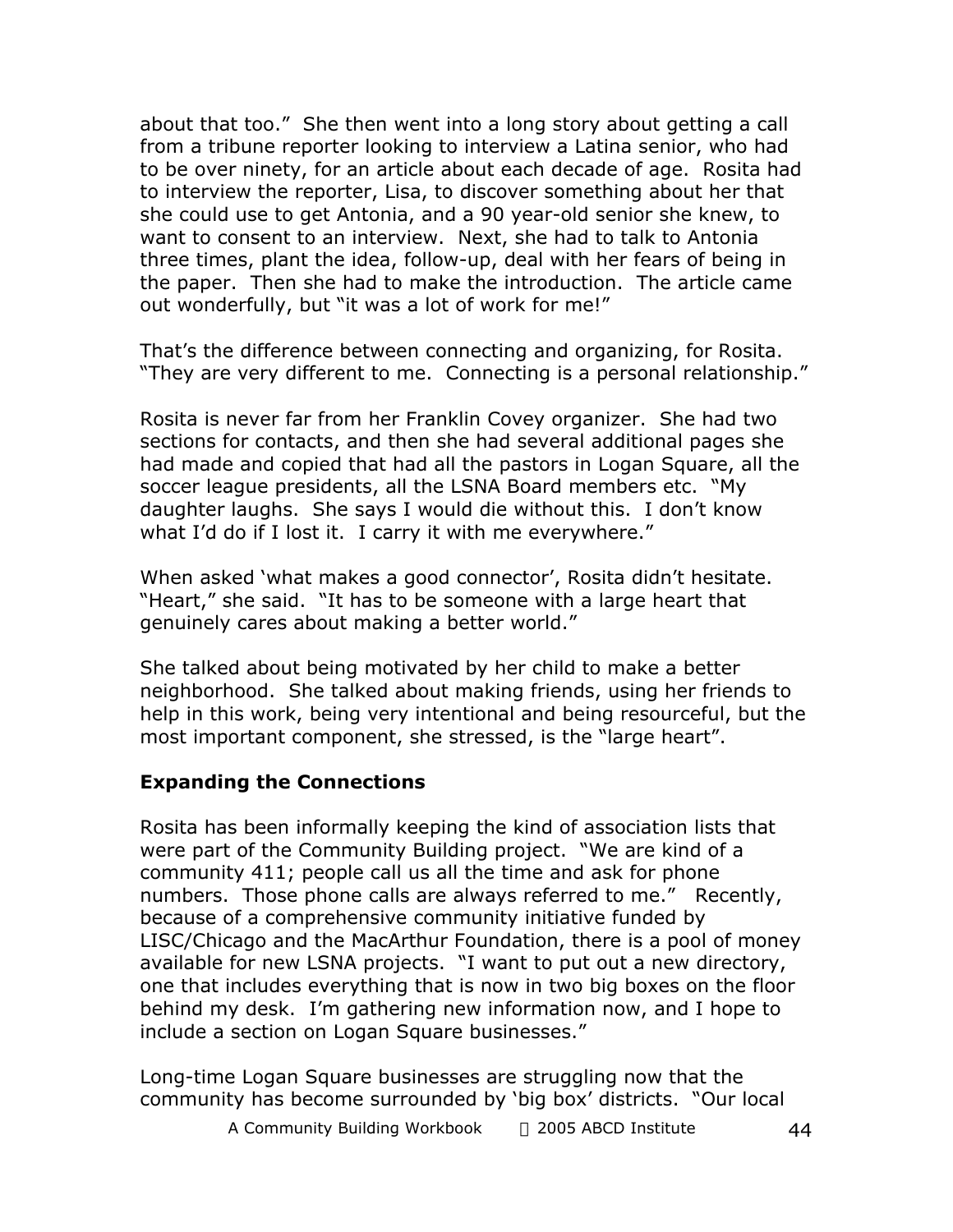True Value has been in one family for three generations, and now they are being threatened by two Home Depots and a new Menards. I created a bilingual flyer, inviting all neighbors of Logan Square & Avondale area to visit our neighborhood True Value Hardware Store. They were contributing American Flags on the  $4<sup>th</sup>$  of July," she relates. "The flags were donated, and had the name of the store on them. People had to come in to get them, so it really helped get people into the store. One of the best sights I saw was on the morning of the  $4<sup>th</sup>$ of July, to see whole blocks with these flags. They were all along the parkway. That's the kind of opportunity I want our businesses to have."

Similar situations face local drug stores and tire shops, according to Rosita. "Logan Square used to have 10 tire stores, now there are only two. If you got a flat in Logan Square, where would you go to get it fixed?" So, Rosita hopes to use the new directory to connect her new constituents—Logan Square elderly—with local merchants.

#### **'Suicide Corner'**

The other side of the arrival of the "big box" stores is increased danger for shoppers without cars, like elderly folks. The big box areas in Logan Square are not at all pedestrian-friendly. "I made a map and took it to six senior's buildings to ask them to show me where they are afraid to cross the street," she says. "Some of these corners are three streets and the lights are so short and people run them all the time. There is one six-way corner that seniors call 'suicide corner' because you take your life in your hands trying to cross."

Bringing people back to the local businesses would not only help the local economy, it will increase the amount of neighborhood foot traffic. LSNA is organizing with Logan Square Walks to create a pedestrianfriendly community, and Rosita has been active in this effort with other concerned residents. "We actually took walks in small groups and made notes of all the problems for walkers. As a neighbor and an activist, I notice things all the time that make it hard for my seniors to get around. With this project, we can start to change those things." She spent seven months lobbying the Post Office to get a mailbox moved closer to a senior housing complex, so the residents wouldn't have to cross the street just to mail things. "This is important to my seniors. They want to be able to move around in the community."

Rosita is building a coalition of seniors, moms ("with kids in strollers"), people with disabilities, and bikers ("they are really active in our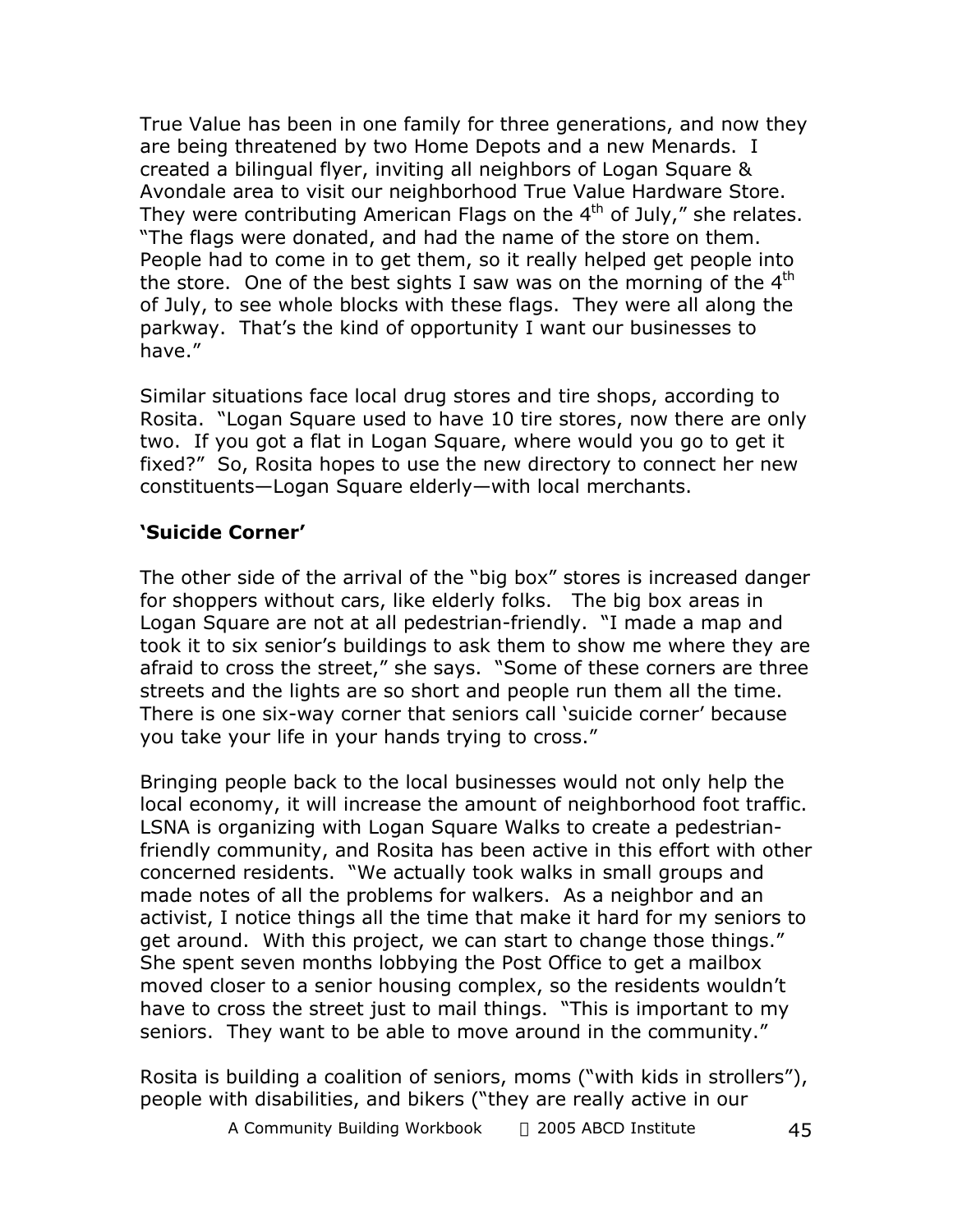community") to make Logan Square walkable. She's proud of this as the kind of work she is currently doing.

## **Block Clubs**

Rosita is also building a network of block clubs in Logan Square. "Many of our seniors live in senior housing. And they feel so isolated." Rosita works with the building managers and social service coordinators in these complexes to get involved in the community through LSNA as well as getting the rest of the community familiar with their senior neighbors. "It started small, with a clean-up campaign, but now people are coming back and getting to know neighbors on both sides."

There are five block clubs and one garden club that she works with to connect seniors and their neighbors. She is promoting garage sales as an intergenerational project. "Everybody likes to buy and sell junk." But the sales have a hidden motive. "They help us identify drug houses. Most drug sales go on in the alley, so a garage sale keeps them away. The garage sales are an organizing tool as well as an activity for meeting neighbors."

Block club activities have been positives on many levels. "Lots of seniors don't come to block club meetings, but at these activities, where there is always food, we get to hear concerns and find out what is happening. There are so many positives."

## **Seniors' Issues**

As revealed in one-on-ones, many of the issues of importance to Logan Square seniors are surprising. "We talk about breast cancer. We talk about sex. We talk about prostitution, drug use—among seniors. It isn't just grandma and grandpa in their garden." Rosita has networks among the managers and agencies that run the senior buildings, as well as with the police, and she uses them discretely, but in the interest of "my seniors". These kinds of discussions don't take place unless great trust is built, and Rosita has built that kind of trust.

Our seniors need information to understand and accept using Direct Deposit for their Social Security checks. "So many of them kept money in their mattress because they are afraid to use checks—now the government requires them to use Direct Deposit because it is safer. Many of my seniors can't write the words 'two hundred dollars', or they don't know where to put decimal points." So, she took training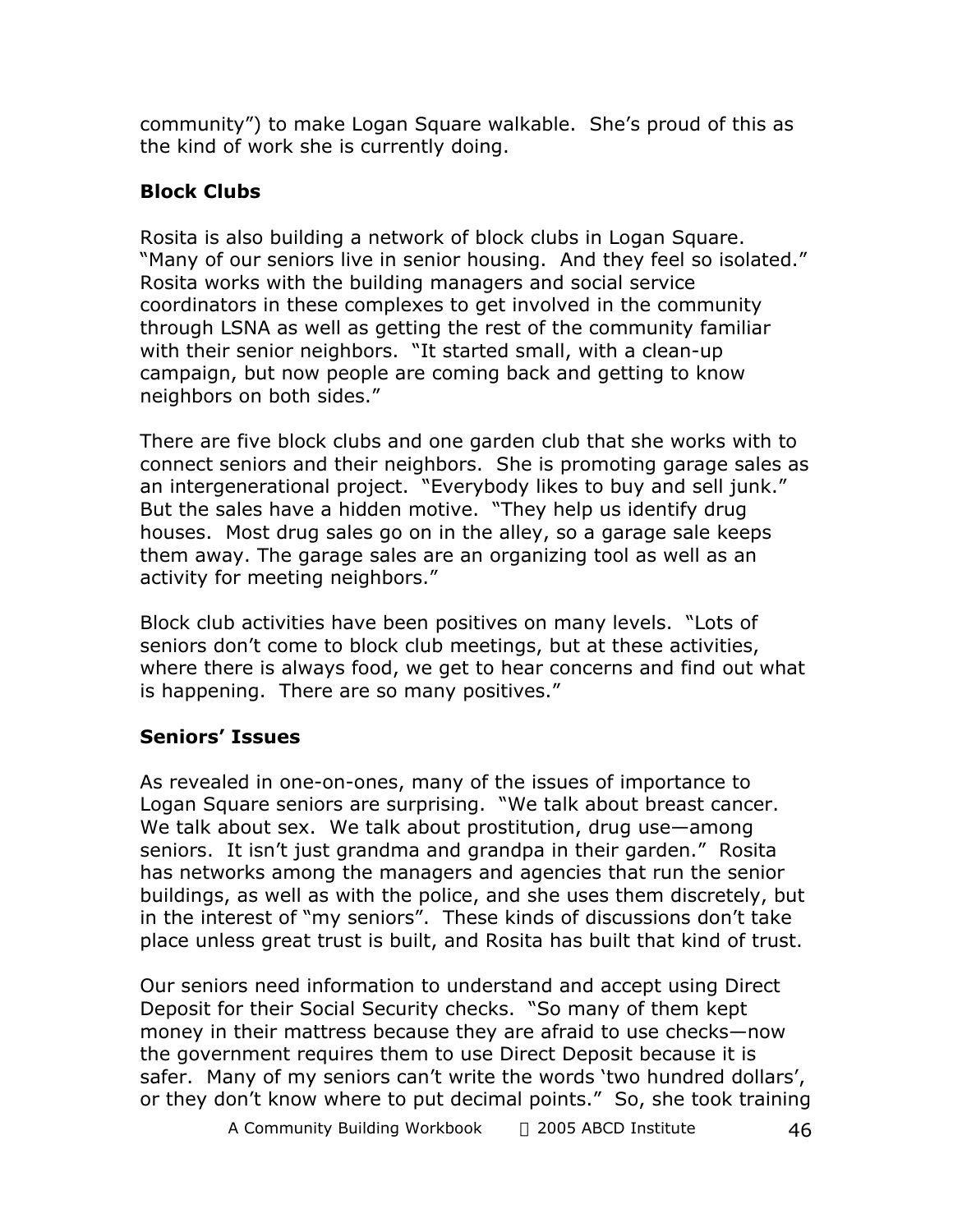from the SSA to learn how to teach seniors to use Direct Deposit. And she worked with the banks in the community to connect them to their new senior customers. "Now, 80% of my seniors are using it."

Rosita is predisposed to connect seniors to others in the community. "Some of them suffer from depression. They have no family, or their family has left them, or they live far away. Holidays are hard. So, some of them look to me as their daughter," she says. "But I try to make sure they are connected not just to me but to the organization. In the event that something happened to me, they would not fall back into isolation. I try to connect them to break their isolation."

Transportation is a significant problem for breaking this isolation, and Rosita tries to get around this problem by driving herself or getting others to volunteer to drive. "But seniors are used to getting a ride, and some won't come out unless they have a ride. So, they'll just stay alone." LSNA tries to subsidize transportation, but Logan Square is large and some locations are out of the way.

## **Intergenerational Projects with Redmoon Theater**

Rosita is most excited about the intergenerational work she is doing. Redmoon Theater, one of Chicago's most innovative arts groups, is located in Logan Square. Long known for its community-based work, Redmoon is collaborating with LSNA to do intergenerational theater production. Rosita, as liaison to local artists for LSNA, is coordinating the group of seniors and youth that are scripting and performing the Redmoon Winter Pageant.

The senior/youth collaboration actually began as part of a famous Halloween parade and production done every year by Redmoon Theater. Together, the seniors and youth made altars for those who had passed in the last year. "Sometimes it was family members, sometimes it was a singer or other famous person. Together, they gathered objects that spoke to their grief and made these shrines. And the young people and the old people explained their grief to each other. It was so important. There were tears, reflection, meditation, and storytelling."

The Winter Pageant will have a cowboy theme: "We are all going to be named Pete. I am Smiley Pete…" They are performing their selfproduced musical comedy using found objects and silhouettes.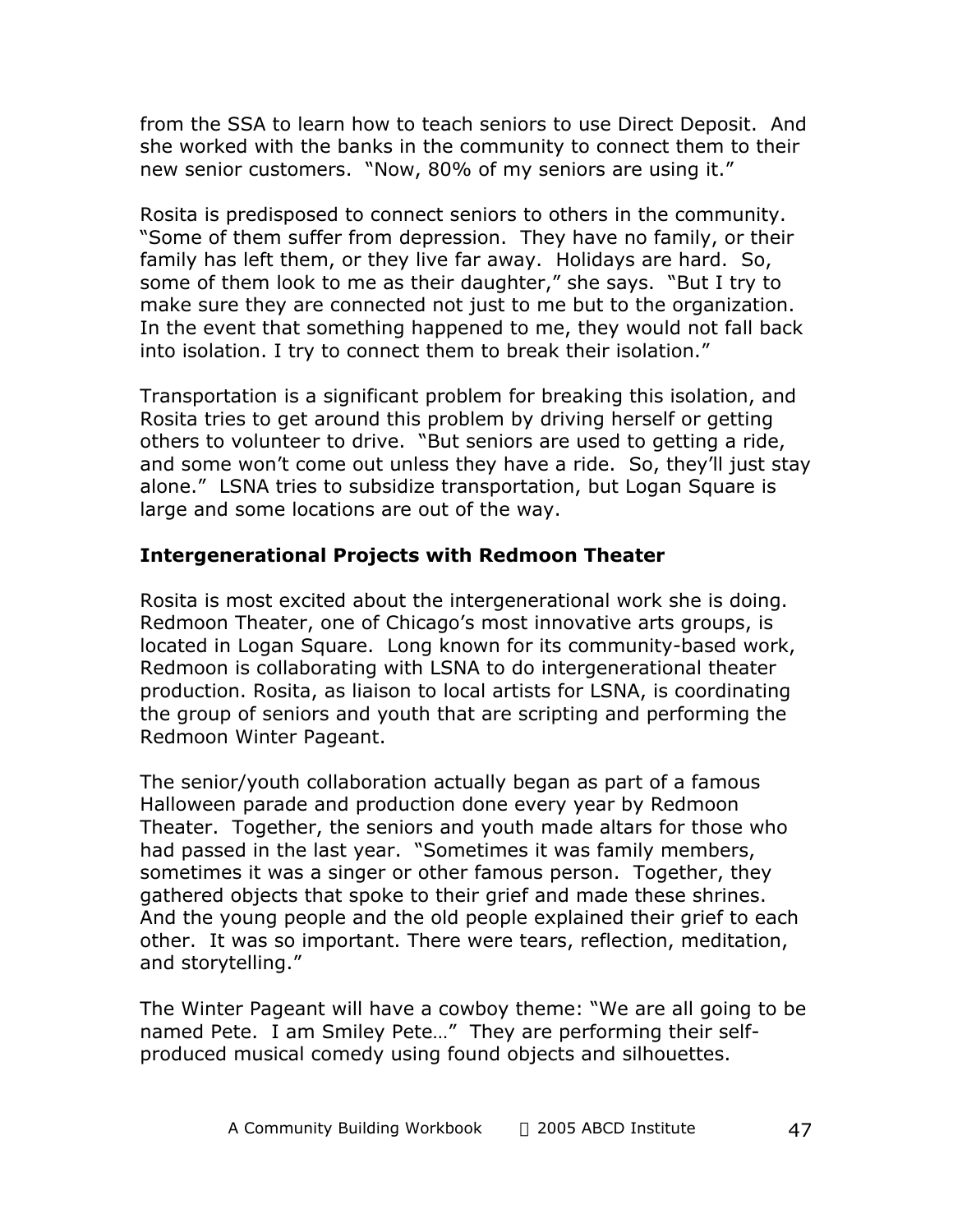We asked Rosita to tell us a few stories from her senior and intergenerational work, and she was happy to oblige.

#### **Stories: Pauline Del Santos**

Rosita met Pauline at a Young Old Timers Senior group at a local church. At the meeting she asked if anyone was interested in doing any Intergenerational activities with youth. Pauline called her a few days later and said she'd love to work with youth. They met a few days later, and Pauline's gift was immediately apparent "Pauline had sewing machines and all these fabrics around her house. I told her I'd try to set up something having to do with her gift, which was sewing."

Not much later, Rosita found a little money from the Red Cross, and set up a sewing group with Pauline and four teenage girls. They ended up doing a quilt together for the Red Cross, as part of "The Aids Memorial Quilt". The quilt would be a memorial for Red Cross volunteers who had died from AIDS, and Pauline helped them make the quilt after school while she taught them to sew.

"In 1996 the quilt was displayed at the Red Cross headquarters and traveled to the National Mall in Washington, D.C."said Rosita showing a picture of the quilt. "This relationship just took off. I got it started, and I took these pictures, but they made it all work. They sometimes would get together for lunch to talk—the girls lived nearby."

This got Pauline involved further in LSNA, and she became a leader on tax issues for homeowners in Logan Square. She became a fundraiser for the ad book with Rosita. "She was a great leader. She passed away three years ago. I used to call her Mom, I took it personally."

## **Esther and Itzel**

Rosita showed another picture of a very formal lady and a teenage girl decked out like Britney Spears. "Esther was the mother of one of our Board members who came from Ecuador to live here for a year. Her daughter wanted her to do something so she didn't sit at home, so she called me up and asked me to get her involved with the Redmoon project."

Family members and Rosita picked up Esther and brought her home to make it possible for her to get there. Although she went back to Ecuador after a year, she was an immediate favorite "because she hugged everyone and blessed them, sometimes twice a meeting"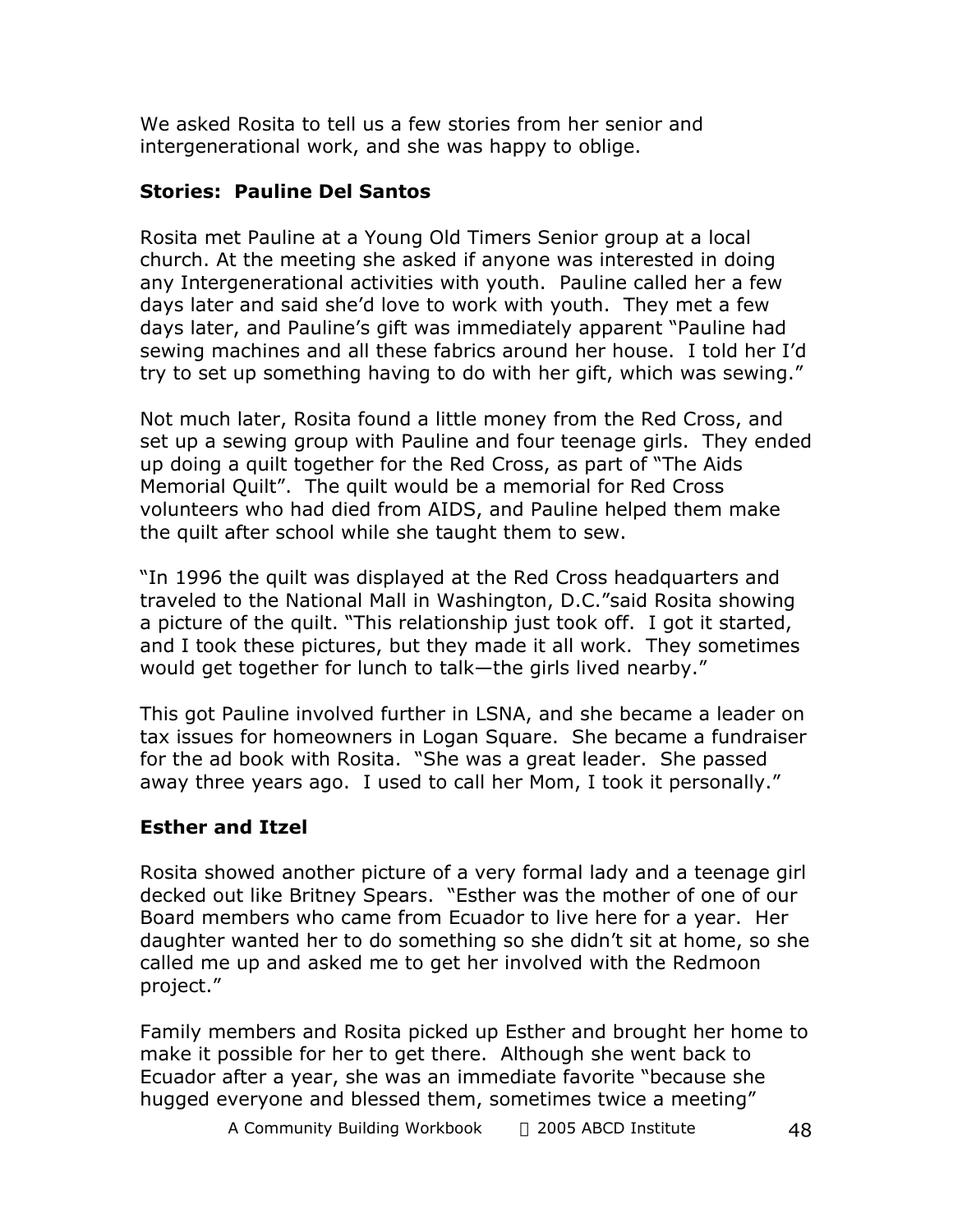Esther was the oldest senior in the Redmoon group. She also was the only one who could get along with Itzel, "the most energetic and active girl in the group from the local middle school." Esther would tell her to be quiet when she was loud; she would hug her and tell her she had to listen if she wanted to become an actress.

"They bonded. I don't know what it was. They talked and respected each other. Itzel was from a pretty tough area and didn't have much respect for adults. But she loved Itzel."

The photograph is completely self-explanatory—the affection between the 86 year-old and the raucous 13 year old is obvious. "I had to make copies of this for everybody," she says.

## **Harriet**

Harriet is an elderly Polish lady who lives near Rosita. This was a hard connection for Rosita because of the proximity. Harriet is a bit of a recluse, won't let anyone in her house. A neighbor reported her to the Department of Human Services, and they came out to determine her competence.

Rosita got some of her contacts who worked for the Chicago Streets and Sanitation Department to come and help her close up rat holes in Harriet's yard. "She would never survive if she left her house." So, slowly, Rosita lured Harriet out of her isolation and got her involved in several senior groups. She has begun to interact and has revealed her funny side in her role in the Redmoon Theater's production.

"She is so grateful and so happy now," says Rosita. "I tell this story because we need to be aware that there are people living on this kind of edge, maybe even your own neighbors. Now she has friends and is not isolated now."

## **Anna**

Anna had never been involved in the community, but she did want to work on art projects, so she joined the Redmoon Theater's project. She had lost her husband five years before, and was still grieving. "She was very artistic. She loved to make things. And so she made an altar for her husband. And she talked with the group about her grief."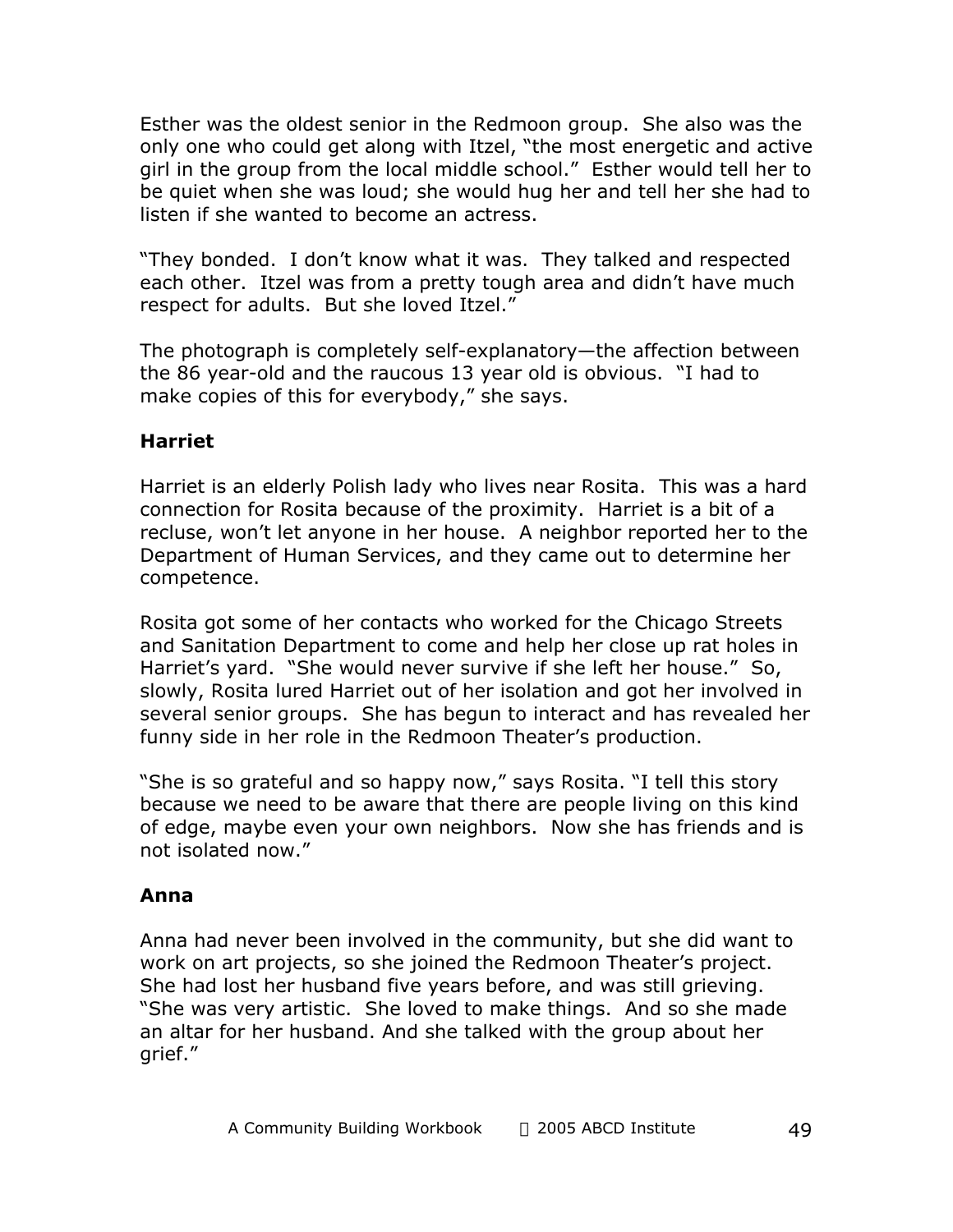"Some of the kids didn't know about grief; they didn't know about how it felt to have an empty space in her bed," Rosita said. "They comforted her and learned about sharing."

Anna has been with the Redmoon Theater's group for four years now. She has a core group of young friends, and she has a memorial to her husband that her young friends helped her make. All of the little altars have been made a permanent part of the theater; they are hanging from the high ceiling, as stars. "Anna doesn't know this, that the altars will be part of the Pageant. She will be surprised."

## **Difficulties**

Rosita talked about the difficulties she encounters in her work. One, of course, is funding. Since most funding is categorical, LSNA has some money for what she does and other parts of it have to come out of their general funds. "So I am always looking for funding sources—especially for the arts stuff." And Rosita feels pressured to justify all her activities, when some of them are not related to the categories. "I don't want to let go of what's important to my seniors."

Categorical funding brought a sad end to the Community Building project, she said. "How do you tell these people who are your friends? Now 'we can't pick you up anymore because we don't have funding anymore'? It was so sad for some of them." She pointed out that as time has passed, most of the residents of the group home have left for some reason—moved away, changed homes or passed away." Of the original eight, I'm down to two. But the ones that are still there, I still see. They say 'when are you going to come back and be our friend again?' I feel like a phony."

But she points out that she is doing almost the same thing with seniors. "I get them out of their house, out of their routine and take them out into their community. They meet each other and talk about their issues and maybe they join a club. Like with the Redmoon project, there is a sign in sheet every week. I put it in a database and made it big so they can read it. Then I asked them if it was OK to share their numbers, in case of emergency. Now, they call each other and there's real friendship going on."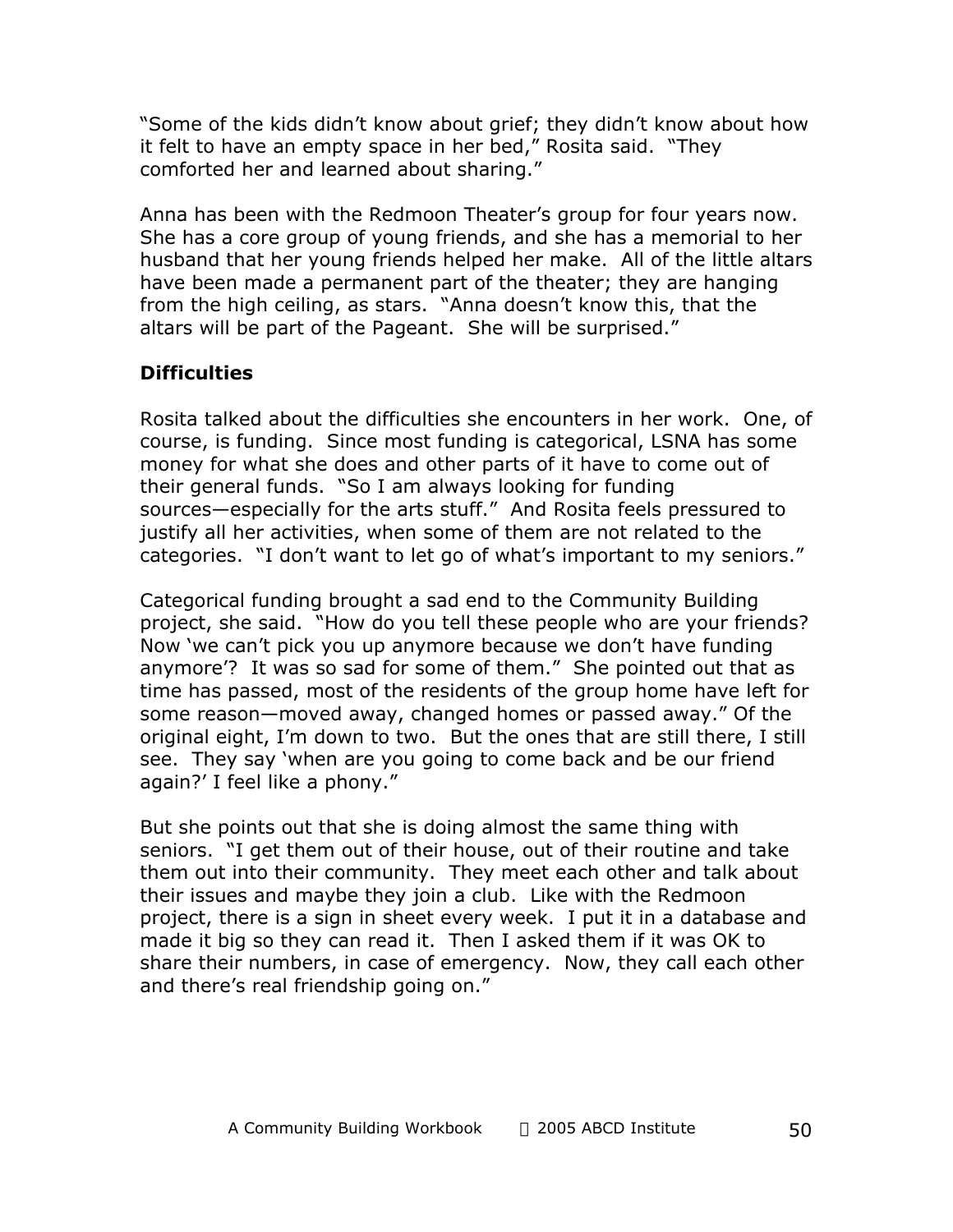#### **Photo Board**

Rosita has a three-panel display of photos she had taken of the last six months of her work that she shares at meetings and at the LSNA Annual Congress. Each photo tells a story of her work. These included:

Youth and seniors making panels for the AIDS quilt;

People waiting in line in the rain and snow to get on a waiting list for open apartments in a local subsidized building;

Seniors upset and disappointed at the rapid transit station about the loss of the mini-bus that used to come to their buildings to sell them discounted bus and train passes;

Seniors protesting in front of the Logan Square Post Office, due to the poor service and misdelivered Social Security checks;

Seniors at a Logan Square health fair;

A breast Cancer awareness seminar for seniors,

and more. Rosita has a real collection of stories, and a very large heart.

\*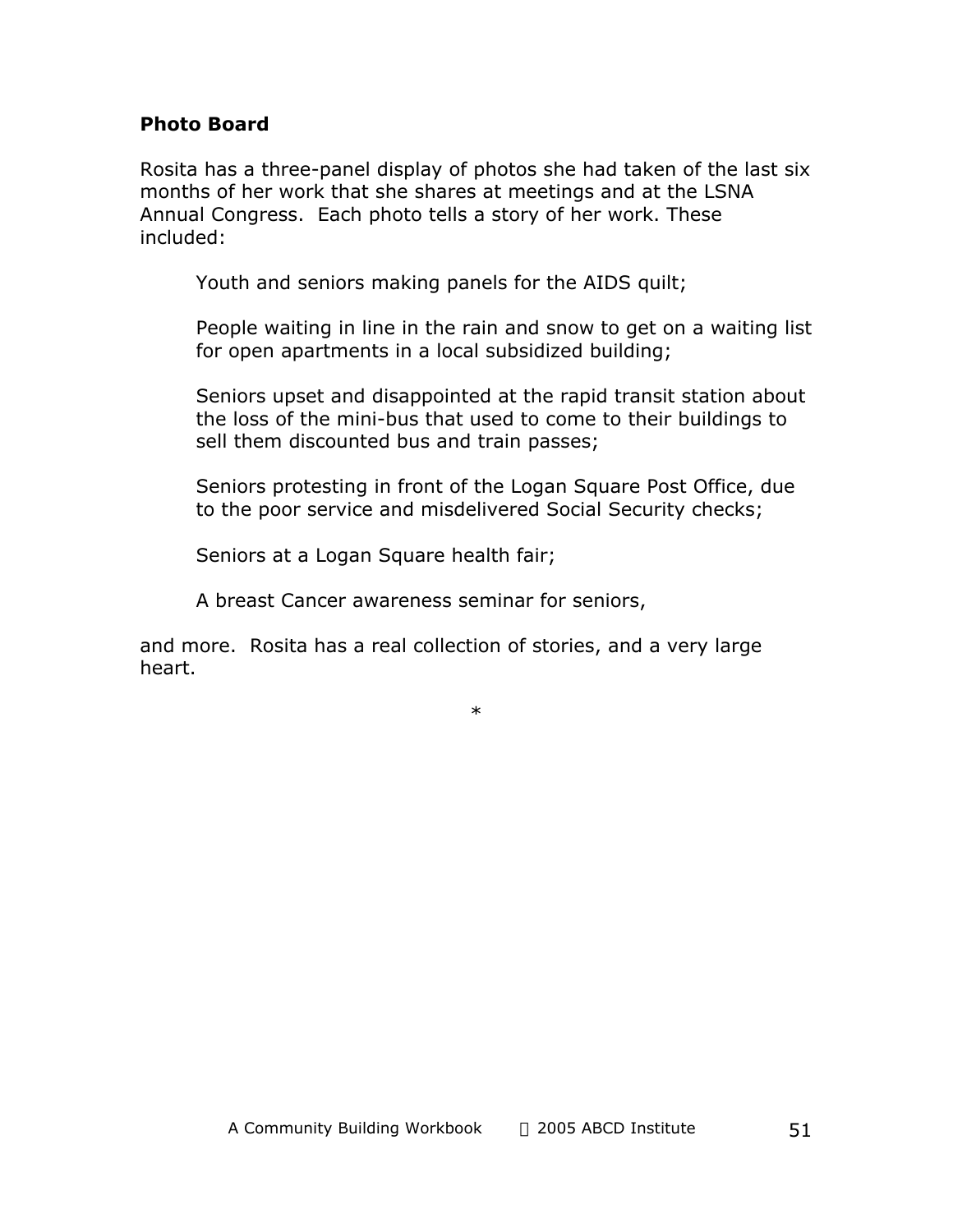## **'The Three Things': LSNA and Rosita De La Rosa**

**Gifts and Dreams:** Just as Rosita describes herself as "always connecting", she is also constantly tuned-in to the gifts and dreams of her neighbors. As an organizer, she finds places for those gifts to be given for the benefit of her community and her organization.

**Citizens Space:** LSNA is deeply committed to the model of a multi-issue citizens' organization, a model that places neighbors at the heart of everything they do. All of Rosita's work is part of that framework.

**Connector:** Rosita's story is a 'connector's biography'. Anyone wishing to understand what makes a good community connector should just spend some time with Rosita.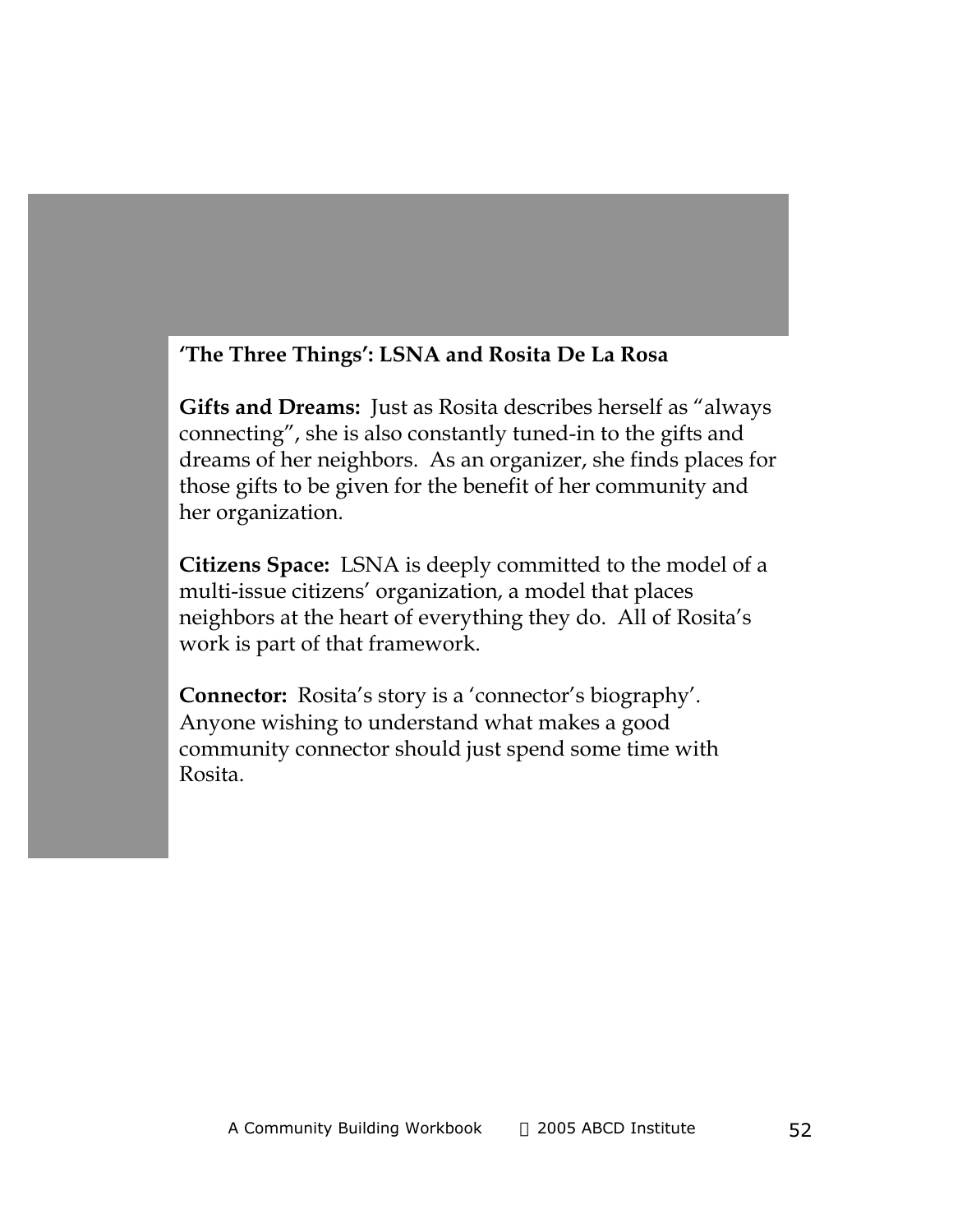## **Additional Lessons Learned from Logan Square Neighborhood Association and Rosita De La Rosa**

- o **Connectors are well connected.** Rosita is a person who naturally gravitates to people, has strong roots in her community, and uses her connections to make more connections. These are unique gifts, and essential to making successful connections.
- o **Connecting and organizing go hand in hand**. Good connectors are also organizers; building relationships is at the heart of both activities.
- o Neighborhood organizations **benefit from having a connector on staff**. Although it is not her job description, Rosita De La Rosa brings her connecting skill to all the work she does. Because of this, turn out for meetings increased; new potential Board Members were found; LSNA reached new constituencies that are not typically present, like elders, businesses and artists.
- o Following from that, there is an advantage to having a **locally rooted connector.** No time is needed for that person to 'get to know' the community.
- o **Connecting takes time**. Building relationships and the trust that goes along with them often doesn't show benefits right away. Rosita's stories all reflect the benefits to community that can accrue if patience is part of the equation.
- o **Categorical and temporal funding is a barrier to connecting**. Logan Square Neighborhood Association is a multiissue community organization. Most of its funding is programrelated and time-limited; connecting is not a program and it takes time. Rosita De La Rosa is connecting seniors, youth, neighbors and artists because LSNA's funding imposes those limits. Imagine if she were connecting everybody.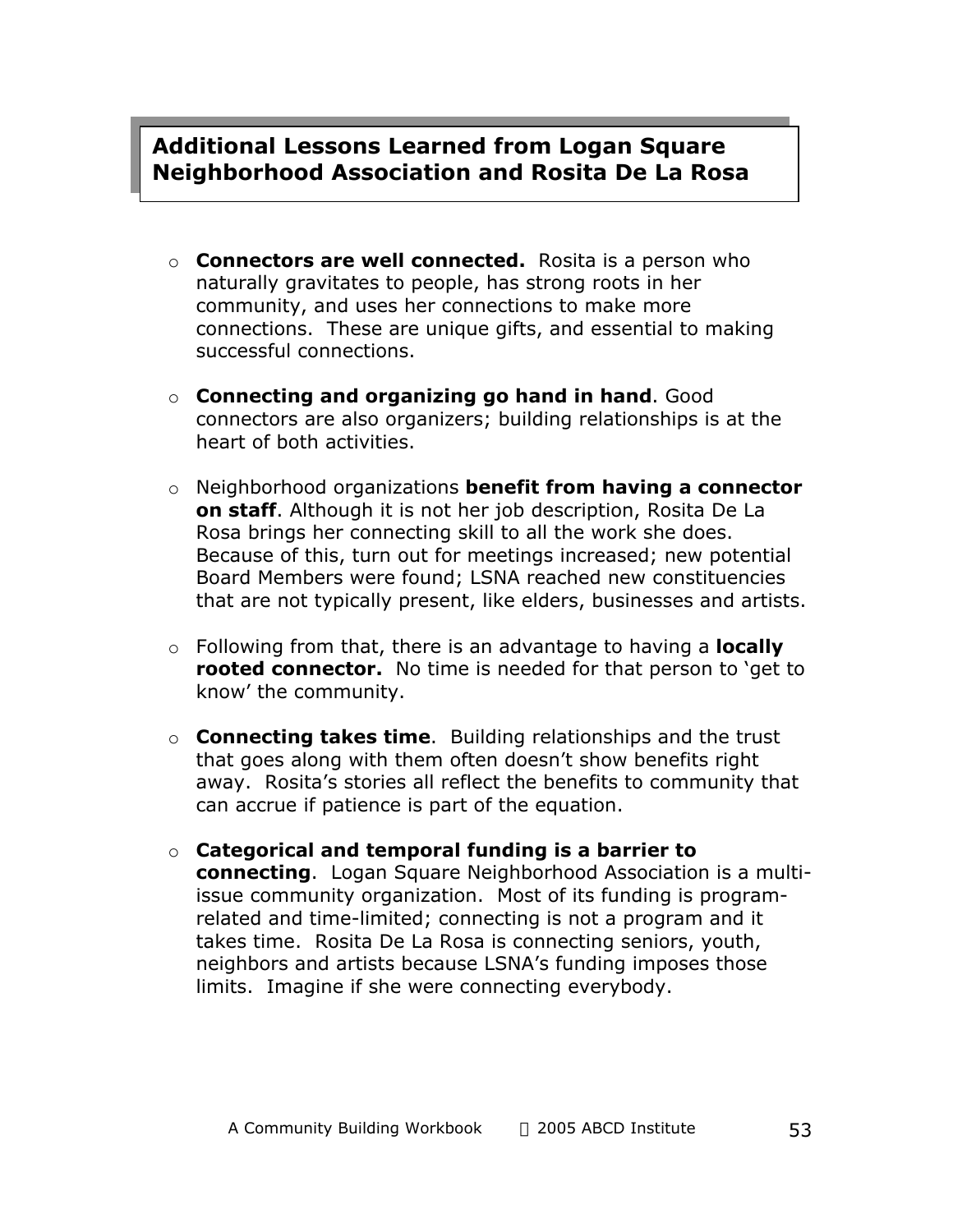# Capital Heights Presbyterian Church

## **Denver, CO**

*Companioning*

A Community Building Workbook @ 2005 ABCD Institute 54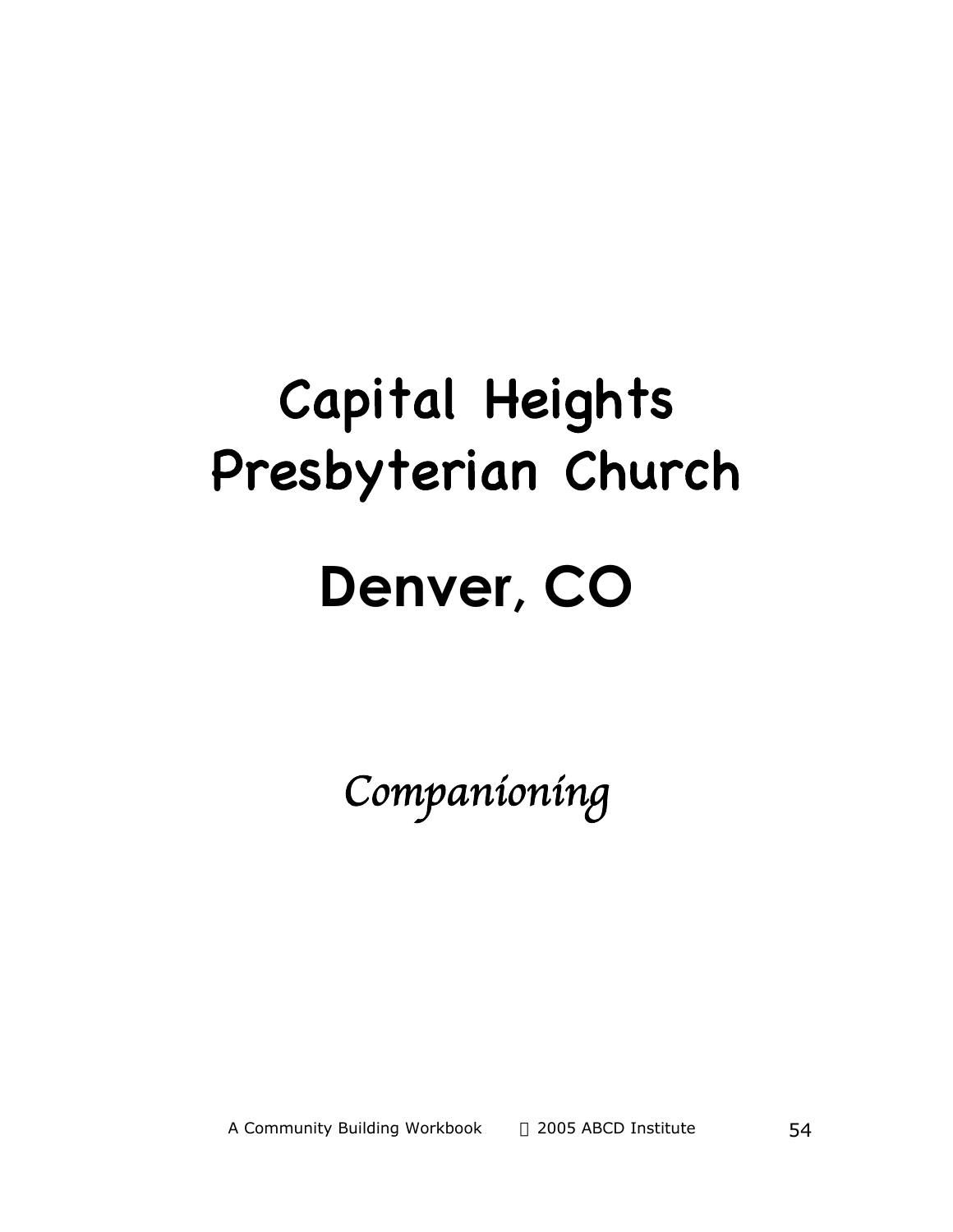## **Capitol Heights Presbyterian Church Denver, CO**

## **'Companioning'**

Capitol Hill is a community located just southeast of downtown Denver, in the area surrounding the state capitol. The church is located in that community and has a congregation of less than 200; Rev. Mark Meeks is the pastor there.

The community is also home to a large medical complex providing both inpatient and outpatient services to the entire city. Some parts of the community have a large number of inexpensive apartments and SRO's; others, like that around the church, are gentrifying. The combination of services and housing make Capitol Hill an attractive community for folks living with mental illnesses and the agencies that serve them; it also makes Capitol Hill an attractive community for gays and lesbians, and other residents who wish to live in a progressive community. In the center of this mix is the church, and its mission has grown organically from its surroundings.

The church never self-consciously decided to dedicate itself to providing a safe place for people living with mental illness; it seemed that as the safety was perceived, more folks admitted their struggles to their fellow congregates. Support was extended, the reputation of the church spread, the liturgical practices opened to admit this discussion and support, and the congregation continued.

Rev. Mark Meeks is certainly at the center of this congregational experience. He has a personal family experience with mental illness; he had also been involved in developing a community residential center for those living with mental illness before he came to Capitol Heights. But it is his commitment and spiritual leadership that is praised by members of the congregation as the glue that holds them together.

## **A Fact of Our Experience**

"Our experience in church life is that the stigma that attaches to mental illness gets integrated," says Mark Meeks. "Someone takes how they are perceived externally, which reinforces all the negativity they are already experiencing, and it not only isolates them from their community but also from their sense of God. It all coalesces to be a very condemning psychic and spiritual experience."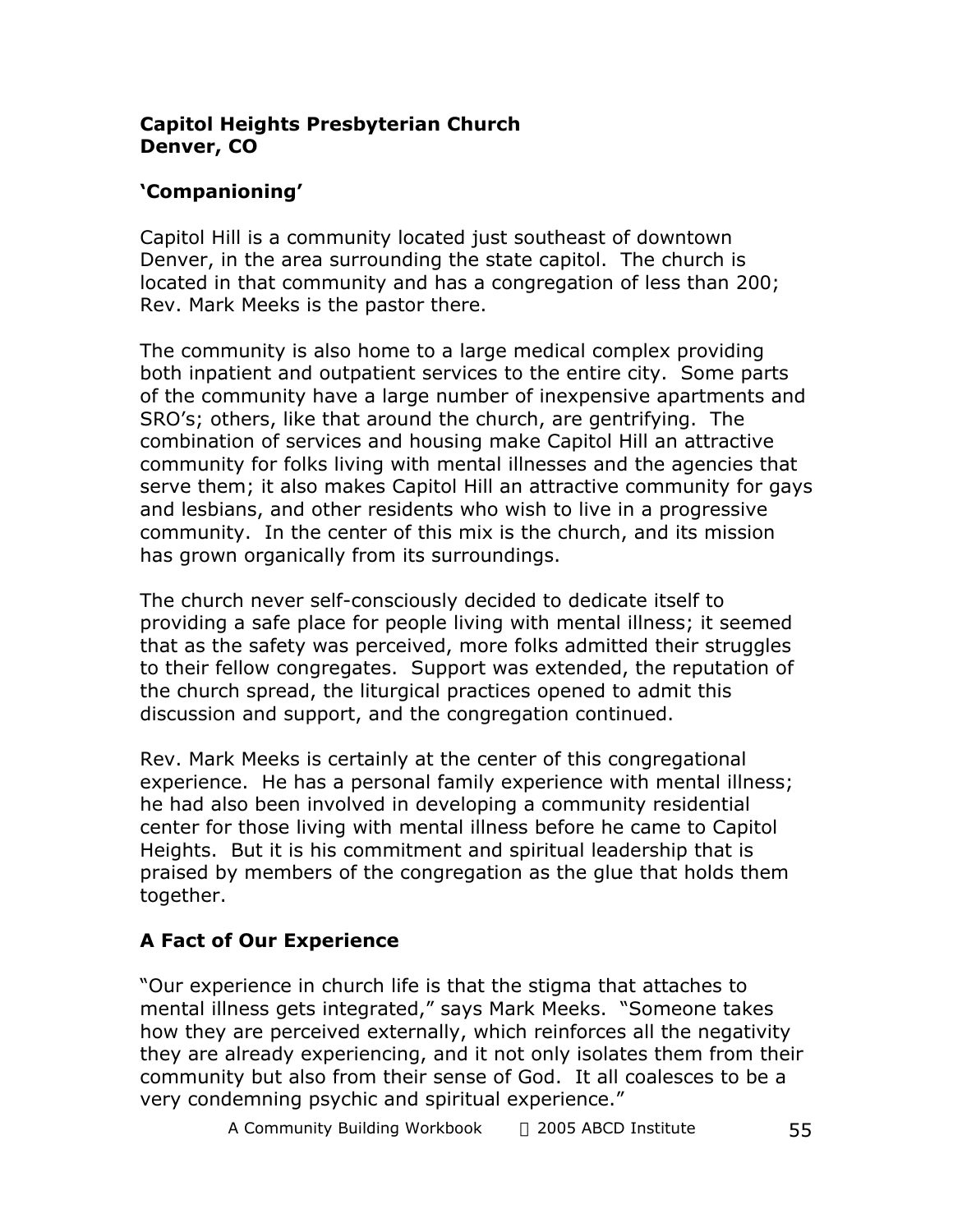So how did the church come to be so involved with trying to remove this stigma? Mark Meeks calls it "a fact of our experience". Many members' lives have been touched by mental illness, but he feels that is not unique. "It may be because we are small, and we share our experiences. But I think any community that took the time to explore that experience would find a similar degree of occurrence, because it is so much a part of American life."

One member of the congregation lost two siblings to suicide; another elder of the congregation had lived with her mother who was severely mentally ill. "Mental illness runs in families, as you know, so if one generation had experienced it, you aren't surprised to find it in the next."

"I can't identify a cause and effect for our involvement. It is just a part of our experience." He mentioned the larger community as a home for many folks living with mental illness. The hospitals also have staff that deals regularly with mental illness, and some are church members. The local chapter of the National Alliance for the Mentally Ill (NAMI) is located in the church buildings at Capitol Heights Presbyterian Church. "It's just there in our lives and the challenge for us has been to own it."

Part of that ownership is to bridge the gap between professional services and community life. The church provides the psychiatrist who spends his days in the struggle for mental illness a chance to share his experiences from his heart with the community. The person who is living with mental illness shares the church experience with the psychiatrist, and they meet on that level. "It's our commitment that none of this experience is devalued; that's the beauty of church," says Pastor Meeks.

One of the ways that gets put into practice is the church uses its Sunday mornings "11 AM Dialogue at Church" as a time for conversations with or presentations by, individual members. One time it might be someone living with schizophrenia, or it might be the psychiatrist talking about new scientific discoveries. "We learn from each other and share our life experiences in that way. We are all the same. It seems that is one of the ways to remove the stigma. That person is talking to their friends and their friends are listening to their friend."

"We're not always impressive, we are not always wise, but we share our lives," says Meeks. Not all churches see church as a place to share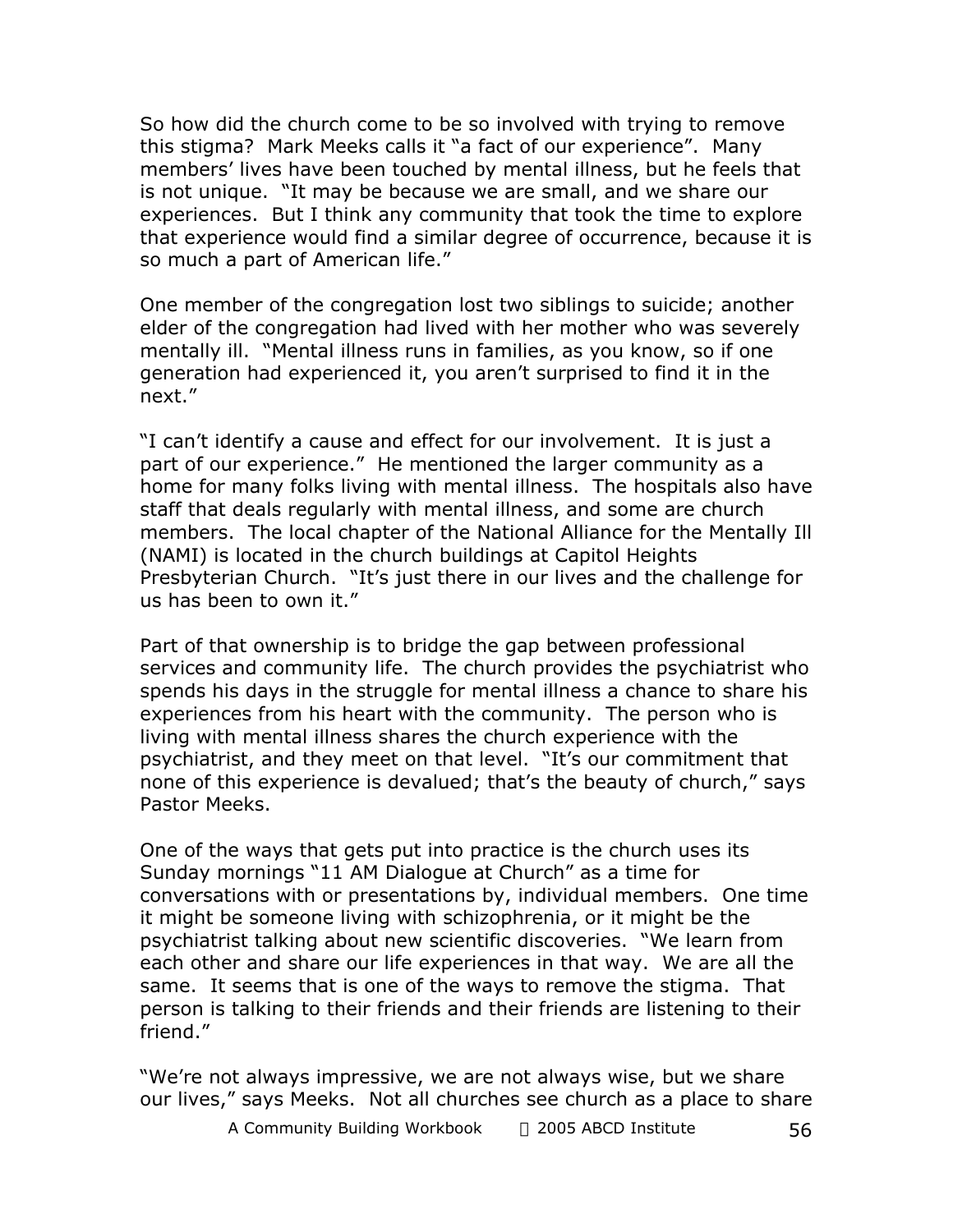their passions in this way, he adds. "One of the realities of life is that strength and weakness can be hard to differentiate."

There is also a time in the Sunday service for sharing cares and concerns, something instituted before Pastor Meeks took over. That time has become a time for members to share their struggles, to talk about their hospitalization or difficulties with balancing medication. Sometimes these testimonies take up a significant amount of time. But they are not problem-solving sessions. "We are open to the mystery of experience, and we share with each other in prayer."

## **Creating a Culture of Understanding**

Over time, the church has joined with other local churches to affirm a concern for people living with mental illness, and this ministerial alliance has worked with other community associations and agencies toward that goal. One of these associations is a unique organization of people living with mental illness called CHARG Resource Center. CHARG is run by the folks it serves, connecting those people to community and health resources. The CHARG structure consists of two boards, one made up of consumers of mental health services and one of community people who support the program. The churches support CHARG, and church members are on its board.

Another kind of outreach done by the church is a long-standing Saturday lunch for members and neighbors, which has been a opportunity to reach out to community members living with mental illness who aren't church members. The word about this event gets out through CHARG. It is small, 10 or 12 people, "and over time, we have built relationships with these people," says Pastor Meeks. They might not be in our church on Sunday, but they are in our church on Saturday. Some folks with mental illnesses have a hard time in church, but the meal gives us a different way to enjoy relationships with each other."

He goes on to explain the bedrock of these activities: "We are all the while seeking to create a "culture" of understanding, respect, patience, and encouragement. Mental illness bears profound social impact, taking a large toll on everyone close to the illness. So we seek to counter that with a social experience that limits the toll and participates in aspects of healing, or, at least, patient endurance. This "culture" is fostered by all the things we do. This culture seeks to sustain the possibility of more intimate relations, one on one, or couple by couple, where folks find understanding, listening, compassion, and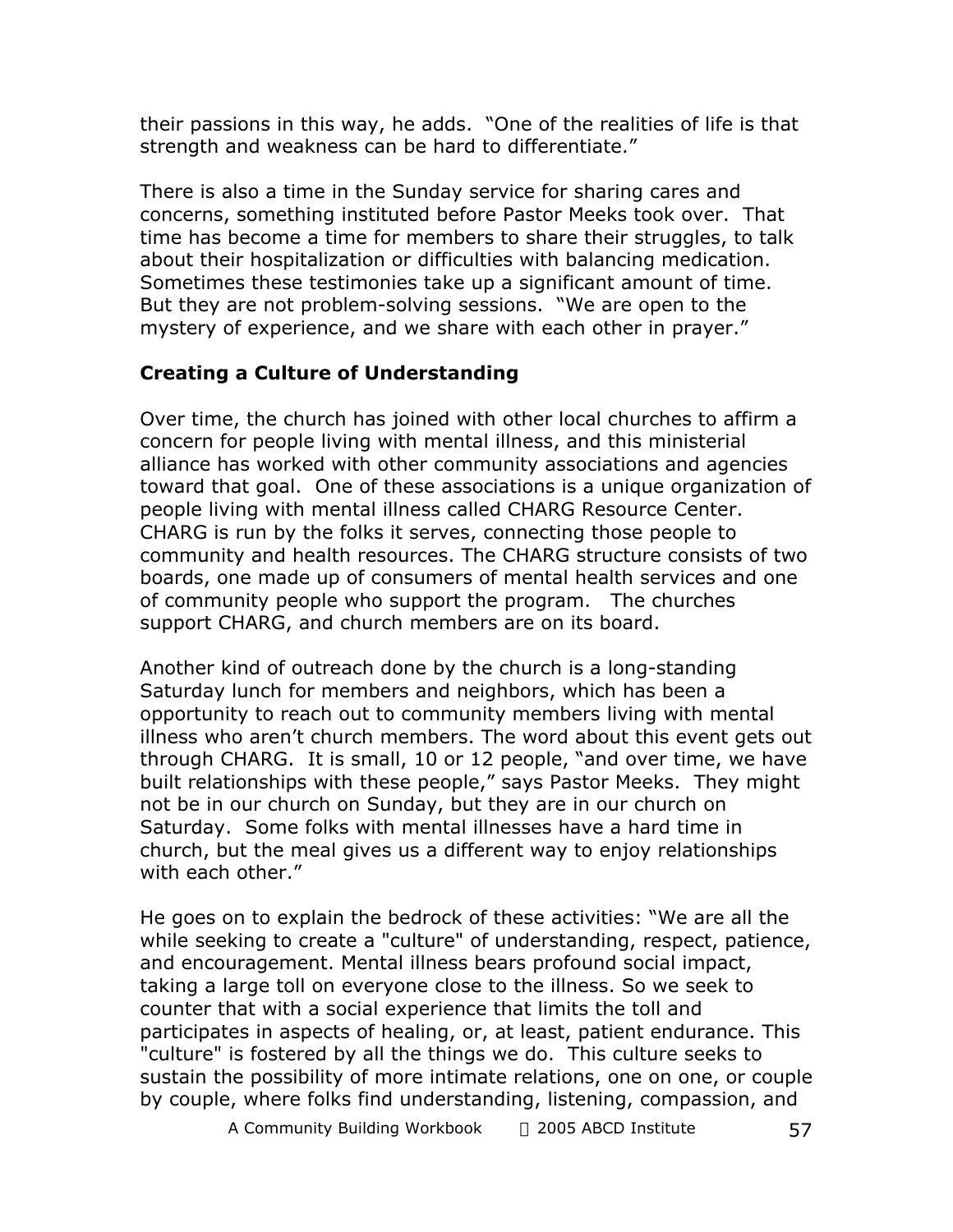sometimes wisdom for healing. This sort of support is experienced not only by the mentally ill themselves, but also by family members who have suffered from the illness of their loved ones."

"We will have a NAMI Sunday, to receive a message of concern and challenge from them in worship, then dialogue afterwards about opportunities. We have occasion from time to time to support or celebrate the work of other similar entities, like the CHARG Resource Center and to honor the work done in such programs by our own membership, whose experience of mental illness is becoming a source of empowerment for making things better. These connections both raise our awareness as well as strengthen our commitments and congregational life."

"With all these practices, members of our community who have not directly experienced mental illness now know those who have. They find it common to visit with them, hear of their experiences, and relate as friends who can accept them in their struggle while striving to be helpful. That is an ongoing learning that requires a committed openness which is not defeated by the effects of the illness which are persistent and sometimes cause discouraging setbacks. For us a priority to all this is taking the vantage point of friendship to be engaged as opposed to looking for protection in our fears and isolation from the dread details of struggle."

## **The Value of Being Small**

The church congregation has stabilized and grown slightly over the years, due to the stabilization of the local housing stock. Potential new members are always welcome, though it does not take long for them to come to understand that this church experience might be a bit different. "We are small. You walk in, you are exposed." Some visitors come once. Others stay, and become involved. "Those who stay have a heart for what they see," says Mark Meeks. He admits this church might not be for everybody. "We really believe in the value of being small…in a bunch of small churches."

Some associated with Capitol Heights Presbyterian Church talk of association with the church as being one that demonstrates the power of real relationships. Not only for those living with mental illness, but for anyone who is open to the experience of church being a place where authentic, open relationships are at the center. A conversation with several members illustrates the importance of this truth.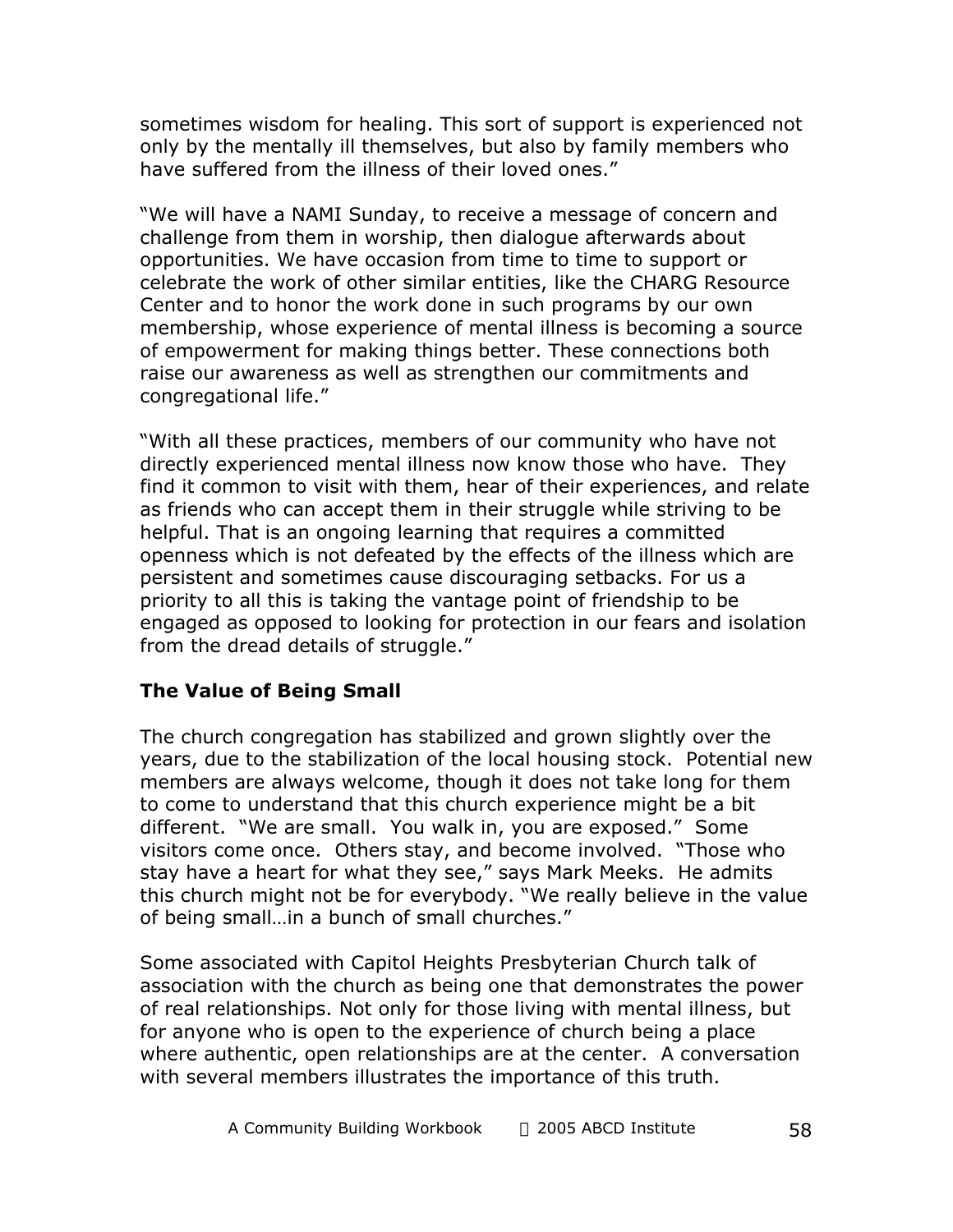#### **In and Out of the Boat**

A conversation over a big pot-luck dinner brought forth many stories and personal experiences. Early on, someone compared living with mental illness to being in a boat: although you try to stay in, you sometimes fall out. If you do fall, you need to be helped back into the boat, and that's what the church does for everyone concerned.

Lillian: "I think that's a very apt way of putting it, and I also think that sometimes, you get thrown out of the boat." She went on to tell her personal story of getting suspended from school for attempting suicide (thrown out of the boat) or being rejected by members of her family who told her to try exorcism (falling out of the boat). She contrasted those experiences to be accompanied by Minnie and another church member and her pastor/father when she was first hospitalized for treatment. "These experiences were qualitatively different for me."

Mary: "In 1985, my first job as an attorney was very stressful. I felt myself getting depressed; it terrified me. I asked my boss if I could take some time off, and he said fine. "I'll allow you to jump out of the boat!" She went on to recount how she struggled with medicines, and really wasn't sure what she should do. "But through that whole time, people in this church were caring for me. Innumerable life preservers were thrown out to me. I remember people taking me to plays, holding my hand, taking me for walks. Minnie, Mark…everyone. Twenty-five people probably, during that three month time. And I slowly came out of it. It was nothing short of miraculous."

Minnie: "These experiences of 'companioning' create bonds that are so deep and so rich and so strong. They transcend the usual relationships."

David: "Mary and Mark came to visit me about five times during my last psychiatric crisis."

Sue: "I've been coming now about 20 years. When I got diagnosed schizophrenic, I didn't know what it meant. I was hearing voices, people telling me things to do that had me running around in circles." She went on to tell a compelling story of trying to find out what was happening to her, why she heard voices. A doctor told her to commit herself, so she did. They medicated her, then wouldn't release her. The voices got worse. She was so scared she figured if she didn't move they'd go away. So they diagnosed her as catatonic, and gave her more medication. And on, and on. She was only 23. "I've found a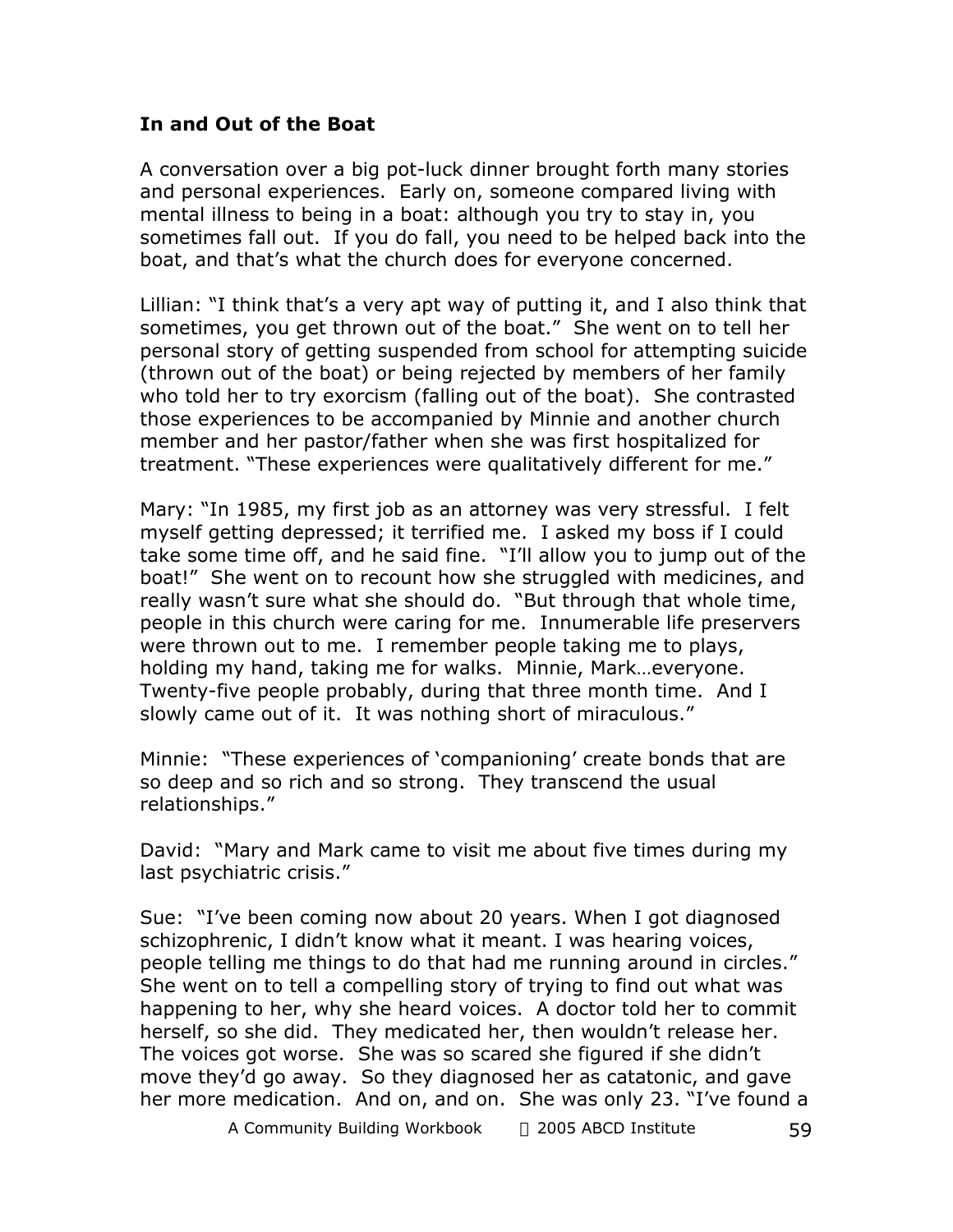home here, it's like a family. I got a lot to be grateful for; Thanksgiving is my favorite holiday."

Minnie: "This place is the center of my relationships, though my relationships are not limited to here. It is because of the strength of the relationships we have, and that strength carries outside of ourselves into our community. We have joined with other churches through the Capital Hill Alliance. It moves out from here."

She went on. "The faith element is important. I have a tragic sense of life. Hope isn't an innate characteristic of mine. So, faith as we live it in community with spiritual leadership eventually taught me what I call radical hope. Without that, I'm not sure how I could live. And it needs to be nurtured all the time and lived all the time."

Sue: "Minnie was my companion when I was going through a tough time. When I moved into my own apartment, I wasn't sure about it. I started to think there were people in there with me. I asked Minnie to visit me every day—I didn't want to go back to the hospital."

Minnie: "She was so intent. 'I do not want to be hospitalized. I want to live this without going back to the hospital.' I decided to try to live through this with her. We lived through that; perhaps it wasn't wise, but at the same time, she was so passionate desiring it. Since that time, I have worked as a psychiatric nurse and acquired more knowledge. But that experience was unimaginable and not always easy. But we lived through it. I came closer to understanding what Sue was experiencing than I could have in any other way."

Martha: "Minnie is the most caring person in the whole community."

To this they all begin to agree and tell Minnie stories. Finally, I asked her why she does it. She turned her head sharply, and stared at me in an almost frightening way. Tears came to her eyes and she said. "Because my mother was mentally ill, and she never had any help of any kind. It is an extraordinary privilege to be more present to that."

Sue: "I've never met any finer group of people than the ones in the church and sitting at this table."

Mark Meeks summed it up: "In these relationships, there is no program. You can only be. You get taken to a place that you don't know, and you're not sure how to get out, but you know you have someone with you and together you'll figure it out."

A Community Building Workbook  $\qquad \odot$  2005 ABCD Institute 60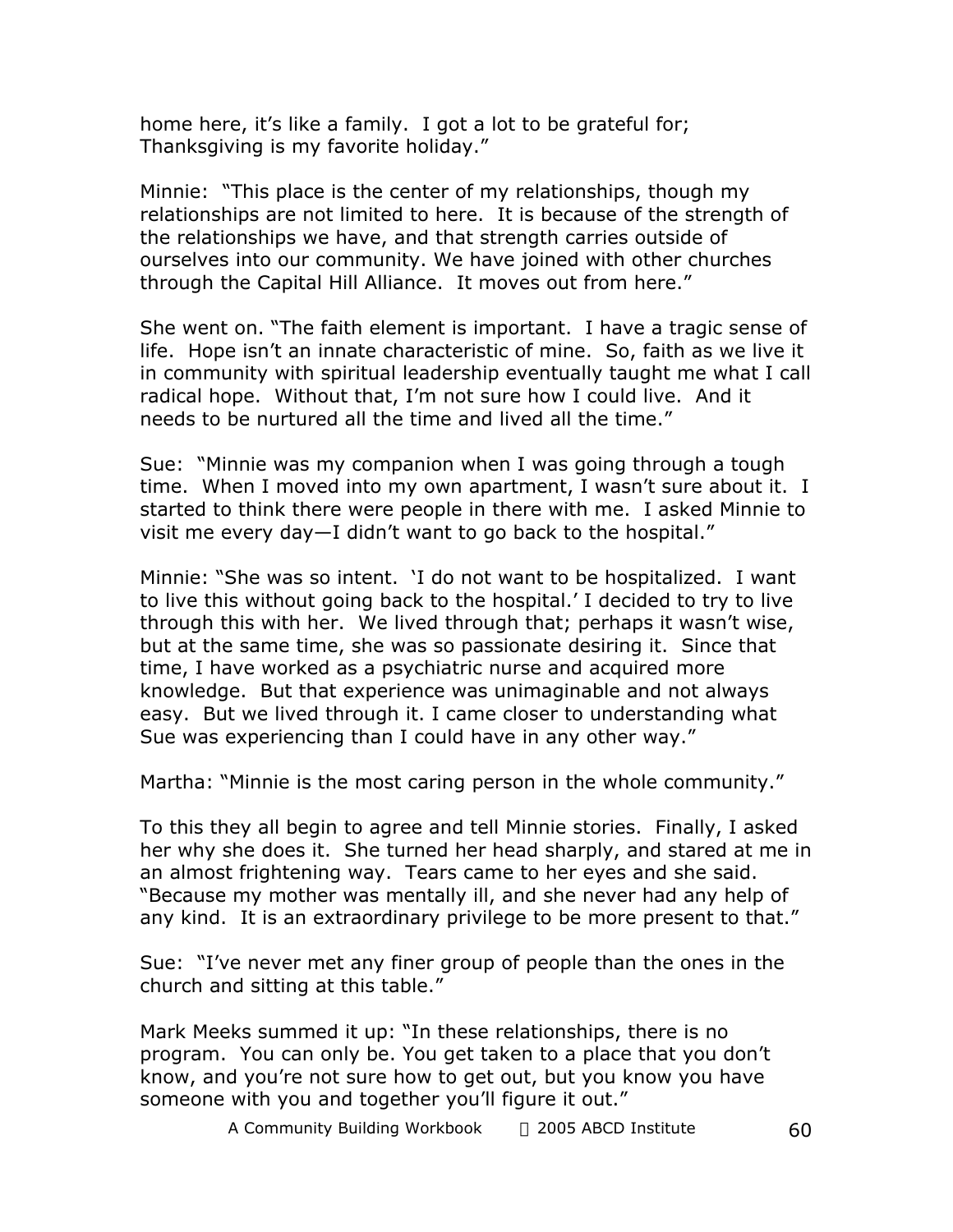"The people at the table are willing to share their experiences, and that is a beautiful thing. One of the aspects of the gift of accompaniment is to diminish shame and to bring light to the darkness. It isn't easy to share these stories, but they have told us. They have empowered us to know what works about accompaniment, and how we can better accompany them."

Martha: "The majority of people in our church community are willing to listen, to help yes, but mostly to listen and make it clear that we care."

Martha then went on to describe how people find the church and if they can identify with what is happening, "it doesn't take long". They became a part of things right away. Minnie told the story of Martha's relatively recent arrival (1994) and how she plunged in and "gave her gifts immediately and became leaven." Then Martha, Minnie and NAMI talked at length about the church and its unique nature of welcoming people where they are.

They all credit Mark with being a true spiritual leader. "A man of compassion and peace who attempts to apply the gospel to this world, says David. "He never discourages us," says Minnie, "Yet he manages to put us in front of what we need to look at."

"The simple willingness to be open to setbacks and not defeated by them emerges from our sharing for prayer and support which acknowledges the ups and downs of it all," says Pastor Meeks. That is critical, because the illness will recur often, in acute forms, so community life must not be organized for victory alone. Compassionate engagement must take many forms and be open to many aspects of human struggle."

\*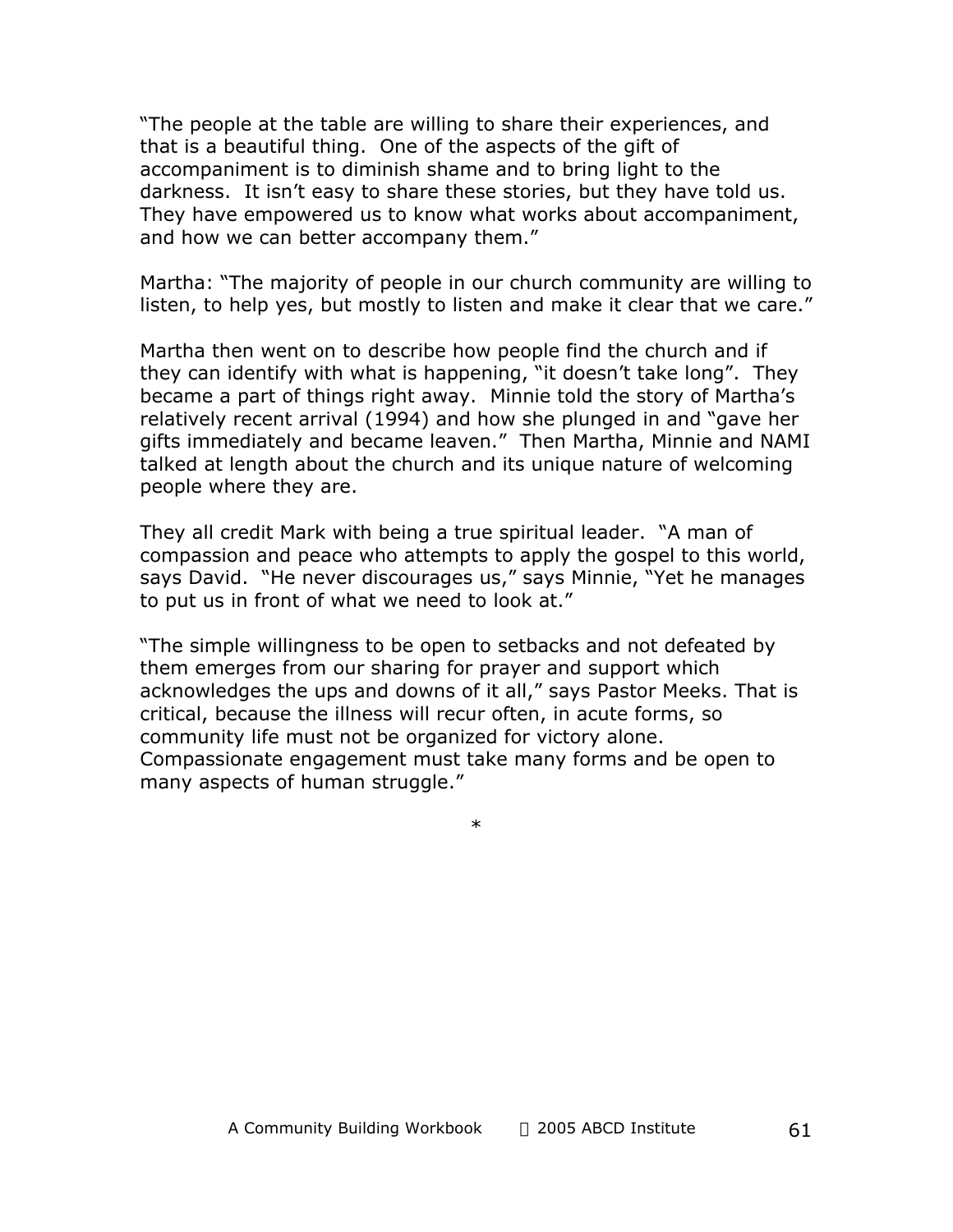## **'The Three Things': Capitol Heights**

**Gifts and Dreams:** Building relationships that endure and encourage is critical to members of Capitol Heights. After all, the setbacks experienced by those living with mental illness are difficult at times. "That is an ongoing learning that requires a committed openness which is not defeated by the effects of the illness which are persistent and sometimes cause discouraging setbacks," says Pastor Meeks. "That is critical, because the illness will recur often, in acute forms, so community life must not be organized for victory alone." His description of these relationships seen from "the vantage point of friendship to be engaged" expresses this commitment beautifully.

**Citizens Space:** The commitment and the vantage point of friendship together to create a culture of understanding, as described by Pastor Meeks. It permeates all the relationships and experiences of those involved, and it benefits all.

**Connectors:** For all of its organic nature, Capitol Heights has several organized structures that keep the community connected: the forums for teaching/learning from personal experience; the celebrations and concerns segment of the liturgy, and the Saturday meal.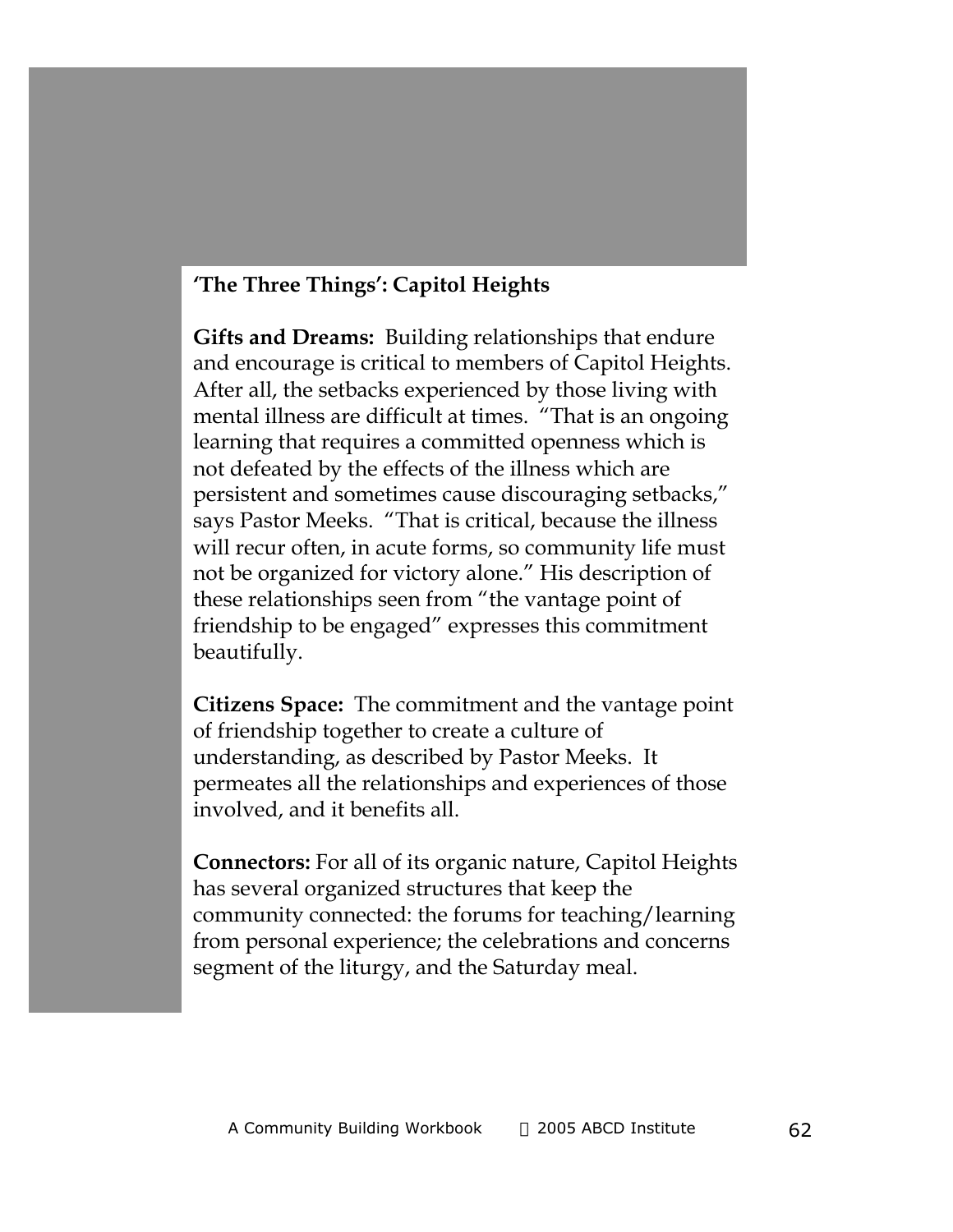## **Additional Lessons Learned from Capitol Heights Presbyterian Church**

- o The experience of the church is influenced by its **location**. The community formed in a particular place, in this case Capitol Hill, determines where, how and with whom connection takes place. This community pointed the church to a constituency of isolated people.
- o **Cooperation with and celebration of other organizations** amplifies the creation of this culture of understanding mentioned above. Having the Colorado office of the National Alliance for the Mentally Ill office upstairs in the church building provides resources and opportunities, as does the CHARG Resource Center and the work done in it by the church's own membership, "whose experience of mental illness is becoming a source of empowerment for making things better."
- o Being **small** is important to Capitol Heights. Although the congregation has been recognized by the Presbyterian Church for its commitment and has won awards from the National Association for the Mentally Ill (NAMI), Pastor Meeks has no inclination to create a 'program' out of his ministry.
- o Finally, it cannot be overstated that this is a deeply **spiritual journey** for Pastor Meeks and all involved. "The simple willingness to be open to setbacks and not defeated by them", "support which acknowledges the ups and downs of it all"—these are spiritual gifts brought about by grace and prayer in the congregational life of Capitol Heights Presbyterian Church.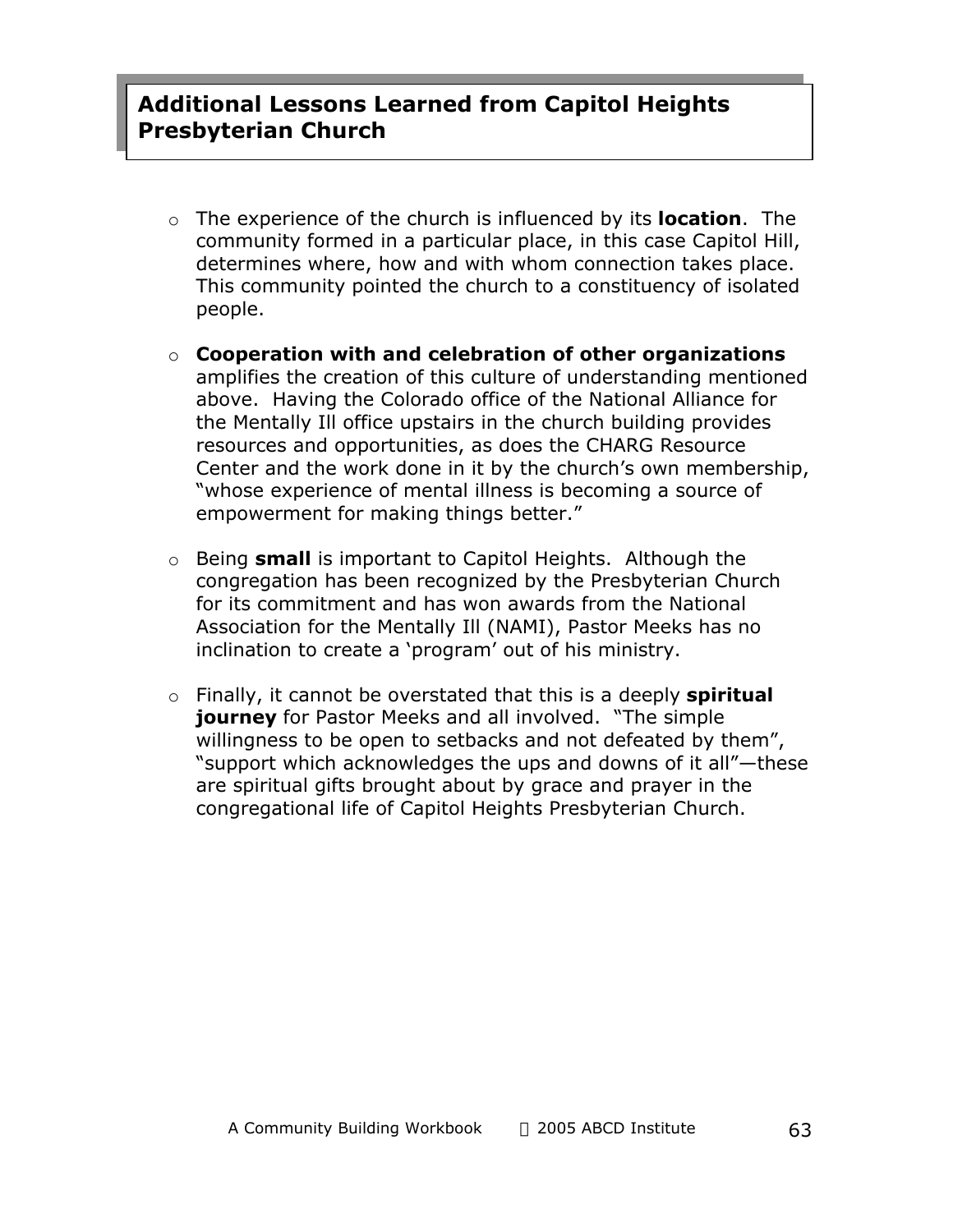## Metropolitan Family Services

## **Blue Island, IL**

*Successful Aging in Caring Communities (SACC)*

A Community Building Workbook  $\qquad \odot$  2005 ABCD Institute 64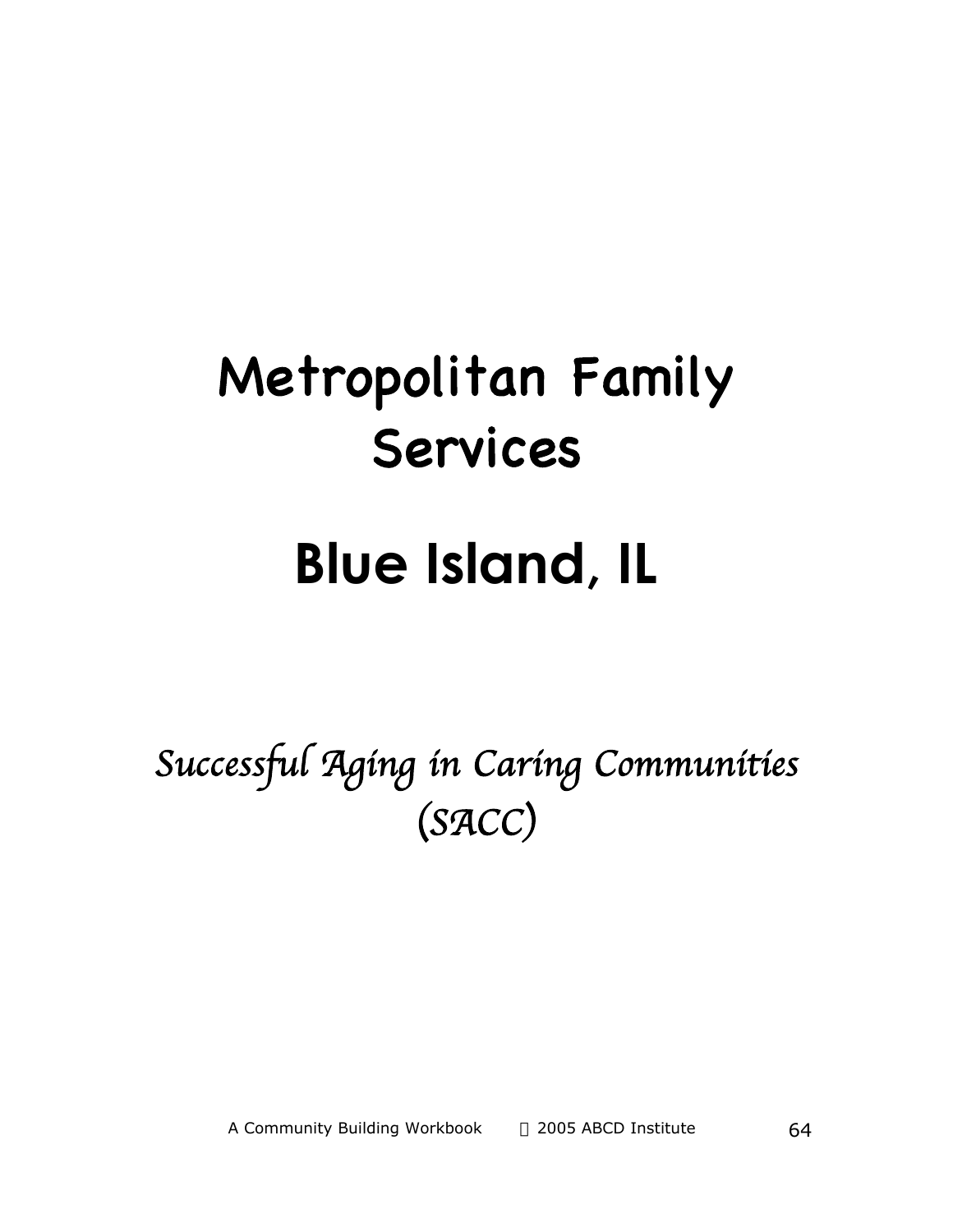## **Successful Aging in Caring Communities (SACC) Blue Island, IL**

Blue Island is an aging, inner-ring suburb directly south of Chicago's Beverly neighborhood. Once working-class and exclusively white, the community is now an almost even mix of white, Latino and African American households, with Latinos holding a slight edge. Most seniors are retired industrial workers and their spouses, living on pensions. Most own their homes. Recent census data showed that the community was losing its senior population, dropping from 22% to 12% from 1990 to 2000.

Given these realities, how could Blue Island become a place that both included and celebrated its seniors, and how could seniors living in Blue Island find activities and opportunities to contribute? These are the questions that led to the project that became SACC, which started in 2000.

## **Institutional Support**

Licensed Clinical Social Worker Dee Spiech had long been working with older adults, and the idea of recognizing seniors as community assets appealed to her. The concept of 'aging-in-place' was gaining popularity in health care and service-provision circles, but just staying home wasn't the answer, according to Dee. So, she and Jane Pirsig, a former Supervisor and Mentor, designed the project that became SACC under the auspices of Metropolitan Family Services Southwest Cook, one of the seven sites of Metropolitan Family Services, the Chicago area's largest and oldest social service agency.

Dee's intake data showed a high level of depression in south suburban seniors, something she found distressing but not surprising. "Many of these people have lost their spouse, their children have left the community, they live on fixed incomes in the homes they own, and those homes constitute most of their net worth," she says. "They can feel lonely and isolated."

Dee was supported by Metro to try a different approach to that of service provision in Blue Island, where Metropolitan Family Services has a satellite office. With funding from the Retirement Research Foundation, Dee undertook a three-year experiment in re-connecting seniors to the life of Blue Island.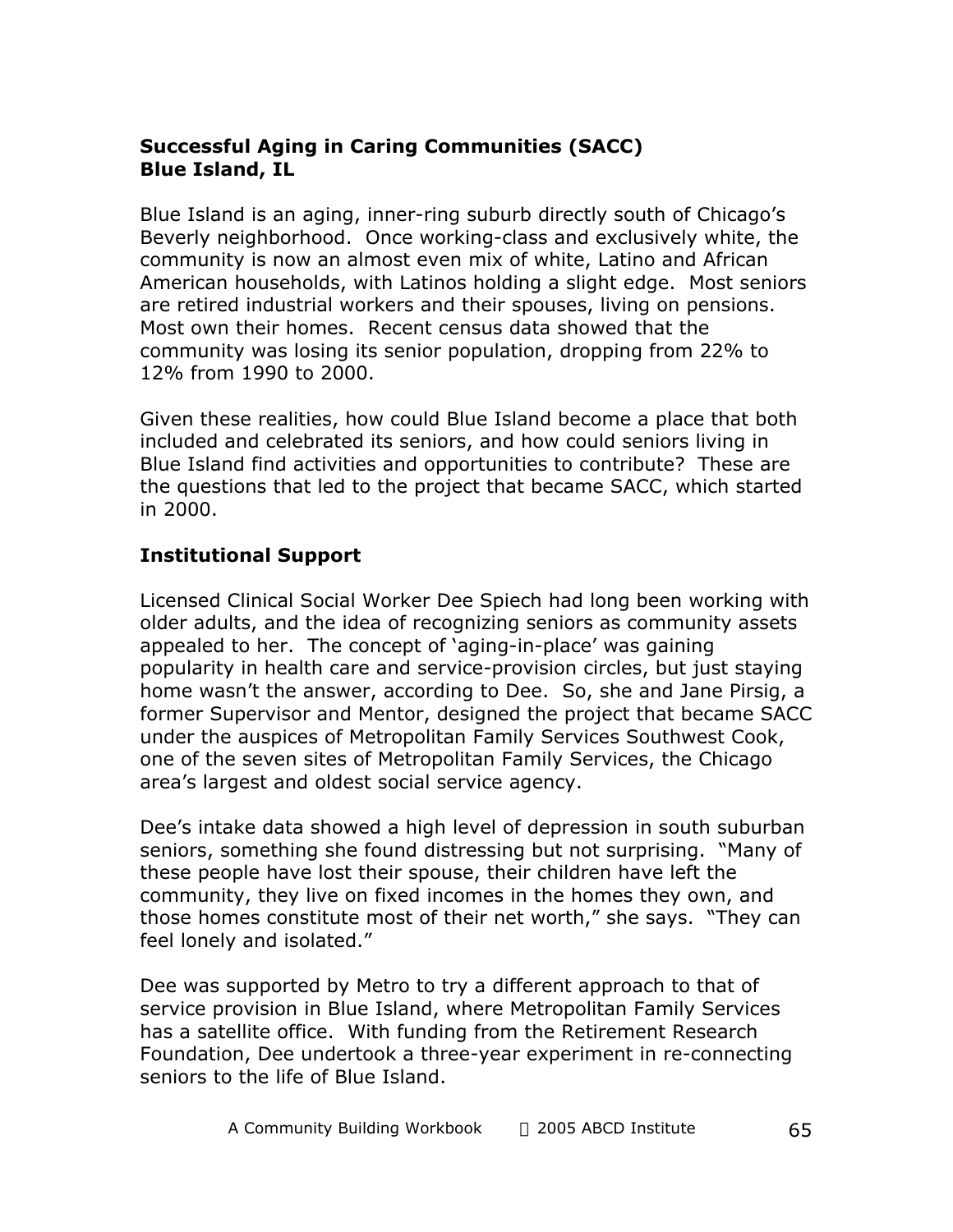## **Building Relationships**

Instead of designing a program and bringing it to the community, Dee Spiech spent the first ten 10 months getting input from community seniors while promoting the concept of a senior-friendly community among institutional, political and business leaders. She had many one-on-one meetings with community members. She built relationships with community leaders, longtime residents, local school principals, and business owners. "They had to know and trust me first," she says. "I didn't want to come off as an outsider who had the answers." As support grew, she enlisted an advisory group of Blue Island seniors to help her design ways to create a senior-friendly town.

Dee then conducted a survey of seniors, to gauge their interest in becoming involved in their community, especially as volunteers. Over 51% of respondents to the survey said they would volunteer in the community if asked. Based on her conversations and connections, Dee and her team consisting of Metro staff, community partners, and senior adults devised three intergenerational, reciprocal connections between seniors and youth:

- o *History from the Hill*, a video oral history project with the broadcasting class at Eisenhower High School,
- o *Reading Buddies,* a tutoring/reading program with third grade students at two elementary schools,
- o *Learn to Connect,* a computer technology class for seniors taught by middle school students.

In addition, surveys of 335 Blue Island businesses were conducted with the assistance of the Blue Island Chamber of Commerce. The attempt to create "senior-friendly businesses" led to a series of activities and programs to reconnect the seniors to the local economy.

## *History from the Hill*

Eisenhower High School is a large, regional public school in Blue Island. The majority of its students are Latino, although the white and African American populations are not much smaller. Planning meetings held at the school between seniors and students led to the creation of the video project, which got its name form the fact that Blue Island is called "the Hill" by residents.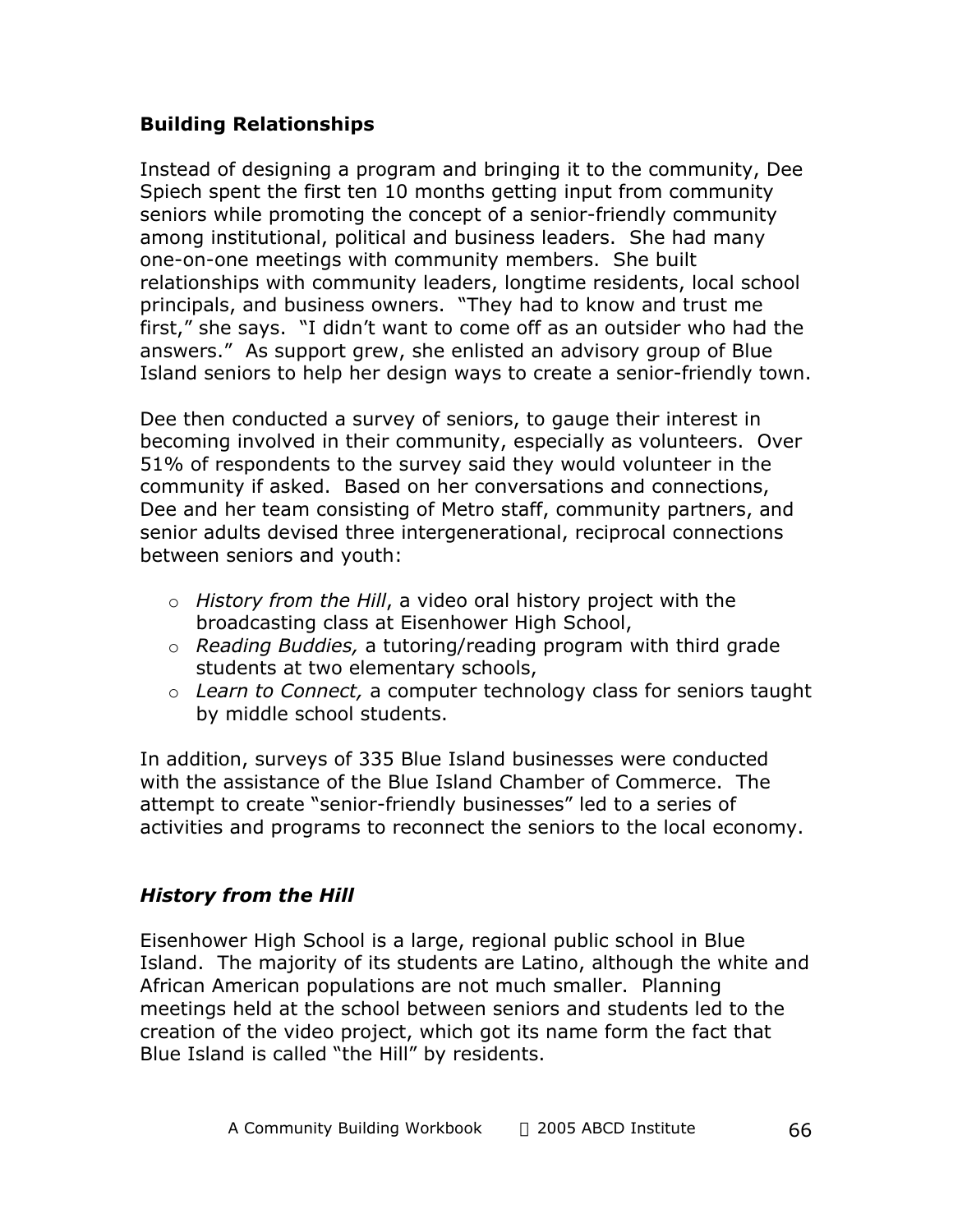Students in the 8<sup>th</sup> period Broadcasting class were offered the opportunity to participate in this video history project; six of them agreed to interview local seniors on camera over the course of a school year. A three-day training was conducted by Dee, the community development assistant and a VISTA member, teaching the young people interview skills and introducing them to the lives of seniors. During the training, some of the seniors came and sat in, talking to the students about their lives.

All interviews were preceded by off-camera discussions with seniors in their homes, they were then semi-scripted and recorded in the school's broadcasting studio. The final, edited results are shown on the Blue Island community cable TV channel, which is watched by a large number of people in the town.

Thirty seniors have been interviewed by the six students, individually and in groups. The completed videos are a testimony to the power of oral history as an intergenerational teaching tool. There are stories of World War II, stories of the first black families in Blue Island, stories of Latino history in the steel mills of Southeast Chicago. Although Latino stories were harder to collect, one of the interviews was done entirely in Spanish.

## **"Just Like Teenagers!"**

Luis, one of the student videographers, did that interview. Luis, a high school senior, is energetic and engaging, with spiked hair and a great Hawaiian shirt. In another context, seniors might have found him threatening, and at first, he said, he was hesitant to be involved. But he signed up the second year and has done seven interviews, including a group interview at a local retirement home. "Everybody knew each other there, and they were telling tales on each other and all talking at the same time," he marveled. "I was amazed by them—they were acting like teenagers!"

Spending time with seniors has caused Luis to think about his own history in Blue Island and note changes in the community since he has lived there. "I found myself saying things like 'I remember when that used to be a car repair store" and then thinking "I sound just like the seniors.'" He also found himself to be fascinated by the stories he heard, and discovered he wanted to go back and listen to the stories of his family elders again. "I never listened to them before, really."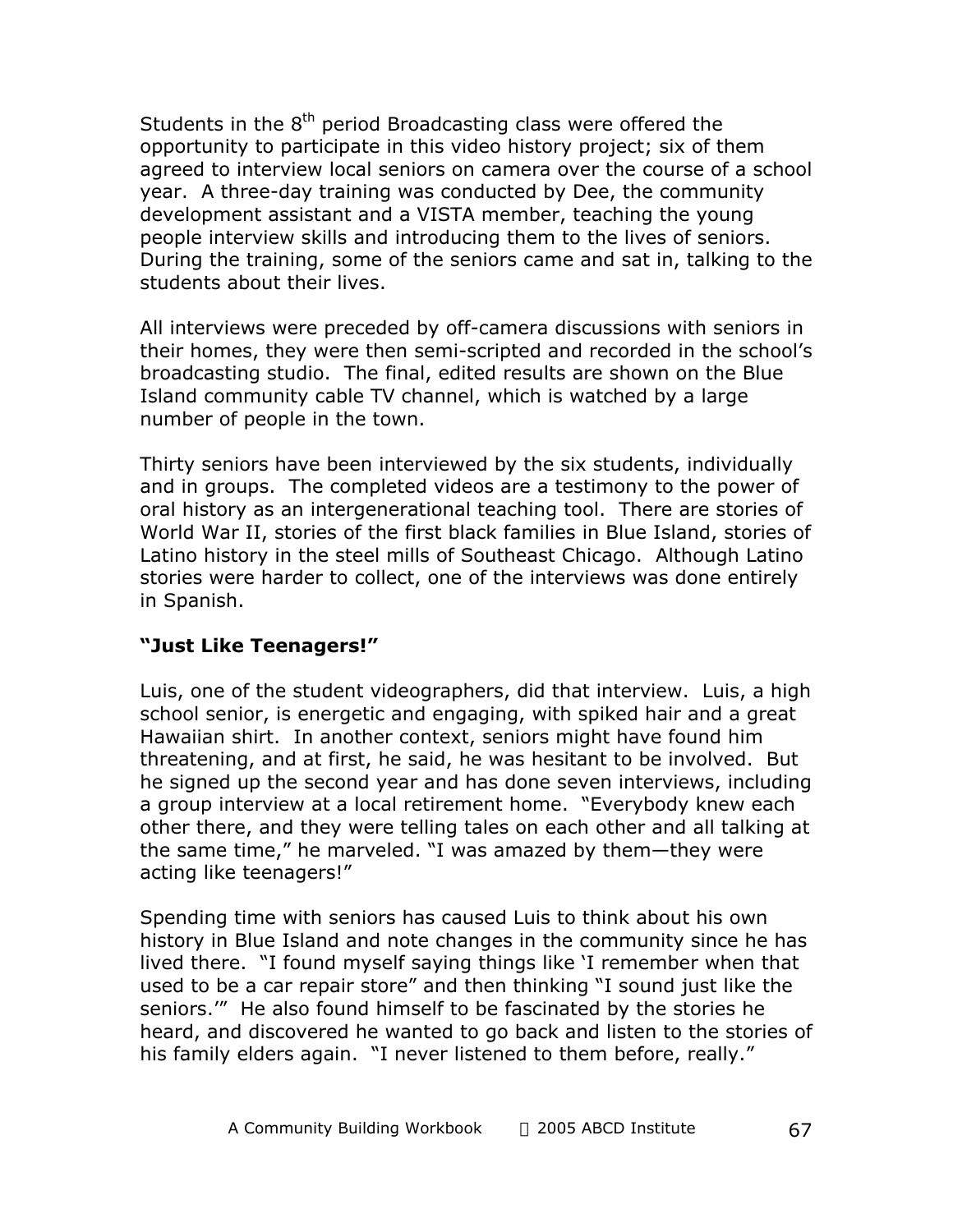"I've got a lot more respect for seniors now, and a lot more knowledge," Luis says. "I've learned more in the past year than I have in my entire life. The history that senior citizens tell you is not something that you find in textbooks, and they also tell you how they felt about it at the time. And now I see them all the time and they are happy to see me too."

The History from the Hill video project has been included in the permanent curriculum for the broadcasting class of Eisenhower High School, so interviews and interactions between seniors and teens will continue.

## **Reading Buddies**

Lincoln Elementary School serves 600 children, K-3, in Blue Island. 75% of Lincoln's students are at poverty level or below, and most are Latino. For many, English is not the language spoken at home, and reading is a difficult subject.

Ron Young, Tom Madrigal and Lorraine Ferenczy are Blue Island seniors who have volunteered to help Lincoln students with their reading one-on-one. Each is assigned one student for the entire year, and they are that student's Reading Buddy, a name given to the program by the seniors. They tutor the child in reading, as well as encouraging the child to write about what they have read.

Reading Buddies, the second intergenerational project of SACC, serves Lincoln and another school, connecting seniors to young children. At Lincoln, twelve third graders have Reading Buddies, and seven seniors are tutors there. The children are referred to the program by their teachers.

"This is a win-win program," says Lorraine. "Things have changed since I raised my kids. Parents work now, and kids can't get the same special attention they did when mom stayed home. So this gets them help with reading and it gets us out of our houses." Lorraine has a granddaughter in third grade in Georgia, so when she saw the ad in the Blue Island paper seeking reading buddies, she thought this would be a perfect opportunity to share in her granddaughter's education. She asked for a little girl to tutor.

"My generation was raised to work in the mills," says Ron. "Children today need more education to adapt to the economy. But the schools haven't changed with the times or they can't afford it. This is one way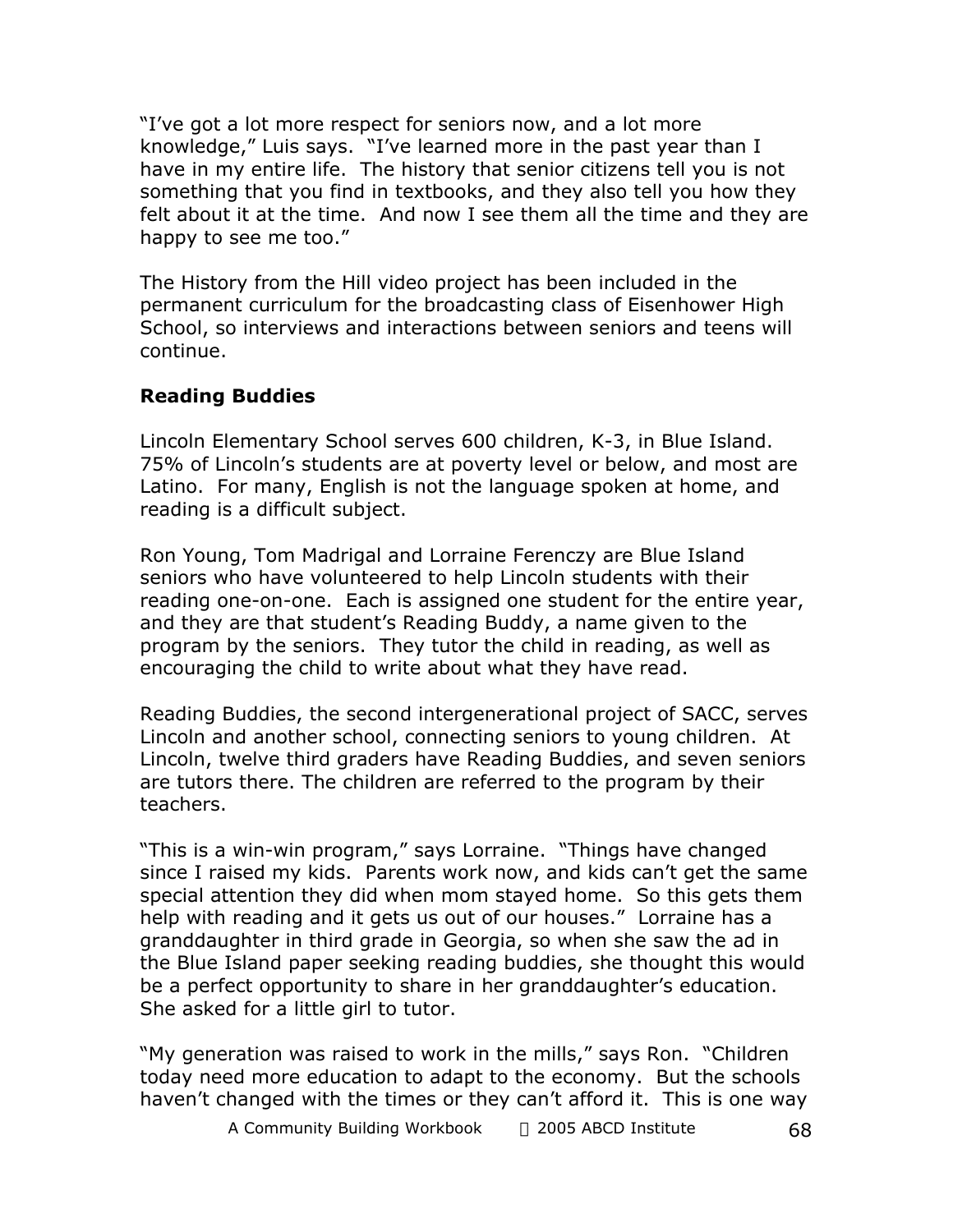to help the kids get what they need." Ron described his experience in the industrial economy. He was retired early against his will as his printing job automated, and he found himself becoming listless and depressed. "Tutoring kids gives me a sense of purpose and meaning in my life that staves off depression. They saved me from having to go on medication for depression, honestly."

The Reading Buddies meet monthly to discuss their strategies and methods to get the kids to read and write. They share stories about the children they work with. Dee Spiech sets up speakers for them if they request it, but the group has also become an important social engagement for its members. "I learn from the people who have done this longer than I have," says Ron. Currently, reading sessions take place during school time, but an after-school or library program would be even better, he says. "Then we don't take them out of school, away from their education."

Tom, a graduate of Lincoln School himself, said, "I got involved because I was a failure here, and I didn't want to see anyone else fail. That's what causes dropouts. I know what it feels like." He came from a poor family and didn't fit in school. But he was a great basketball player and began to coach when he was in seventh grade. He has been coaching at Lincoln, since 1938. He's been a Cub Scout leader; he taught guitar. "I just love to teach. I'm not a professor, but what I know, I'll teach you." Tom was recruited to be a Reading Buddy at Grandparent's Day, a school celebration of family elders supported by Metropolitan Family Services and coordinated by Spiech.

Debbie Lymon, the school reading specialist, says the program could be expanded if more Reading Buddies could be found. "The teachers tell me they see real progress in the children," says Debbie. Debbie says the program works because of the mentoring aspect. "The kids feel 'I have someone special, someone who is there just for me'. They don't feel labeled; they feel they have a new friend."

"I tell my friends about it, my friends in other towns near here. And they say they wish there was something like this where they live," says Lorraine.

## **A Trip to 'The Hill'**

Donald Peloquin has been Mayor of Blue Island for 20 years. He was born and raised there, and has a sense of 'Blue Islanders' as those who like the 'small town' feeling, while being 20 minutes from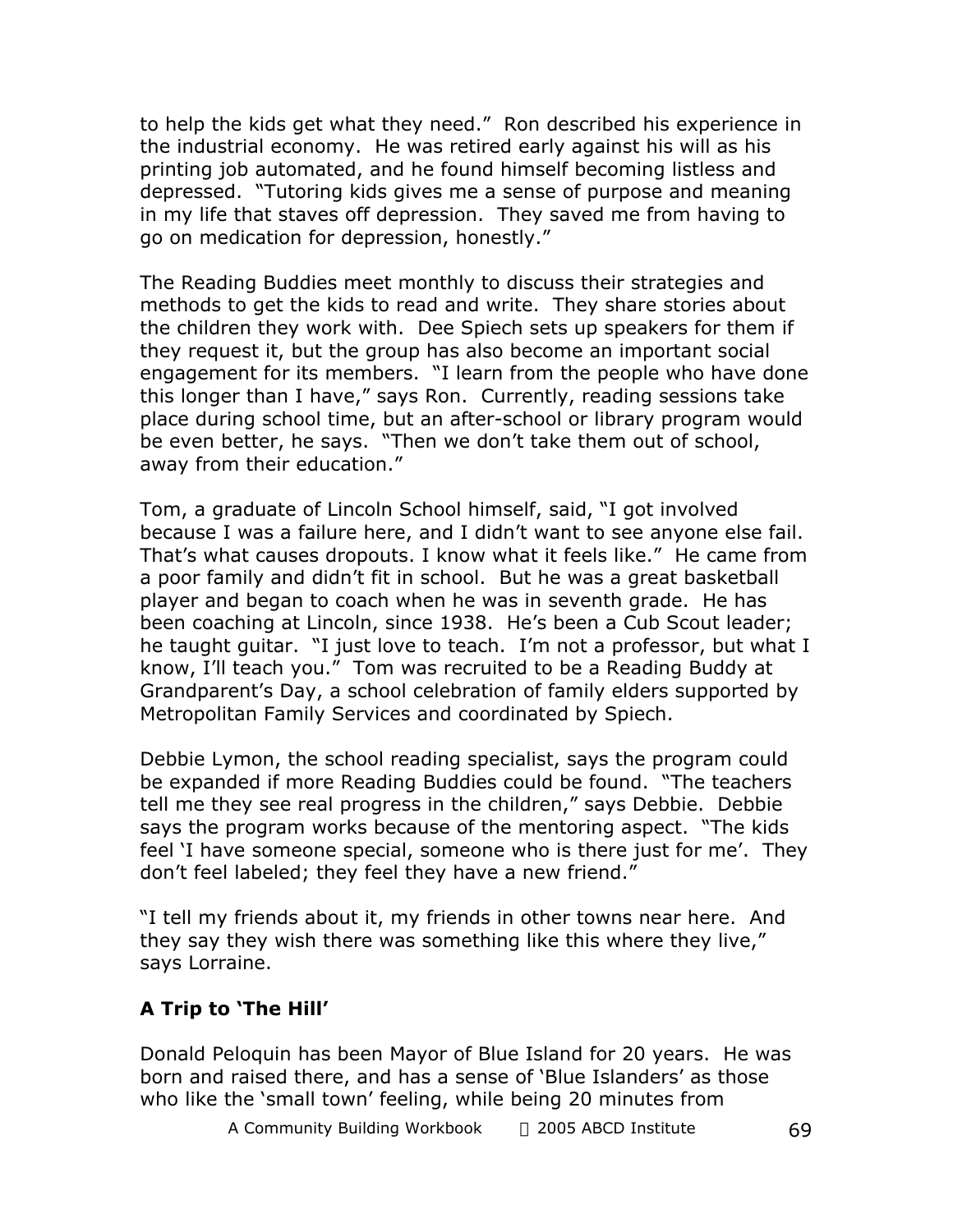downtown Chicago. He ran through a quick history of the town—settled by successive waves of ethnic Europeans, each to work in some version of the industrial economy; joined by African Americans who 'moved up' from nearby Robbins, the early terminus of the train north from Mississippi; recent Latino residents expanding from the mill town of South Chicago. He spoke of industry leaving, and the need to find new ways to sell Blue Island as a desirable community. For him, the SACC projects lend themselves to making Blue Island feel like home for all.

He envisions a new senior housing community adjacent to the train station and steps from downtown. In that community, there would be adult and child day care for families who work in Chicago and take the train. Activities involving young and old folks would be scheduled there all day, intergenerational opportunities like History from the Hill or Reading Buddies. The kind of interaction these programs represent "screams community", according to Mayor Peloquin. "Who wouldn't want to settle in a town that values everyone?"

"Seniors remember the neighborhood", he says. "They know it was better to know your neighbors and sit on your porch. Today they call that neo-classical community. Well, here it never got 'neo'—we've always been classical. If we support these assets for strong community, people will be attracted here to live."

The city is planning to assimilate the SACC programs at the end of the grant period. "We'll just take the SACC Advisory Board and develop a Commission on Aging," says City Clerk Pam Frasor, a member of that Board. "It will become the first Blue Island Commission on Aging. It is a great Board, filled with energy and ideas of how we can be a senior-friendly community." On February 10th, 2004, the Blue Island Commission on Aging was approved by City Council.

#### **Senior-Friendly Economy**

In another office in City Hall, Eda Schrimple directs the Blue Island Chamber of Commerce. An organization of 350 member businesses, the Chamber faces the same pressure any Main Street faces in towns across America. Local businesses struggle for customers with regional malls and big boxes, and they are always looking for ways to attract new customers.

On the other hand, local seniors have needs they say aren't met by many businesses. From accessibility to understanding service, to the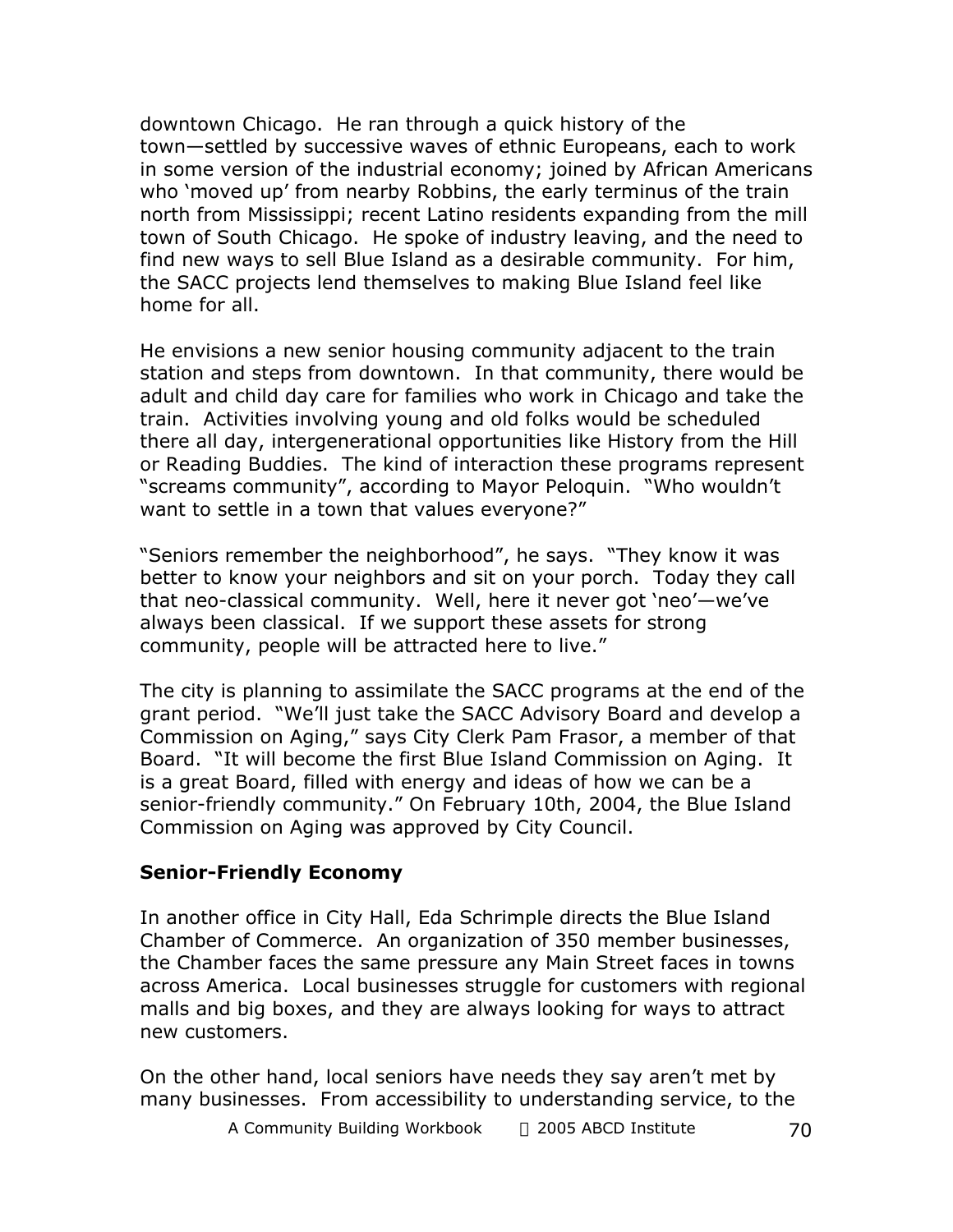ever-popular senior discount—there are many ways to make a business "senior friendly". In cooperation with the Chamber, SACC undertook a survey of local businesses and offered help in making them more attractive to seniors. After a period of time, 37 businesses in town were certified Senior Friendly and joined together to offer a discount on Wednesdays for seniors carrying a Senior Discount Card issued by the Chamber.

For the kick-off of the program, the Chamber solicited donations in order to provide free trolley service from store to store, and food and entertainment was provided for seniors who came. Over 100 seniors of all ethnic and racial groups came to that event, and it has been repeated each year. "We should probably do it more often," says Eda. "The free trolley day really helps."

The Chamber hopes to find the funds to continue the program and institute a "senior friendly business council" among its members. There are currently 37 businesses, but they'd like to expand it to 50, focusing on retail and service businesses.

#### **Sustainable and Locally-Owned**

The Blue Island SACC project was funded by the Retirement Research Foundation; its 3-year allocation of \$240,000 ended on December  $31^{st}$ , 2003. The City of Blue Island, its new Commission on Aging and the other SACC stakeholders are working to continue Reading Buddies and the other SACC initiatives. Meanwhile, the Metropolitan Family Services South Chicago Center is now working to proliferate the lessons learned in Blue Island, to help generate and support a caring and inclusive community for seniors in Southeast Chicago. According to Dee Spiech, for initiatives like SACC to survive and thrive in any neighborhood, they need to be locally owned.

For Ron, the kids, Luis, Mayor Peloquin and Dee Spiech, the Blue Island SACC project was a win-win experience.

\*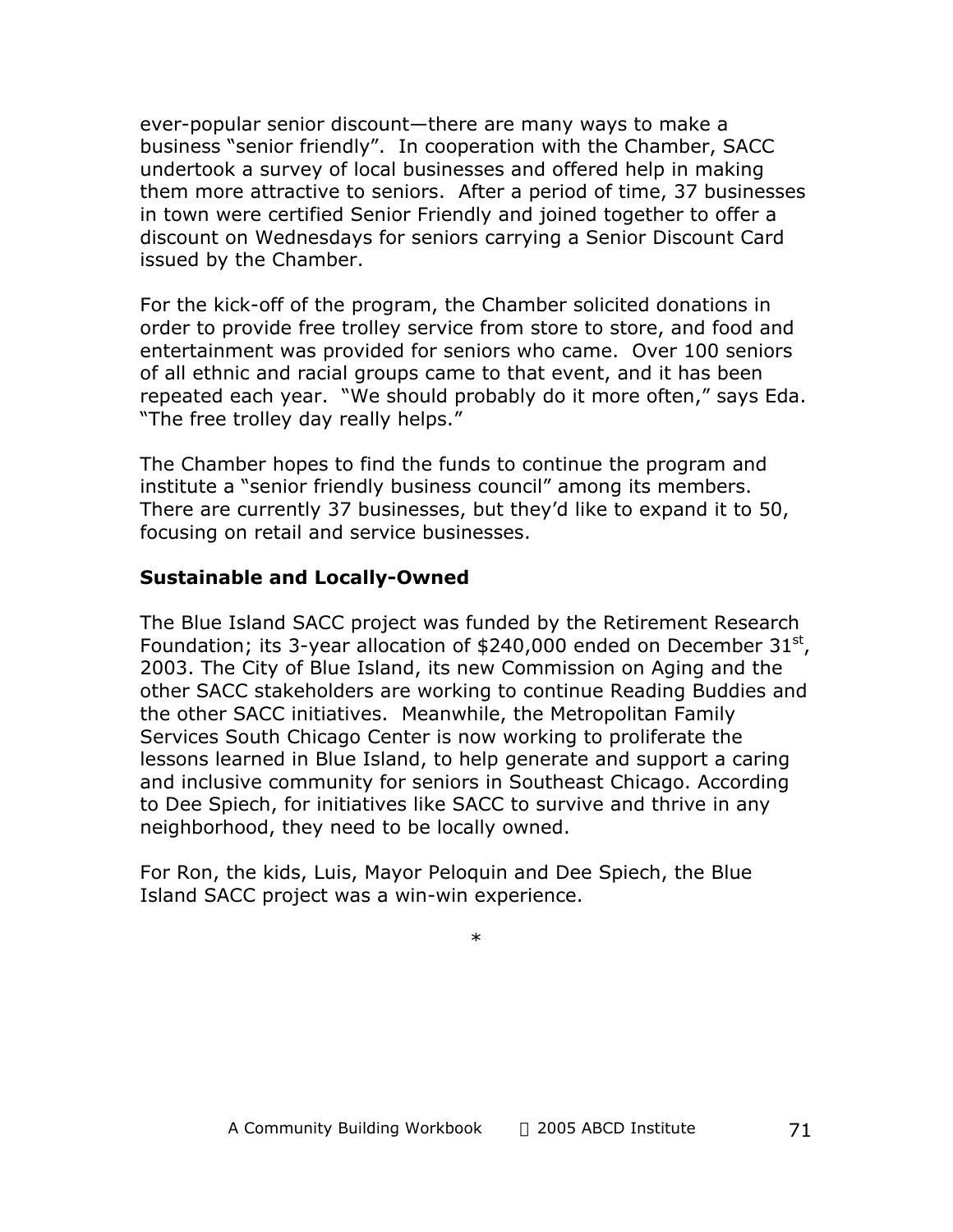### **'The Three Things': SACC**

**Gifts and Dreams:** At every point in the development of the project, the focus was on the valuable contributions of seniors to all segments of community. Seniors were never seen as in need of service. They were valued as living examples of the community's history, great teachers, and economic contributors to Blue Island's future.

**Citizens Space:** Although she represented a social service agency, much of Dee's work was akin to that of a community organizer. She sought out indigenous leadership, built relationships, and transferred power to citizen initiatives.

**Connector:** It took Dee Spiech ten months to build strong enough relationships in Blue Island to get the elders and leaders of the community on board with SACC. This enabled "inside-out" community ownership of the project to emerge; rather than creating an "outside-in" service initiative. Also, connecting was Dee's full-time job, not service provision.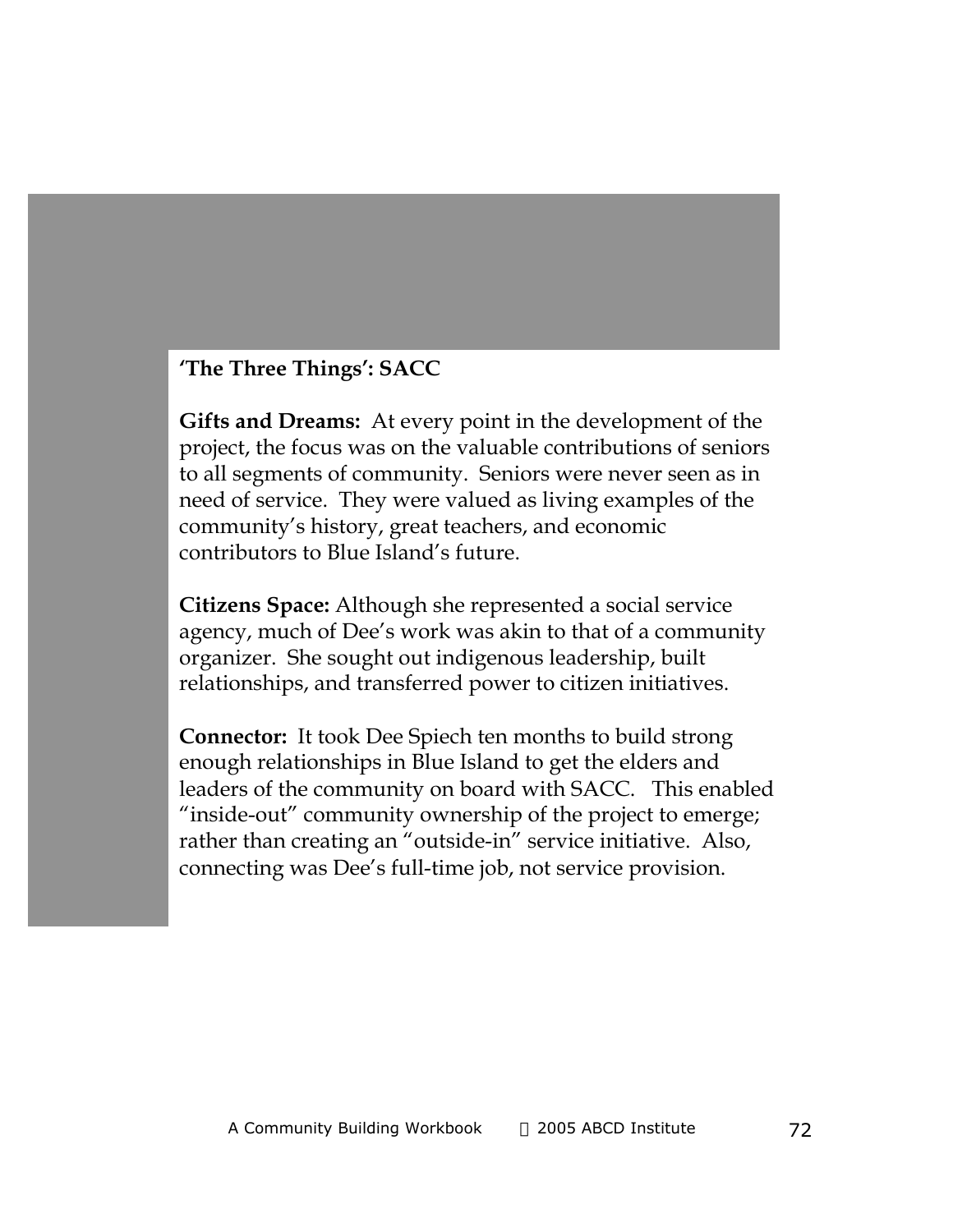# **Additional Lessons Learned from SACC in Blue Island**

- o **The vision of one person,** in this case Dee Spiech, can be enough to move a large agency like MFS. As an employee of a service agency, she understood the boundary between services and citizen initiatives, and she worked carefully to make SACC a benefit for MFS while protecting its citizen space.
- o Dee Spiech was **given the time and freedom** to explore community connection by MFS. She used the name of the agency to gain credibility with local leaders, but she was not restricted in her activities by agency requirements. When an agency acts more like a community organization, it can succeed.
- o Forming the SACC advisory board gave seniors the strongest voice in the project and **created a structure that could transfer** from MFS to the local government.
- o Creating a constituency that initiated activities also made the project **sustainable** when many other projects don't outlive their funding. It also avoided the pitfall of creating another service.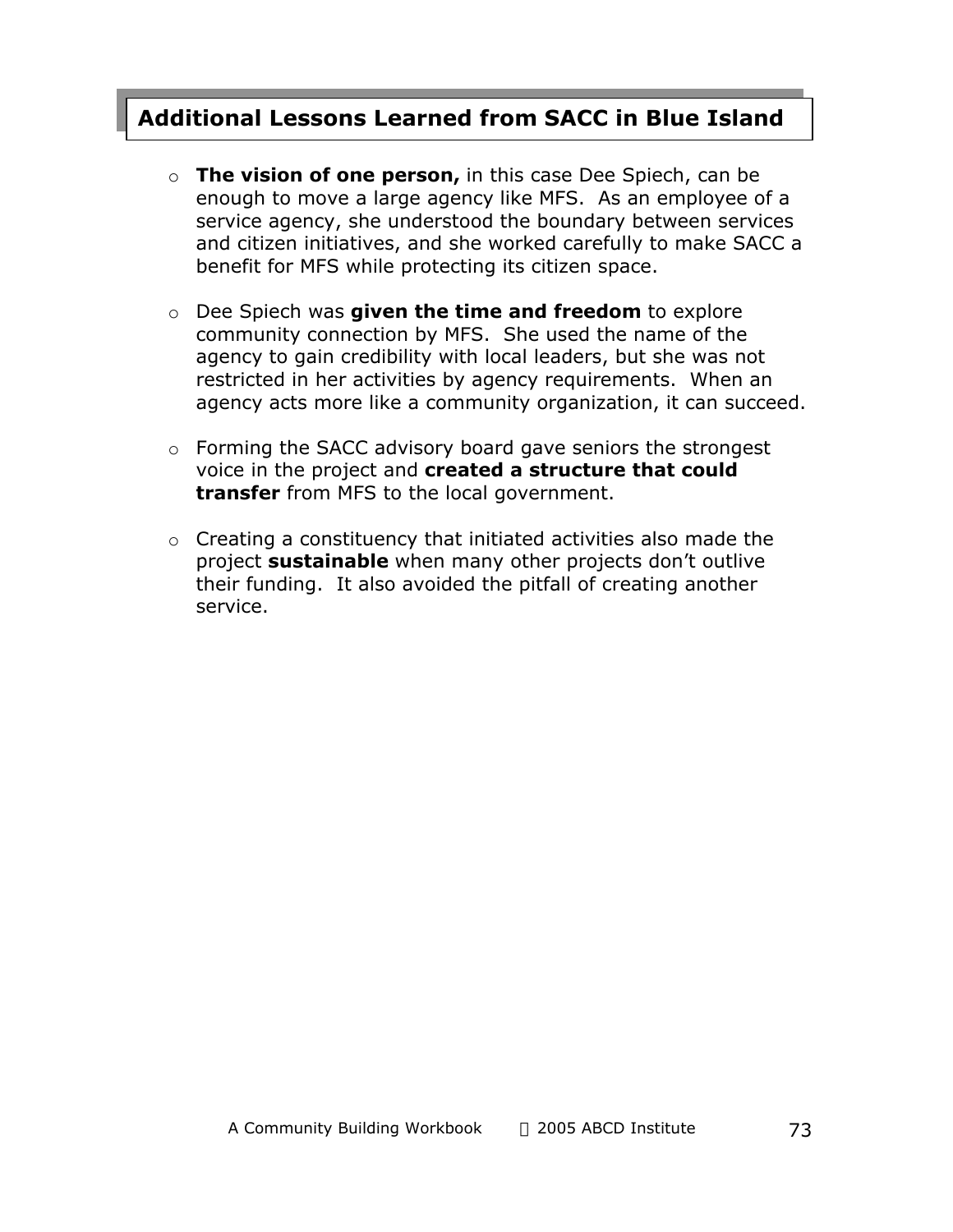# Involving All Neighbors

# **Seattle, Washington**

*A Natural Vehicle for Connections*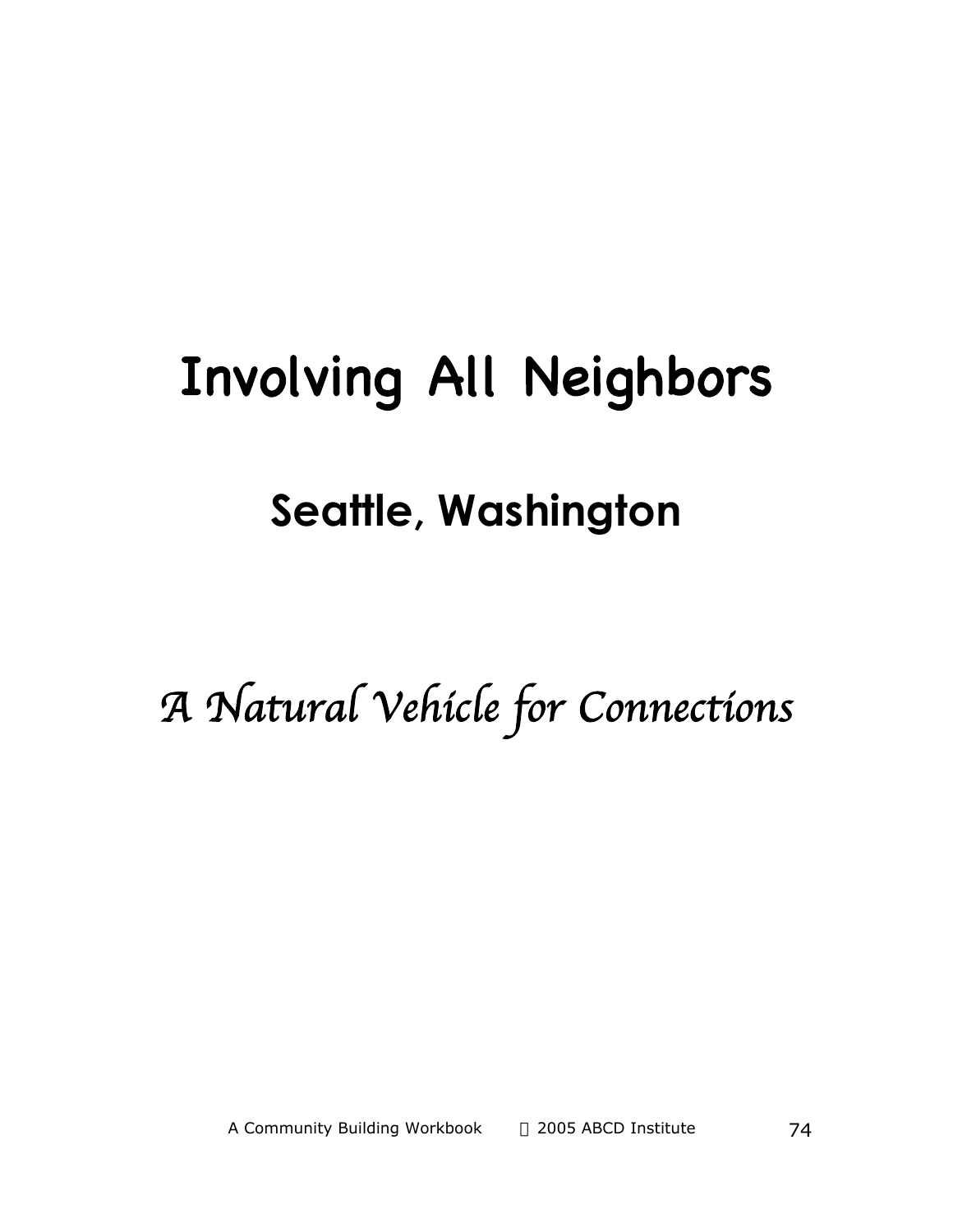### **Involving All Neighbors (IAN) Seattle, Washington**

Neighborhood activists often complain about government bureaucracies; city agencies are often seen as "getting in the way" of community building. Like many other service providers, city agencies are often filled with committed people that find themselves hampered by regulations, restrictions and political realities. Combining forces for the betterment of neighborhoods is usually only a noble goal, not a daily reality for neighborhood activists and government.

But in the City of Seattle, something very different is happening. There, the Department of Neighborhoods has not only become an effective partner to over 300 neighborhood organizations, but it has provided institutional and economic support for a unique network of connecting activities.

The Department of Neighborhood's mission is "to encourage all Seattle citizens to become active in the life of their neighborhood". If everyone is involved, neighborhoods are stronger. But involving everyone is often a challenge when it comes to persons with developmental disabilities. So, in partnership with the Washington State Division of Developmental Disabilities, the Department of Neighborhoods began a program called Involving All Neighbors (IAN).

From the beginning in 1995, IAN did things differently. They brought together everyone who might benefit: persons with developmental disabilities, their families, neighborhood activists and service providers. These folks formed the Action in Community Team (ACT) not only to provide advice but to take action in their neighborhoods. Often, advisory committees come up with great ideas, but implementation never follows. ACT was called upon to energize the business of Involving All Neighbors.

What they did and what they learned from what they did are amazing stories. But before they are told, it's important to consider how a city bureaucracy became a crucial support for this community activity.

### **"A Natural Vehicle"**

Carolyn Carlson works for the Department of Neighborhoods and has been the organizer for IAN from its inception. She sees a logical connection between the city department and a community connection effort. "This is the first time that a program to build neighborhood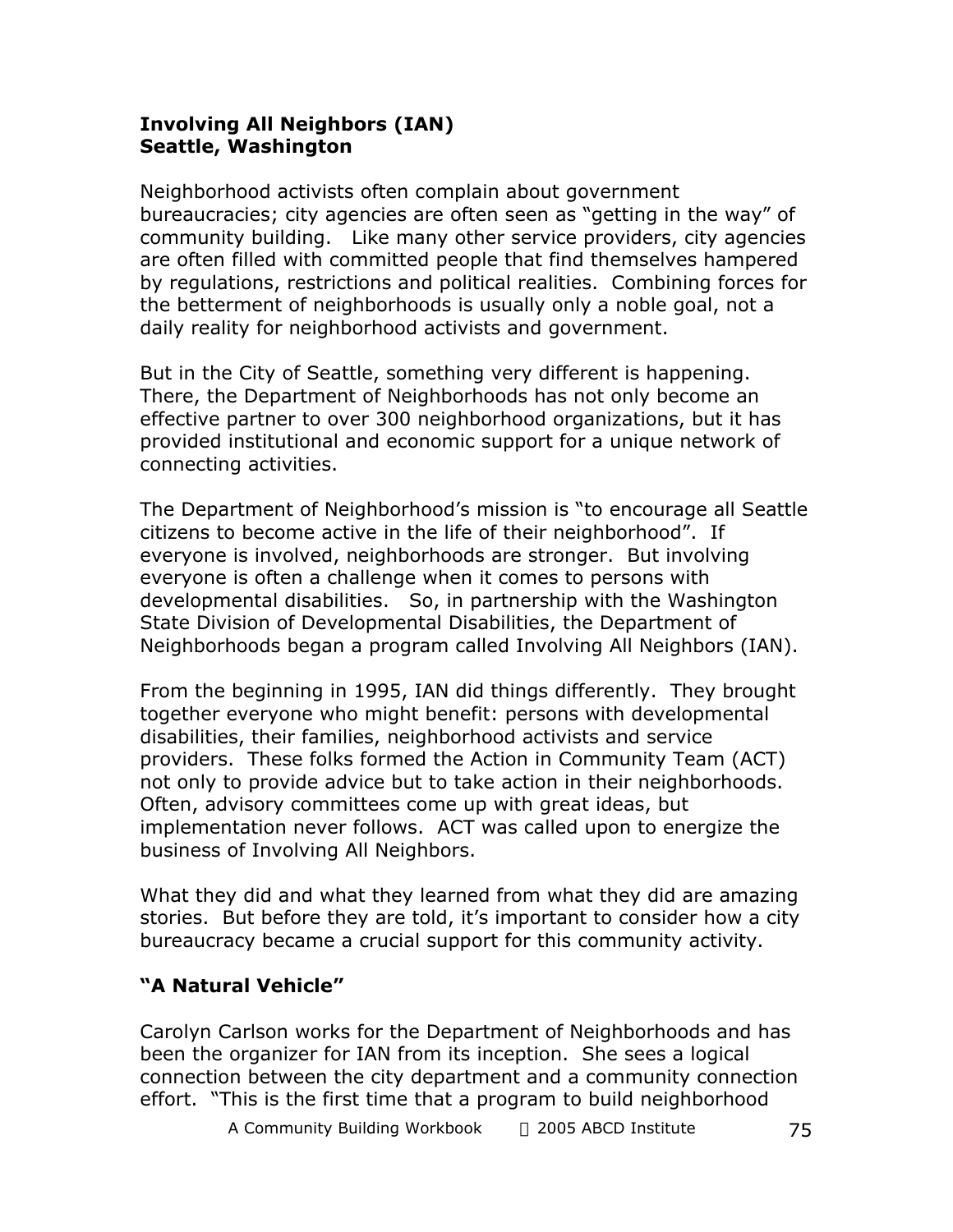inclusions for persons with disabilities has been housed outside the disability system," she writes. "More importantly, IAN is strategically placed within an agency that has a mission to build community. And it makes perfect sense to build from a base that is already supposed to be fostering inclusive neighborhoods. It holds government responsible to its stated purposes."

The Department of Neighborhoods operates 13 Neighborhood Service Centers it refers to as "little City Halls". These centers provide support for neighborhood groups and connect people to city and neighborhood resources. The Department also provides Neighborhood Matching Funds for neighborhood-initiated projects, in which neighbors can count their volunteer efforts as in-kind contributions for the funds. Over 250 projects are undertaken yearly through this program. And the Department provides access to all of its other resources—planning resources, community garden programs and other neighborhood activities.

This rich array of opportunities provides IAN with "a natural vehicle," says Carolyn Carlson. "IAN can capitalize on the work already being done and the relationships already established by the Department." But the essential underlying principle is that building more inclusive neighborhoods is good for everyone who lives there. "We wanted to show that when neighbors become more neighborly with everyone—with or without disabilities—the natural ties created can genuinely eliminate isolation. We believe that a neighborhood that nurtures and supports everyone is simply a better place to live."

### **Community Connectors**

From the beginning, IAN was clear that successful community building was dependent on the work of "community connectors". "Some people are natural community connectors. They are the people who look after their neighborhoods, know the people around them, and don't mind asking other people to help out. They make things happen," writes Carlson. IAN set out to find and support community connectors, to involve them in the effort to bring their neighbors with developmental disabilities into the middle of community life.

The Action in Community Team is comprised of some community connectors, both professional and volunteer. (Neighborhood organizers are a good example of professional community connectors.) Although connecting skills are learned as a person becomes involved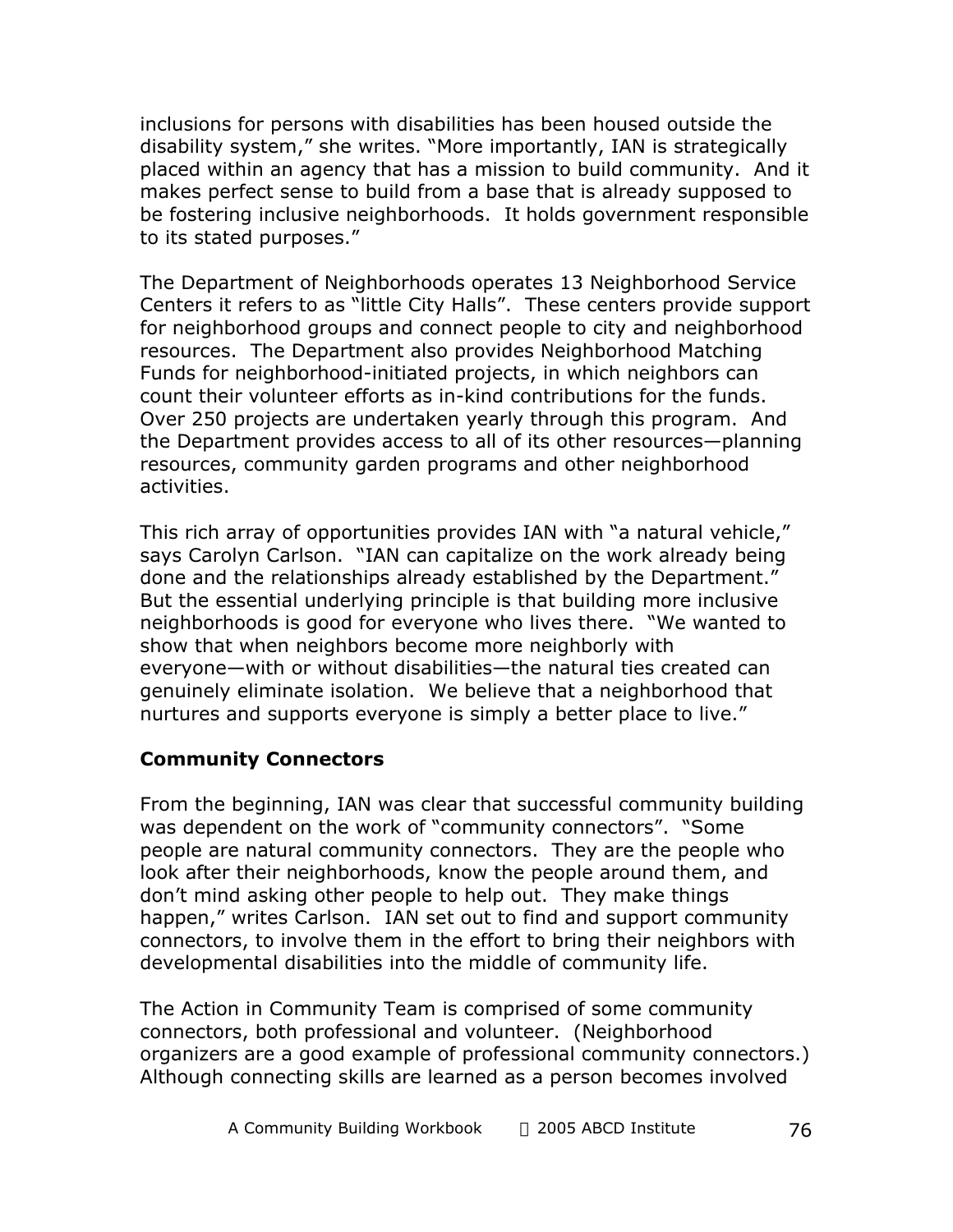and builds relationships, IAN believes an effective community connector has a certain set of skills:

- o Strongly believes that every person belongs and has contributions to make and gifts to give to the community;
- o Works to build community in his or her life;
- $\circ$  Is always on the lookout for what's happening in the neighborhood and knows its places, events, groups and people;
- $\circ$  Looks for opportunities for people to connect with others and contribute their skills;
- o Enjoys meeting people and bringing together people with common interests;
- o Gets involved and asks others to get involved;
- o Enjoys challenges and doesn't give up;
- $\circ$  Stays flexible, adjusts expectations, and knows that things take time;
- o Focuses on one person at a time and considers how that person's interests and skills can be assets for the community;
- $\circ$  Finds ways for others in the community to sustain new connections;
- o Finds ways to take care of and renew him- or herself;
- o Believes that anything is possible.

(From *Involving All Neighbors: Building Inclusive Communities in Seattle*, by Carolyn Carlson. Published by the City of Seattle Department of Neighborhoods.)

In the end, Carolyn Carlson believes that "building relationships is what it's all about. The networking, the one-on-one relationships—that's what builds inclusive neighborhoods for everybody."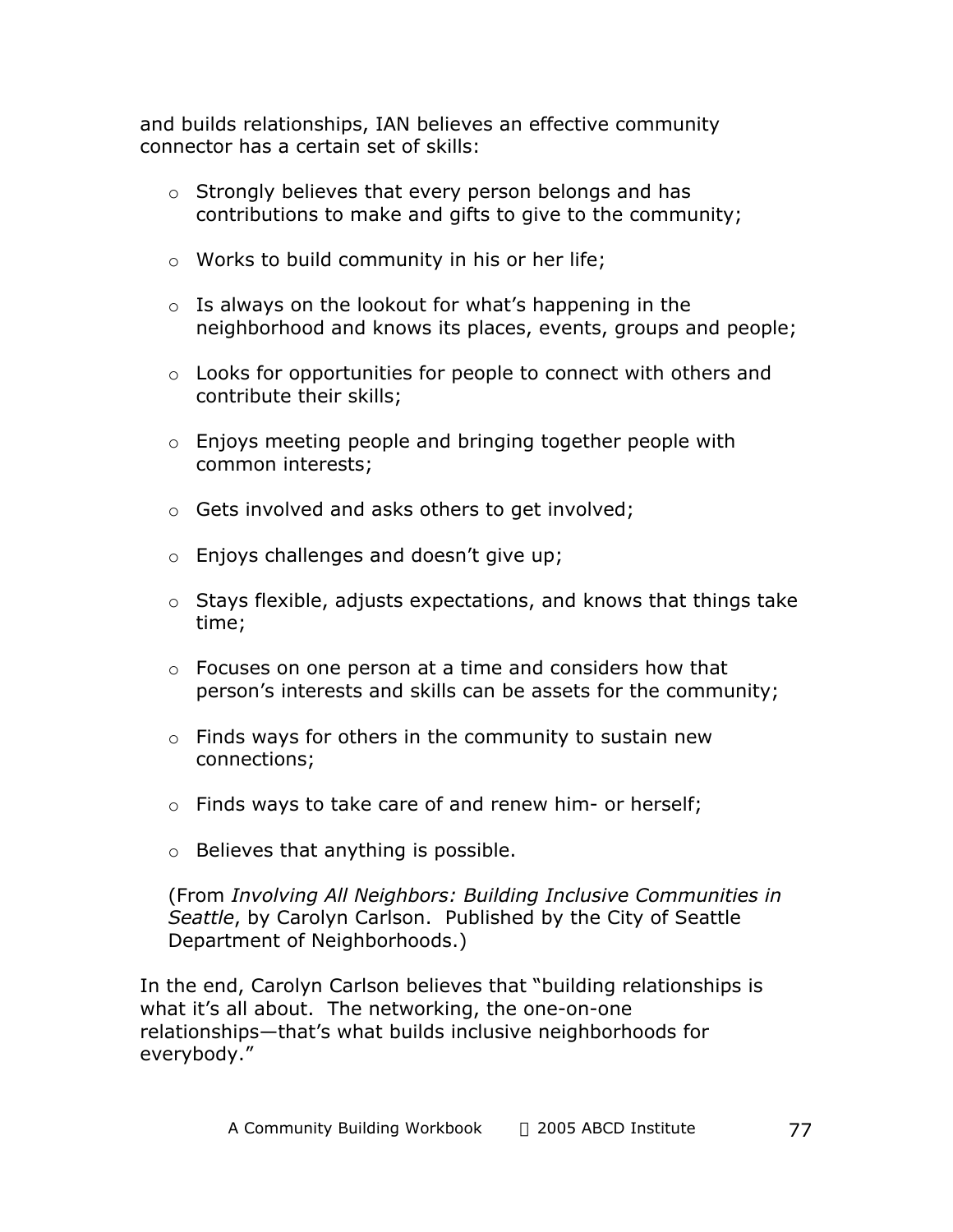Using the 'natural vehicle' of the Department of Neighborhoods and the collected wisdom and experience of the ACT, IAN nurtured and recorded the work of dozens of successful community connectors as they brought previously isolated neighbors into the heart of community life.

### **Strong Stories**

Carolyn Carlson has spent almost ten years 'connecting the connectors'. A champion connector herself, she says it is the individual stories that keep her going. "There is always some frustration in the process, some groups who don't or won't get it, some times when even the best intentions fail. But you have to keep the perspective of the individual stories and their strength. That's where my ability to renew myself comes from. Like the story of Joe and Lupita."

Joe, a working journalist, and Lupita, an artist who has Down syndrome and finds writing difficult, met through a neighborhood organization called Fremont Time. Fremont Time is a serviceexchange system that included persons with developmental disabilities from its inception with the help of IAN. Lupita had much to say, and really desired to tell her personal story and get her message to people about the strengths of her friends with disabilities, "so they can see us do our thing in action." Joe helped her get her thoughts onto paper, and the result is a series of notebooks called *My Journal*, that has been growing for over nine years.

At first, this relationship was nurtured by Fremont Time, which provided Joe with time-bank credits for the time he spent writing with Lupita. (These credits could later be exchanged with another neighbor for window washing, or maintenance services.) But over the years the connection deepened. "Her resilience, flexibility, the scope of her focus; all these things about Lupita amaze me," he says. Contrasted to the celebrities he interviews in his job, Lupita is "an extrovert!"

In return, Lupita thinks that in a perfect neighborhood, Joe would write all the books. "It has to be a place where Joe would be around everyone," she says.

Carolyn Carlson recently visited with Joe and Lupita, who proudly announced that it was their  $340<sup>th</sup>$  writing session. "That relationship no longer depends on Fremont Time. It is still going on. A story like that is where I get my energy to keep going on, because I know this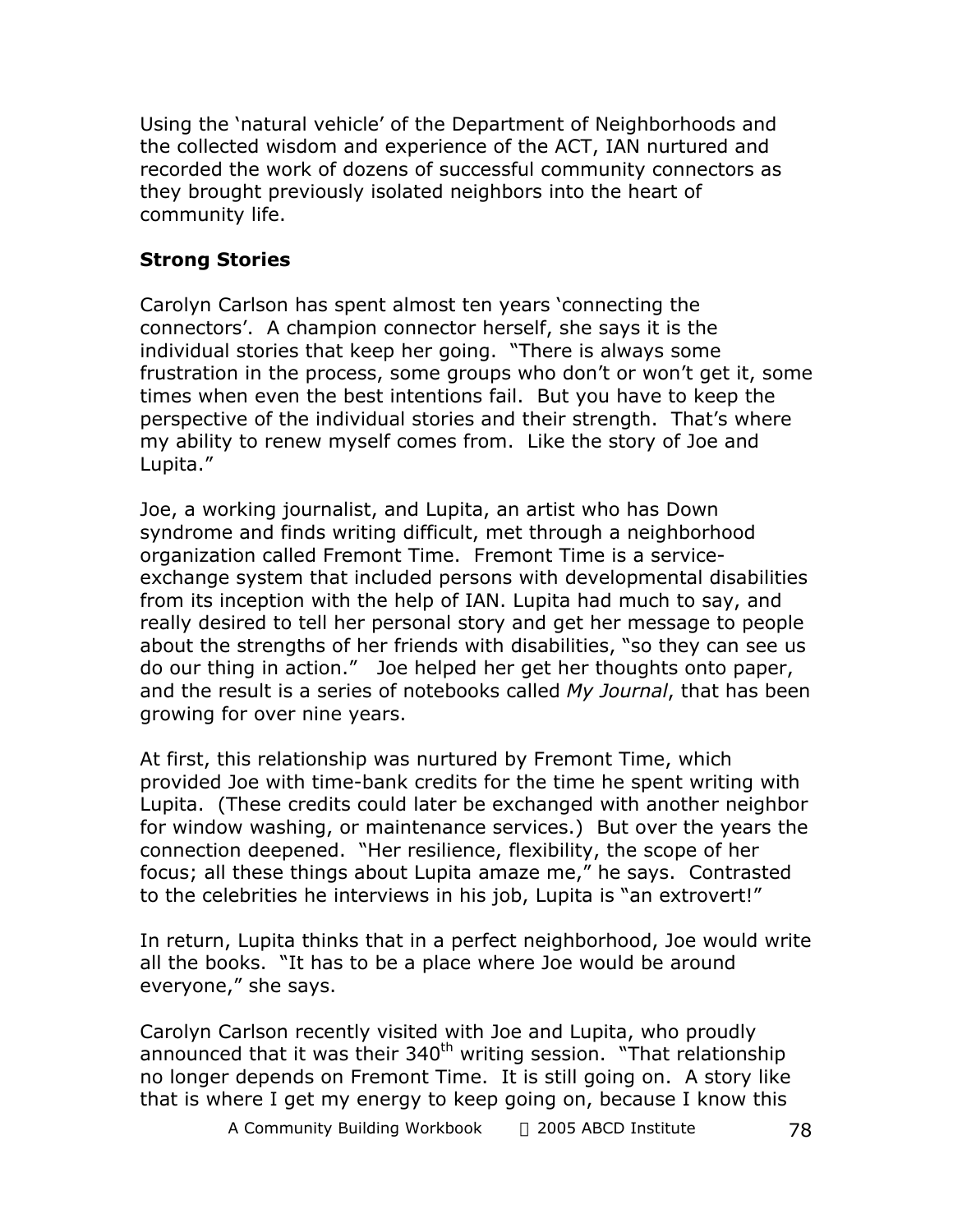work builds positive relationships and thus makes better neighborhoods."

Carolyn Carlson knows IAN has made a real change in Seattle. "I was at a meeting of District Councils, and they were talking about reaching out to diverse people in our neighborhoods. They were talking about building relationships," she says. "Right now, there are a lot of people in Seattle focused on this."

# **Strategies**

One of the most important insights gained by the work of IAN is that people need "structures for participation". It is fine to talk about the benefits of building communities that draw upon everyone's gifts, or how necessary it is to focus on individuals, but most people need a way—a set of tools, or an activity—to make these ideas a reality.

So IAN has developed a curriculum and undertaken a series of workshops called "Get Involved in Your Neighborhood". These workshops are for anyone who sees the value of community building but isn't sure how to get started. "The workshops seek to encourage people to take a step, get involved, go into action," says Carolyn Carlson. They explore interests, provide resources and give tips for participants and then do something of interest in their neighborhood.

"We built many of these tools with persons with developmental disabilities in mind, because they tend to be more isolated and neighborhood groups are less aware of how to include them. But building neighborhood inclusion is for everybody; neighborhood people understand that. The tools that bring in persons with developmental disabilities will be that much better for bringing in everybody—young people, old people, recent immigrants—everybody."

Another 'structure for participation' is an innovative small fund program called "Small Sparks". A smaller, user-friendly version of the Neighborhood Matching Funds awards, Small Sparks are meant to stimulate creative neighborhood projects or events which include people who might not otherwise be included by underwriting the nominal costs of these projects. These awards average about \$250, and are used for everything from arts events to community picnics and pet parades—any activity that can serve as a community-building vehicle. Gardening and planting projects are popular, as everyone comes together to create or enhance a common space.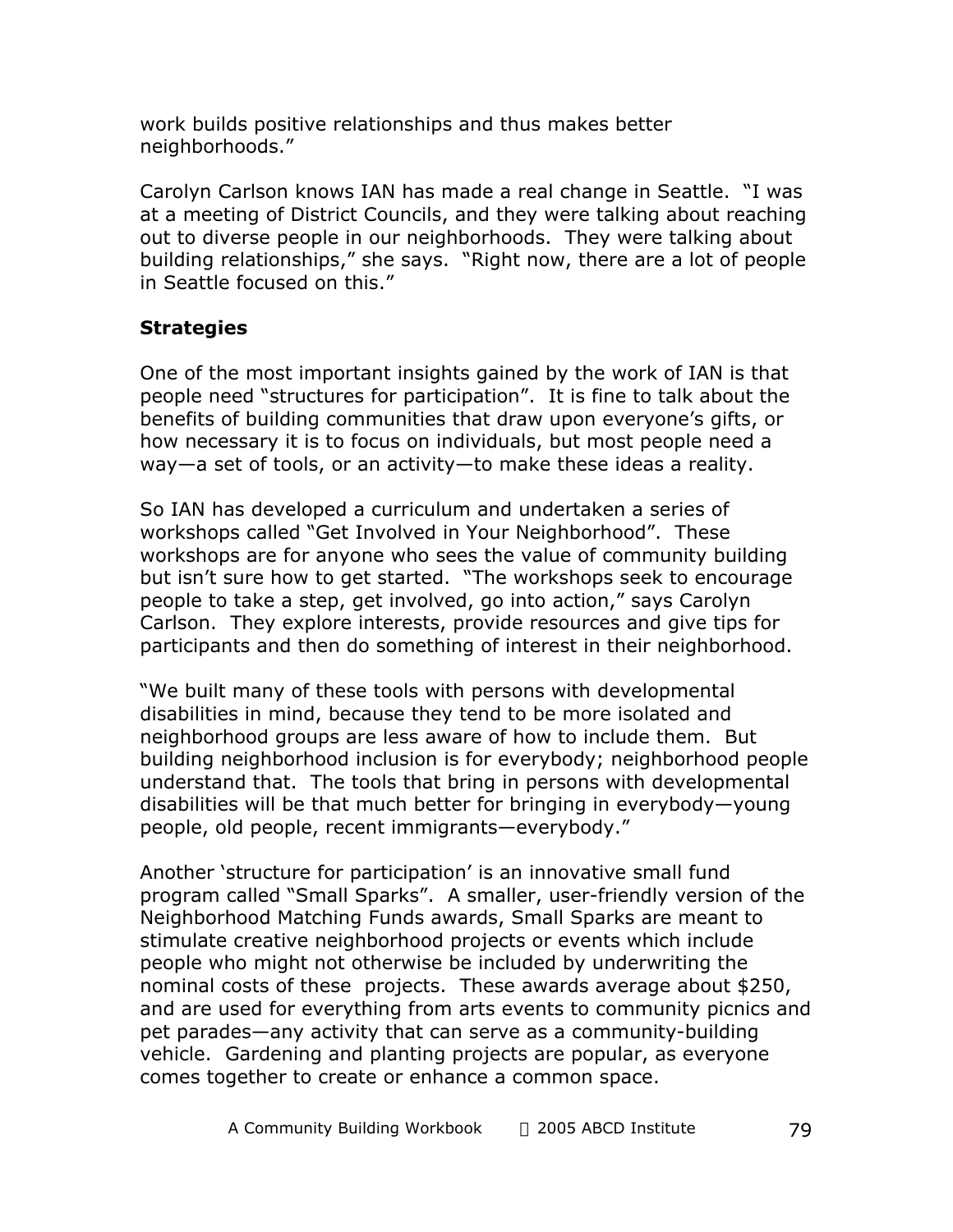IAN also sponsors "neighborhood coaches" to assist in the connecting aspects of these activities. Folks don't need much money to accomplish great things if everybody is involved. DON (Department of Neighborhoods) provides money and support; the community does the work. "Small Sparks was designed to be as un-bureaucratic as possible, so anyone could complete the one page application and go through the process. We learned that we'd miss some really great opportunities if we didn't make the process very simple. And the program is wildly successful because of that."

# **Start Anywhere**

IAN discovered there is no one way to begin to build community. Some of their stories start with just one person; others start with a neighborhood organization. Some are initiated by a neighborhood leader. Others coalesce around an existing or new neighborhood project. The focus can be broad, taking in all aspects of a neighborhood, or it can be narrow, one block or one garden.

IAN has provided useful ideas for each kind of starting point, and knows there are many ways that are still to be tried. But the core principle never wavers: Says Carolyn Carlson: "This is about participation."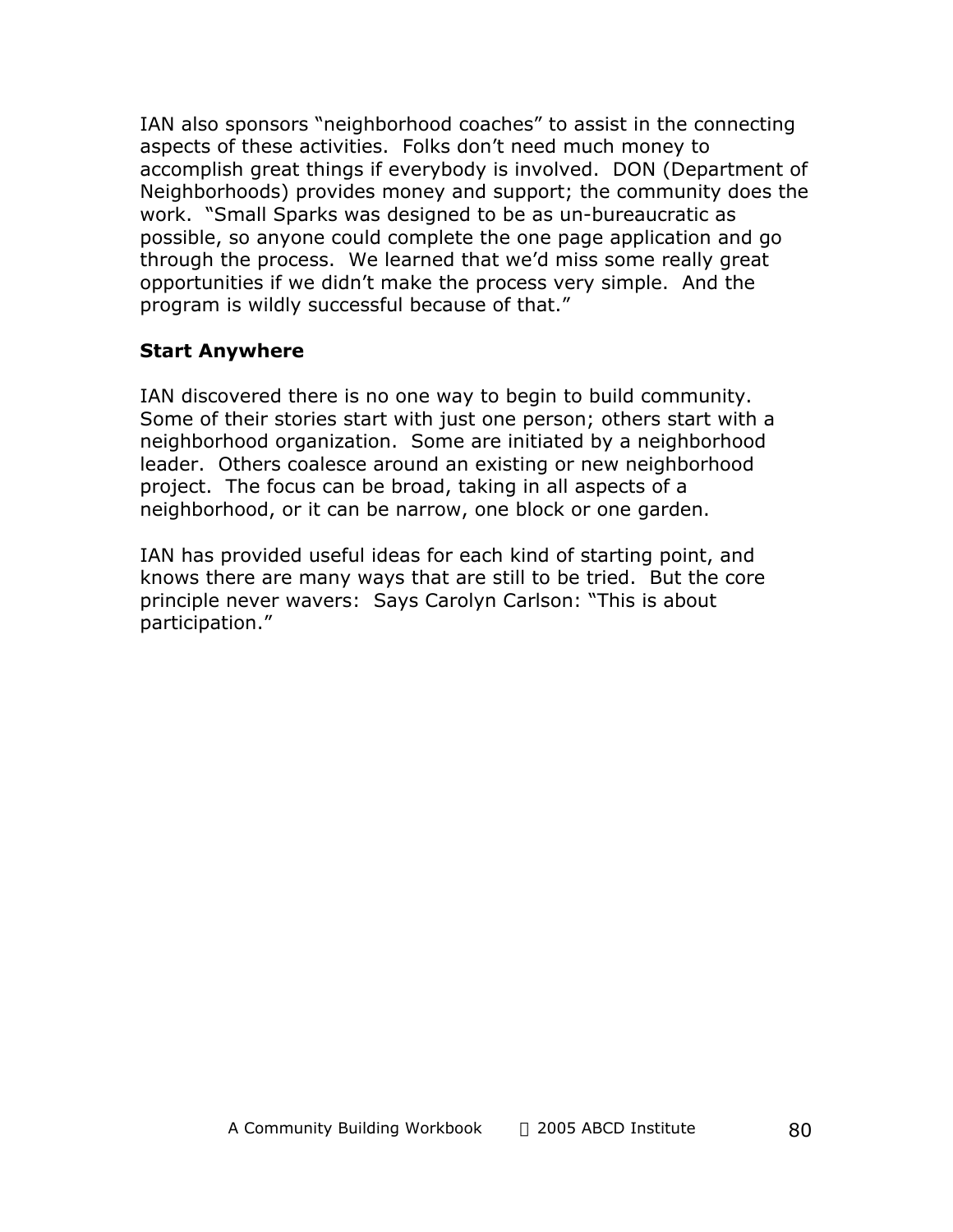# **'The Three Things': IAN Seattle**

**Gifts and Dreams:** IAN began with a commitment to the gifts and dreams of people with developmental disabilities, often most isolated in community. Connecting the most isolated people provided a toolkit that works for connecting everyone.

**Citizens Space:** Government can be an effective stimulant for community connection if it understands that its role is to support community initiatives. The Department of Neighborhoods and IAN provide training, small grants, locations for meetings, and connections to the resources of the city. But the neighborhood and its associations are the originators and activists for community building. The boundary is very clear.

**Connectors:** IAN has thought very purposefully about connectors and connections, as demonstrated by their list of qualities of connectors (reprinted in the **Tools** section of this book.)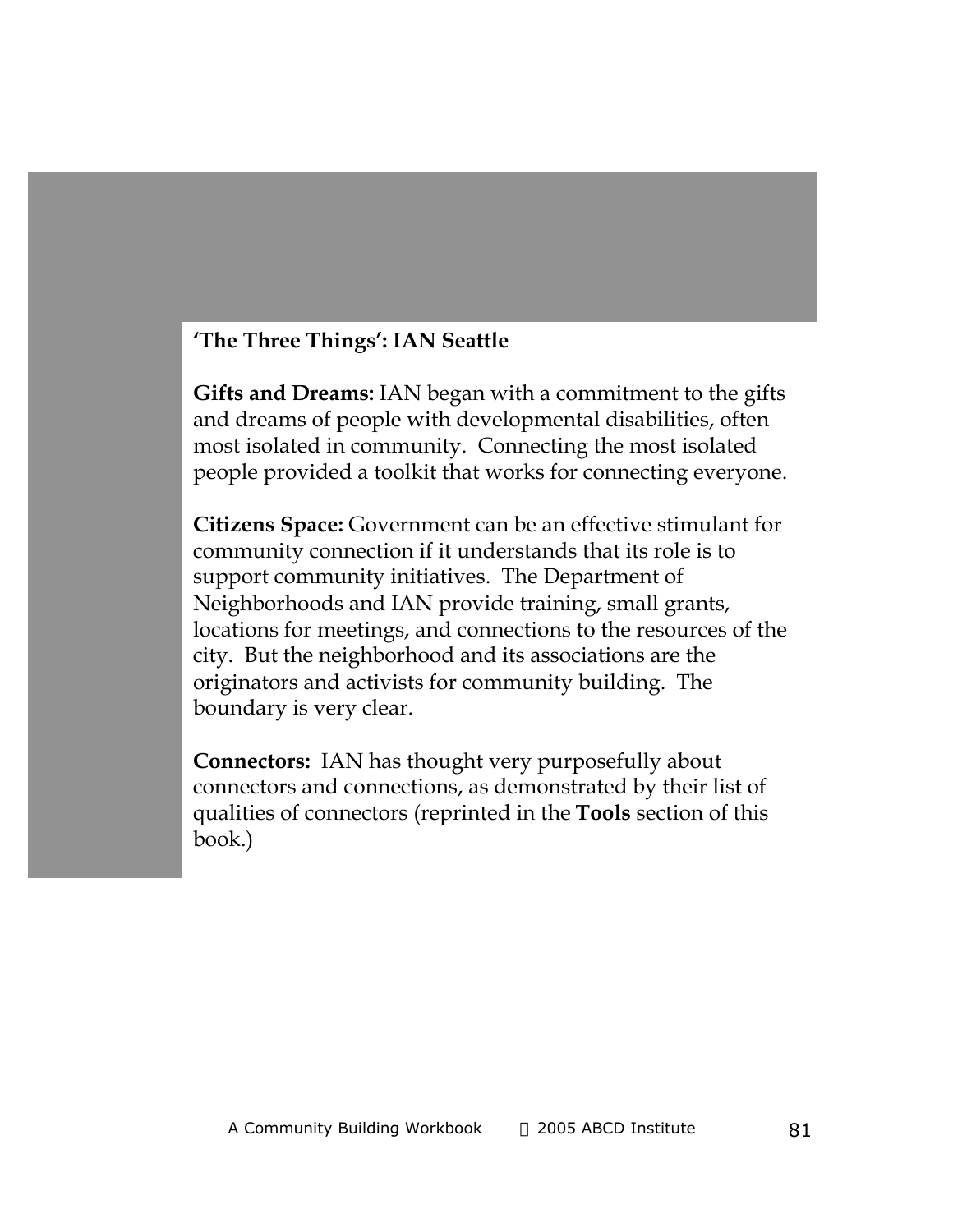# **Additional Lessons Learned from Involving All Neighbors**

- o **All communities have connectors**; finding and supporting them is a sure way to enhance community.
- o Yet, there is **no one 'best practice'** when it comes to community connections. Flexibility and creativity are important tools.
- o People need **'structures for participation'** in order to build community. Practical tools and specific supports are better than nice ideas. One leader said, "We do tree planting, not inclusion!"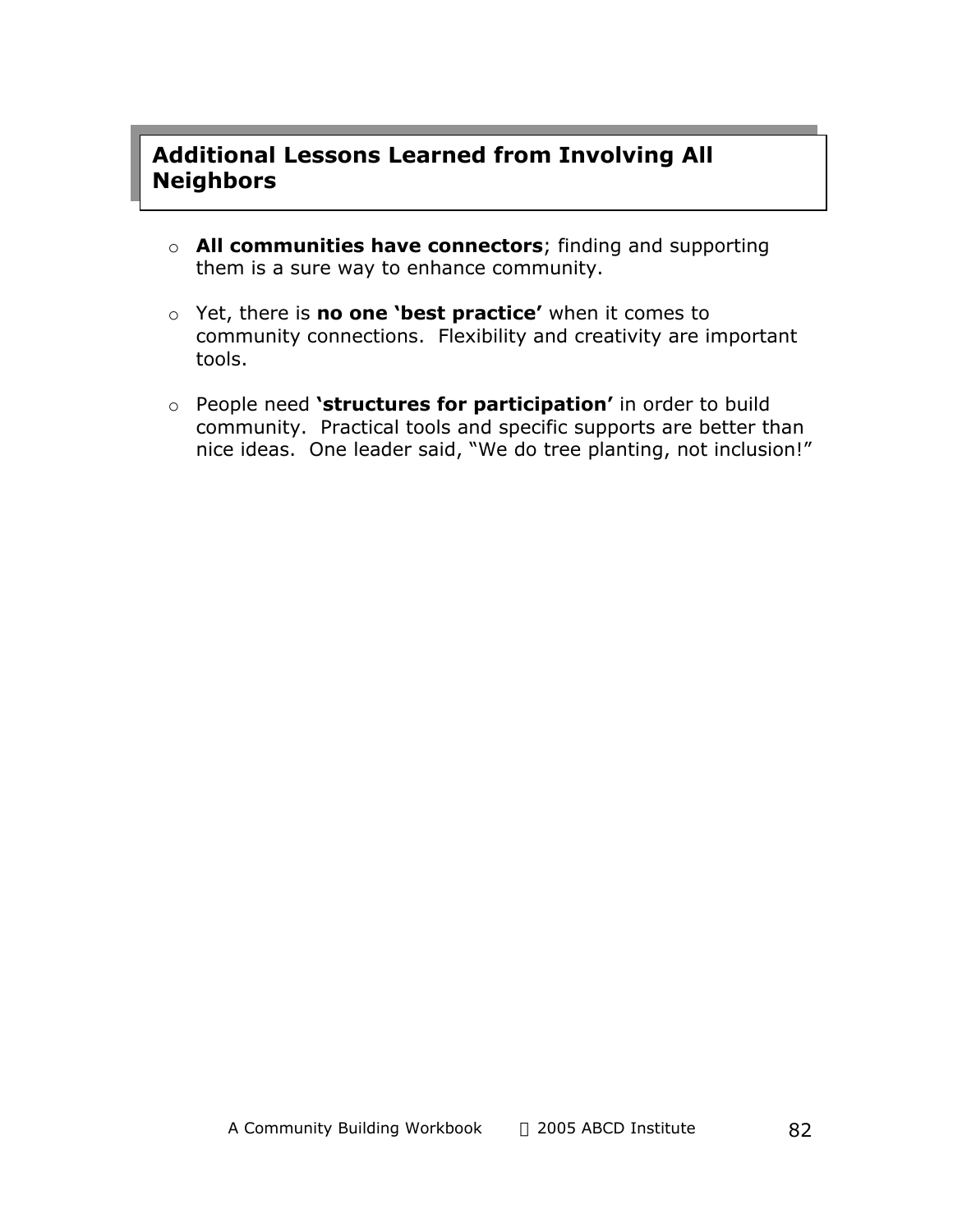# **The Most Important Stuff**

In the Introduction and throughout the stories, we have stressed three common lessons. Let's examine them in depth, because these lessons are the most important stuff.

### **1. Connections should center on gifts.**

Each person finds her or his place in community life through contribution. The framework for community building firmly rests on the identification and mobilization of people's gifts. A community that is growing strong does not waste people--everyone is needed; every one has something to contribute.

Every person has gifts, talents, interests to contribute. So a first step towards community contribution is to listen for and **identify gifts** a person has that she wants to offer or dreams she wants to realize. All of the preceding stories had some mechanism or special time that allowed isolated people to talk about their gifts and dreams while others listened and gave support.

Gifts and dreams are best fulfilled in places where they make sense. You would sing in the choir but not in the library. A person needs to **participate** in places where it makes sense to contribute. Out of this participation and contribution come new relationships and opportunities that lead to friends, meaning, and resources.

A person must be able to be **present** in community life to participate. A lack of accessibility or a lack of available transportation can make it impossible for a person to be a contributor to community life.

The key to moving from the edge to the center is to discover an opportunity where an isolated person can be a contributor. Three questions lead you to the "right place".

- o What are the gifts and dreams?
- o Where are places for participation where these gifts and dreams make sense?
- o What people and resources are needed to make this connection of the person to the right place?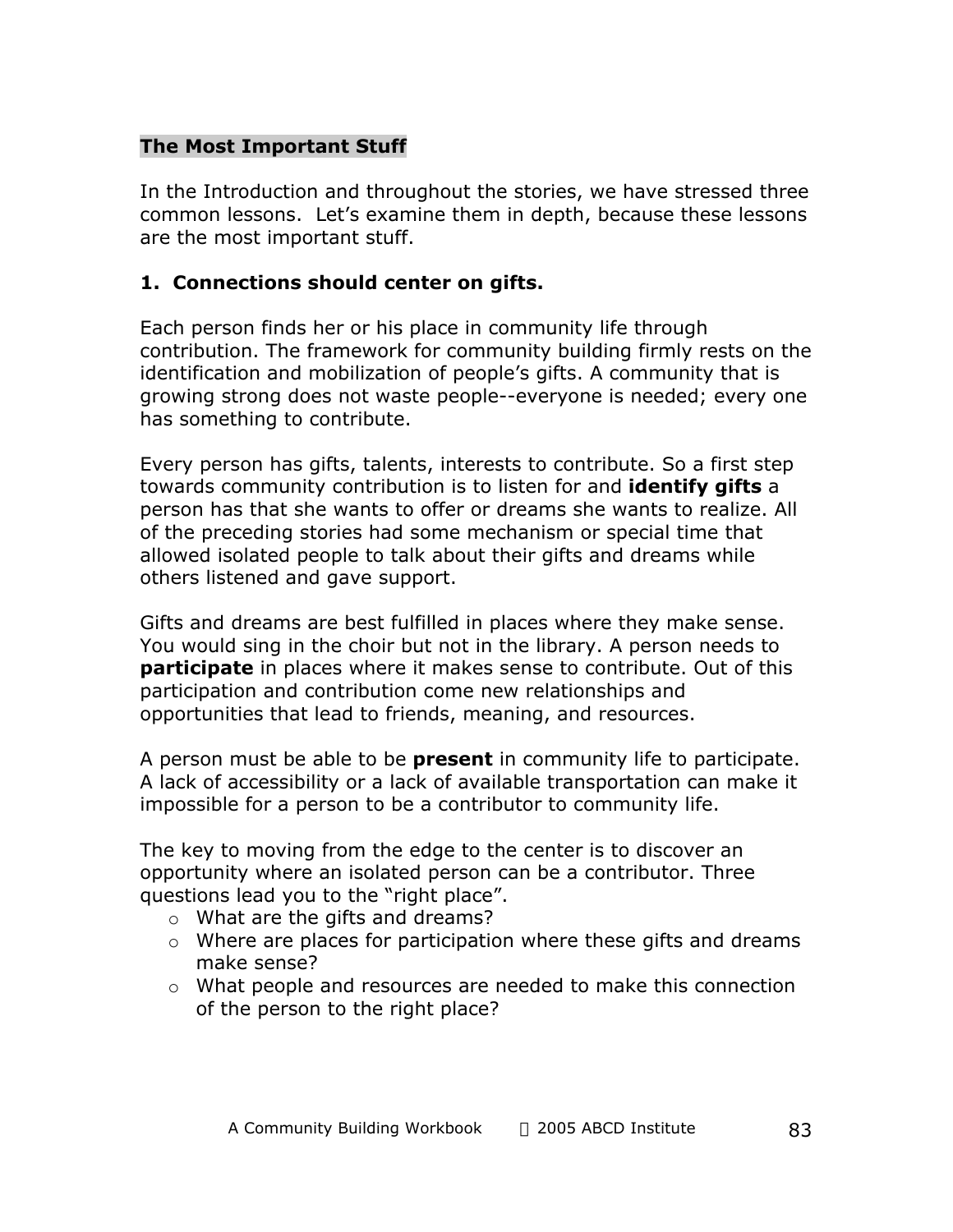# **2. Connectors understand the nature of "citizen space".**

The bridge to community is built of relationships. The every day life of **citizens** in communities is where the relationships exist that can build this bridge for isolated people. Services from helping agencies cannot build this bridge. "People not programs" do this work.

Always connect an isolated person to "**citizen space**" that is rich in relationships with opportunities for contribution; associations, congregations, local small business, some government and non-profit agencies all can offer opportunities for relationships. The challenge is getting an isolated person (who is often a human service client) outside of the world of clients and services.

The process of relationship building can be made most effective by following a few simple rules:

- $\circ$  The less the person is identified as a client with a service agency the more likely that the person will be recognized as a person with gifts to offer rather than a needy person.
- o People are best connected on the basis of mutuality rather than on the basis of neediness. I should join the choir because I love singing not because I am lonely. Going to an event like a movie or simply being present at the swimming pool will not lead you into relationships and towards community. Working at the movie theatre or being on the swimming team will build relationships. The person must be an active contributor in order to build relationships.
- o A person will likely participate and contribute best where he or she joins the purpose of the group out of shared interest.
- o Connections to groups offer more possibilities than connections to individuals. Associations, congregations, and local businesses all offer a connection to a group of people where friendships, opportunities and possibilities can arise.

The key is to find a place for participation outside services where an isolated person can be present, participate, and contribute on the basis of shared interest. All of the preceding stories showed groups going to great lengths to keep community connections in citizen space.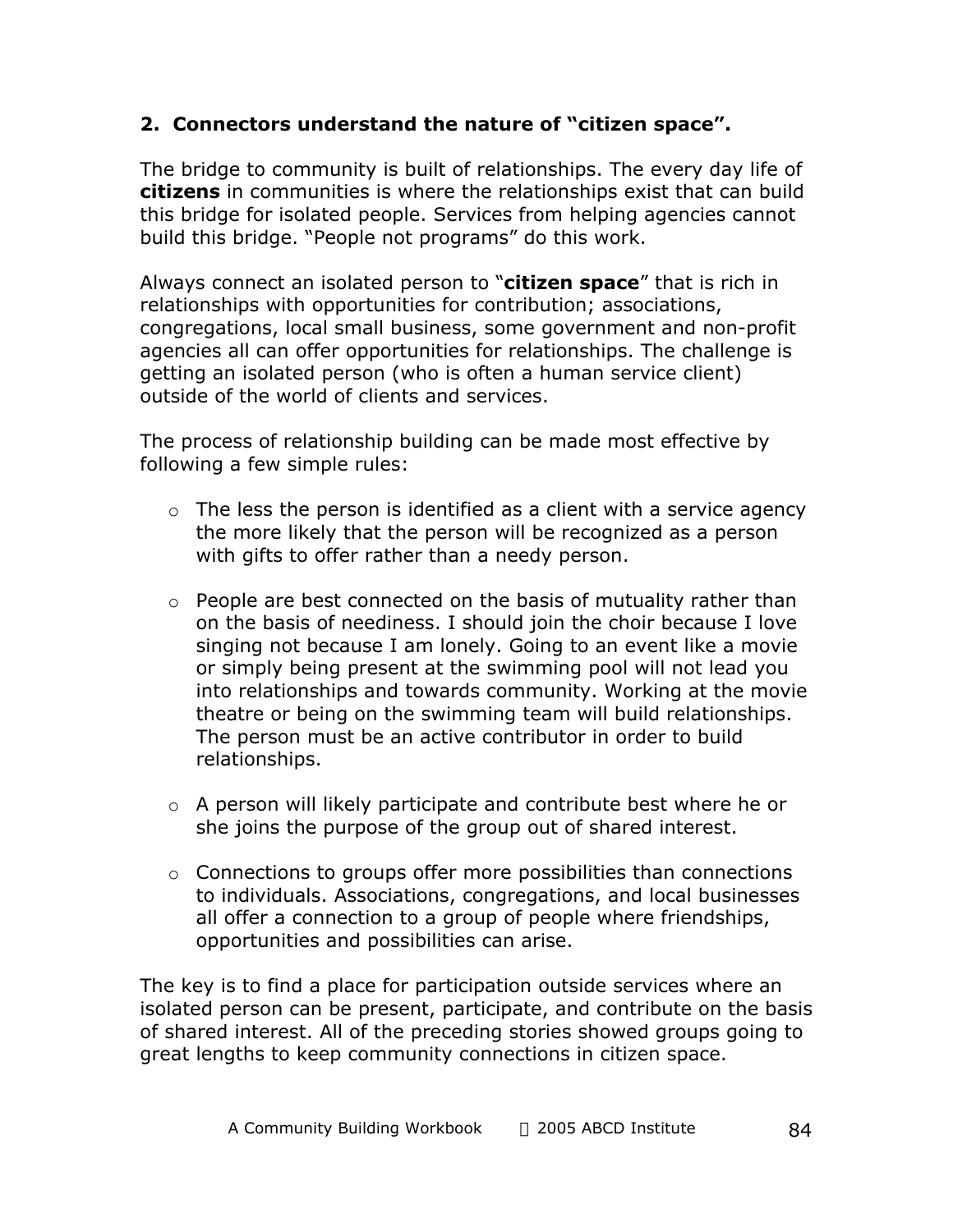Another characteristic of citizen space is that it is rather **small** and always **local**. By that we don't mean that there isn't much citizen space, but that each particular group is not so large that it blurs the importance of real relationships. "Dare to Think Small!" is a good slogan for this concept. Thinking small enough to keep relationships at the center of the enterprise, or local enough to make it possible for mobility—this thinking is key to creating or locating the space for community connections.

It is like fishing: where you fish has everything to do with whether you catch a fish. If your goal is to help a person enter into community, the right place to be is where local people in small groups are actively doing things together.

### **3. Connectors should be valued.**

A connector is a special kind of community leader who opens doors for other people. A connector is a person who is trusted, is influential, and has a wide circle of relationships. A connector believes that all people have gifts to offer. A connector believes her or his community is a good place where residents truly care about each other. A connector is always developing other people's opportunities to contribute, connecting people to new possibilities.

Building connections successfully is about connectors using their relationships effectively much more than it is about ideas, concepts, or methods. A connector can lead a person to the right group and open the door. Another connector within the group can pave the way for a person's participation to be successful. Groups of connected people who are willing to use their relationships for the purposes of building community are **very valuable** people in any community's life.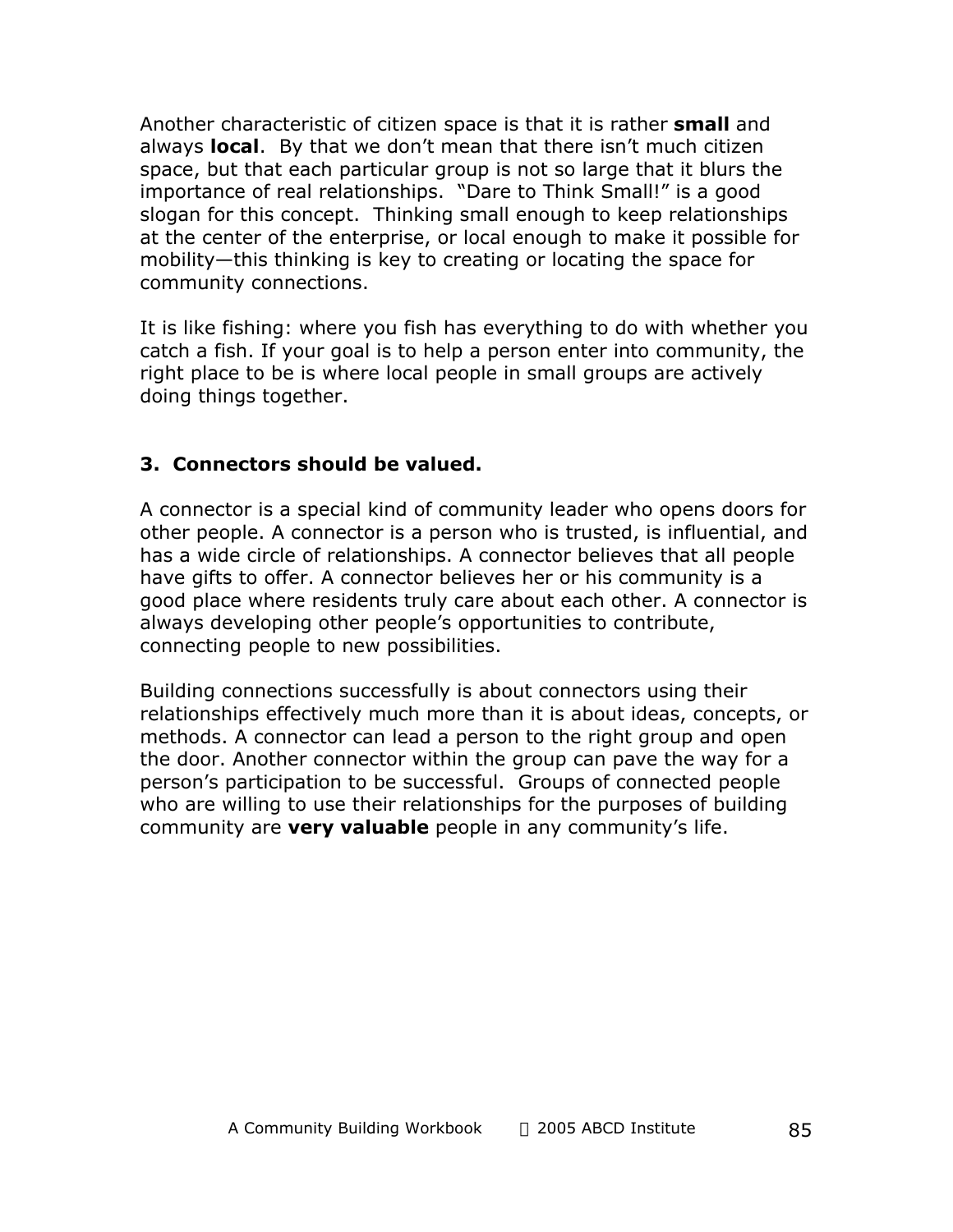# **Connecting as a Job Description**

In many cases, a citizen-led connection initiative raises money and hires one of its own to serve as a kind of administrator. After all, a project focused on individual gifts and dreams takes time and effort, and can become overwhelming for volunteers alone. What follows is a kind of job description for this paid connector.

- o Recruit other connectors and enroll connection places.
- o Carefully listen for gifts and dreams of people to be connected.
- o Support connections, which may involve visiting connection places, talking with the person connected about how things are going, helping solve problems that arise, or developing needed resources for the connected person like child care or transportation.
- o Handle administrative tasks, engage in fundraising and train other participating citizens.
- o Be constantly involved in building relationships for the betterment of the community.

This work requires a seasoned experienced person. It is not the work for a person right out of school, new to the community, or new to community building work.

Also, connectors are rarely successful when their job is half time services and half time community connection. These are two different worlds. The connector needs to be separate from service delivery systems.

# **Mobilize**

Whether connectors are citizen leaders acting as a group of volunteers, or persons paid to support such a group effort, they hold one common goal. Like all community organizers, connectors are working to mobilize others. Every community is an invisible landscape of motivation to act. What do people care about enough to act on? What dreams, goals, concerns, or desires to contribute will lead a person or group to connect with others?

Connectors seek to weave together all the different motivations to act in the community into a common interest. Join us. We need you. The language in every community is unique about how to describe this process of organizing care and motivation to act. Communities might say they are making connections to get stronger, to develop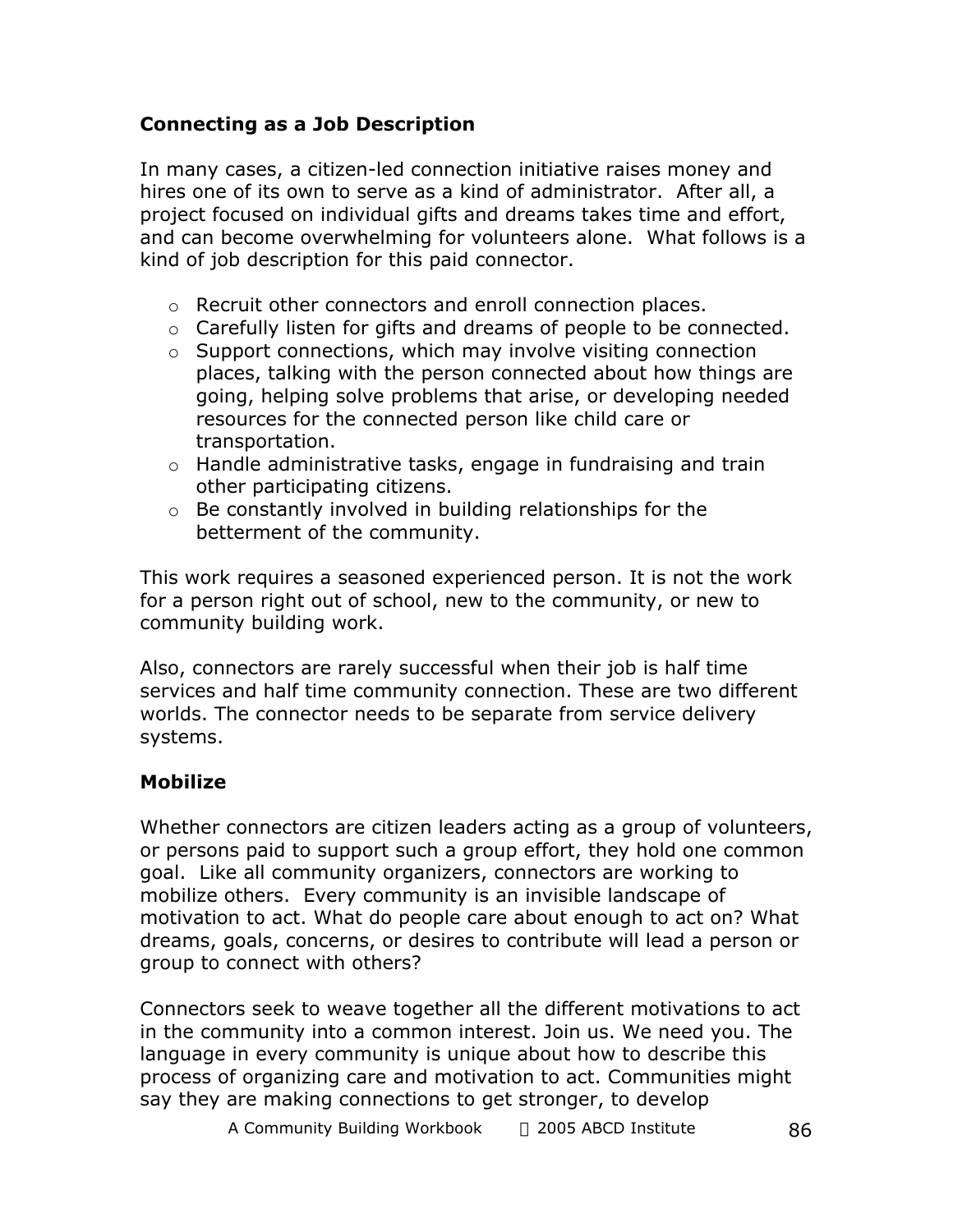friendship, to extend hospitality and welcome, or to create more participation among citizens.

Community connection is a natural activity but it will not happen naturally today—without some help. Connectors are the key to successfully building community.

\*

If those three lessons are the Most Important Stuff, then the following sections might be called Things That Can Get in the Way of the Most Important Stuff. That makes them pretty important stuff, too.

# **Rules for Institutions**

An agency can invest in both services and community connection, but there must be a clear boundary between these activities. "Services to clients with needs" and "connection of contributing citizens" are very different ways of working. It is **very difficult to mix the two** efforts without undermining the connection work.

In our stories, Logan Square Neighborhood Association, Dudley Street Neighborhood Initiative, Capitol Hill Presbyterian Church and Project Friendship all were citizen-led connection efforts. They asked assistance from service agencies to make the connections successful, or maybe service agencies played a part in their founding. But they remained rooted in citizen space.

Two of our stories were of citizen initiatives that were spun off from large social service agencies. Beyond Welfare had its roots in MICA, and SACC was fostered by Metropolitan Family Services. But both became independent of the agencies that once supported them.

Involving All Neighbors is firmly placed within the Seattle Department of Neighborhoods, but IAN is very clear that its role is to support neighborhood connecting initiatives with staff and money, not to initiate them.

The best way for agencies and foundations to be helpful is to ask. Connectors will know what can be helpful and what will not be helpful. But here are a few hints:

 $\triangleright$  It is generally not helpful to bring "experts" to advise the connection group about how to deal with disabilities and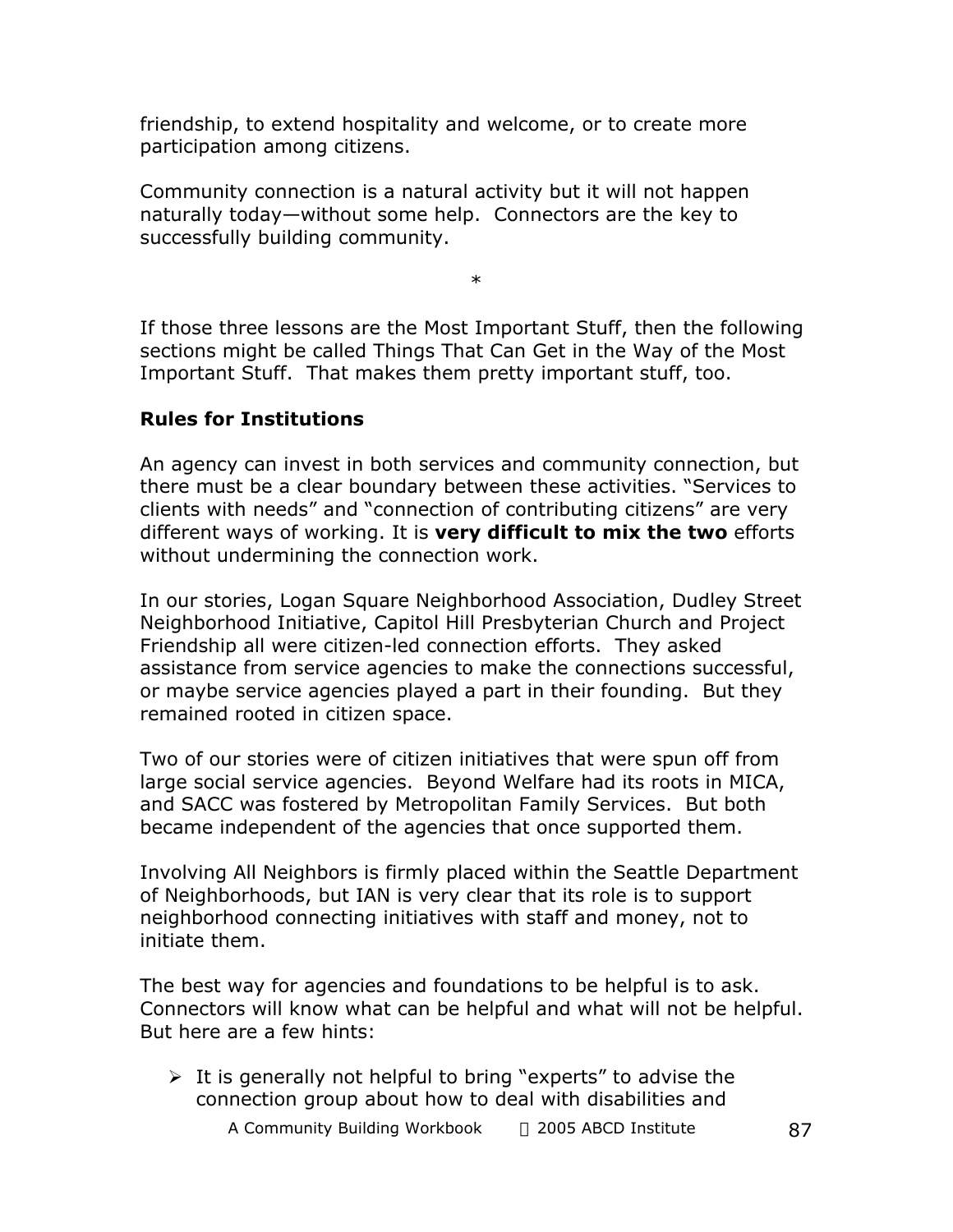symptoms. The more service-provider-to-client ways of thinking involved, the harder it is to see the gifts and dreams to be contributed. Protecting the connectors from the influence of helping systems allows the connection project to remain in citizen space.

 $\triangleright$  Community care, local wisdom, and well-connected people will make connection efforts successful. There are only a few things needed from friendly institutions to support this natural work of community. Projects need funding, a staff person, some resources, and advocacy and support for citizens making their own decisions and choosing their own action.

### **Rules for Funding**

Connection work takes time to develop upon a foundation of local relationships. Local people have to decide what will work in their community. Leadership must come from people trusted by the community.

Funding this work is often a struggle for foundations and sponsoring agencies. For connection work to have the time and the decentralized control that it needs to be effective, funding must be non-categorical and horizontal. The work does not fit into any programmatic funding category. A few other cautions about how to invest money for connection work follow:

- $\triangleright$  A funding organization should plan on at least three years of funding being necessary to achieve real results. It takes patient funding to make connection work effective. This is not a quick fix.
- $\triangleright$  A strong local staff person who can support connectors and make connections is essential. This requires a willingness to find and support someone who is very capable and mature—not a bargain to hire for low wages.
- $\triangleright$  Connectors must find their own way. A sure way to ruin the project is to define goals for the project before building the core connector group. The local leaders need to decide their own name, their own rationale for connection, and their best way to make connections.